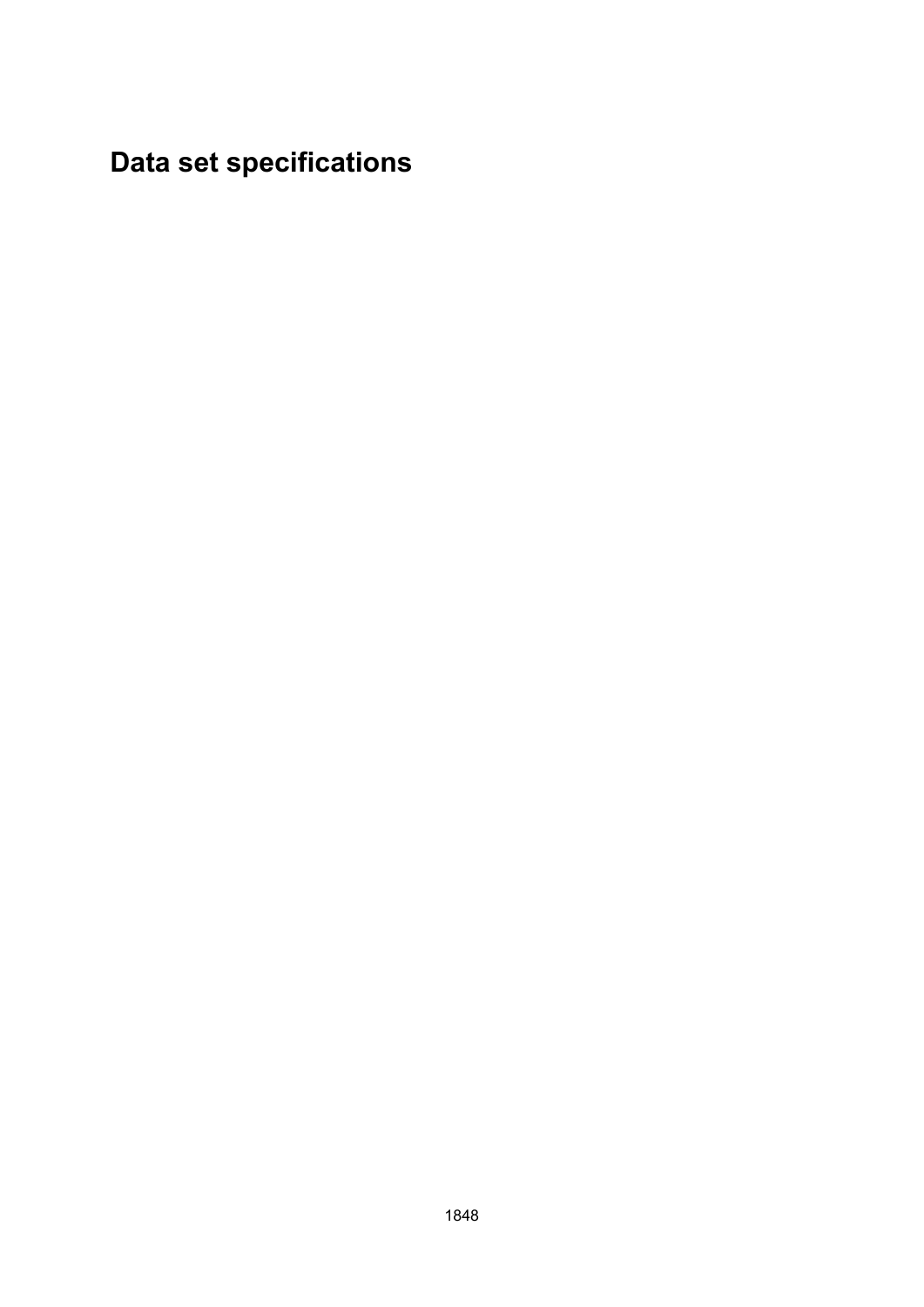## **Acute coronary syndrome (clinical) DSS**

### **Identifying and definitional attributes**

| Metadata item type:  | Data Set Specification                                                                                                                                                                                                                                                                                                                                                                                                                                                                                                         |
|----------------------|--------------------------------------------------------------------------------------------------------------------------------------------------------------------------------------------------------------------------------------------------------------------------------------------------------------------------------------------------------------------------------------------------------------------------------------------------------------------------------------------------------------------------------|
| METeOR identifier:   | 372930                                                                                                                                                                                                                                                                                                                                                                                                                                                                                                                         |
| Registration status: | Health, Standard 01/10/2008                                                                                                                                                                                                                                                                                                                                                                                                                                                                                                    |
| DSS type:            | Data Set Specification (DSS)                                                                                                                                                                                                                                                                                                                                                                                                                                                                                                   |
| Scope:               | This Acute Coronary Syndrome (ACS) data set specification is not<br>mandated for collection but is recommended as best practice if ACS<br>data are to be collected. This data set specification enables individual<br>hospitals or health service areas to develop collection methods and<br>policies appropriate for their service.                                                                                                                                                                                           |
|                      | The scope for the ACS data set specification is to collect data on the<br>period between when a person with ACS symptoms was first referred<br>to a hospital or directly presented at a hospital, and when a person<br>leaves the hospital, either from the emergency department or is<br>discharged from the hospital. Some of the data relevant to the<br>management of patients attending hospital with ACS symptoms is<br>specified for collection at follow-up visits with a specialist or as a non-<br>admitted patient. |
|                      | Acute coronary syndromes reflect the spectrum of coronary artery<br>disease resulting in acute myocardial ischaemia, and span unstable<br>angina, non-ST segment elevation myocardial infarction (NSTEMI)<br>and ST-segment elevation myocardial infarction (STEMI). Clinically<br>these diagnoses encompass a wide variation in risk, require complex<br>and time urgent risk stratification and represent a large social and<br>economic burden.                                                                             |
|                      | The definitions used in this data set specification are designed to<br>underpin the data collected by health professionals in their day-to-<br>day acute care practice. They relate to the realities of an acute clinical<br>consultation for patients presenting with chest pain/discomfort and<br>the need to correctly identify, evaluate and manage patients at<br>increased risk of a coronary event.                                                                                                                     |
|                      | The data elements specified in this metadata set provide a framework<br>for:                                                                                                                                                                                                                                                                                                                                                                                                                                                   |
|                      | promoting the delivery of evidenced-based acute coronary<br>syndrome management care to patients;                                                                                                                                                                                                                                                                                                                                                                                                                              |
|                      | facilitating the ongoing improvement in the quality and safety of<br>acute coronary syndrome management in acute care settings in<br>Australia and New Zealand;                                                                                                                                                                                                                                                                                                                                                                |
|                      | improving the epidemiological and public health understanding<br>of this syndrome; and                                                                                                                                                                                                                                                                                                                                                                                                                                         |
|                      | supporting acute care services as they develop information<br>systems to complement the above.                                                                                                                                                                                                                                                                                                                                                                                                                                 |
|                      | This is particularly important as the scientific evidence supporting the<br>development of the data elements within the ACS data set<br>specification indicate that accurate identification of the evolving                                                                                                                                                                                                                                                                                                                    |

myocardial infarction patient or the high/intermediate risk patient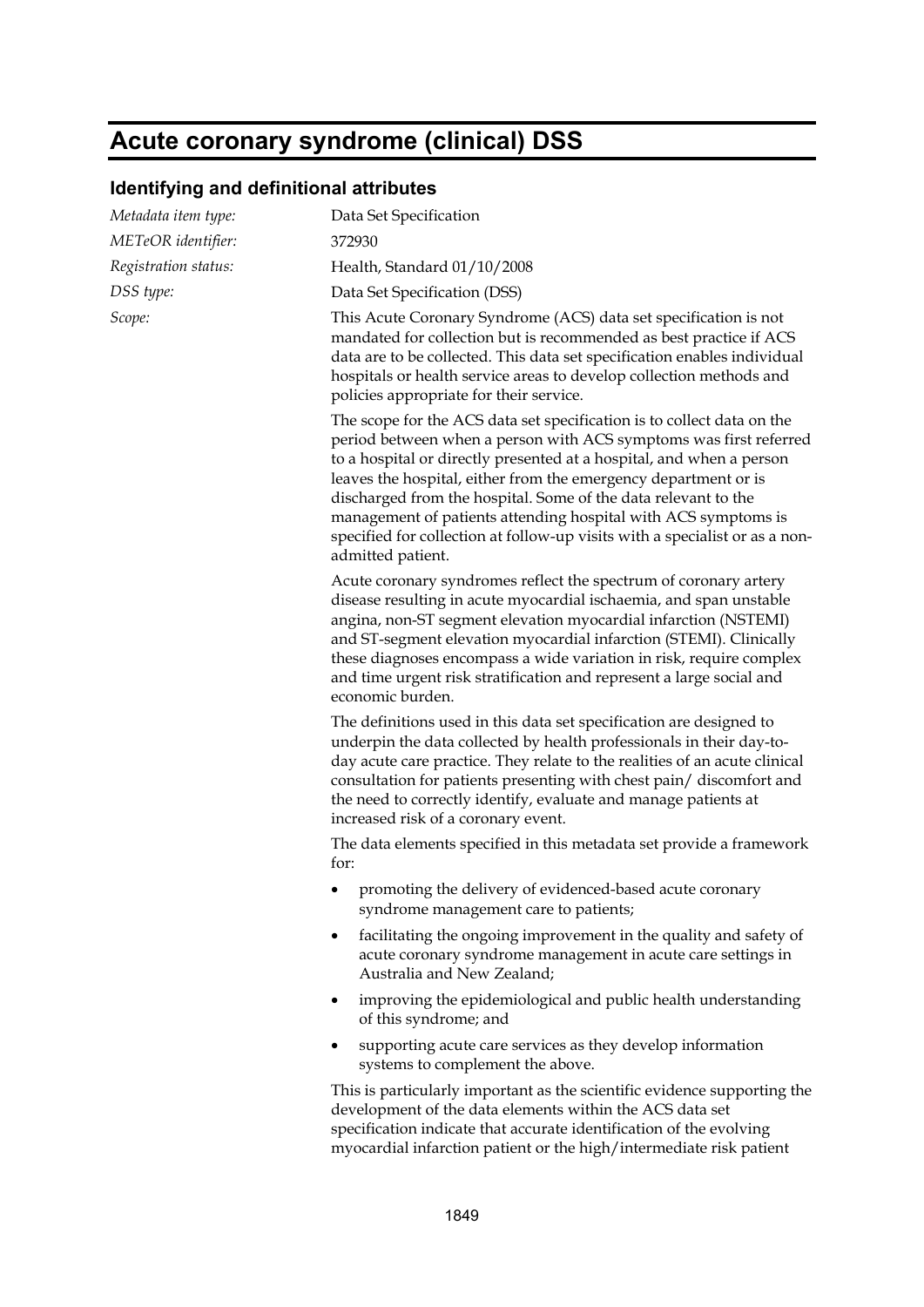leading to the implementation of the appropriate management pathway impacts on the patient's outcome. Having a nationally recognised set of definitions in relation to defining a patient's diagnosis, risk status and outcomes is a prerequisite to achieving the above aims.

The ACS data set specification is based on the American College of Cardiology (ACC) Data Set for Acute Coronary Syndrome as published in the Journal of the American College of Cardiology in December 2001 (38:2114-30) as well as more recent scientific evidence around the diagnosis of myocardial infarction presented in the National Heart Foundation of Australia/Cardiac Society of Australia and New Zealand Guidelines for the management of acute coronary syndromes (MJA 2006;184;S1-S32). The data elements are alphabetically listed and grouped in a similar manner to the American College of Cardiology's data set format. These features of the Australian ACS data set should ensure that the data is internationally comparable.

Many of the data elements in this data set specification may also be used in the collection of other cardiovascular clinical information.

Where appropriate, it may be useful if the data definitions in this data set specification were also used to address data definition needs in non-clinical environments such as public health surveys etc. This could allow for qualitative comparisons between data collected in, and aggregated from, clinical settings (i.e. using application of the ACS data set specification), with that collected through other means (e.g. public health surveys, reports).

A set of ACS data elements and standardised definitions can inform the development and conduct of future registries at both the national and local level.

The working group formed under the National Heart Foundation of Australia (Heart Foundation) and the Cardiac Society of Australia and New Zealand (CSANZ) initiative was diverse and included representation from the following organisations: the Heart Foundation, the CSANZ, the Australasian College of Emergency Medicine, the Australian Institute of Health and Welfare, the Australasian Society of Cardiac & Thoracic Surgeons, Royal Australian College of Physicians (RACP), RACP - Towards a Safer Culture, National Centre for Classification in Health (Brisbane), the NSW Aboriginal Health & Medical Research Council, the George Institute for International Health, the School of Population Health at the University of Western Australia and the National Cardiovascular Monitoring System Advisory Committee.

To ensure the broad acceptance of the data set specification, the working group also sought consultation from the heads of cardiology departments, other specialist professional bodies and regional key opinion leaders in the field of acute coronary syndromes.

#### **Collection and usage attributes**

*Guide for use:* There are six data clusters in the Acute Coronary Syndrome (Clinical) DSS. To ensure a complete description of the clinical management of acute coronary syndromes (ACS) it is recommended that all clusters be collected along with the individual data elements during the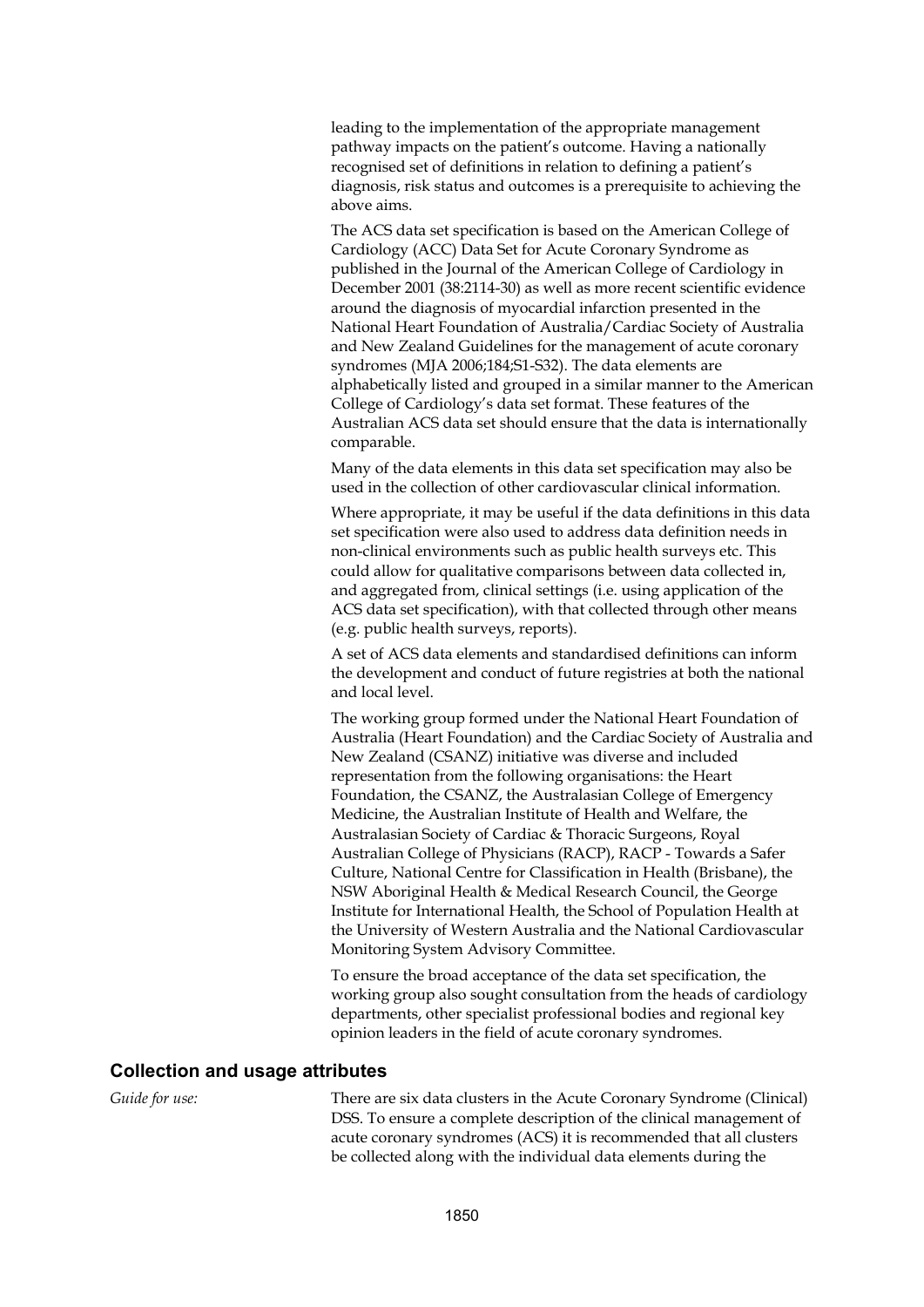current ACS event by the individual hospital or health service area. The six data clusters in this DSS include: 1. Acute coronary syndrome clinical event cluster 2. Functional stress test cluster 3. Electrocardiogram cluster 4. Ventricular ejection fraction cluster 5. Acute coronary syndrome pharmacotherapy cluster 6. Coronary artery cluster *Collection methods:* This data set specification is primarily concerned with the clinical use of ACS-Data. Acute care environments such as hospital emergency departments, coronary care units or similar acute care areas are the settings in which implementation of the core ACS data set specification should be considered. A wider range of health and health related establishments that create, use or maintain, records on health care clients, could also use it.

| Seq<br>No. | Metadata item                                                           | Obligation  | Max<br>occurs |
|------------|-------------------------------------------------------------------------|-------------|---------------|
|            | Acute coronary syndrome clinical event cluster                          | Conditional | $\mathbf{1}$  |
|            | Acute coronary syndrome pharmacotherapy data cluster                    | Optional    | 1             |
|            | Coronary artery cluster                                                 | Optional    | $\mathbf{1}$  |
|            | Electrocardiogram cluster                                               | Optional    | $\mathbf{1}$  |
|            | <b>Functional stress test cluster</b>                                   | Optional    | $\mathbf{1}$  |
|            | Ventricular ejection fraction cluster                                   | Conditional | $\mathbf{1}$  |
|            | Acute coronary syndrome procedure type                                  | Optional    | $\mathbf{1}$  |
|            | Acute coronary syndrome related medical history                         | Optional    | $\mathbf{1}$  |
|            | Acute coronary syndrome stratum                                         | Optional    | $\mathbf{1}$  |
|            | <b>Admission</b> date                                                   | Optional    | $\mathbf{1}$  |
|            | <b>Admission time</b>                                                   | Optional    | $\mathbf{1}$  |
|            | Angina status                                                           | Optional    | $\mathbf{1}$  |
|            | Bleeding episode using TIMI criteria (status)                           | Optional    | $\mathbf{1}$  |
|            | C-reactive protein level (measured)                                     | Optional    | $\mathbf{1}$  |
|            | Chest pain pattern category                                             | Optional    | $\mathbf{1}$  |
|            | Cholesterol-HDL (measured)                                              | Optional    | $\mathbf{1}$  |
|            | Cholesterol-LDL (calculated)                                            | Conditional | $\mathbf{1}$  |
|            | Cholesterol-total (measured)                                            | Optional    | $\mathbf{1}$  |
|            | Clinical evidence of acute coronary syndrome related medical<br>history | Optional    | $\mathbf{1}$  |
|            | Clinical procedure timing (status)                                      | Optional    | $\mathbf{1}$  |
|            | Country of birth                                                        | Optional    | $\mathbf{1}$  |
|            | Creatine kinase isoenzyme - upper limit of normal range $(U/L)$         | Optional    | $\mathbf{1}$  |
|            | Creatine kinase level (U/L)                                             | Conditional | 1             |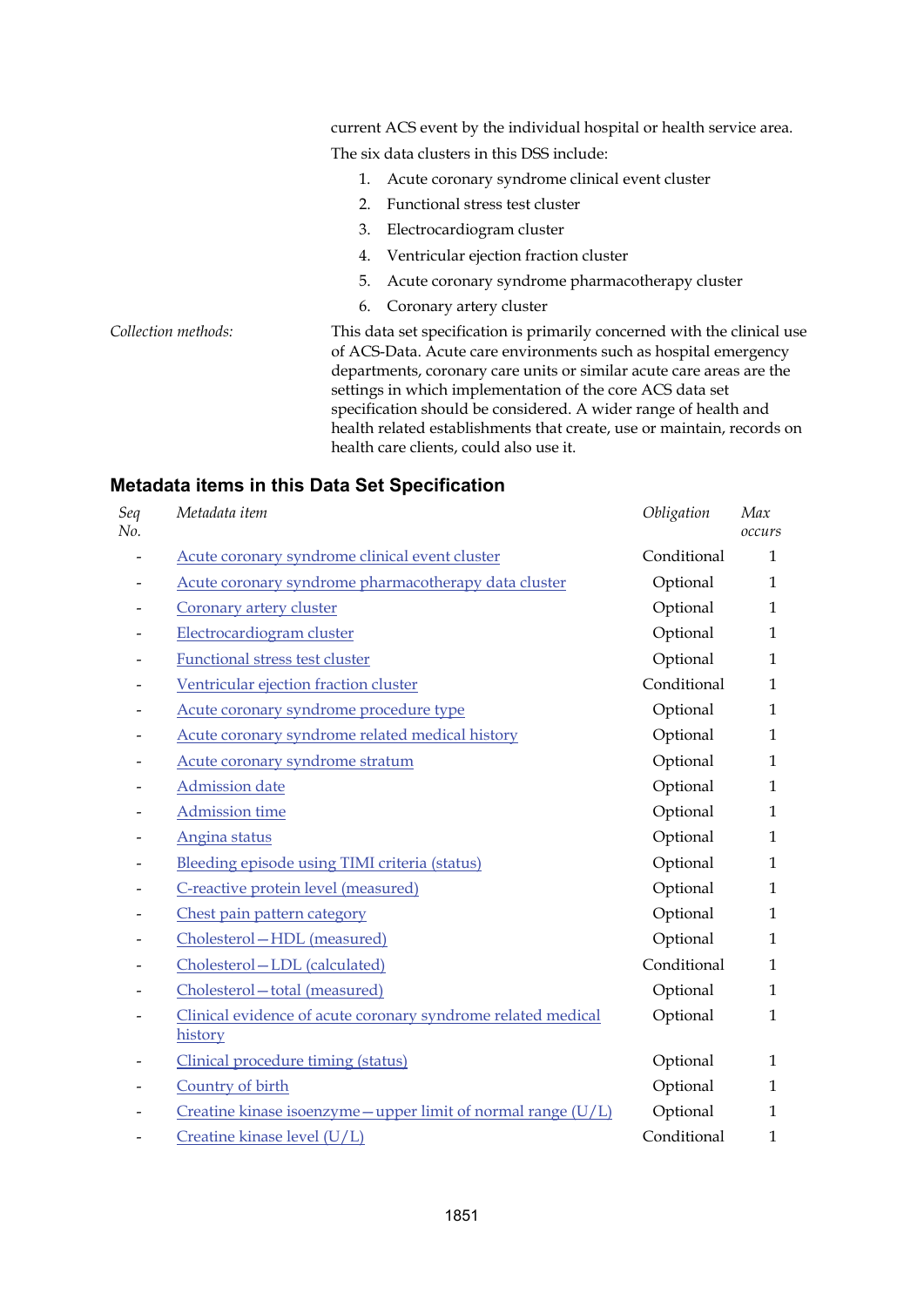| Creatine kinase MB isoenzyme level (micrograms per litre)                            | Conditional | $\mathbf{1}$ |
|--------------------------------------------------------------------------------------|-------------|--------------|
| Creatine kinase MB isoenzyme level (units per litre)                                 | Conditional | $\mathbf{1}$ |
| Creatine kinase MB isoenzyme - upper limit of normal range (<br>units per litre)     | Conditional | $\mathbf{1}$ |
| Creatine kinase MB isoenzyme - upper limit of normal range<br>(micrograms per litre) | Conditional | $\mathbf{1}$ |
| Creatinine serum level (measured)                                                    | Conditional | $\mathbf{1}$ |
| Date C-reactive protein level measured                                               | Optional    | $\mathbf{1}$ |
| Date creatine kinase MB isoenzyme measured                                           | Conditional | $\mathbf{1}$ |
| Date creatinine serum level measured                                                 | Conditional | $\mathbf{1}$ |
| Date of birth                                                                        | Optional    | $\mathbf{1}$ |
| Date of death                                                                        | Optional    | $\mathbf{1}$ |
| Date of diagnostic cardiac catheterisation                                           | Conditional | $\mathbf{1}$ |
| Date of implantable cardiac defibrillator procedure                                  | Optional    | $\mathbf{1}$ |
| Date of intra-aortic balloon pump procedure                                          | Conditional | $\mathbf{1}$ |
| Date of most recent stroke                                                           | Conditional | $\mathbf{1}$ |
| Date of non-invasive ventilation administration                                      | Conditional | $\mathbf{1}$ |
| Date of onset of acute coronary syndrome symptoms                                    | Optional    | $\mathbf{1}$ |
| Date of pacemaker insertion                                                          | Optional    | $\mathbf{1}$ |
| Date of referral to rehabilitation                                                   | Optional    | $\mathbf{1}$ |
| Date of triage                                                                       | Optional    | $\mathbf{1}$ |
| Date patient presents                                                                | Optional    | $\mathbf{1}$ |
| Date troponin measured                                                               | Optional    | $\mathbf{1}$ |
| Diabetes status                                                                      | Conditional | $\mathbf{1}$ |
| Diabetes therapy type                                                                | Conditional | $\mathbf{1}$ |
| Dyslipidaemia treatment indicator                                                    | Conditional | $\mathbf{1}$ |
| Emergency department arrival mode - transport                                        | Optional    | $\mathbf{1}$ |
| Establishment identifier                                                             | Optional    | $\mathbf{1}$ |
| Funding source for hospital patient                                                  | Optional    | $\mathbf{1}$ |
| Glycosylated haemoglobin level (measured)                                            | Optional    | $\mathbf{1}$ |
| Glycosylated Haemoglobin-upper limit of normal range<br>(percentage)                 | Conditional | $\mathbf{1}$ |
| Height (measured)                                                                    | Conditional | 1            |
| <b>Hypertension</b> - treatment                                                      | Optional    | 1            |
| Indigenous status                                                                    | Optional    | 1            |
| <b>Instrumented bleeding location</b>                                                | Optional    | $\mathbf{1}$ |
| Killip classification code                                                           | Optional    | 1            |
| Lifestyle counselling type                                                           | Optional    | 1            |
| Mode of separation                                                                   | Optional    | $\mathbf{1}$ |
| Non-instrumented bleeding location                                                   | Optional    | $\mathbf{1}$ |
| Number of episodes of angina in last 24 hours                                        | Conditional | 1            |
| Other/Underlying cause of acute coronary syndrome                                    | Optional    | 1            |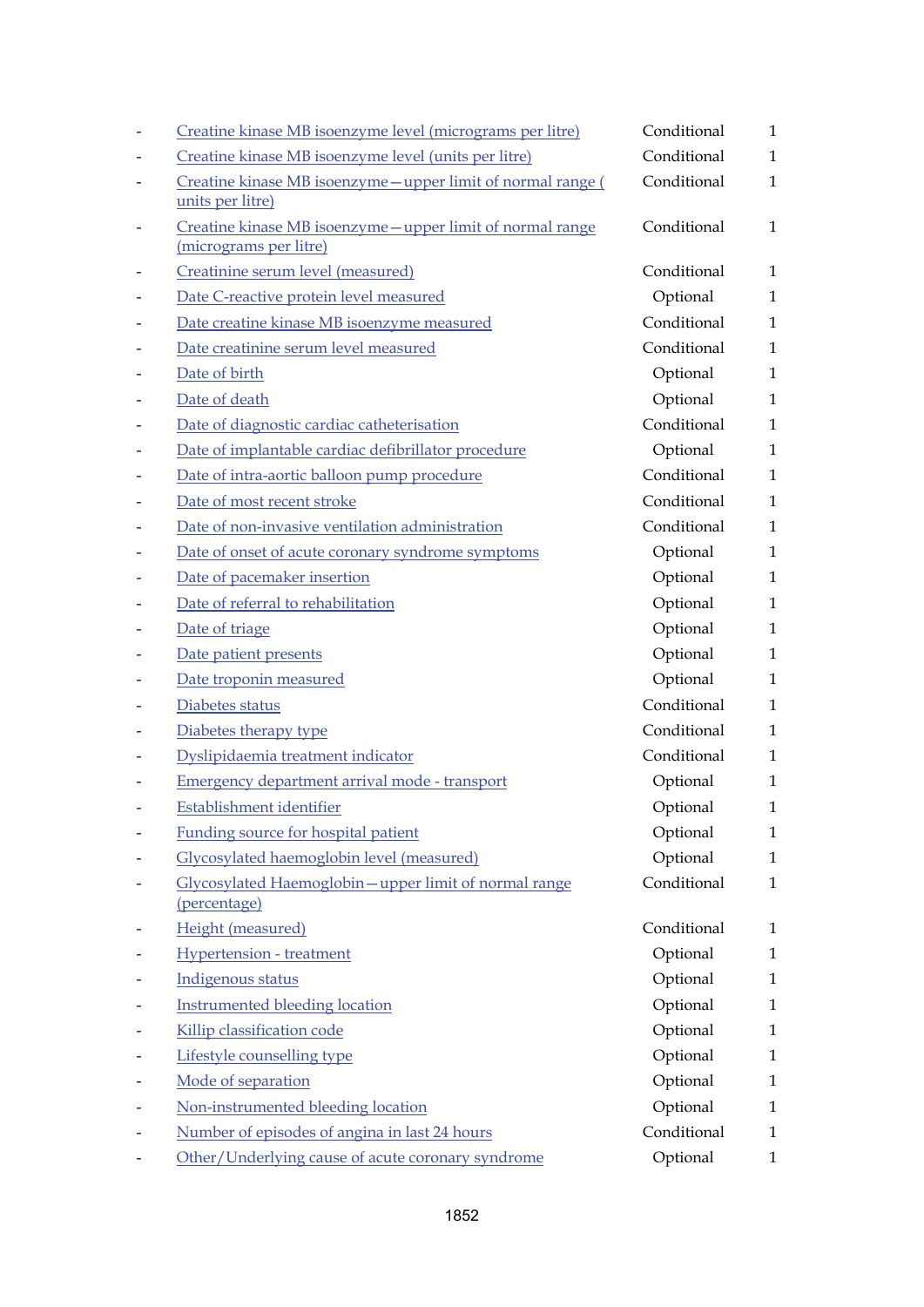| Person identifier                                                      | Optional    | $\mathbf{1}$ |
|------------------------------------------------------------------------|-------------|--------------|
| Premature cardiovascular disease family history (status)               | Optional    | $\mathbf{1}$ |
| Principal diagnosis                                                    | Optional    | $\mathbf{1}$ |
| Reason for readmission-acute coronary syndrome                         | Optional    | $\mathbf{1}$ |
| Separation date                                                        | Optional    | $\mathbf{1}$ |
| <b>Sex</b>                                                             | Optional    | $\mathbf{1}$ |
| Time C-reactive protein level measured                                 | Optional    | $\mathbf{1}$ |
| Time creatine kinase MB isoenzyme measured                             | Conditional | $\mathbf{1}$ |
| Time of diagnostic cardiac catheterisation                             | Conditional | $\mathbf{1}$ |
| Time of implantable cardiac defibrillator procedure                    | Optional    | $\mathbf{1}$ |
| Time of intra-aortic balloon pump procedure                            | Conditional | $\mathbf{1}$ |
| Time of non-invasive ventilation administration                        | Optional    | $\mathbf{1}$ |
| Time of onset of acute coronary syndrome symptoms                      | Optional    | $\mathbf{1}$ |
| Time of pacemaker insertion                                            | Conditional | $\mathbf{1}$ |
| Time of triage                                                         | Optional    | $\mathbf{1}$ |
| Time patient presents                                                  | Optional    | 1            |
| Time troponin measured                                                 | Optional    | $\mathbf{1}$ |
| <b>Tobacco smoking status</b>                                          | Optional    | $\mathbf{1}$ |
| Total blood units transfused                                           | Conditional | $\mathbf{1}$ |
| <b>Triage category</b>                                                 | Conditional | $\mathbf{1}$ |
| Triglyceride level (measured)                                          | Optional    | $\mathbf{1}$ |
| Troponin assay type                                                    | Optional    | $\mathbf{1}$ |
| Troponin assay - upper limit of normal range (micrograms per<br>litre) | Conditional | $\mathbf{1}$ |
| <b>Troponin level (measured)</b>                                       | Optional    | 1            |
| Type of visit to emergency department                                  | Optional    | $\mathbf{1}$ |
| <b>Underlying cause of death</b>                                       | Optional    | $\mathbf{1}$ |
| Vascular history                                                       | Conditional | $\mathbf{1}$ |
| Weight in kilograms (measured)                                         | Conditional | $\mathbf 1$  |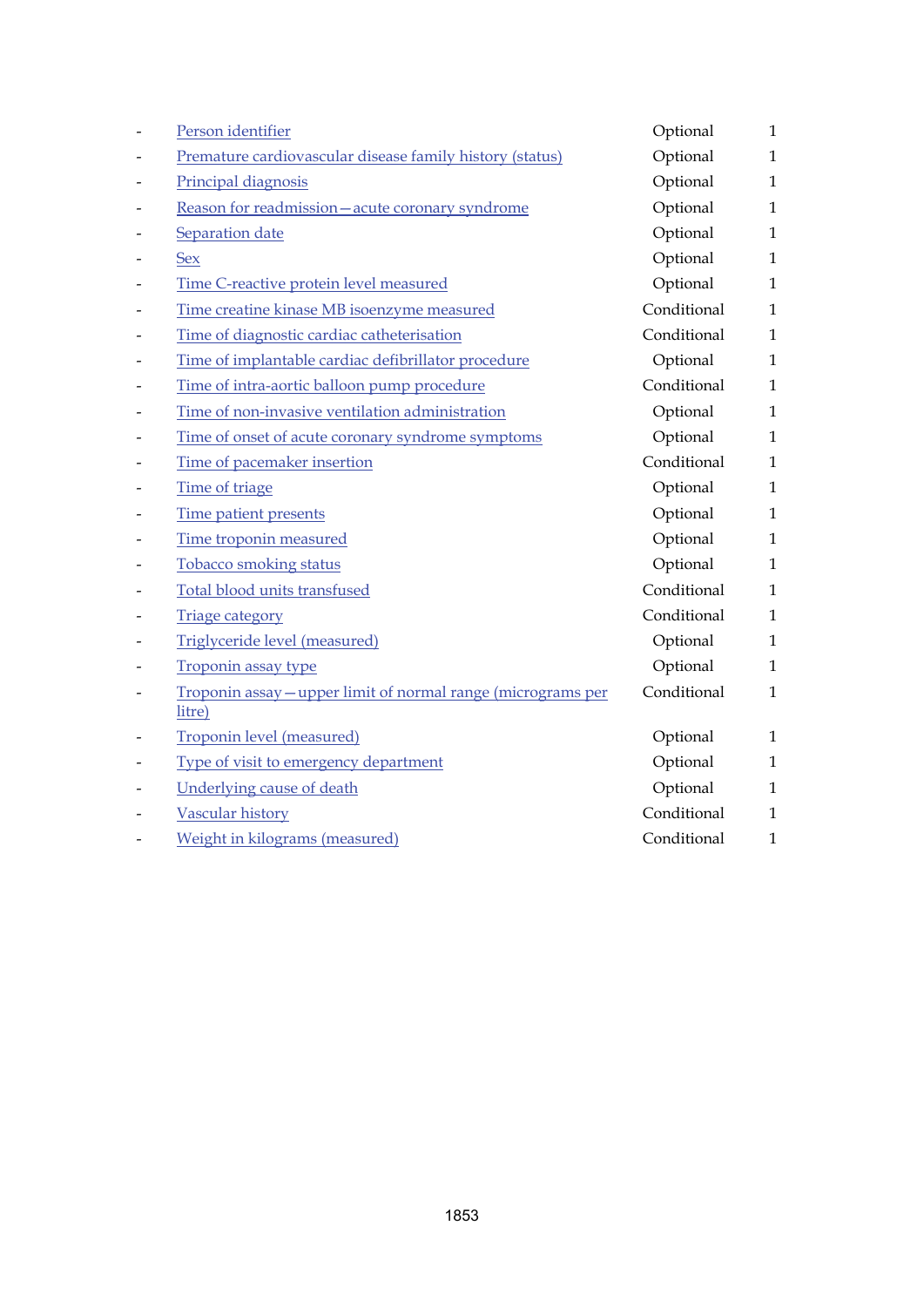## **Breast cancer (Cancer registries) DSS**

## **Identifying and definitional attributes**

| Metadata item type:  | Data Set Specification                                                                                                                                                  |
|----------------------|-------------------------------------------------------------------------------------------------------------------------------------------------------------------------|
| METeOR identifier:   | 370008                                                                                                                                                                  |
| Registration status: | Health, Standard 06/03/2009                                                                                                                                             |
| DSS type:            | Data Set Specification (DSS)                                                                                                                                            |
| Scope:               | This breast cancer data set is not mandated for collection but is<br>recommended as best practice if breast cancer data are to be collected.                            |
|                      | The data set would allow common, consistent and high quality breast<br>cancer data to be collected by State and Territory cancer registries and<br>collated nationally. |
|                      | This data will help inform research, policy, planning and guideline<br>development work in the breast cancer area.                                                      |
|                      | Breast cancer may be used as a forerunner for other cancers in terms<br>of establishing common data collections across cancer registries.                               |
|                      | This data set includes 20 items, with the inclusion of five new<br>standards and the addition of further detail to several existing<br>standards.                       |
|                      |                                                                                                                                                                         |

## **Collection and usage attributes**

| Report each of the data elements in this data set once, and in no<br>particular order.                                                         |
|------------------------------------------------------------------------------------------------------------------------------------------------|
| State and Territory cancer registries collect data on incidence and<br>annually report data to the Australian Institute of Health and Welfare. |
|                                                                                                                                                |

#### **Source and reference attributes**

| Submitting organisation: | National Breast and Ovarian Cancer centre (NBOCC)                                                                                                             |
|--------------------------|---------------------------------------------------------------------------------------------------------------------------------------------------------------|
|                          | Australasian Association of Cancer Registries (AACR)                                                                                                          |
|                          | Australian Institute of Health and Welfare (AIHW)                                                                                                             |
| Steward:                 | Australasian Association of Cancer Registries (AACR)                                                                                                          |
| Origin:                  | National Breast and Ovarian Cancer centre (NBOCC)                                                                                                             |
|                          | Australasian Association of Cancer Registries (AACR)                                                                                                          |
|                          | Australian Institute of Health and Welfare (AIHW)                                                                                                             |
| Reference documents:     | Johnson CH, Adamo M (eds.), SEER Program Coding and Staging<br>Manual 2007. National Cancer Institute, NIH Publication number 07-<br>5581, Bethesda, MD 2007. |

| Seq No. Metadata item                    | Obligation | Max occurs |
|------------------------------------------|------------|------------|
| Cancer staging - M stage code            | Mandatory  |            |
| Cancer staging - N stage code            | Mandatory  |            |
| Cancer staging - T stage code            | Mandatory  |            |
| Cancer staging - TNM stage grouping code | Mandatory  |            |
| Date of diagnosis of cancer              | Mandatory  |            |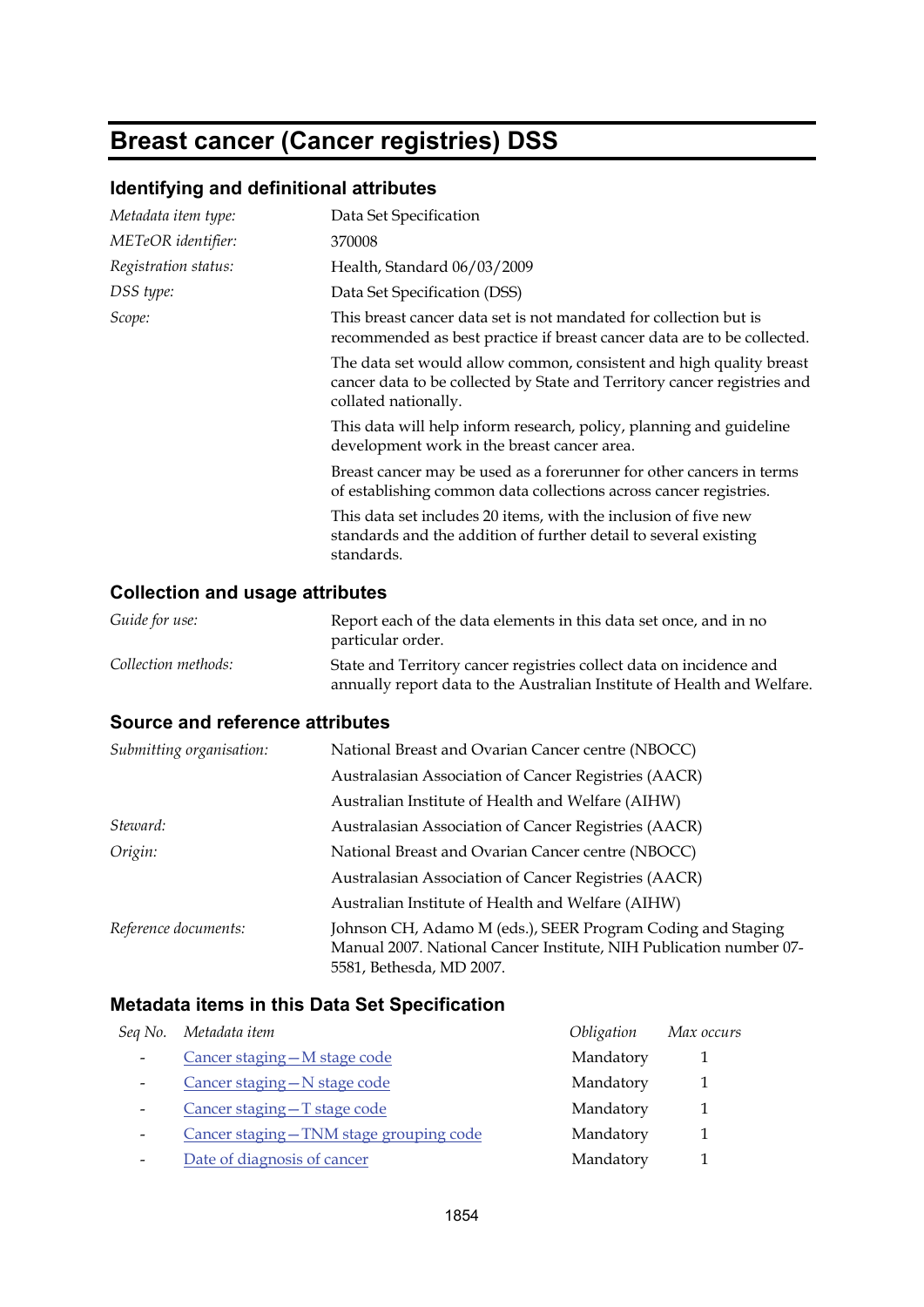| Histopathological grade                              | Mandatory   | 1            |
|------------------------------------------------------|-------------|--------------|
| Human epidermal growth factor receptor-2 test result | Mandatory   | 1            |
| Human epidermal growth factor receptor-2 test type   | Conditional | $\Omega$     |
| Laterality of primary cancer                         | Mandatory   | 1            |
| Lymphovascular invasion                              | Mandatory   | 1            |
| Morphology of cancer                                 | Mandatory   | 1            |
| Most valid basis of diagnosis of cancer              | Mandatory   | $\mathbf{1}$ |
| Neo-adjuvant therapy                                 | Mandatory   | 1            |
| Number of positive sentinel lymph nodes              | Mandatory   | $\mathbf{1}$ |
| Number of regional lymph nodes examined              | Mandatory   | 1            |
| Number of sentinel lymph nodes examined              | Mandatory   | $\mathbf{1}$ |
| Oestrogen receptor assay result                      | Mandatory   | 1            |
| Primary site of cancer (ICDO-3 code)                 | Mandatory   | 1            |
| Regional lymph nodes positive                        | Mandatory   | 1            |
| Tumour size at diagnosis (solid tumours)             | Mandatory   |              |
|                                                      |             |              |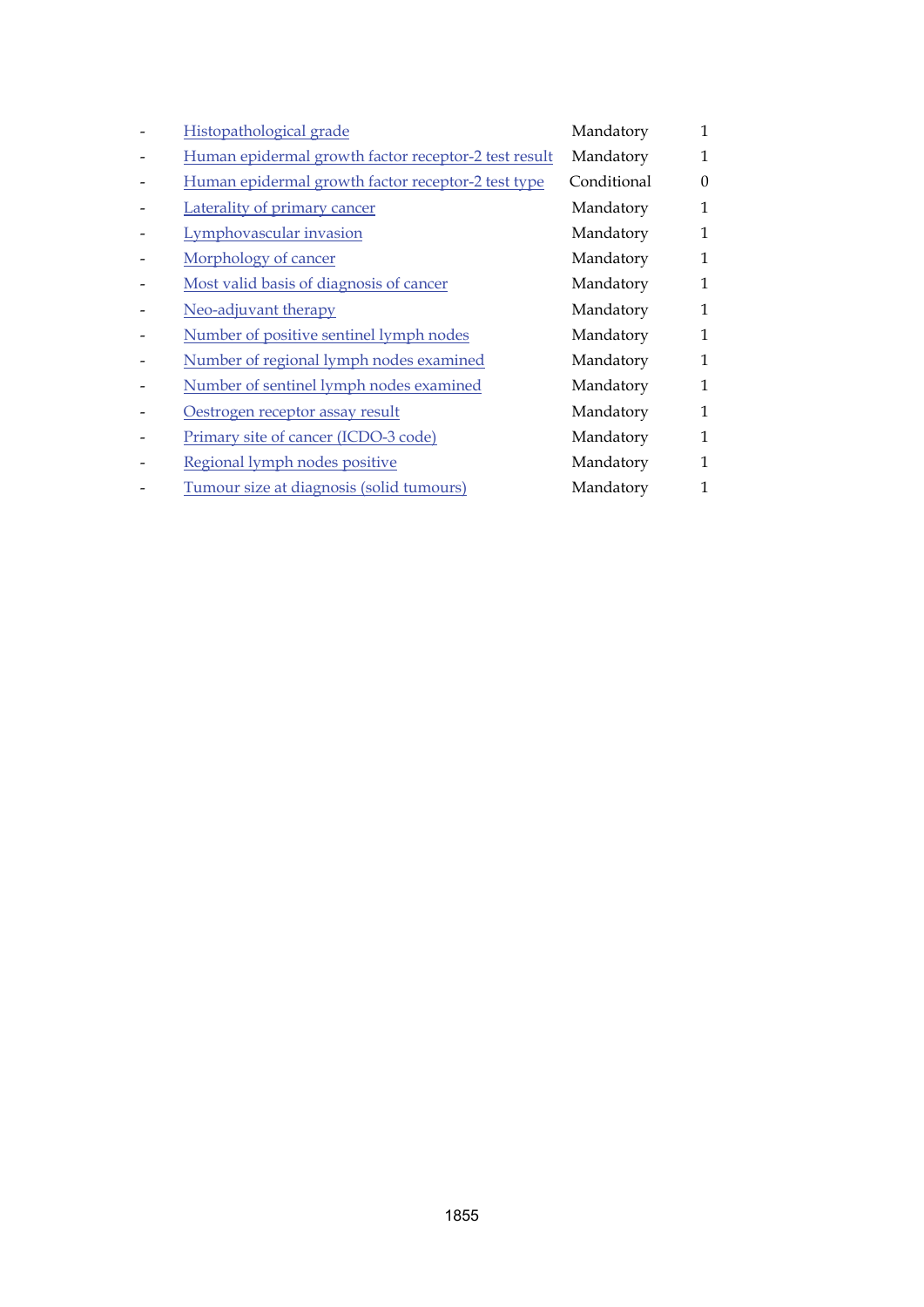## **Cancer (clinical) DSS**

#### **Identifying and definitional attributes**

| Metadata item type:  | Data Set Specification                                                                                                                                                                                                                                                                                                                                                                                                |
|----------------------|-----------------------------------------------------------------------------------------------------------------------------------------------------------------------------------------------------------------------------------------------------------------------------------------------------------------------------------------------------------------------------------------------------------------------|
| METeOR identifier:   | 393191                                                                                                                                                                                                                                                                                                                                                                                                                |
| Registration status: | Health, Standard 22/12/2009                                                                                                                                                                                                                                                                                                                                                                                           |
| DSS type:            | Data Set Specification (DSS)                                                                                                                                                                                                                                                                                                                                                                                          |
| Scope:               | This Cancer (clinical) data set specification is not mandated for<br>collection but is recommended as best practice if cancer clinical data<br>are to be collected.                                                                                                                                                                                                                                                   |
|                      | The Cancer (clinical) data set underpins the evaluation of cancer<br>treatment services and this can occur at a number of levels; the<br>individual clinician, the health care institution, at state or territory<br>level and ultimately at a national level.                                                                                                                                                        |
|                      | Clinicians use such data for ongoing patient management and the<br>ability to link patient management to outcomes allows treatments or<br>outcomes to be identified and assessed. Institutions can monitor<br>through-put in their centres for planning and resource allocation<br>purposes to obtain optimum return for cancer expenditure. End-<br>points can be monitored to ensure that objectives are being met. |
|                      | The principal aim of good-quality and consistent data is to provide<br>information that can lead to improved quality and length of life for all<br>patients by providing a systematic foundation for evidence-based<br>medicine, informing quality assurance and improvement decisions<br>and guiding successful planning and evaluation of cancer control<br>activities.                                             |
|                      |                                                                                                                                                                                                                                                                                                                                                                                                                       |

#### **Collection and usage attributes**

*Collection methods:* This data set is primarily concerned with the clinical use of cancer data. It can also be used by a wider range of health and health-related establishments that create, use, or maintain records on health-care clients.

#### **Source and reference attributes**

| Submitting organisation: | National Cancer Control Initiative (NCCI) |
|--------------------------|-------------------------------------------|
|--------------------------|-------------------------------------------|

| Seq No. | Metadata item                            | Obligation  | Max occurs |
|---------|------------------------------------------|-------------|------------|
|         | Address line (person)                    | Mandatory   |            |
|         | Cancer initial treatment completion date | Mandatory   | 1          |
|         | Cancer initial treatment starting date   | Mandatory   | 1          |
|         | Cancer staging - M stage code            | Mandatory   | 1          |
|         | Cancer staging - N stage code            | Conditional | 1          |
|         | Cancer staging - T stage code            | Mandatory   | 1          |
|         | Cancer staging-TNM stage grouping code   | Conditional | 1          |
|         | Cancer treatment type                    | Mandatory   | 1          |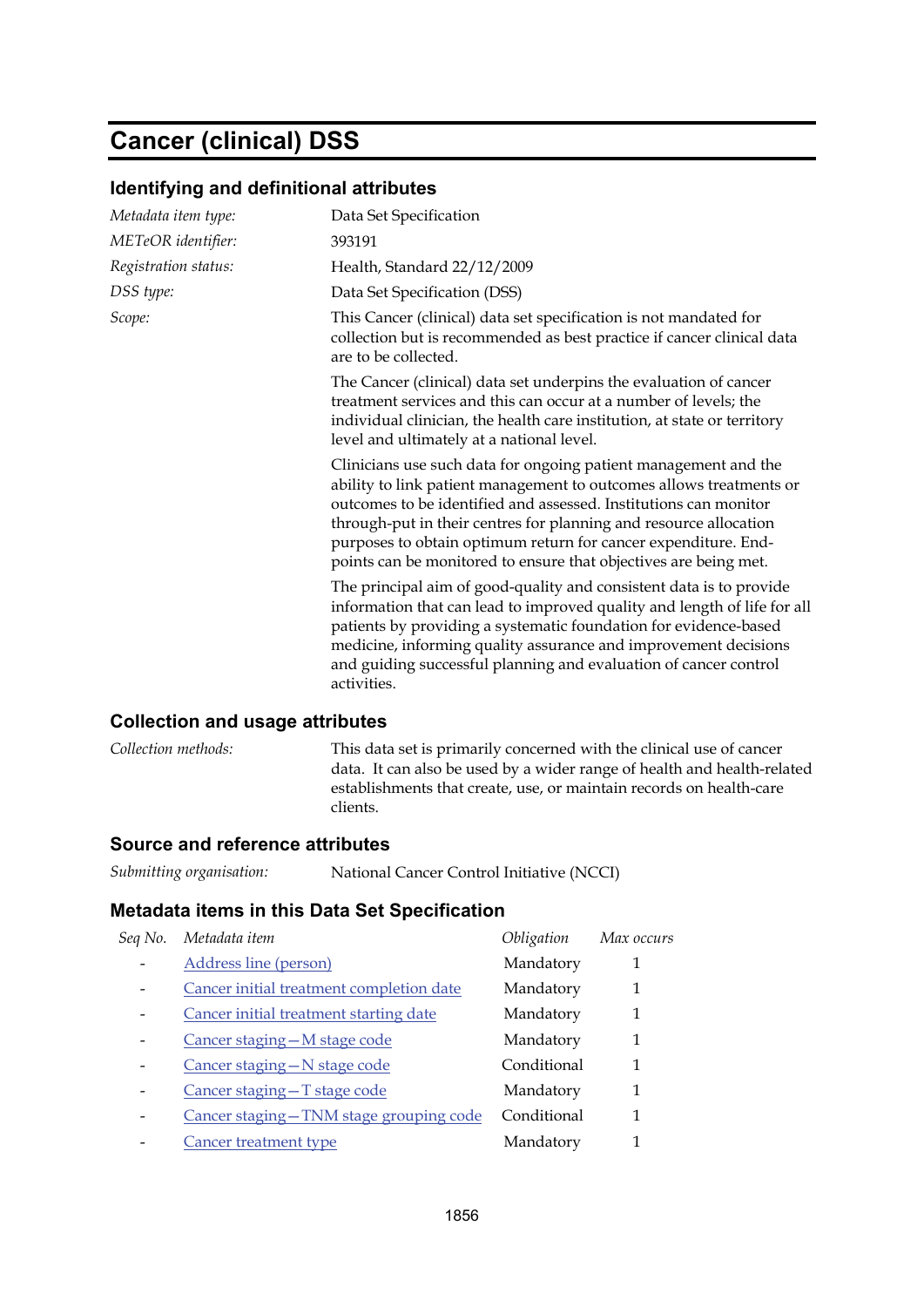| Cancer treatment-target site (ICD-10-AM) | Mandatory   | 1            |
|------------------------------------------|-------------|--------------|
| Cancer treatment - target site (ICDO-3)  | Mandatory   | 1            |
| Date of birth                            | Mandatory   | 1            |
| Date of death                            | Conditional | 1            |
| Date of diagnosis of cancer              | Mandatory   | 1            |
| Date of diagnosis of first recurrence    | Mandatory   | 1            |
| Date of surgical treatment for cancer    | Mandatory   | 1            |
| Establishment number                     | Mandatory   | 1            |
| <b>Family name</b>                       | Mandatory   | 1            |
| Given name(s)                            | Mandatory   | $\mathbf{1}$ |
| Histopathological grade                  | Conditional | 1            |
| Intention of treatment for cancer        | Mandatory   | 1            |
| Laterality of primary cancer             | Mandatory   | 1            |
| Medicare card number                     | Mandatory   | $\mathbf{1}$ |
| Morphology of cancer                     | Mandatory   | 1            |
| Most valid basis of diagnosis of cancer  | Conditional | 1            |
| Number of regional lymph nodes examined  | Conditional | 1            |
| Oestrogen receptor assay result          | Mandatory   | $\theta$     |
| Outcome of initial treatment             | Mandatory   | 1            |
| Person identifier                        | Mandatory   | 1            |
| Primary site of cancer (ICD-10-AM code)  | Conditional | 1            |
| Primary site of cancer (ICDO-3 code)     | Mandatory   | 1            |
| Progesterone receptor assay results      | Conditional | 1            |
| Radiotherapy treatment type              | Mandatory   | 1            |
| Received radiation dose                  | Mandatory   | 1            |
| Region of first recurrence               | Mandatory   | 1            |
| Regional lymph nodes positive            | Conditional | 1            |
| <u>Sex</u>                               | Mandatory   | 1            |
| <b>Staging basis of cancer</b>           | Mandatory   | 1            |
| <b>Staging scheme source</b>             | Mandatory   | 1            |
| Staging scheme source edition number     | Mandatory   | 1            |
| Surgical treatment procedure for cancer  | Mandatory   | 1            |
| <b>Systemic therapy agent name</b>       | Mandatory   | 1            |
| Tumour size at diagnosis (solid tumours) | Conditional | 1            |
| Tumour thickness at diagnosis (melanoma) | Conditional | 1            |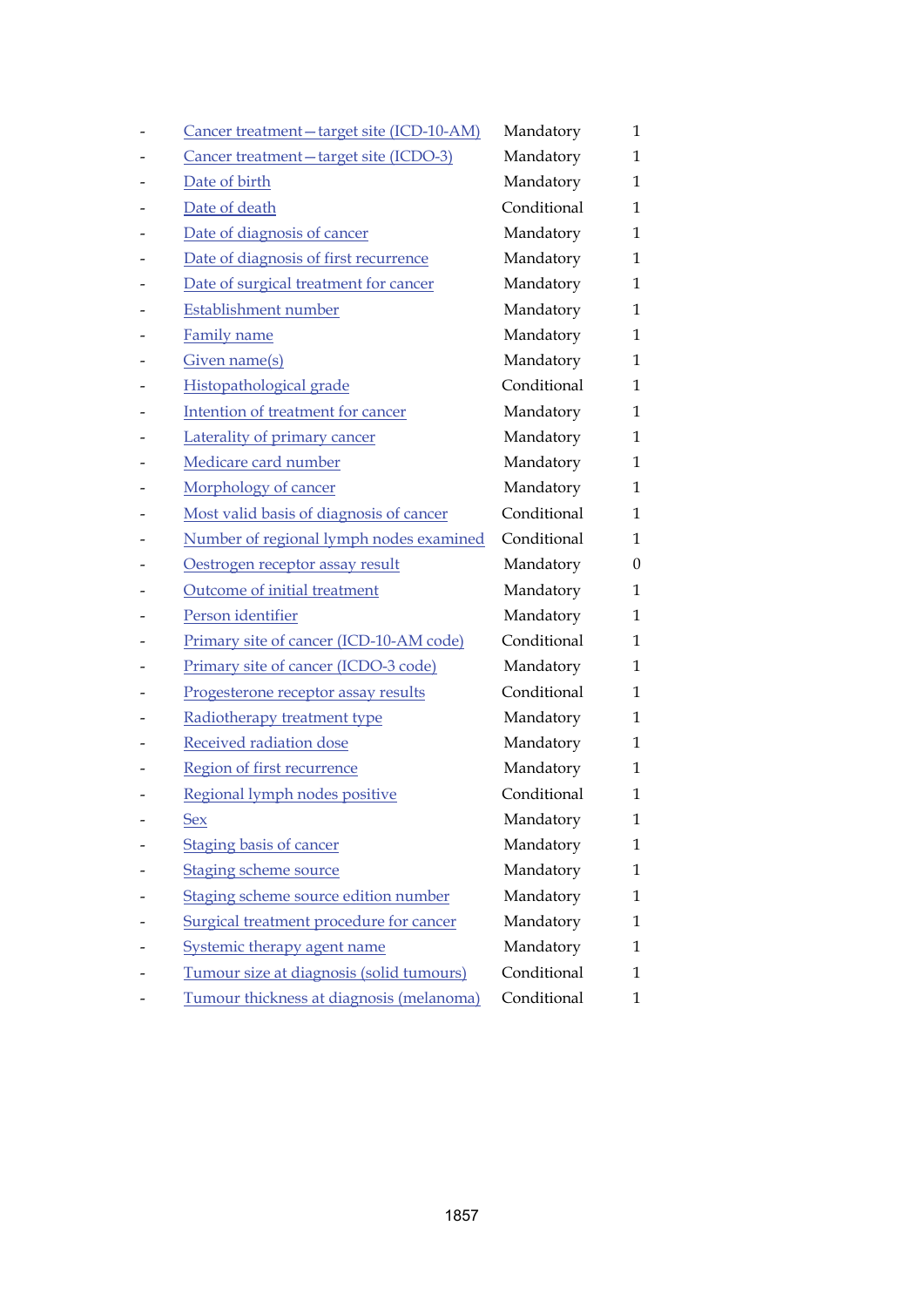## **Cardiovascular disease (clinical) DSS**

#### **Identifying and definitional attributes**

| Metadata item type:                    | Data Set Specification                                                                                                                                                                                                                                                                                                                                                                                                                            |  |  |
|----------------------------------------|---------------------------------------------------------------------------------------------------------------------------------------------------------------------------------------------------------------------------------------------------------------------------------------------------------------------------------------------------------------------------------------------------------------------------------------------------|--|--|
| METeOR identifier:                     | 374213                                                                                                                                                                                                                                                                                                                                                                                                                                            |  |  |
| Registration status:                   | Health, Standard 22/12/2009                                                                                                                                                                                                                                                                                                                                                                                                                       |  |  |
| DSS type:                              | Data Set Specification (DSS)                                                                                                                                                                                                                                                                                                                                                                                                                      |  |  |
| Scope:                                 | The collection of cardiovascular data (CV-Data) in this metadata<br>set is voluntary.                                                                                                                                                                                                                                                                                                                                                             |  |  |
|                                        | The definitions used in CV-Data are designed to underpin the<br>data collected by health professionals in their day-to-day practice.<br>They relate to the realities of a clinical consultation and the<br>ongoing nature of care and relationships that are formed between<br>doctors and patients in clinical practice.                                                                                                                         |  |  |
|                                        | The data elements specified in this metadata set provide a<br>framework for:                                                                                                                                                                                                                                                                                                                                                                      |  |  |
|                                        | promoting the delivery of high quality cardiovascular disease<br>preventive and management care to patients,                                                                                                                                                                                                                                                                                                                                      |  |  |
|                                        | facilitating ongoing improvement in the quality of<br>٠<br>cardiovascular and chronic disease care predominantly in<br>primary care and other community settings in Australia, and                                                                                                                                                                                                                                                                |  |  |
|                                        | supporting general practice and other primary care services<br>as they develop information systems to complement the<br>above.                                                                                                                                                                                                                                                                                                                    |  |  |
|                                        | This is particularly important as general practice is the setting in<br>which chronic disease prevention and management<br>predominantly takes place. Having a nationally recognised set of<br>definitions in relation to defining a patient's cardiovascular<br>behavioural, social and biological risk factors, and their<br>prevention and management status for use in these clinical<br>settings, is a prerequisite to achieving these aims. |  |  |
|                                        | Many of the data elements in this metadata set are also used in<br>the collection of diabetes clinical information.                                                                                                                                                                                                                                                                                                                               |  |  |
|                                        | Where appropriate, it may be useful if the data definitions in this<br>metadata set were used to address data definition needs for use<br>in non-clinical environments such as public health surveys etc.<br>This could allow for qualitative comparisons between data<br>collected in, and aggregated from clinical settings (i.e. using<br>application of CV-Data), with that collected through other means<br>(e.g. public health surveys).    |  |  |
| <b>Collection and usage attributes</b> |                                                                                                                                                                                                                                                                                                                                                                                                                                                   |  |  |

*Collection methods:* This metadata set is primarily concerned with the clinical use of CV-data. It could also be used by a wider range of health and health related establishments that create, use or maintain records on health care clients.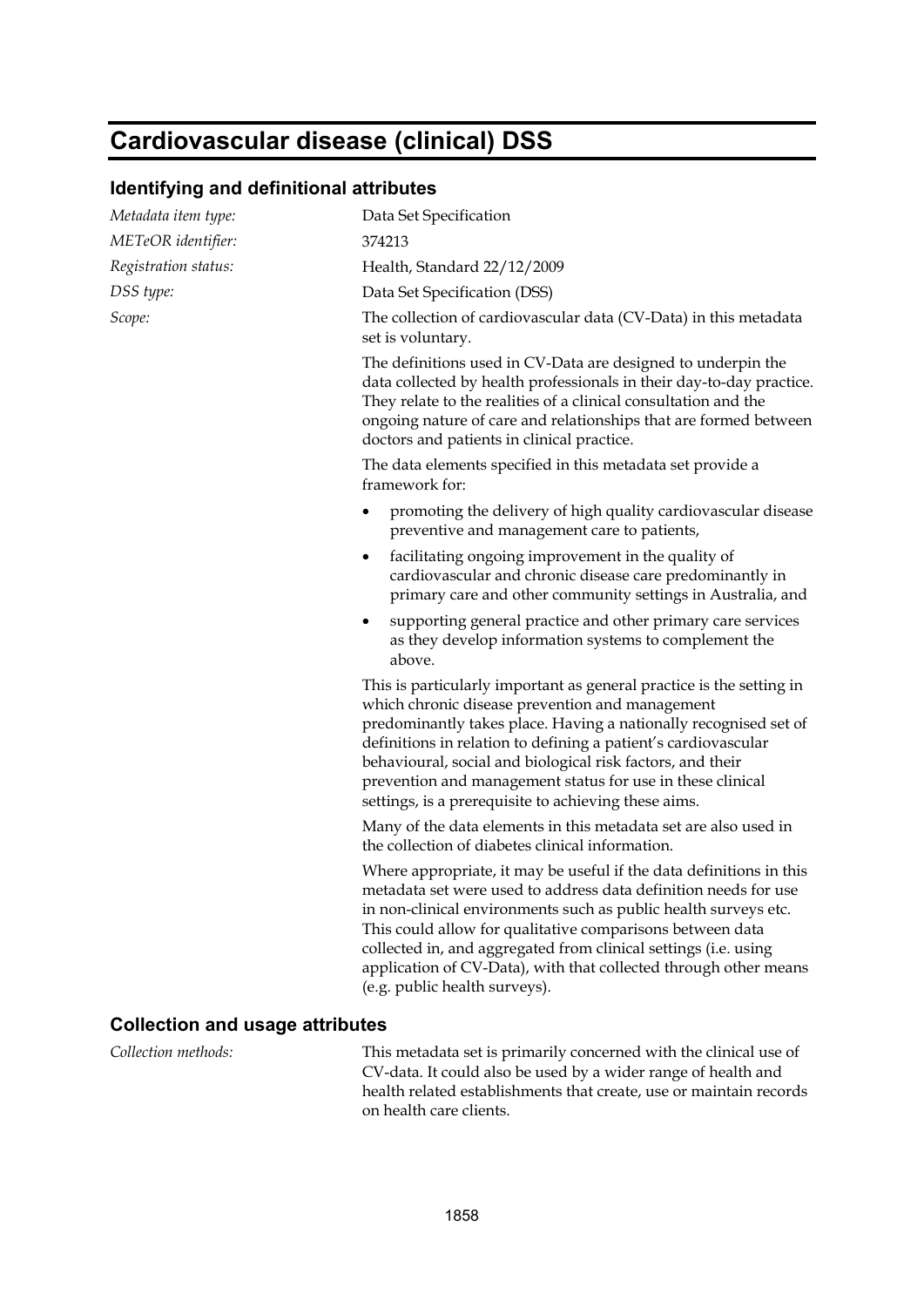## **Relational attributes**

*Related metadata references:* Supersedes [Cardiovascular disease \(clinical\) DSS](http://meteor.aihw.gov.au/content/index.phtml/itemId/353668) Health,

Superseded 22/12/2009

| Seq<br>No.               | Metadata item                                                     | Obligation  | Max<br>occurs |
|--------------------------|-------------------------------------------------------------------|-------------|---------------|
|                          | Alcohol consumption frequency (self reported)                     | Mandatory   | 1             |
|                          | Alcohol consumption in standard drinks per day (self<br>reported) | Mandatory   | 1             |
|                          | Behaviour-related risk factor intervention                        | Mandatory   | $\,8\,$       |
|                          | Behaviour-related risk factor intervention - purpose              | Mandatory   | 5             |
|                          | Blood pressure - diastolic (measured)                             | Mandatory   | $\mathbf{1}$  |
|                          | Blood pressure - systolic (measured)                              | Mandatory   | $\mathbf{1}$  |
|                          | Cholesterol-HDL (measured)                                        | Mandatory   | 1             |
|                          | Cholesterol-LDL (calculated)                                      | Mandatory   | $\mathbf{1}$  |
|                          | Cholesterol-total (measured)                                      | Mandatory   | $\mathbf{1}$  |
|                          | Country of birth                                                  | Mandatory   | $\mathbf{1}$  |
|                          | Creatinine serum level (measured)                                 | Mandatory   | $\mathbf{1}$  |
|                          | CVD drug therapy - condition                                      | Mandatory   | $\mathbf{1}$  |
|                          | Date of birth                                                     | Mandatory   | $\mathbf{1}$  |
|                          | Date of diagnosis                                                 | Mandatory   | $\mathbf{1}$  |
|                          | Date of referral to rehabilitation                                | Conditional | $\mathbf{1}$  |
|                          | Diabetes status                                                   | Mandatory   | $\mathbf{1}$  |
| $\overline{\phantom{0}}$ | Diabetes therapy type                                             | Mandatory   | $\mathbf{1}$  |
|                          | Division of General Practice number                               | Mandatory   | $\mathbf{1}$  |
| -                        | <b>Fasting status</b>                                             | Mandatory   | $\mathbf{1}$  |
|                          | Formal community support access status                            | Mandatory   | $\mathbf{1}$  |
|                          | Height (measured)                                                 | Mandatory   | $\mathbf{1}$  |
|                          | Indigenous status                                                 | Mandatory   | $\mathbf{1}$  |
|                          | Informal carer existence indicator                                | Mandatory   | $\mathbf{1}$  |
|                          | Labour force status                                               | Mandatory   | $\mathbf{1}$  |
|                          | Living arrangement                                                | Mandatory   | $\mathbf{1}$  |
|                          | Person identifier                                                 | Mandatory   | 1             |
|                          | Physical activity sufficiency status                              | Mandatory   | 1             |
|                          | Postcode-Australian (person)                                      | Mandatory   | $\mathbf{1}$  |
|                          | Preferred language                                                | Mandatory   | $\mathbf{1}$  |
|                          | Premature cardiovascular disease family history (status)          | Mandatory   | $\mathbf{1}$  |
|                          | Proteinuria status                                                | Mandatory   | 1             |
|                          | Renal disease therapy                                             | Mandatory   | 1             |
|                          | Service contact date                                              | Mandatory   | $\mathbf{1}$  |
|                          | Sex                                                               | Mandatory   | $\mathbf{1}$  |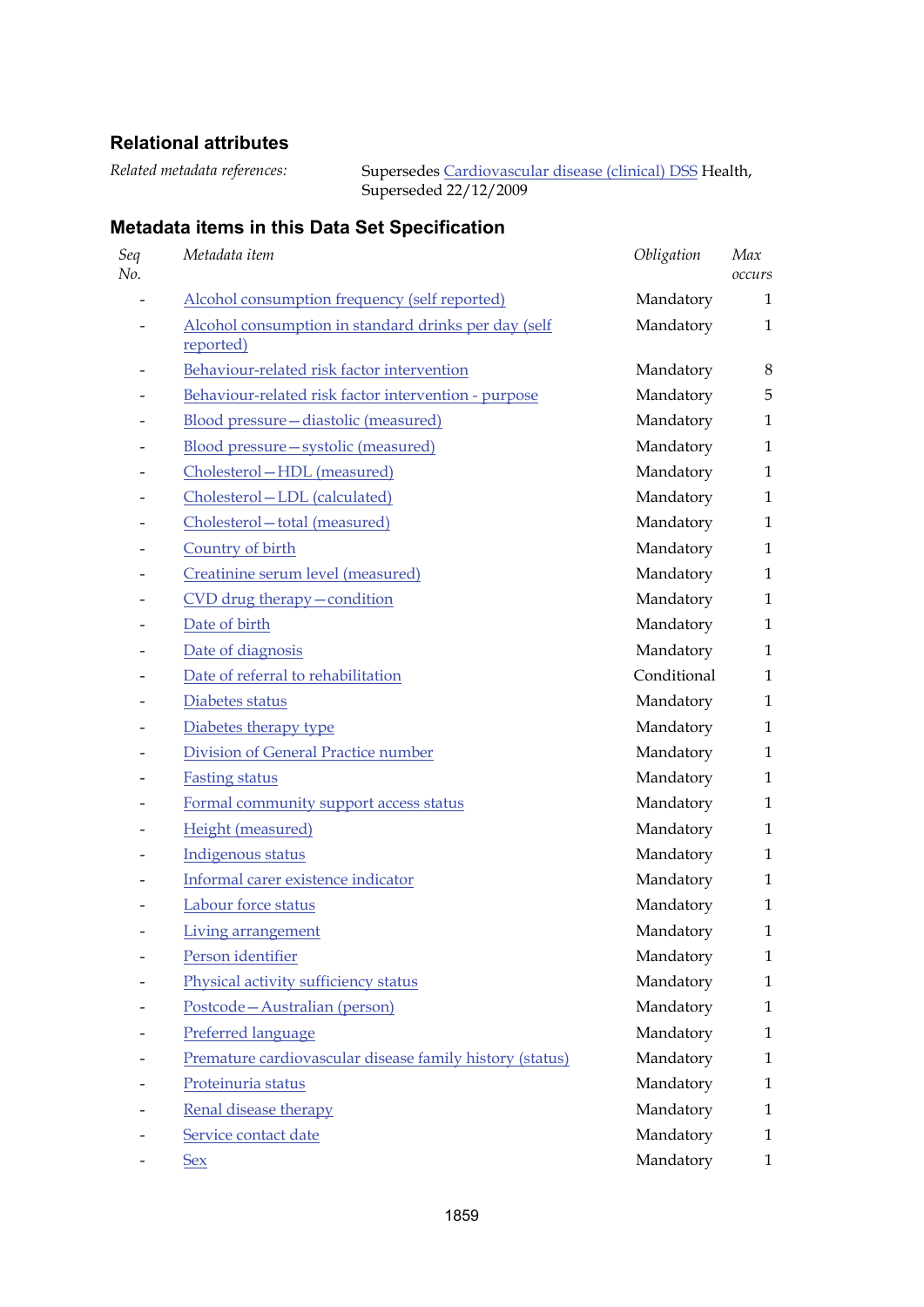| Tobacco smoking - consumption/quantity (cigarettes)<br>Mandatory |              |
|------------------------------------------------------------------|--------------|
| Triglyceride level (measured)<br>Mandatory                       | $\mathbf{1}$ |
| Vascular history<br>Mandatory                                    | $\mathbf{1}$ |
| Vascular procedures<br>Mandatory                                 |              |
| Waist circumference (measured)<br>Mandatory                      | 1            |
| Weight in kilograms (measured)<br>Mandatory                      |              |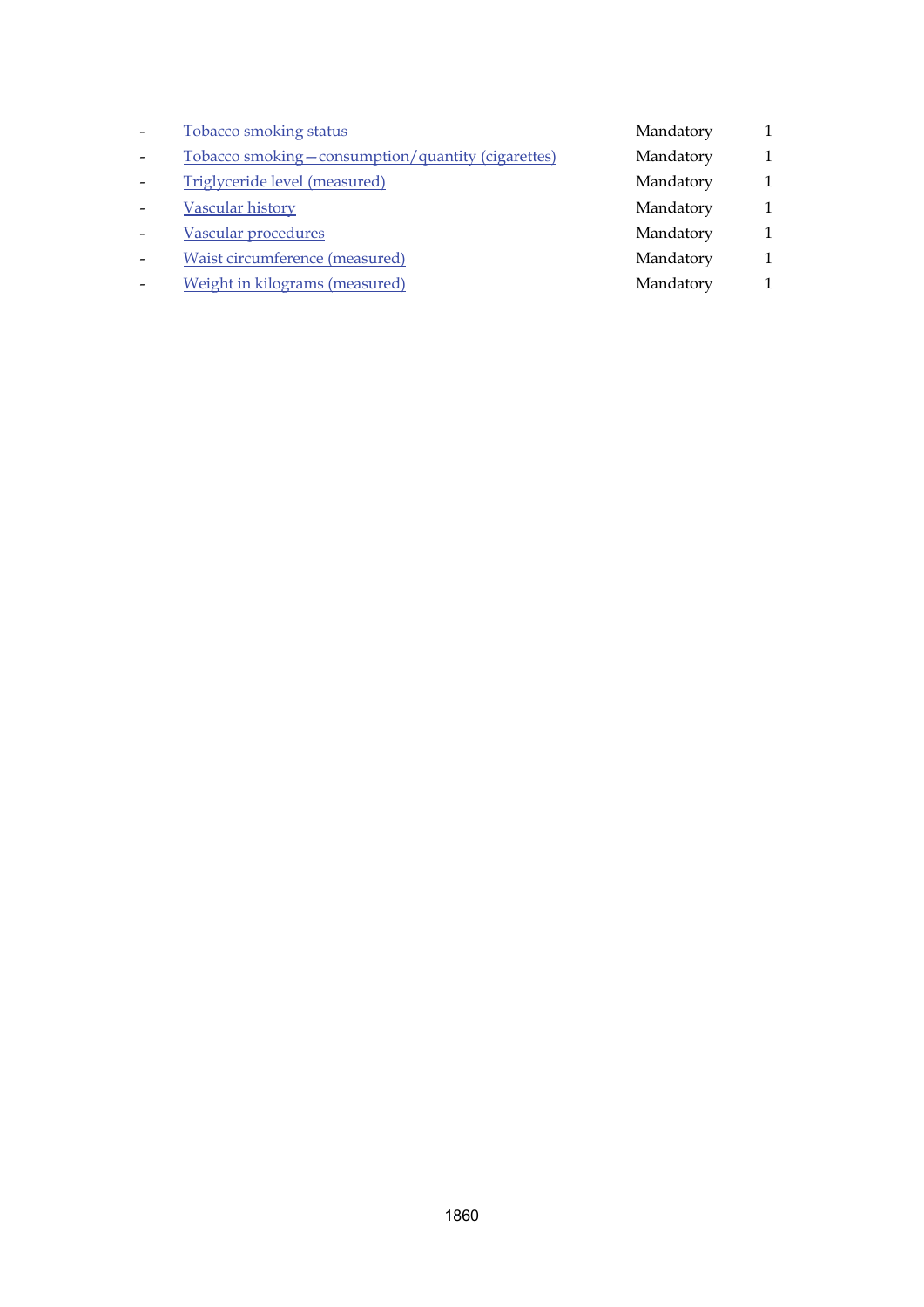## **Computer Assisted Telephone Interview demographic module DSS**

## **Identifying and definitional attributes**

| Metadata item type:  | Data Set Specification                                                                                                                                                                                                                                                                                                                                                                                         |
|----------------------|----------------------------------------------------------------------------------------------------------------------------------------------------------------------------------------------------------------------------------------------------------------------------------------------------------------------------------------------------------------------------------------------------------------|
| METeOR identifier:   | 374218                                                                                                                                                                                                                                                                                                                                                                                                         |
| Registration status: | Health, Standard 03/12/2008                                                                                                                                                                                                                                                                                                                                                                                    |
| DSS type:            | Data Set Specification (DSS)                                                                                                                                                                                                                                                                                                                                                                                   |
| Scope:               | Key demographic set for use in Computer Assisted Telephone<br>Interviewing (CATI) health surveys. It is intended to be used by<br>anyone conducting population health surveys using the CATI<br>mode, such as State/Territory government health agencies. This<br>data set is to standardise demographic collection in all CATI<br>surveys of health topics, such as CATI asthma and CATI diabetes<br>surveys. |
|                      | The standardisation of the collection of health survey data is a<br>major focus of the National Public Health Partnership (NPHP)<br>work plan. The CATI demographic module DSS is not mandated<br>for collection but recommended as best practice.                                                                                                                                                             |

### **Collection and usage attributes**

| Collection methods: | Population health surveys conducted by CATI |
|---------------------|---------------------------------------------|
|                     |                                             |

#### **Source and reference attributes**

| Submitting organisation: | National Public Health Information Working Group. |
|--------------------------|---------------------------------------------------|
|--------------------------|---------------------------------------------------|

#### **Relational attributes**

| Related metadata references: | <b>Supersedes Computer Assisted Telephone Interview</b> |
|------------------------------|---------------------------------------------------------|
|                              | demographic module DSS Health, Superseded 03/12/2008    |

| Metadata item                                        | Obligation  | Max occurs |
|------------------------------------------------------|-------------|------------|
| Age                                                  | Optional    | 1          |
| Age range                                            | Optional    | 1          |
| Country of birth                                     | Optional    | 1          |
| Date of birth                                        | Optional    | 1          |
| Household annual gross income range                  | Optional    | 1          |
| Household annual gross income range (\$10,000 range) | Optional    | 1          |
| Indigenous status                                    | Optional    | 1          |
| Marital status                                       | Optional    | 1          |
| Postcode - Australian (person)                       | Optional    | 1          |
| <b>Sex</b>                                           | Optional    | 1          |
| Suburb/town/locality name (person)                   | Optional    | 1          |
| Year of arrival in Australia                         | Conditional | 1          |
|                                                      |             |            |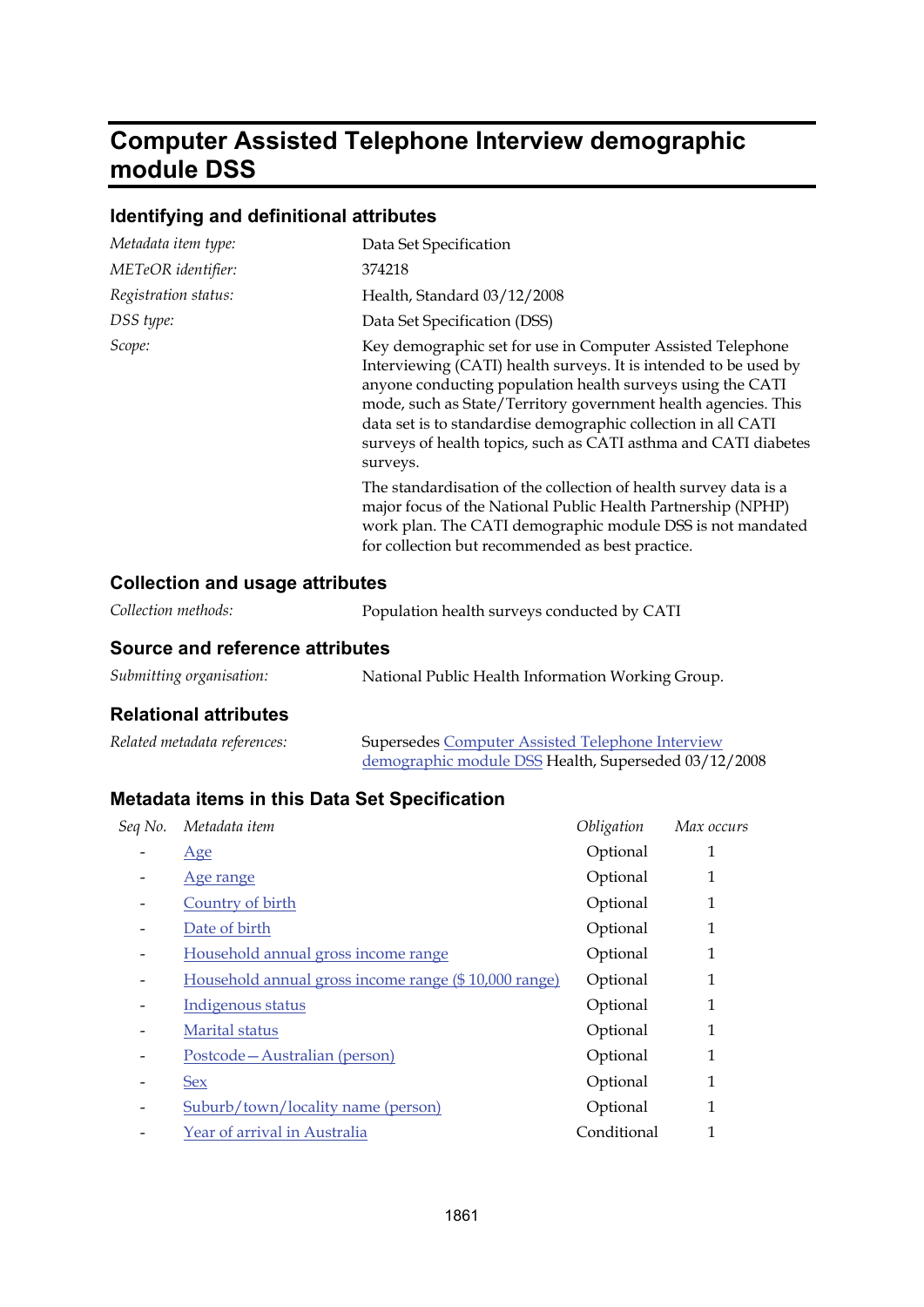## **Diabetes (clinical) DSS**

#### **Identifying and definitional attributes**

| Metadata item type:                    | Data Set Specification                                                                                                                                                                                                                   |
|----------------------------------------|------------------------------------------------------------------------------------------------------------------------------------------------------------------------------------------------------------------------------------------|
| METeOR identifier:                     | 304865                                                                                                                                                                                                                                   |
| Registration status:                   | Health, Standard 21/09/2005                                                                                                                                                                                                              |
| DSS type:                              | Data Set Specification (DSS)                                                                                                                                                                                                             |
| Scope:                                 | The use of this standard is voluntary.                                                                                                                                                                                                   |
|                                        | However, if data is to be collected the Diabetes (clinical) Data Set<br>Specification (DSS) aims to ensure national consistency in relation<br>to defining, monitoring and recording information on patients<br>diagnosed with diabetes. |
|                                        | The Diabetes (clinical) DSS relates to the clinical status of, the<br>provision of services for, and the quality of care delivered to<br>individuals with diabetes, across all health care settings<br>including:                        |
|                                        | <b>General Practitioners;</b><br>٠                                                                                                                                                                                                       |
|                                        | Divisions of General Practice;<br>٠                                                                                                                                                                                                      |
|                                        | <b>Diabetes Centres</b><br>٠                                                                                                                                                                                                             |
|                                        | Specialists in private practice; and<br>$\bullet$                                                                                                                                                                                        |
|                                        | Community Health Nurses and Diabetes Educators.                                                                                                                                                                                          |
|                                        | The Diabetes (clinical) DSS:                                                                                                                                                                                                             |
|                                        | provides concise, unambiguous definitions for<br>items/conditions related to diabetes quality care, and                                                                                                                                  |
|                                        | aims to ensure standardised methodology of data collection<br>٠<br>in Australia.                                                                                                                                                         |
|                                        | The expectation is that collection of this data set facilitates good<br>quality of care, contributes to preventive care and has the<br>potential to enhance self-management by patients with diabetes.                                   |
|                                        | The underlying goal is improvement of the length and quality of<br>life of patients with diabetes, and prevention or delay in the<br>development of diabetes related complications.                                                      |
| <b>Collection and usage attributes</b> |                                                                                                                                                                                                                                          |

*Collection methods:* This metadata set is primarily concerned with the clinical use of Diabetes data. It could/should be used by health and health related establishments that create, use or maintain records on health care clients.

> One methodology is for data to be collected over a 1-month period of all diabetes patients presenting at sites participating in the collection. The information is de-identified to protect the privacy of individuals. The participation is voluntary. An individual benchmarking report is provided. The results provide a snapshot of care of people with diabetes.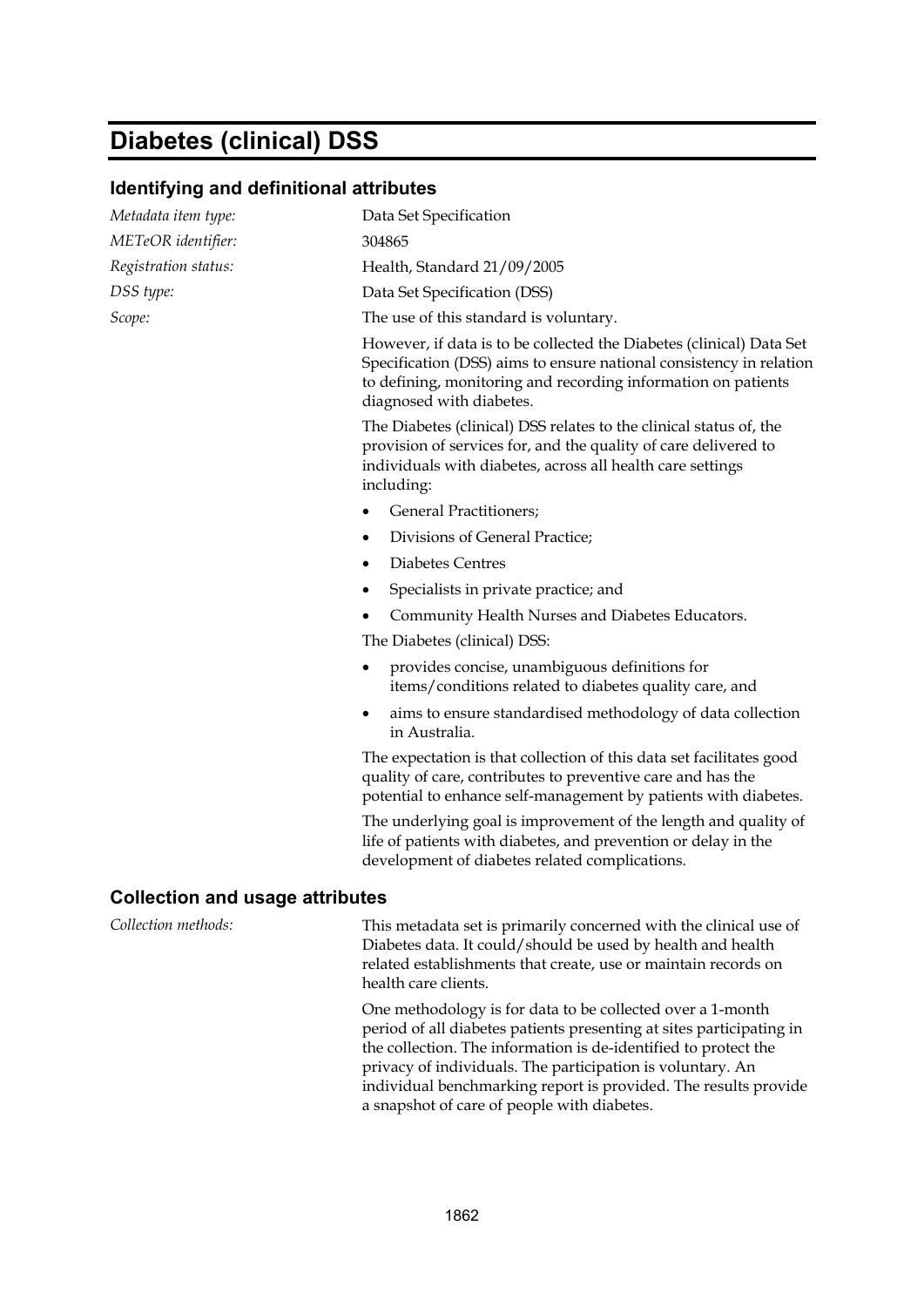| Comments:                              | Statistical units are entities from or about which statistics are<br>collected or in respect of which statistics are compiled, tabulated<br>or published. |
|----------------------------------------|-----------------------------------------------------------------------------------------------------------------------------------------------------------|
|                                        | Scope links with other Metadata sets                                                                                                                      |
|                                        | Cardiovascular disease (clinical) DSS.                                                                                                                    |
| <b>Source and reference attributes</b> |                                                                                                                                                           |

## *Submitting organisation:* National Diabetes Data Working Group

## **Relational attributes**

|  | Related metadata references: | Sι |  |
|--|------------------------------|----|--|
|  |                              |    |  |

*Related metadata references:* Supersedes [Diabetes \(clinical\) DSS](http://meteor.aihw.gov.au/content/index.phtml/itemId/273054) Health, Superseded 21/09/2005

| Seq<br>No. | Metadata item                                                        | Obligation | Max<br>occurs  |
|------------|----------------------------------------------------------------------|------------|----------------|
|            | <b>Blindness (diabetes complication)</b>                             | Mandatory  | $\mathbf{1}$   |
|            | Blood pressure-diastolic (measured)                                  | Mandatory  | $\mathbf{1}$   |
|            | Blood pressure - systolic (measured)                                 | Mandatory  | $\mathbf{1}$   |
|            | Cardiovascular medication (current)                                  | Mandatory  | $\mathbf{1}$   |
|            | Cataract - history                                                   | Mandatory  | $\overline{4}$ |
|            | Cerebral stroke due to vascular disease (history)                    | Mandatory  | $\mathbf{1}$   |
|            | Cholesterol-HDL (measured)                                           | Mandatory  | $\mathbf{1}$   |
|            | Cholesterol-total (measured)                                         | Mandatory  | $\mathbf{1}$   |
|            | Coronary artery disease - history of intervention or procedure       | Mandatory  | $\mathbf{1}$   |
|            | Creatinine serum level (measured)                                    | Mandatory  | $\mathbf{1}$   |
|            | Date of birth                                                        | Mandatory  | $\mathbf{1}$   |
|            | Diabetes status                                                      | Mandatory  | $\mathbf{1}$   |
|            | Diabetes therapy type                                                | Mandatory  | $\mathbf{1}$   |
|            | Dyslipidaemia treatment indicator                                    | Mandatory  | $\mathbf{1}$   |
|            | <b>Erectile dysfunction</b>                                          | Mandatory  | $\mathbf{1}$   |
|            | <b>Fasting status</b>                                                | Mandatory  | $\mathbf{1}$   |
|            | Foot deformity                                                       | Mandatory  | $\mathbf{1}$   |
|            | Foot lesion (active)                                                 | Mandatory  | $\mathbf{1}$   |
|            | Foot ulcer (history)                                                 | Mandatory  | $\mathbf{1}$   |
|            | Foot ulcer (current)                                                 | Mandatory  | $\mathbf{1}$   |
|            | Glycosylated haemoglobin level (measured)                            | Mandatory  | $\mathbf{1}$   |
|            | Glycosylated Haemoglobin-upper limit of normal range<br>(percentage) | Mandatory  | $\mathbf{1}$   |
|            | Health professionals attended (diabetes mellitus)                    | Mandatory  | 1              |
|            | Height (measured)                                                    | Mandatory  | $\mathbf{1}$   |
|            | <b>Hypertension</b> - treatment                                      | Mandatory  | $\mathbf{1}$   |
|            | Hypoglycaemia - severe                                               | Mandatory  | 1              |
|            | Indigenous status                                                    | Mandatory  | $\mathbf{1}$   |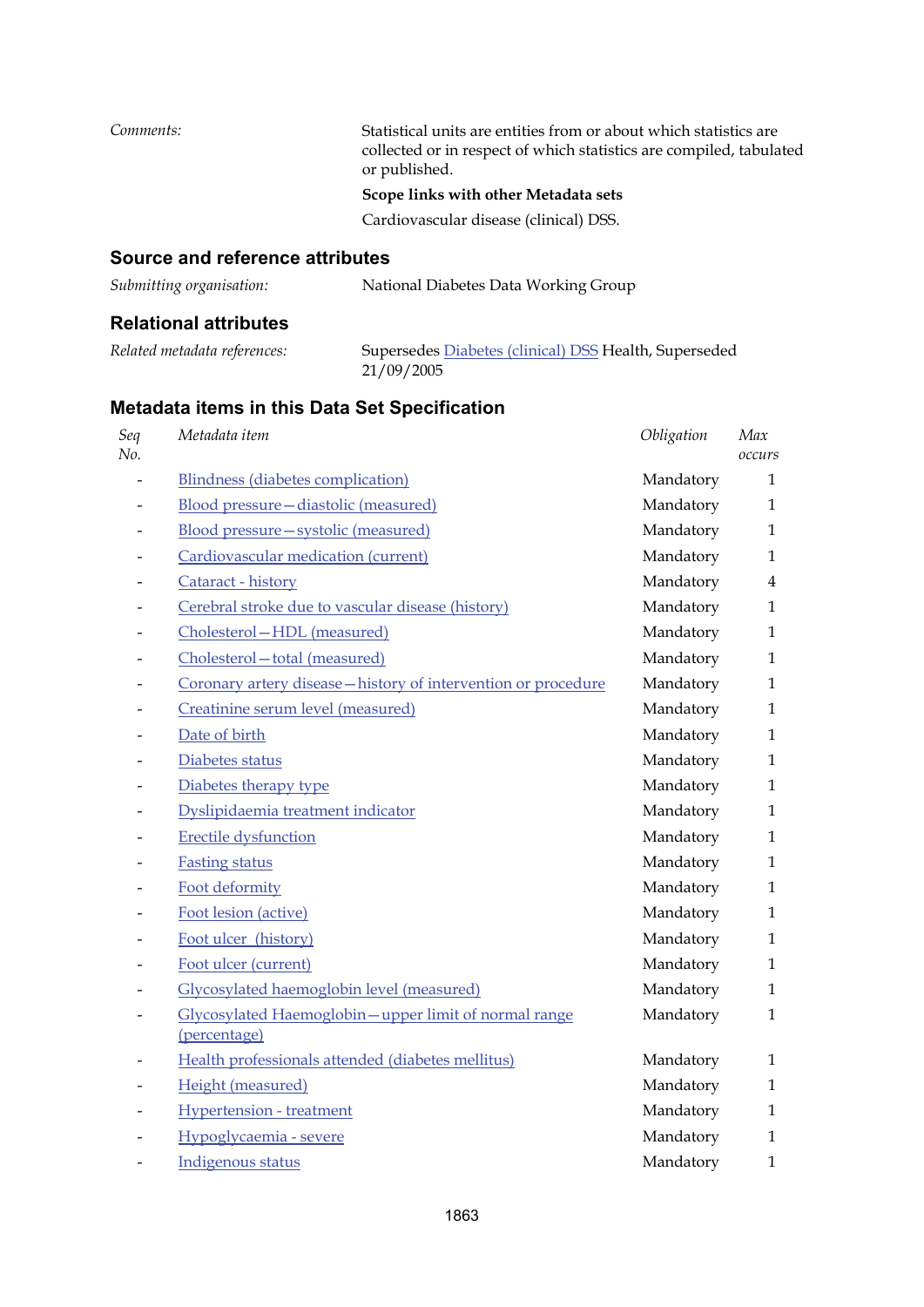|                          | Initial visit indicator-diabetes mellitus                                      | Mandatory   | $\mathbf{1}$ |
|--------------------------|--------------------------------------------------------------------------------|-------------|--------------|
|                          | Lower limb amputation due to vascular disease                                  | Mandatory   | $\mathbf{1}$ |
|                          | Microalbumin level - albumin/creatinine ratio (measured)                       | Conditional | $\mathbf{1}$ |
|                          | Microalbumin level - micrograms per minute (measured)                          | Conditional | $\mathbf{1}$ |
|                          | Microalbumin level - milligrams per 24 hour (measured)                         | Conditional | $\mathbf{1}$ |
|                          | Microalbumin level - milligrams per litre (measured)                           | Conditional | $\mathbf{1}$ |
|                          | Microalbumin level - upper limit of normal range<br>(albumin/creatinine ratio) | Conditional | $\mathbf{1}$ |
|                          | Microalbumin level - upper limit of normal range (micrograms<br>per minute)    | Conditional | $\mathbf{1}$ |
|                          | Microalbumin level - upper limit of normal range (milligrams<br>per 24 hour)   | Conditional | $\mathbf{1}$ |
| $\overline{\phantom{0}}$ | Microalbumin level - upper limit of normal range (milligrams<br>per litre)     | Conditional | $\mathbf{1}$ |
|                          | Myocardial infarction (history)                                                | Mandatory   | 1            |
|                          | Ophthalmological assessment - outcome (left retina)                            | Mandatory   | $\mathbf{1}$ |
|                          | Ophthalmological assessment-outcome (right retina)                             | Mandatory   | $\mathbf{1}$ |
|                          | Ophthalmoscopy performed indicator                                             | Mandatory   | $\mathbf{1}$ |
|                          | Peripheral neuropathy (status)                                                 | Mandatory   | $\mathbf{1}$ |
|                          | Peripheral vascular disease in feet (status)                                   | Mandatory   | $\mathbf{1}$ |
|                          | Pregnancy - current status                                                     | Mandatory   | $\mathbf{1}$ |
|                          | Referred to ophthalmologist (diabetes mellitus)                                | Mandatory   | $\mathbf{1}$ |
|                          | Renal disease - end-stage (diabetes complication)                              | Mandatory   | $\mathbf{1}$ |
|                          | Service contact date                                                           | Mandatory   | $\mathbf{1}$ |
|                          | <u>Sex</u>                                                                     | Mandatory   | $\mathbf{1}$ |
|                          | Tobacco smoking status (diabetes mellitus)                                     | Mandatory   | $\mathbf{1}$ |
|                          | Triglyceride level (measured)                                                  | Mandatory   | $\mathbf{1}$ |
|                          | Visual acuity (left eye)                                                       | Mandatory   | 1            |
|                          | Visual acuity (right eye)                                                      | Mandatory   | $\mathbf{1}$ |
|                          | Weight in kilograms (measured)                                                 | Mandatory   | $\mathbf{1}$ |
|                          | Year insulin started                                                           | Mandatory   | $\mathbf{1}$ |
|                          | Year of diagnosis of diabetes mellitus                                         | Mandatory   | 1            |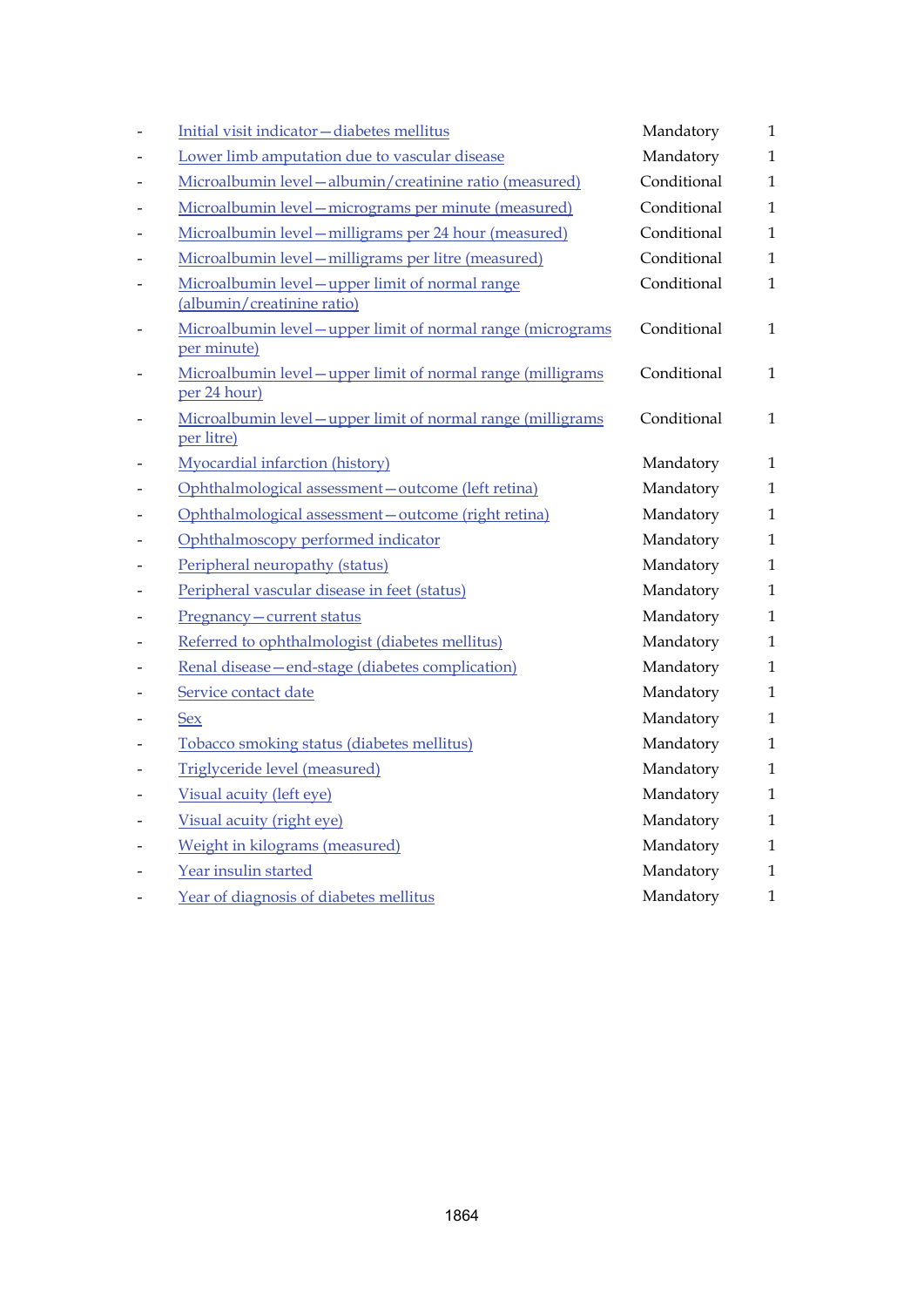# **Functioning and Disability DSS**

## **Identifying and definitional attributes**

| Metadata item type:  | Data Set Specification                                                                                                                                                                                                                                                                                                                                                                                                                                                                                                                                                   |
|----------------------|--------------------------------------------------------------------------------------------------------------------------------------------------------------------------------------------------------------------------------------------------------------------------------------------------------------------------------------------------------------------------------------------------------------------------------------------------------------------------------------------------------------------------------------------------------------------------|
| METeOR identifier:   | 320319                                                                                                                                                                                                                                                                                                                                                                                                                                                                                                                                                                   |
| Registration status: | Health, Standard 29/11/2006<br>Community services, Standard 16/10/2006                                                                                                                                                                                                                                                                                                                                                                                                                                                                                                   |
| DSS type:            | Data Set Specification (DSS)                                                                                                                                                                                                                                                                                                                                                                                                                                                                                                                                             |
| Scope:               | The Functioning and Disability DSS aims to ensure national<br>consistency in relation to defining and measuring human functioning<br>and disability. This DSS has been developed to be consistent with the<br>International Classification of Functioning, Disability and Health<br>(ICF).                                                                                                                                                                                                                                                                               |
|                      | Functioning and disability are dual concepts in a broad framework.                                                                                                                                                                                                                                                                                                                                                                                                                                                                                                       |
|                      | <b>Functioning</b> is the umbrella term for any or all of: body functions,<br>body structures, activities and participation. Functioning is a<br>multidimensional concept denoting the neutral aspects of the<br>interaction between an individual (with a health condition) and that<br>individual's environmental and personal factors.                                                                                                                                                                                                                                |
|                      | <b>Disability</b> is the umbrella term for any or all of: an impairment of<br>body structure or function, a limitation in activities, or a restriction in<br>participation. Disability is a multi-dimensional and complex concept<br>and is conceived as a dynamic interaction between health conditions<br>and environmental and personal factors (WHO 2001:6).                                                                                                                                                                                                         |
|                      | A health condition may be a disease (acute or chronic), disorder,<br>injury or trauma. Environmental factors make up the physical, social<br>and attitudinal environment in which people live and conduct their<br>lives. Personal factors relate to the individual, such as age, sex and<br>Indigenous status.                                                                                                                                                                                                                                                          |
|                      | The components of functioning and disability are classified and<br>defined in the ICF as body structures and body functions, activities<br>and participation and environmental factors. Each component is<br>composed of various domains; these are sets of related physiological<br>functions, anatomical structures, actions, tasks, areas of life, and<br>external influences. Qualifiers, the numeric measures coded after the<br>relevant domain, are usually essential to the meaningful use of the<br>classification because of the neutral terms of the domains. |
|                      | Many different 'definitions' of disability are used in Australia, both in<br>administrative data collections and in Acts of Parliament. The<br>consistent identification of disability in national data collections has<br>been recommended in a number of reports, for instance to enable:                                                                                                                                                                                                                                                                              |
|                      | the monitoring of access to generic services by people with<br>disability;                                                                                                                                                                                                                                                                                                                                                                                                                                                                                               |
|                      | the collection of more consistent data on disability support and<br>٠<br>related services, including data on service use by different groups;                                                                                                                                                                                                                                                                                                                                                                                                                            |
|                      | population data and service data to be related, thereby improving<br>the nation's analytical capacity in relation to the need for and<br>supply of services; and                                                                                                                                                                                                                                                                                                                                                                                                         |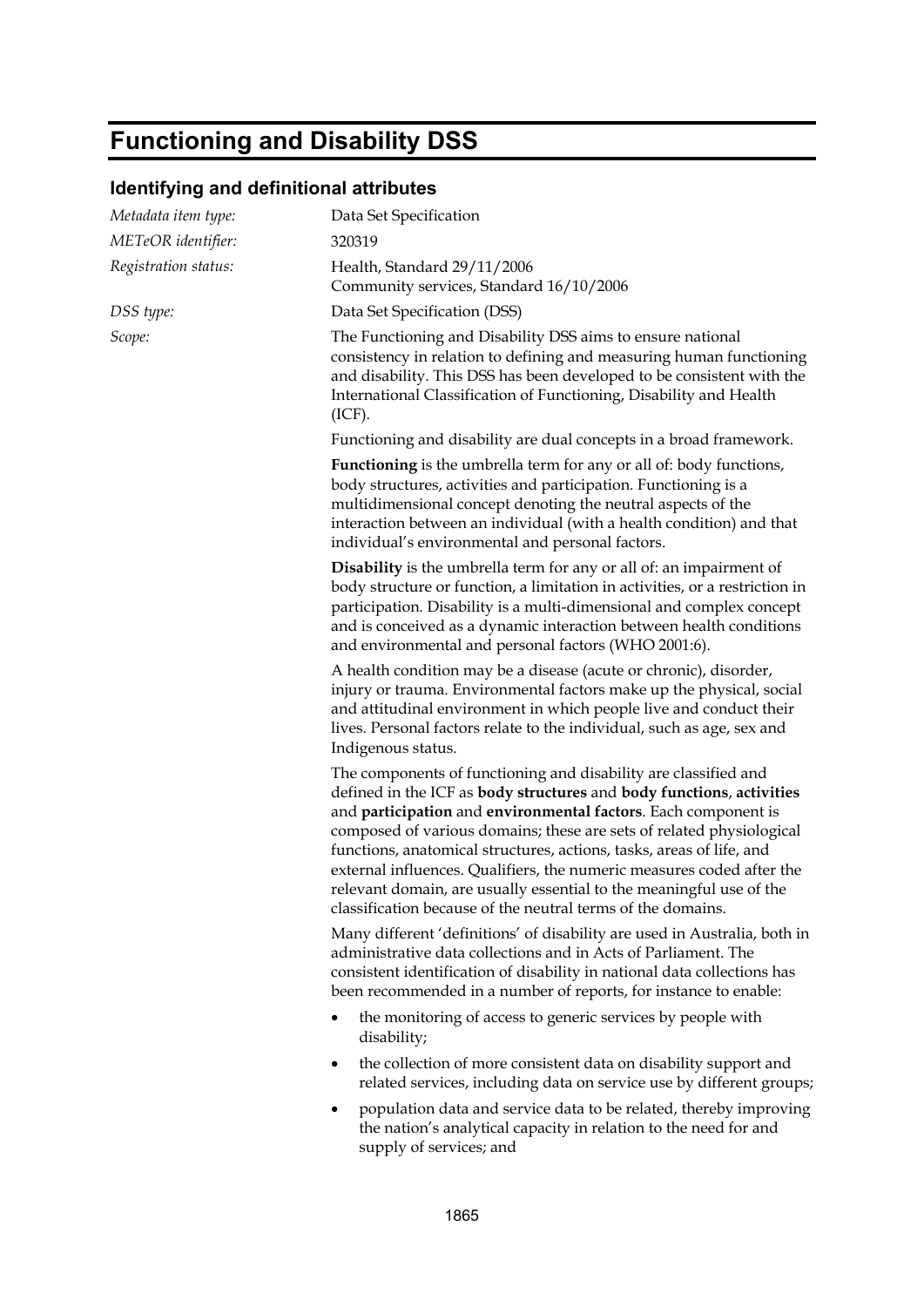improved understanding of the relationship between disability, health conditions and other health outcomes.

Defining disability makes it possible to determine the number of people in the population with disability, those who are accessing services, both disability specific and generic, and those with a disability in the general population with unmet need. Better definition of disability will aid better targeting of resources to those in need.

The concept 'Disability' can be operationalised in a wide variety of settings and for various purposes, using a combination of related metadata items as building blocks.

The metadata items selected for a particular application may vary depending on the approach to functioning and disability. For example, in hospital rehabilitation, the focus may be on the impairment and activity dimensions, and in community-based care the focus may be primarily on participation. Some applications may require a broad scope for inclusion (e.g. discrimination legislation). Data collections relating to services will select combinations of the data elements, which best reflect the eligibility criteria for the service.

The Functioning and Disability DSS comprises the following four clusters to describe level of human functioning:

- 1. Body functioning, qualified by extent of impairment
- 2. Body structure, qualified by extent, nature and location of impairment
- 3. Activities and participation, qualified by level of difficulty and need for assistance with undertaking activities and extent of and satisfaction with participation
- 4. Environmental factors, qualified by extent of influence of the environment

Data collected using this DSS can be related to national data collections which use ICF concepts such as the Commonwealth State Territory Disability Agreement (CSTDA) NMDS collection and the ABS Survey of Ageing, Disability and Carers and, from 2006, the Census.

#### **Collection and usage attributes**

*Collection methods:* Each of the four clusters that make up the Functioning and Disability DSS should be recorded for a complete description of human functioning. This information can be gathered over time by a range of health and community care providers.

> Completion of the DSS will record a person-centred description of the experience of functioning of the individual who is the subject of the data. The experience of functioning is in relation to a health condition, and does not consider decrements in functioning that may be associated with social factors such as ethnic background or economic status. For example, the level of communication is recorded in relation to the heath condition, not to the fact that a person does not speak English at home.

The ICF provides a framework for the description of human functioning and disability. The components of ICF are defined in relation to a health condition. A health condition is an umbrella term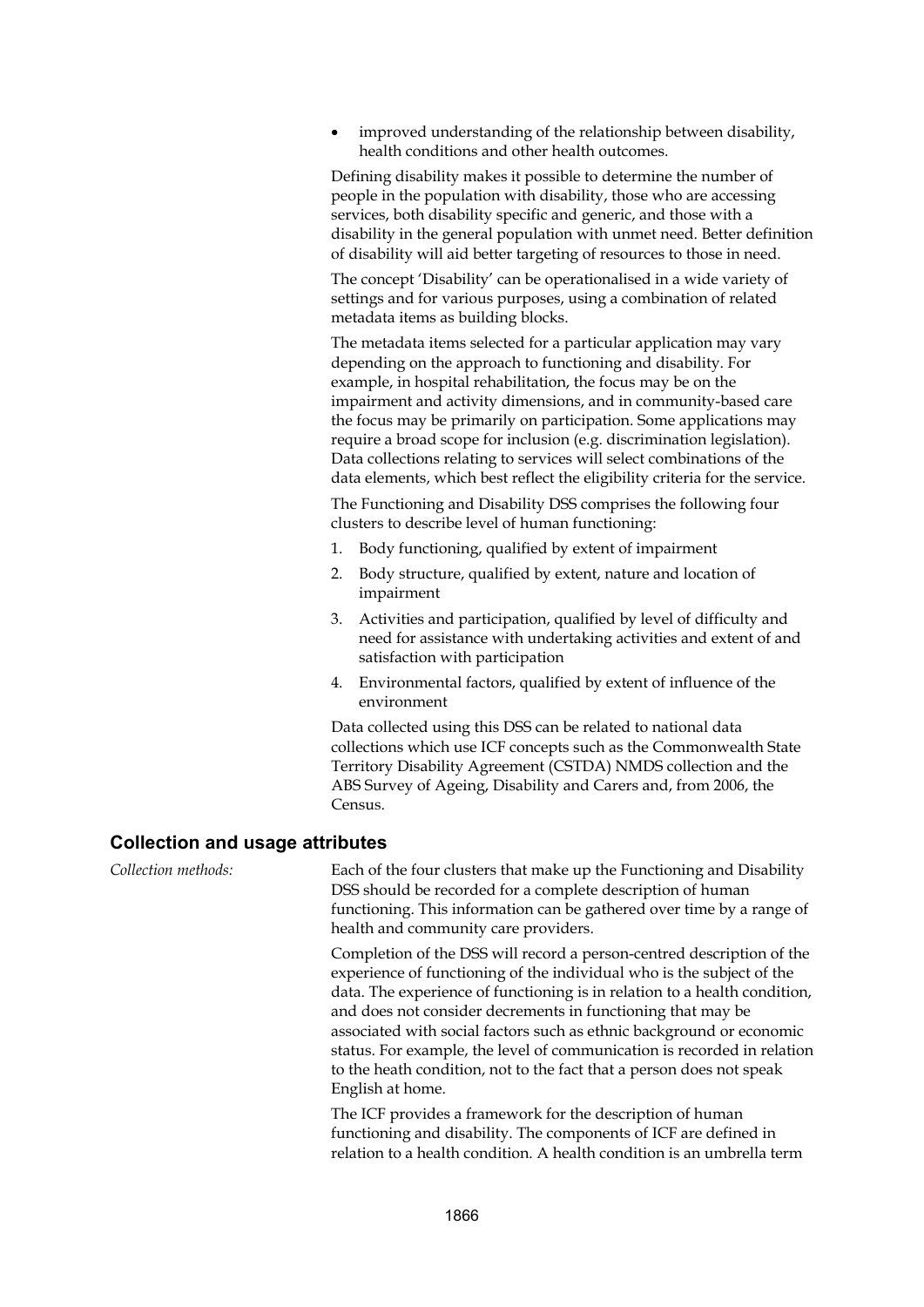|           | for 'disease (acute or chronic), disorder, injury or trauma' (WHO<br>2001). A health condition may be recorded, for example, as:                                                                                                                                                                                                                                                                                                                                                                                                                                                                                                                                                            |
|-----------|---------------------------------------------------------------------------------------------------------------------------------------------------------------------------------------------------------------------------------------------------------------------------------------------------------------------------------------------------------------------------------------------------------------------------------------------------------------------------------------------------------------------------------------------------------------------------------------------------------------------------------------------------------------------------------------------|
|           | Episode of care principal diagnosis, code (ICD-10-AM 5th Ed)<br>$ANN{N[N]}$                                                                                                                                                                                                                                                                                                                                                                                                                                                                                                                                                                                                                 |
|           | Episode of care additional diagnosis, code (ICD-10-AM 5th Ed)<br>$\bullet$<br>$ANN{N[N]}$ .                                                                                                                                                                                                                                                                                                                                                                                                                                                                                                                                                                                                 |
|           | This DSS may be used in data collections in the community services,<br>housing and health sectors.                                                                                                                                                                                                                                                                                                                                                                                                                                                                                                                                                                                          |
| Comments: | The ICF was endorsed by the World Health Assembly in 2001 as a<br>reference member of the WHO Family of International Classifications<br>and of the Australian Family of Health and Related Classifications<br>(endorsed by the National Health Information Management Group in<br>2002). The ICF is grounded in a human rights philosophy, and its<br>relationship to the UN Standard Rules on Equalization of<br>Opportunities for Persons with Disabilities endorsed by the United<br>Nations in 1994 is acknowledged. The purpose of the Rules is to<br>ensure that people with disabilities, as members of their societies,<br>may exercise the same rights and obligations as others. |

### **Source and reference attributes**

| Submitting organisation: | Australian Institute of Health and Welfare (AIHW) which is the<br>Australian Collaborating Centre for the World Health Organization<br>Family of International Classifications. |  |
|--------------------------|---------------------------------------------------------------------------------------------------------------------------------------------------------------------------------|--|
| Steward:                 | Advisory Committee on Australian and International Disability Data<br>(ACAIDD)                                                                                                  |  |
| Origin:                  | WHO 2001. ICF: International Classification of Functioning, Disability<br>and Health. Geneva: WHO                                                                               |  |
|                          | AIHW 2003. ICF Australian User Guide Version 1.0. Canberra: AIHW                                                                                                                |  |
| Reference documents:     | Further information on the ICF, including more detailed codes, can be<br>found in the ICF itself and the ICF Australian User Guide (AIHW<br>2003), at the following websites:   |  |
|                          | WHO ICF website http://www.who.int/classifications/icf/en/<br>٠                                                                                                                 |  |
|                          | Australian Collaborating Centre ICF website<br>$\bullet$<br>http://www.aihw.gov.au/disability/icf/index.cfm                                                                     |  |

|                          | Seq No. Metadata item                       |          | Obligation Max occurs |
|--------------------------|---------------------------------------------|----------|-----------------------|
|                          | <b>Activities and Participation cluster</b> | Optional |                       |
| $\overline{\phantom{0}}$ | <b>Body functions cluster</b>               | Optional |                       |
| $\overline{\phantom{a}}$ | Body structures cluster                     | Optional |                       |
|                          | <b>Environmental factors cluster</b>        | Optional |                       |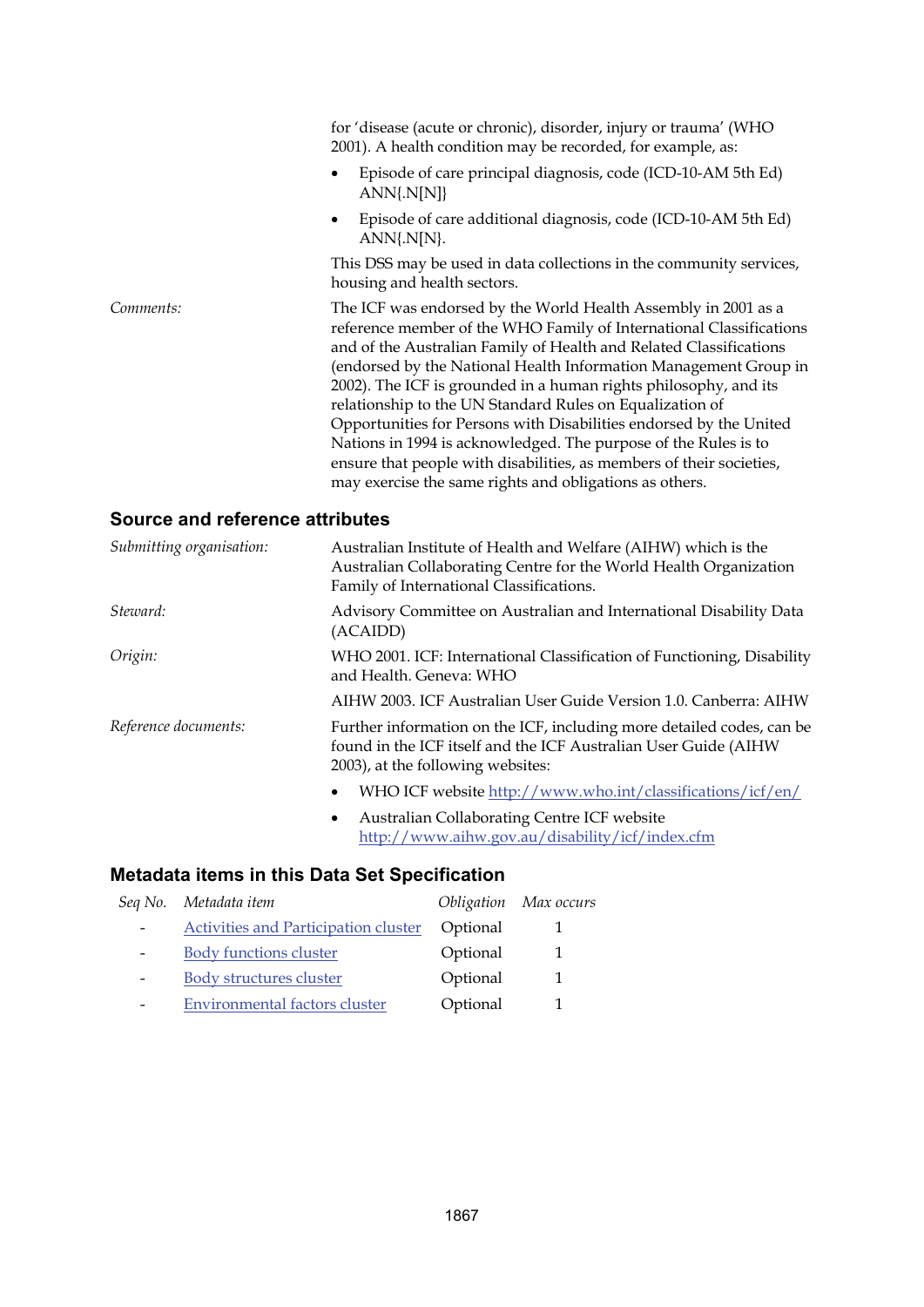## **Health care client identification DSS**

#### **Identifying and definitional attributes**

| Metadata item type:                    | Data Set Specification                                                                                                                                                                                                                                                                                                                                                                                                                                                                                                                               |
|----------------------------------------|------------------------------------------------------------------------------------------------------------------------------------------------------------------------------------------------------------------------------------------------------------------------------------------------------------------------------------------------------------------------------------------------------------------------------------------------------------------------------------------------------------------------------------------------------|
| METeOR identifier:                     | 374201                                                                                                                                                                                                                                                                                                                                                                                                                                                                                                                                               |
| Registration status:                   | Health, Standard 03/12/2008                                                                                                                                                                                                                                                                                                                                                                                                                                                                                                                          |
| DSS type:                              | Data Set Specification (DSS)                                                                                                                                                                                                                                                                                                                                                                                                                                                                                                                         |
| Scope:                                 | The data elements specified in this metadata set provide a<br>framework for improving the positive identification of persons in<br>health care organisations. This metadata set applies in respect of<br>all potential or actual clients of the Australian health care system.<br>It defines demographic and other identifying data elements<br>suited to capture and use for person identification in health care<br>settings.<br>The objectives in collecting the data elements in this metadata set<br>are to promote uniformly good practice in: |
|                                        | identifying individuals                                                                                                                                                                                                                                                                                                                                                                                                                                                                                                                              |
|                                        | recording identifying data so as to ensure that each<br>٠<br>individual's health records will be associated with that<br>individual and no other.                                                                                                                                                                                                                                                                                                                                                                                                    |
|                                        | The process of positively identifying people within a health care<br>service delivery context entails matching data supplied by those<br>individuals against data the service provider holds about them.<br>The positive and unique identification of health care clients is a<br>critical event in health service delivery, with direct implications<br>for the safety and quality of health care.                                                                                                                                                  |
|                                        | There are many barriers to successfully identifying individuals in<br>health care settings, including variable data quality; differing<br>data capture requirements and mechanisms; and varying data<br>matching methods. These definitions provide a base for<br>improving the confidence of health service providers and clients<br>alike that the data being associated with any given individual,<br>and upon which clinical decisions are made, is appropriately<br>associated.                                                                 |
| <b>Collection and usage attributes</b> |                                                                                                                                                                                                                                                                                                                                                                                                                                                                                                                                                      |
| Collection methods:                    | This motadata set is primarily concerned with the clinical use of                                                                                                                                                                                                                                                                                                                                                                                                                                                                                    |

*Collection methods:* This metadata set is primarily concerned with the clinical use of Health care client identification data. It should be used by health and health-related establishments that create, use or maintain records on health care clients.

> Establishments should use this metadata set, where appropriate, for collecting data when registering health care clients or potential health care clients.

The collection of data based on this metadata set is voluntary.

National reporting arrangements

Collectors of this metadata set should refer to relevant privacy legislation, codes of fair information practice and other guidelines so as not to breach personal privacy in their collection,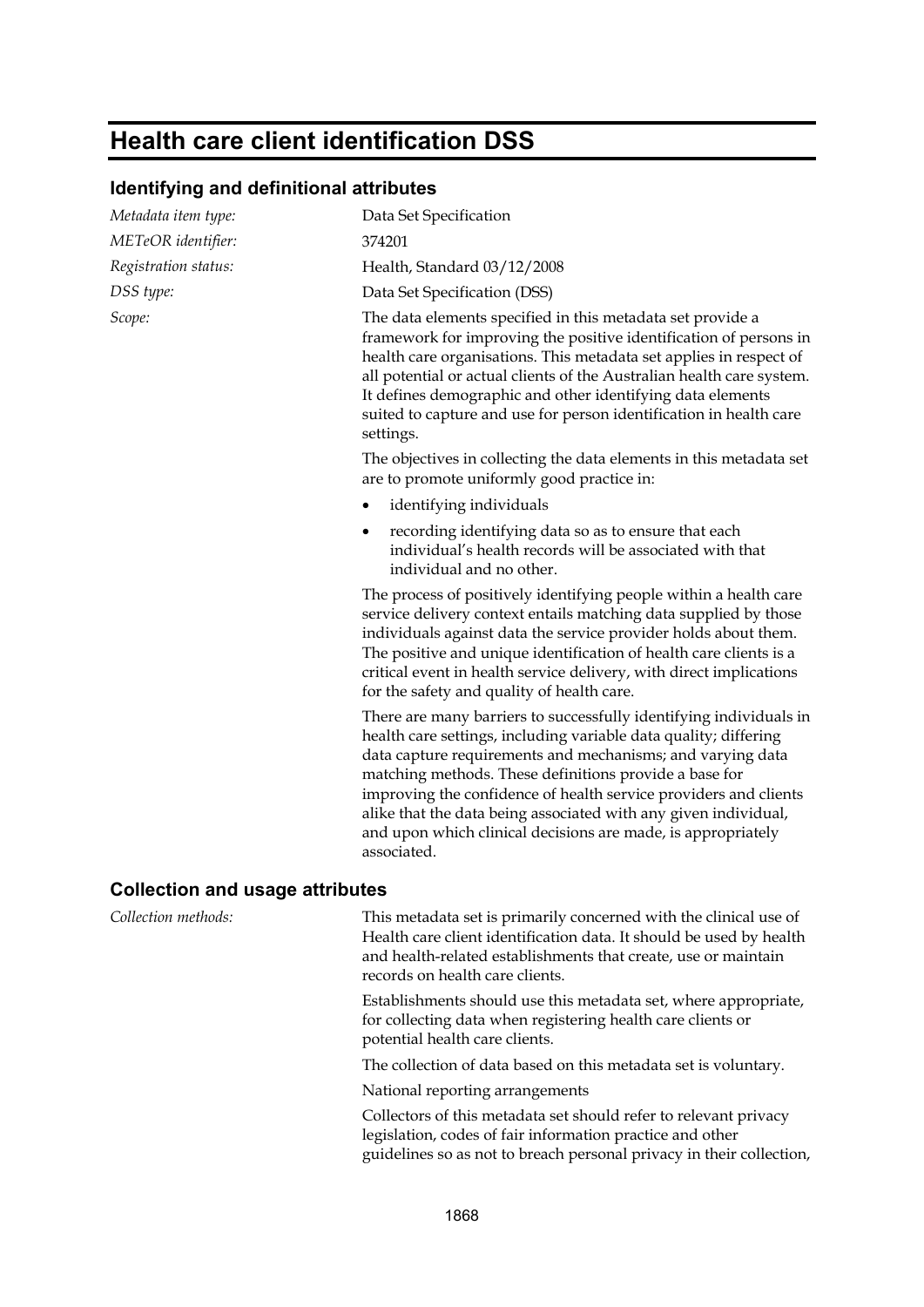use, storage and disclosure of health care client information. There is no comprehensive privacy legislation covering both the public and private sectors across Australia so users need to consider their particular set of circumstances (i.e. location and sector) and whether privacy legislation covers those circumstances.

A Commonwealth legislative scheme applies to the private sector. Users may refer to the Federal Privacy Commissioner's web site for assistance in complying with their privacy obligations. In the public sector, in instances where no legislation, code of fair information practice or other guidelines covers the particular circumstances, users should refer to AS 4400 Personal privacy protection in health care information systems.

#### **Relational attributes**

*Related metadata references:* Supersedes [Health care client identification DSS](http://meteor.aihw.gov.au/content/index.phtml/itemId/288765) Health, Superseded 03/12/2008

| Seq No. | Metadata item                                        | Obligation  | Max occurs   |
|---------|------------------------------------------------------|-------------|--------------|
|         | Address line (person)                                | Mandatory   | $\mathbf{1}$ |
|         | Address type (person)                                | Mandatory   | $\mathbf{1}$ |
|         | Address-country identifier (person)                  | Mandatory   | 1            |
|         | Australian state/territory identifier                | Conditional | $\Omega$     |
|         | <b>Birth order</b>                                   | Mandatory   | $\mathbf{1}$ |
|         | <b>Birth plurality</b>                               | Mandatory   | $\mathbf{1}$ |
|         | Building/complex sub-unit number (person)            | Mandatory   | $\mathbf{1}$ |
|         | Building/complex sub-unit type-abbreviation (person) | Mandatory   | $\mathbf{1}$ |
|         | Building/property name (person)                      | Mandatory   | 1            |
|         | Centrelink customer reference number                 | Mandatory   | $\mathbf{1}$ |
|         | Country of birth                                     | Mandatory   | $\mathbf{1}$ |
|         | Date accuracy indicator                              | Mandatory   | $\mathbf{1}$ |
|         | Date of birth                                        | Mandatory   | $\mathbf{1}$ |
|         | Electronic communication address (person)            | Mandatory   | $\mathbf{1}$ |
|         | Electronic communication medium (person)             | Mandatory   | $\mathbf{1}$ |
|         | Electronic communication usage code (person)         | Mandatory   | $\mathbf{1}$ |
|         | Establishment identifier                             | Mandatory   | $\mathbf{1}$ |
|         | Establishment number                                 | Mandatory   | $\mathbf{1}$ |
|         | <b>Establishment sector</b>                          | Mandatory   | $\mathbf{1}$ |
|         | Family name                                          | Mandatory   | $\mathbf{1}$ |
|         | Floor/level number (person)                          | Mandatory   | $\mathbf{1}$ |
|         | Floor/level type (person)                            | Mandatory   | $\mathbf{1}$ |
|         | Given name sequence number                           | Mandatory   | $\mathbf{1}$ |
|         | Given name(s)                                        | Mandatory   | $\mathbf{1}$ |
|         | House/property number (person)                       | Mandatory   | $\mathbf{1}$ |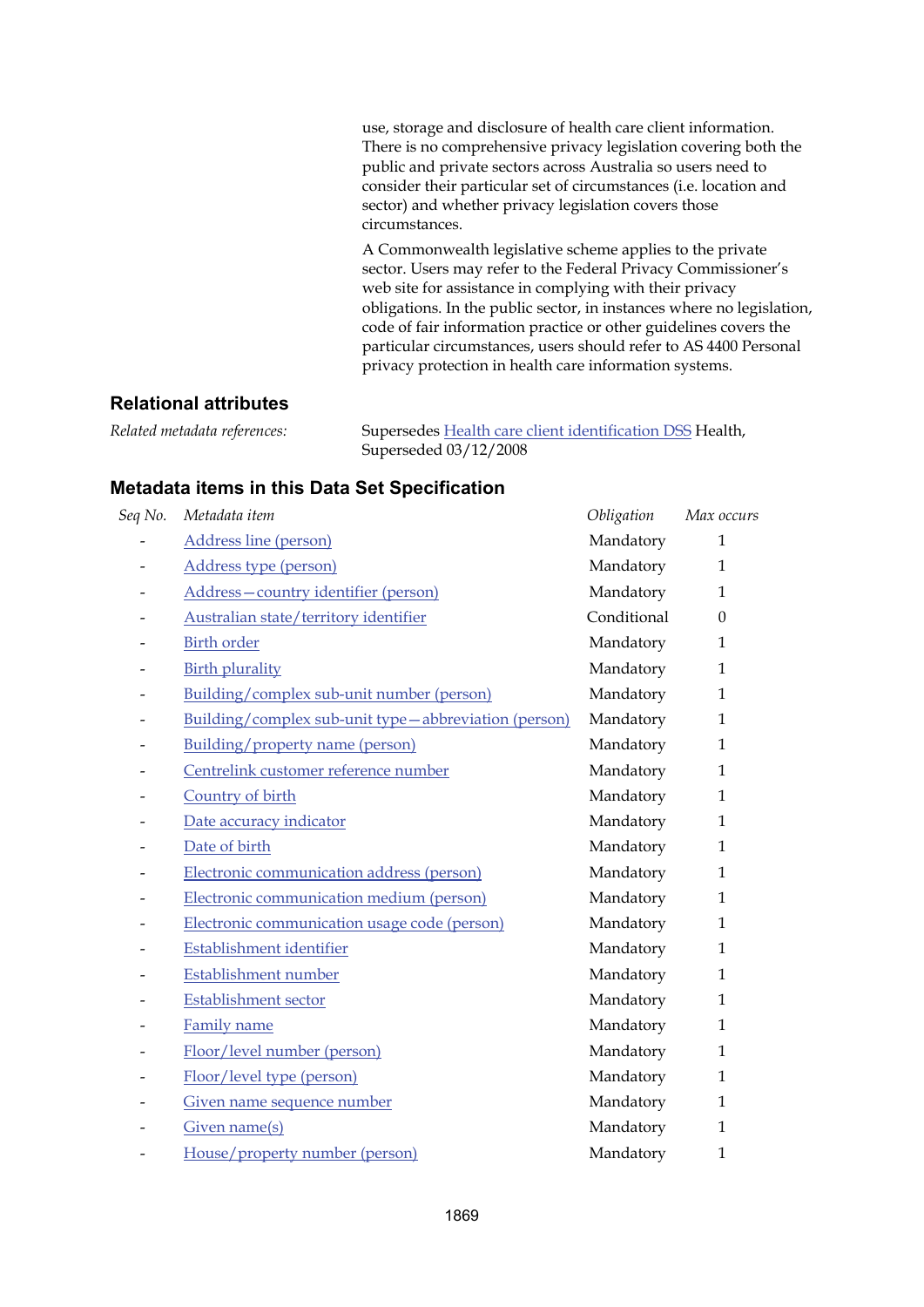| Indigenous status                           | Conditional | $\mathbf{1}$ |
|---------------------------------------------|-------------|--------------|
| Lot/section number (person)                 | Mandatory   | $\mathbf{1}$ |
| Medicare card number                        | Mandatory   | $\mathbf{1}$ |
| Mother's original family name               | Mandatory   | $\mathbf{1}$ |
| Name context flag                           | Mandatory   | $\mathbf{1}$ |
| Name suffix                                 | Mandatory   | $\mathbf{1}$ |
| Name suffix sequence number                 | Mandatory   | $\mathbf{1}$ |
| Name title                                  | Mandatory   | $\mathbf{1}$ |
| Name title sequence number                  | Mandatory   | $\mathbf{1}$ |
| Name type                                   | Mandatory   | $\mathbf{1}$ |
| Non-Australian state/province (person)      | Mandatory   | $\mathbf{1}$ |
| Person identifier                           | Mandatory   | $\mathbf{1}$ |
| Person identifier type-health care (person) | Mandatory   | $\mathbf{1}$ |
| Postal delivery point identifier (person)   | Mandatory   | $\mathbf{1}$ |
| Postcode-Australian (person)                | Mandatory   | $\mathbf{1}$ |
| Postcode-international (person)             | Mandatory   | $\mathbf{1}$ |
| Region code                                 | Mandatory   | $\mathbf{1}$ |
| <b>Sex</b>                                  | Mandatory   | $\mathbf{1}$ |
| <b>State/Territory of birth</b>             | Mandatory   | $\mathbf{1}$ |
| Street name (person)                        | Mandatory   | $\mathbf{1}$ |
| Street suffix code (person)                 | Mandatory   | $\mathbf{1}$ |
| Street type code (person)                   | Mandatory   | $\mathbf{1}$ |
| Suburb/town/locality name (person)          | Mandatory   | $\mathbf{1}$ |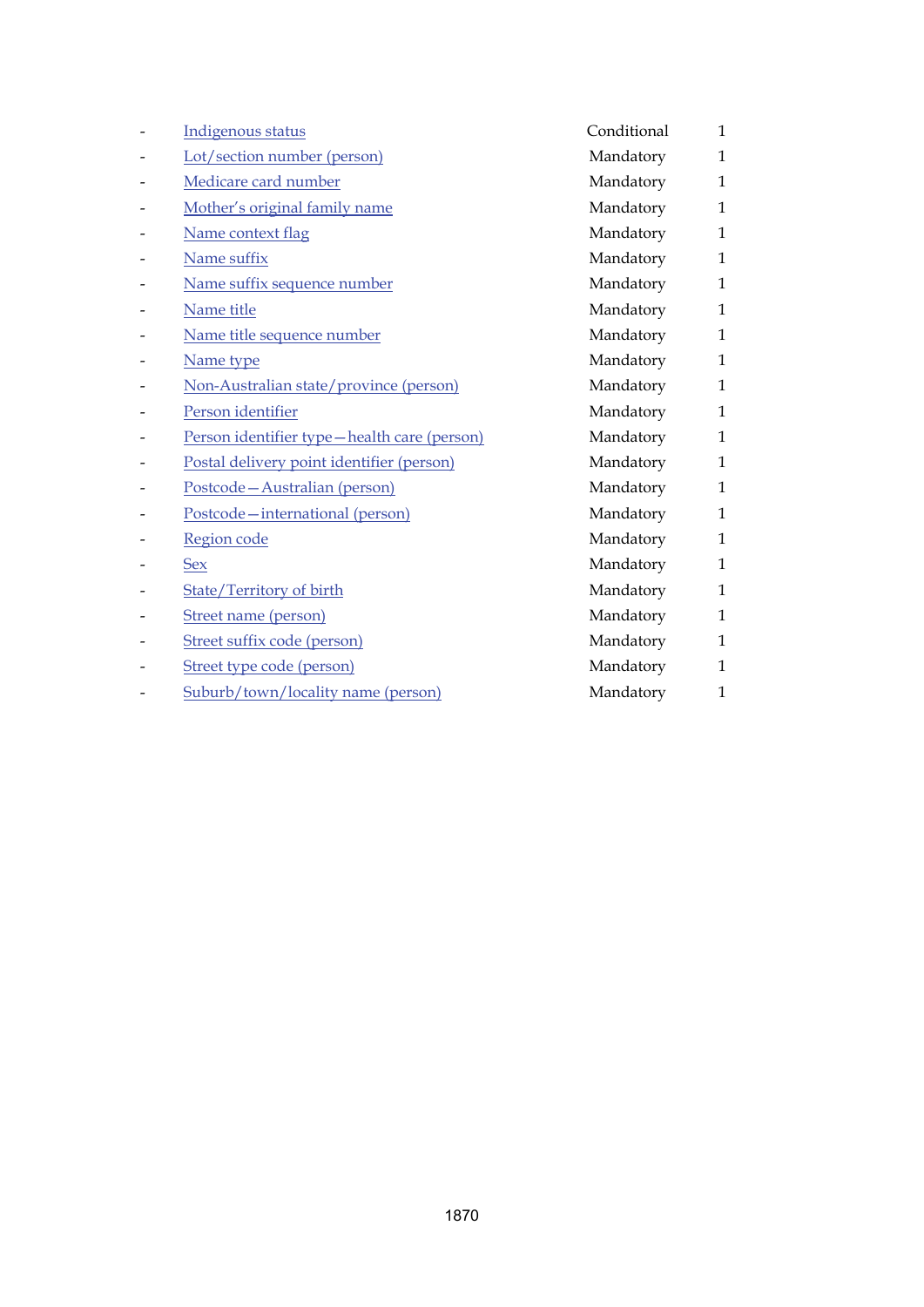# **Health care provider identification DSS**

## **Identifying and definitional attributes**

| Metadata item type:                    | Data Set Specification                                                                                                                                                                                                                                                                                                                                                                                                  |
|----------------------------------------|-------------------------------------------------------------------------------------------------------------------------------------------------------------------------------------------------------------------------------------------------------------------------------------------------------------------------------------------------------------------------------------------------------------------------|
| METeOR identifier:                     | 374199                                                                                                                                                                                                                                                                                                                                                                                                                  |
| Registration status:                   | Health, Standard 03/12/2008                                                                                                                                                                                                                                                                                                                                                                                             |
| DSS type:                              | Data Set Specification (DSS)                                                                                                                                                                                                                                                                                                                                                                                            |
| Scope:                                 | The scope of these data elements includes identification of<br>individual and organisation health care providers. The data<br>elements also allow for identification of an individual in a health<br>care organisation. The definition of health care provider is:                                                                                                                                                      |
|                                        | 'any person or organisation who is involved in or associated with<br>the delivery of healthcare to a client, or caring for client<br>wellbeing'.                                                                                                                                                                                                                                                                        |
|                                        | The data elements have been defined to enable a common, best<br>practice approach to the way data are captured and stored, to<br>ensure that records relating to a provider will be associated with<br>that individual and/or organisation and no other. The definitions<br>are proposed for clinical and administrative data management<br>purposes.                                                                   |
|                                        | The ability to positively identify health care providers and locate<br>their relevant details is an important support to the provision of<br>speedy, safe, high quality, comprehensive and efficient health<br>care. Unambiguous identification of individual health care<br>providers is necessary for:                                                                                                                |
|                                        | Requesting and reporting of orders, tests and results (e.g.<br>pathology, diagnostic imaging)                                                                                                                                                                                                                                                                                                                           |
|                                        | Other communications and referrals between health care<br>$\bullet$<br>providers regarding ongoing care of patients (e.g. a referral<br>from a GP to a specialist, a hospital discharge plan)                                                                                                                                                                                                                           |
|                                        | Reporting on health care provision to statutory authorities<br>$\bullet$<br>(e.g. reporting of hospital patient administration systems<br>data to State/Territory government health agencies)                                                                                                                                                                                                                           |
|                                        | Payments to providers<br>٠                                                                                                                                                                                                                                                                                                                                                                                              |
|                                        | Registration of providers                                                                                                                                                                                                                                                                                                                                                                                               |
|                                        | Directories or lists of providers and their service locations for<br>consumer information.                                                                                                                                                                                                                                                                                                                              |
| <b>Collection and usage attributes</b> |                                                                                                                                                                                                                                                                                                                                                                                                                         |
| Collection methods:                    | Collected at point of entry to health care for the purposes of the<br>identification of the provider of that health care.                                                                                                                                                                                                                                                                                               |
| Comments:                              | There are many barriers to successfully identifying individuals in<br>health care settings, including variable data quality; differing<br>data capture requirements and mechanisms; and varying data<br>matching methods. This data set specification provides a<br>framework for improving the confidence that the data being<br>associated with any given individual or organisation, is<br>appropriately associated. |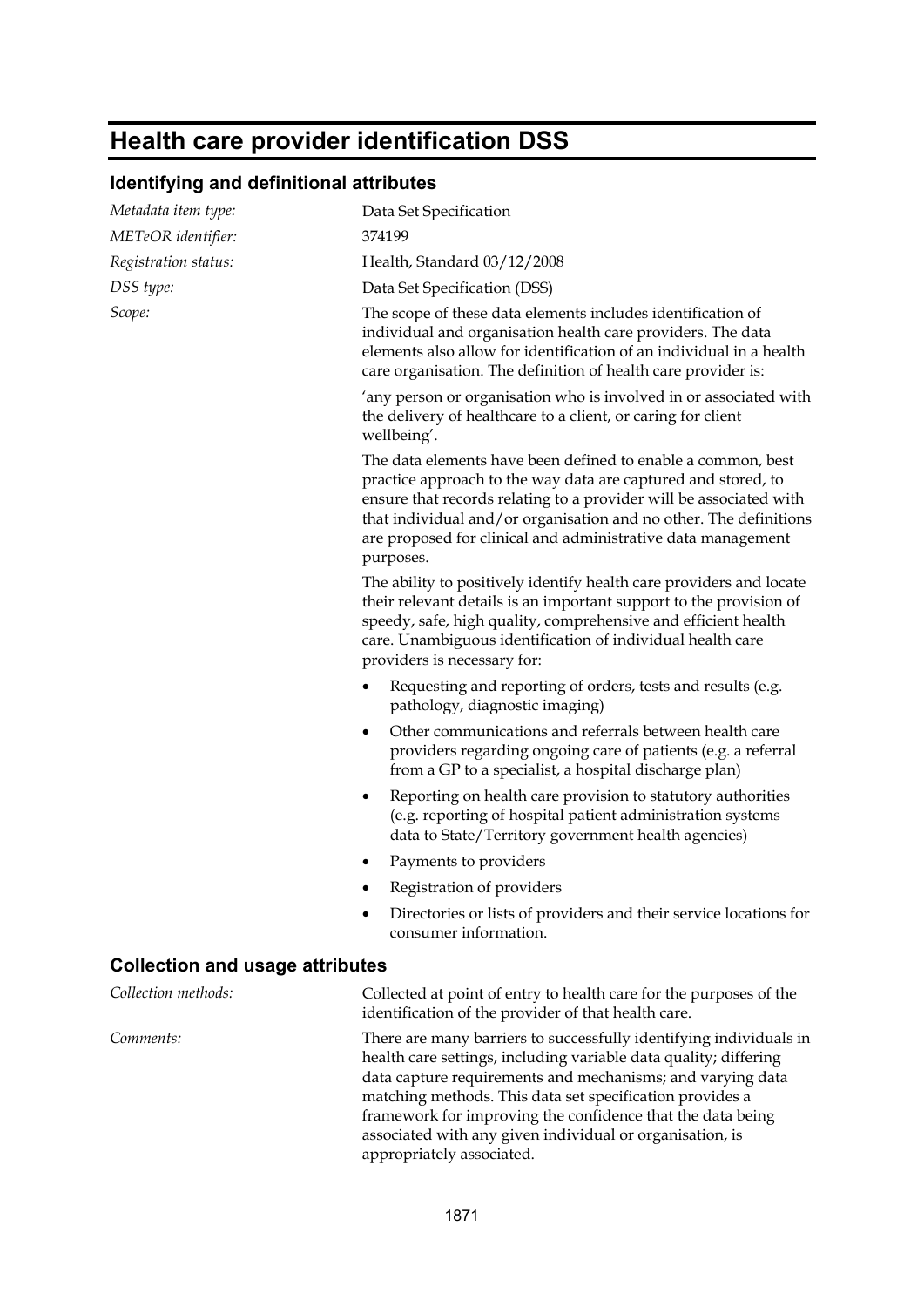### **Source and reference attributes**

| Submitting organisation: | Standards Australia Inc Health Informatics Committee (IT-014)                                                                                                                                                                                                                                                                                                                                            |
|--------------------------|----------------------------------------------------------------------------------------------------------------------------------------------------------------------------------------------------------------------------------------------------------------------------------------------------------------------------------------------------------------------------------------------------------|
| Reference documents:     | Health care client identification DSS                                                                                                                                                                                                                                                                                                                                                                    |
|                          | The Australian Standard AS4846 Health Care Provider<br>Identification identifies other data that should be collected. These<br>data are collections of free text information and as such are not<br>capable of standardisation as a national health data standard.<br>Within AS4846 however they form part of the data collection<br>necessary for the complete identification of a heath care provider. |
|                          | These data elements are identified in the section Standardised<br>elsewhere section below.                                                                                                                                                                                                                                                                                                               |
|                          | If these data elements are collected in conjunction with those of<br>the Data set specification they form a collection equivalent to that<br>of the Australian Standard AS4846.                                                                                                                                                                                                                          |

### **Relational attributes**

| Related metadata references: | Supersedes Health care provider identification DSS Health, |
|------------------------------|------------------------------------------------------------|
|                              | Superseded $03/12/2008$                                    |

| Seq<br>No. | Metadata item                                                                  | Obligation | Max<br>occurs |
|------------|--------------------------------------------------------------------------------|------------|---------------|
|            | Address line (person)                                                          | Mandatory  | $\mathbf{1}$  |
|            | Address line (service provider organisation)                                   | Mandatory  | $\mathbf{1}$  |
|            | Address type (person)                                                          | Mandatory  | $\mathbf{1}$  |
|            | Address type (service provider organisation)                                   | Mandatory  | $\mathbf{1}$  |
|            | Address-country identifier (person)                                            | Mandatory  | $\mathbf{1}$  |
|            | Australian state/territory identifier                                          | Mandatory  | $\mathbf{1}$  |
|            | Australian state/territory identifier (service provider<br>organisation)       | Mandatory  | $\mathbf{1}$  |
|            | Building/complex sub-unit number (person)                                      | Mandatory  | $\mathbf{1}$  |
|            | Building/complex sub-unit number (service provider<br>organisation)            | Mandatory  | $\mathbf{1}$  |
|            | Building/complex sub-unit type-abbreviation (person)                           | Mandatory  | $\mathbf{1}$  |
|            | Building/complex sub-unit type-abbreviation (service provider<br>organisation) | Mandatory  | $\mathbf{1}$  |
|            | Building/property name (person)                                                | Mandatory  | $\mathbf{1}$  |
|            | Building/property name (service provider organisation)                         | Mandatory  | $\mathbf{1}$  |
|            | Date accuracy indicator                                                        | Mandatory  | $\mathbf{1}$  |
|            | Date of birth                                                                  | Mandatory  | $\mathbf{1}$  |
|            | Date of death                                                                  | Mandatory  | $\mathbf{1}$  |
|            | Electronic communication address (person)                                      | Mandatory  | $\mathbf{1}$  |
|            | Electronic communication address (service provider<br>organisation)            | Mandatory  | $\mathbf{1}$  |
|            | Electronic communication medium (person)                                       | Mandatory  | $\mathbf{1}$  |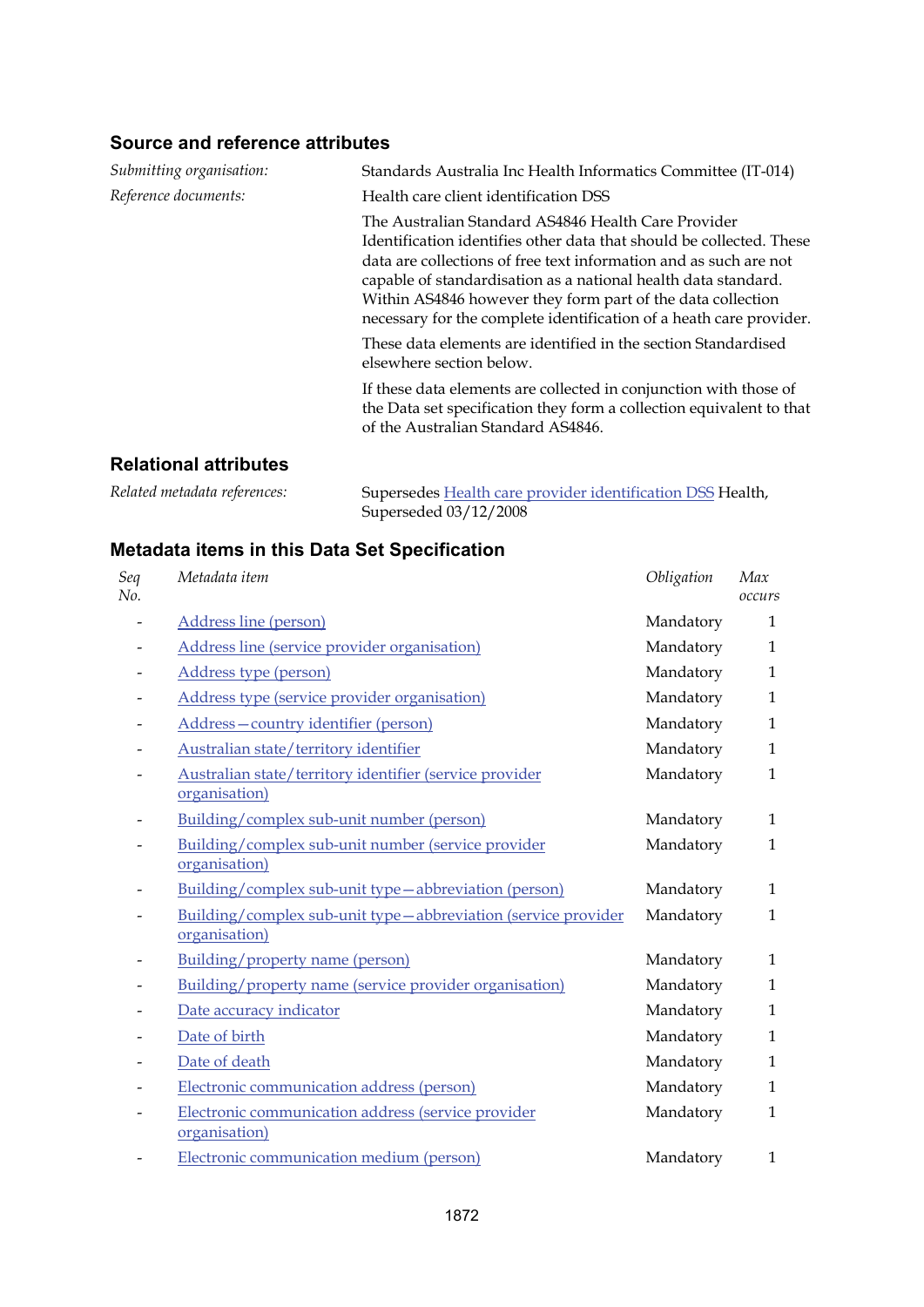| Electronic communication medium (service provider<br>organisation)     | Mandatory | 1            |
|------------------------------------------------------------------------|-----------|--------------|
| Electronic communication usage code (person)                           | Mandatory | $\mathbf{1}$ |
| Family name                                                            | Mandatory | $\mathbf{1}$ |
| Floor/level number (person)                                            | Mandatory | $\mathbf{1}$ |
| Floor/level number (service provider organisation)                     | Mandatory | $\mathbf{1}$ |
| Floor/level type (person)                                              | Mandatory | $\mathbf{1}$ |
| Floor/level type (service provider organisation)                       | Mandatory | $\mathbf{1}$ |
| Given name sequence number                                             | Mandatory | $\mathbf{1}$ |
| Given name(s)                                                          | Mandatory | $\mathbf{1}$ |
| House/property number (person)                                         | Mandatory | $\mathbf{1}$ |
| House/property number (service provider organisation)                  | Mandatory | $\mathbf{1}$ |
| Lot/section number (person)                                            | Mandatory | $\mathbf{1}$ |
| Lot/section number (service provider organisation)                     | Mandatory | $\mathbf{1}$ |
| Name context flag                                                      | Mandatory | $\mathbf{1}$ |
| Name suffix                                                            | Mandatory | $\mathbf{1}$ |
| Name suffix sequence number                                            | Mandatory | $\mathbf{1}$ |
| Name title                                                             | Mandatory | $\mathbf{1}$ |
| Name title sequence number                                             | Mandatory | $\mathbf{1}$ |
| Name type                                                              | Mandatory | $\mathbf{1}$ |
| Name type (service provider organisation)                              | Mandatory | $\mathbf{1}$ |
| Non-Australian state/province (person)                                 | Mandatory | $\mathbf{1}$ |
| Non-Australian state/province (service provider organisation)          | Mandatory | $\mathbf{1}$ |
| Organisation end date                                                  | Mandatory | $\mathbf{1}$ |
| Organisation name                                                      | Mandatory | $\mathbf{1}$ |
| Organisation start date                                                | Mandatory | $\mathbf{1}$ |
| Person identifier                                                      | Mandatory | $\mathbf{1}$ |
| Postal delivery point identifier (person)                              | Mandatory | 1            |
| Postal delivery point identifier (service provider organisation)       | Mandatory | 1            |
| Postcode-Australian (person)                                           | Mandatory | $\mathbf{1}$ |
| Postcode-Australian (service provider organisation)                    | Mandatory | 1            |
| Postcode-international (person)                                        | Mandatory | 1            |
| Postcode-international (service provider organisation)                 | Mandatory | 1            |
| Provider occupation category (self-identified) (ANZSCO 1st<br>edition) | Mandatory | $\mathbf{1}$ |
| Provider occupation end date                                           | Mandatory | 1            |
| Provider occupation start date                                         | Mandatory | 1            |
| <u>Sex</u>                                                             | Mandatory | 1            |
| Street name (person)                                                   | Mandatory | 1            |
| Street name (service provider organisation)                            | Mandatory | 1            |
| Street suffix code (person)                                            | Mandatory | 1            |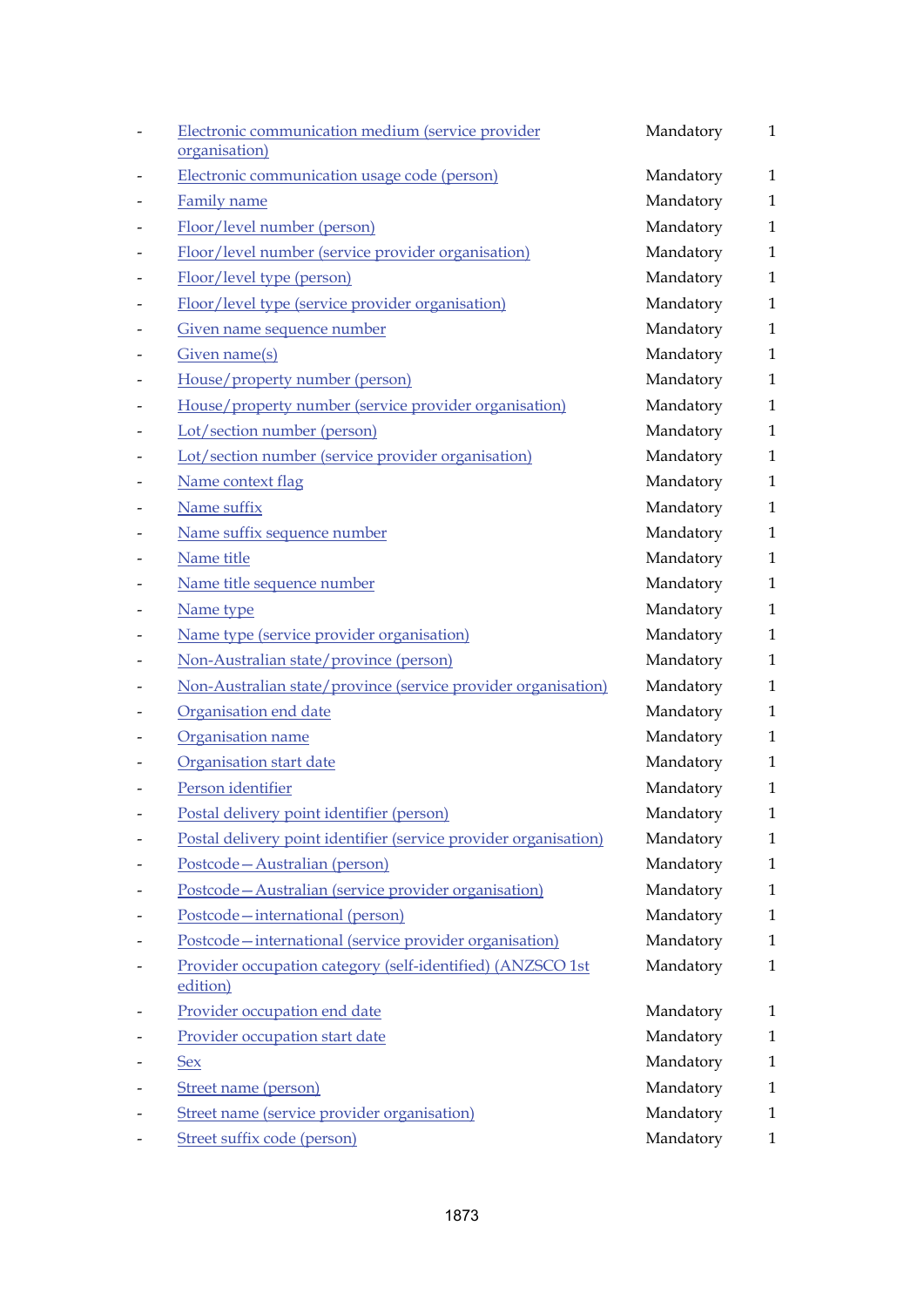| $\overline{\phantom{a}}$ | Street suffix code (service provider organisation)        | Mandatory |              |
|--------------------------|-----------------------------------------------------------|-----------|--------------|
| $\overline{\phantom{a}}$ | Street type code (person)                                 | Mandatory | 1            |
| $\overline{\phantom{a}}$ | Street type code (service provider organisation)          | Mandatory | 1            |
| $\overline{\phantom{a}}$ | Suburb/town/locality name (person)                        | Mandatory | $\mathbf{1}$ |
|                          | Suburb/town/locality name (service provider organisation) | Mandatory |              |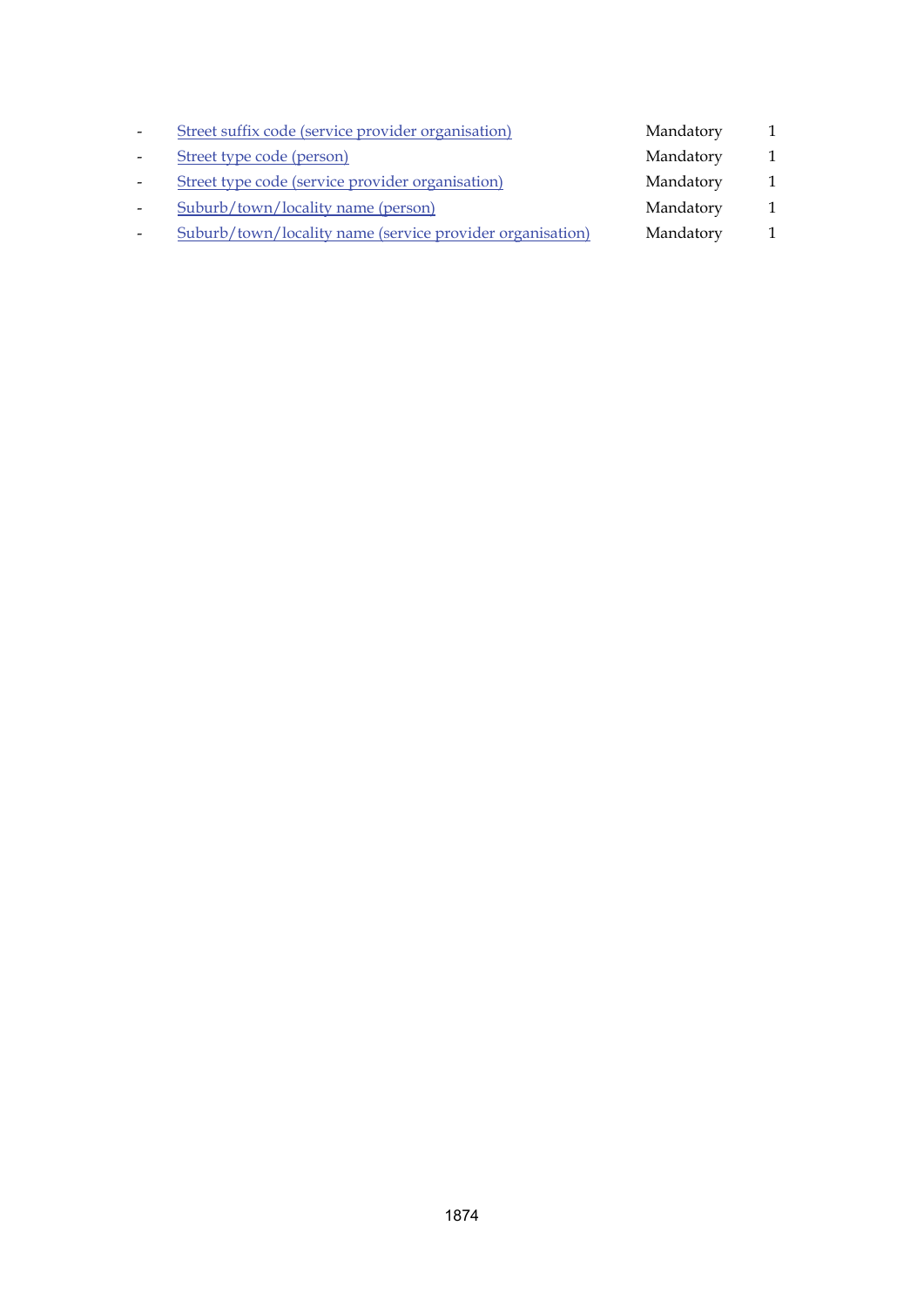## **Injury surveillance DSS**

## **Identifying and definitional attributes**

| Metadata item type:  | Data Set Specification                                                                                                           |
|----------------------|----------------------------------------------------------------------------------------------------------------------------------|
| METeOR identifier:   | 393268                                                                                                                           |
| Registration status: | Health, Standard 14/12/2009                                                                                                      |
| DSS type:            | Data Set Specification (DSS)                                                                                                     |
| Scope:               | The scope of this minimum data set is patient level data from<br>selected emergency departments of hospitals and other settings. |

## **Collection and usage attributes**

| National reporting arrangements                                                                                                                             |
|-------------------------------------------------------------------------------------------------------------------------------------------------------------|
| State and territory health authorities provide the data to the<br>Australian Institute of Health and Welfare for national collation,<br>on an annual basis. |
| Periods for which data are collected and nationally collated                                                                                                |
| Financial years ending 30 June each year.                                                                                                                   |
|                                                                                                                                                             |

## **Source and reference attributes**

| Submitting organisation:     | National Health Information Group                                   |  |  |
|------------------------------|---------------------------------------------------------------------|--|--|
| <b>Relational attributes</b> |                                                                     |  |  |
| Related metadata references: | Supersedes Injury surveillance DSS Health, Superseded<br>14/12/2009 |  |  |

| Seq<br>No.                   | Metadata item                                                             | Obligation | Max<br>occurs |
|------------------------------|---------------------------------------------------------------------------|------------|---------------|
|                              | Activity when injured                                                     | Mandatory  |               |
|                              | Activity when injured (non-admitted patient)                              | Mandatory  | 1             |
|                              | Bodily location of main injury                                            | Mandatory  | 1             |
|                              | <b>External cause</b>                                                     | Mandatory  | 99            |
| $\qquad \qquad \blacksquare$ | External cause – human intent                                             | Mandatory  | 1             |
| -                            | Narrative description of injury event                                     | Mandatory  | 1             |
| $\qquad \qquad \blacksquare$ | Nature of main injury (non-admitted patient)                              | Mandatory  | 1             |
|                              | Place of occurrence of external cause of injury (ICD-10-AM)               | Mandatory  | 1             |
|                              | Place of occurrence of external cause of injury (non-admitted<br>patient) | Mandatory  | 1             |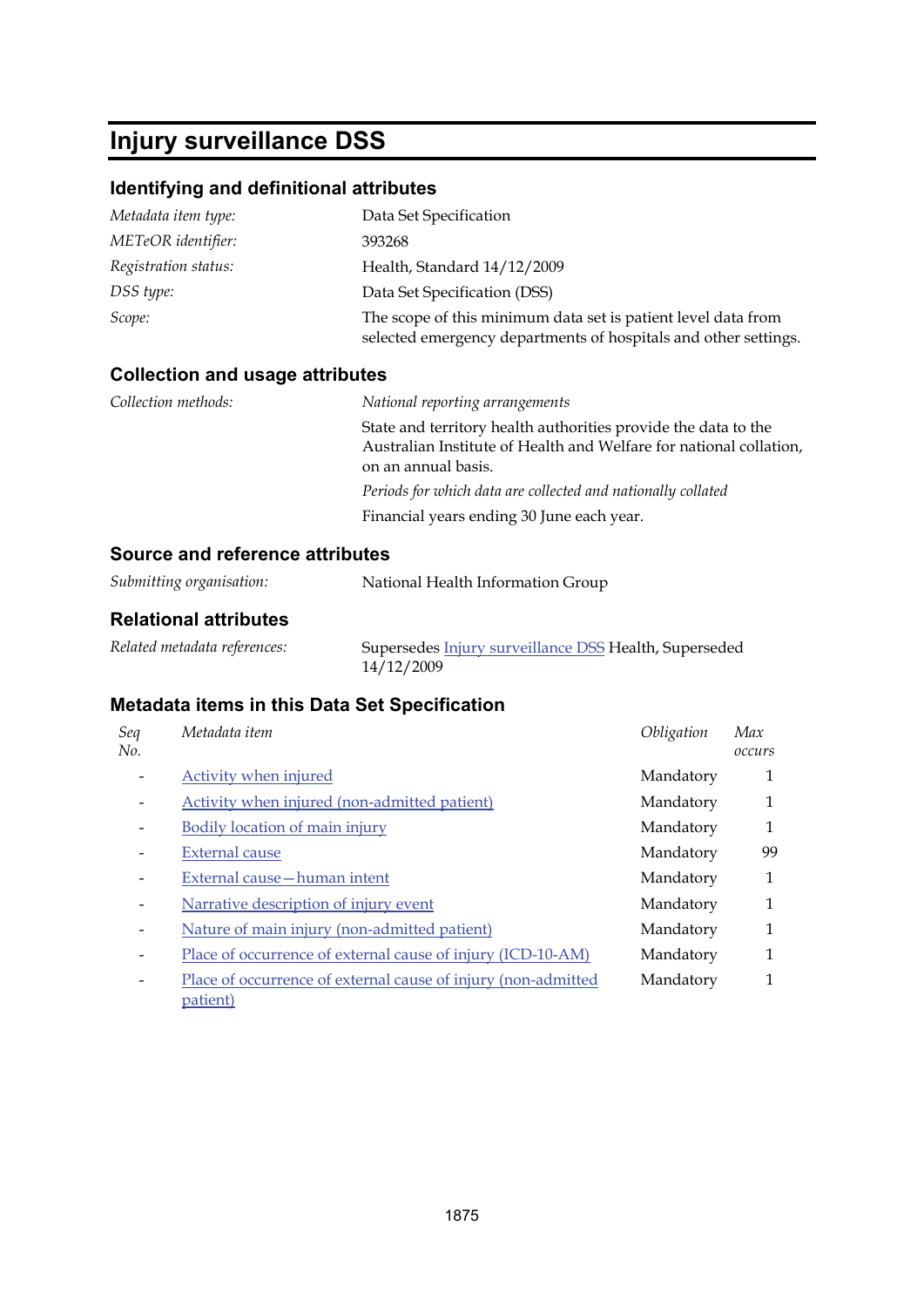## **Palliative care performance indicators DSS**

### **Identifying and definitional attributes**

| Metadata item type:                    | Data Set Specification                                                                                                                                                                                                                                                                                                                                                                                                                                                                |
|----------------------------------------|---------------------------------------------------------------------------------------------------------------------------------------------------------------------------------------------------------------------------------------------------------------------------------------------------------------------------------------------------------------------------------------------------------------------------------------------------------------------------------------|
| METeOR identifier:                     | 295806                                                                                                                                                                                                                                                                                                                                                                                                                                                                                |
|                                        |                                                                                                                                                                                                                                                                                                                                                                                                                                                                                       |
| Registration status:                   | Health, Standard 05/12/2007                                                                                                                                                                                                                                                                                                                                                                                                                                                           |
| DSS type:                              | Data Set Specification (DSS)                                                                                                                                                                                                                                                                                                                                                                                                                                                          |
| Scope:                                 | This data set specification specifies information for collection about all<br>administrative health regions, and whether they have developed<br>strategic plans which incorporate specified palliative care elements. It<br>also specifies information for collection about all government-funded<br>palliative care agencies (service provider organisations), their<br>approach to some aspects of service delivery, and their efforts in<br>specific areas of quality improvement. |
|                                        | This information enables reporting of nationally-agreed palliative care<br>performance indicators. Currently, there are four national<br>performance indicators that have been agreed for reporting by the<br>Palliative Care Intergovernmental Forum. These are:                                                                                                                                                                                                                     |
|                                        | 1. The proportion of administrative health regions that have a written<br>plan for palliative care that incorporates palliative care elements,                                                                                                                                                                                                                                                                                                                                        |
|                                        | 2. The proportion of palliative care agencies, within their setting of<br>care, that routinely undertake or undergo formal assessment against<br>the Palliative Care Australia standards,                                                                                                                                                                                                                                                                                             |
|                                        | 3. The proportion of palliative care agencies, within their setting of<br>care, that actively collect feedback from clients and staff (within the<br>workforce) relating to services and service delivery,                                                                                                                                                                                                                                                                            |
|                                        | 4. The proportion of palliative care agencies, within their setting of<br>care, that have formal working partnerships with other services<br>provider(s) or organisation(s).                                                                                                                                                                                                                                                                                                          |
| <b>Collection and usage attributes</b> |                                                                                                                                                                                                                                                                                                                                                                                                                                                                                       |
| Collection methods:                    | The data for this DSS are obtained from two sources: a survey of                                                                                                                                                                                                                                                                                                                                                                                                                      |

administrative health regions and a survey of all government-funded palliative care agencies (service provider organisations) that provide care in community and/or admitted patient settings.

### **Source and reference attributes**

| Seq<br>No.                   | Metadata item                                                            | Obligation | Max<br>occurs |
|------------------------------|--------------------------------------------------------------------------|------------|---------------|
|                              | Administrative health region name                                        | Mandatory  |               |
| $\qquad \qquad \blacksquare$ | Administrative health region palliative care strategic plan<br>indicator | Mandatory  |               |
|                              | Coordinator of volunteers indicator                                      | Mandatory  |               |
|                              | Feedback collection indicator                                            | Mandatory  |               |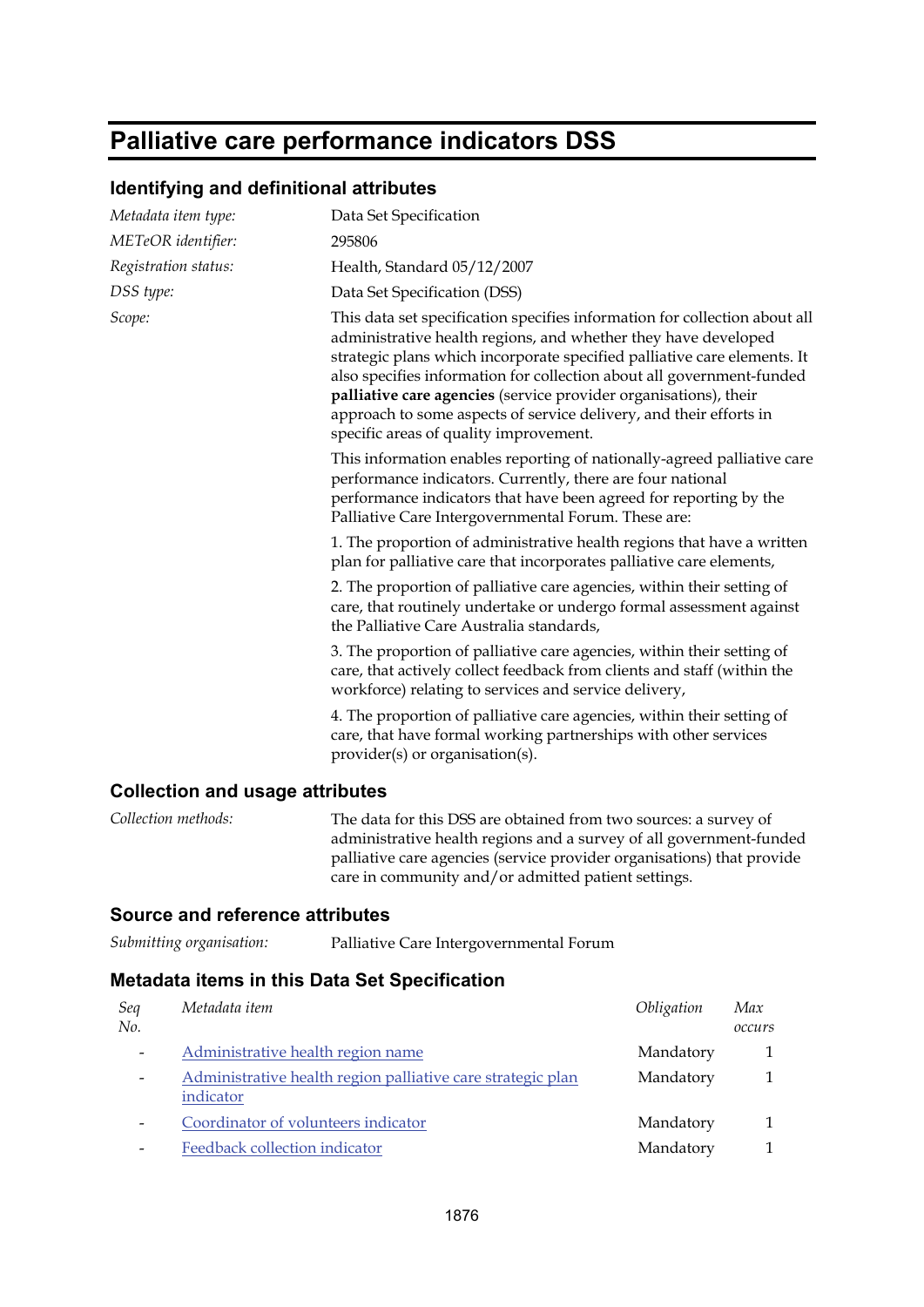| Feedback collection method                      | Conditional | 8              |
|-------------------------------------------------|-------------|----------------|
| Level of palliative care service                | Mandatory   | 1              |
| Most common service delivery setting            | Mandatory   | 1              |
| Palliative care agency service delivery setting | Mandatory   | 7              |
| Partner organisation type                       | Conditional | 8              |
| Standards assessment indicator                  | Mandatory   | 1              |
| Standards assessment level                      | Conditional | 1              |
| Standards assessment method                     | Conditional | $\overline{2}$ |
| Working partnership indicator                   | Mandatory   | $\mathbf{1}$   |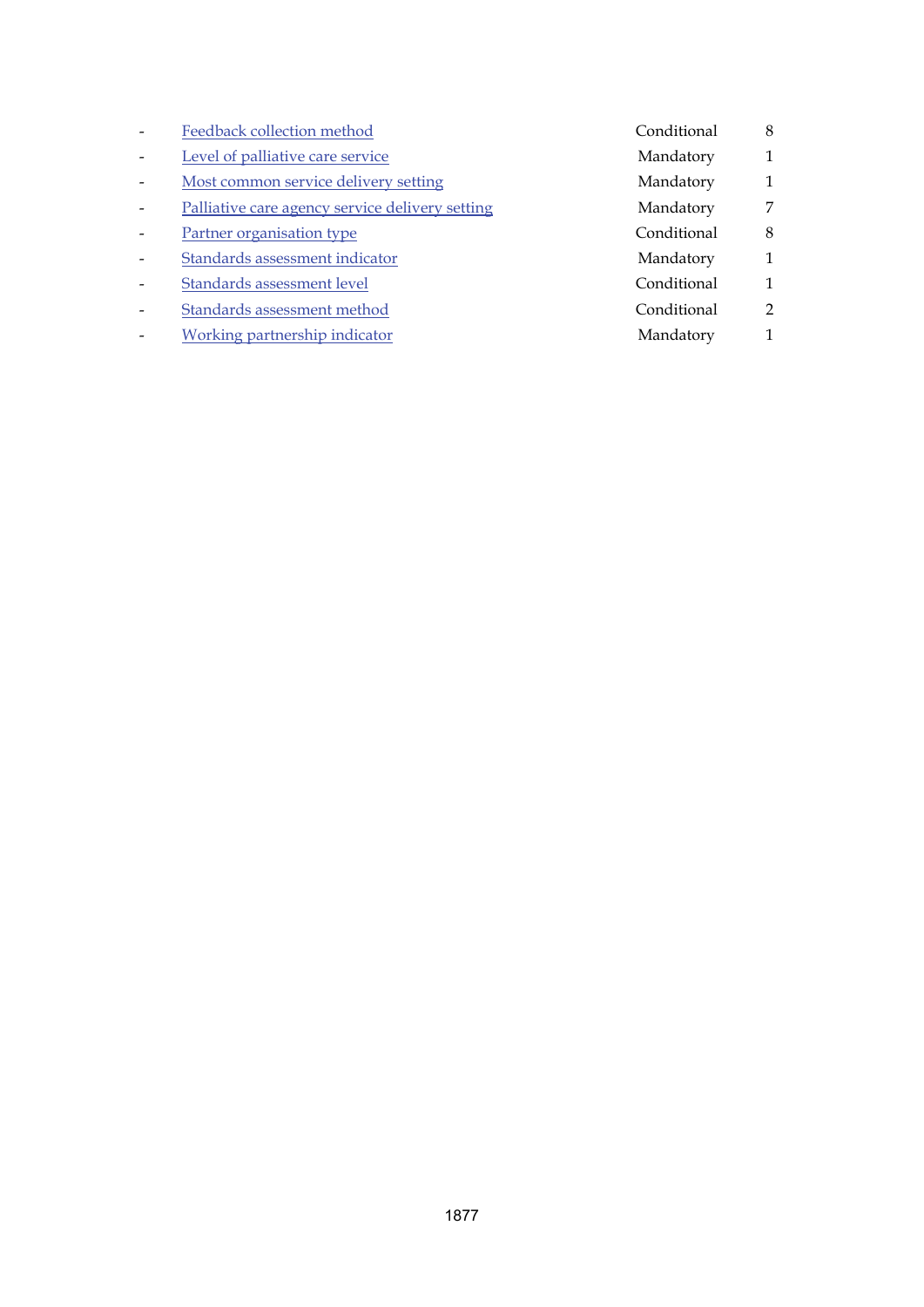## <span id="page-30-0"></span>**Registered chiropractic labour force DSS**

## **Identifying and definitional attributes**

| Metadata item type:                    | Data Set Specification                                                                                                                                                                                                                                                                                                                                                                                                                       |
|----------------------------------------|----------------------------------------------------------------------------------------------------------------------------------------------------------------------------------------------------------------------------------------------------------------------------------------------------------------------------------------------------------------------------------------------------------------------------------------------|
| METeOR identifier:                     | 384097                                                                                                                                                                                                                                                                                                                                                                                                                                       |
| Registration status:                   | Health, Standard 10/12/2009                                                                                                                                                                                                                                                                                                                                                                                                                  |
| DSS type:                              | Data Set Specification (DSS)                                                                                                                                                                                                                                                                                                                                                                                                                 |
| Scope:                                 | All chiropractors listed with the Australian Health<br>Practitioner Regulation Agency during the reference period.<br>Chiropractors included in this DSS may be currently<br>registered or they may be listed but not currently registered.                                                                                                                                                                                                  |
| <b>Collection and usage attributes</b> |                                                                                                                                                                                                                                                                                                                                                                                                                                              |
| Statistical unit:                      | The statistical unit for this data set is the Registered<br>chiropractor.                                                                                                                                                                                                                                                                                                                                                                    |
|                                        | A Registered chiropractor refers to a person who is currently<br>registered, or who has been registered, with the Australian<br>Health Practitioner Regulation Agency as a chiropractor at<br>any time during the reference period.                                                                                                                                                                                                          |
| Guide for use:                         | This DSS is a component of the Registered health labour force<br><b>DSS.</b> The Registered health labour force DSS contains<br>profession-specific DSS for health professions listed with the<br>Australian Health Practitioner Regulation Agency                                                                                                                                                                                           |
|                                        | Note that a health professional may be qualified and<br>registered in more than one profession.                                                                                                                                                                                                                                                                                                                                              |
|                                        | Within each profession-specific DSS there are data clusters<br>that apply to health professionals employed in the profession.<br>Main job data clusters apply to all health professionals<br>employed in the profession. Second job data clusters relate<br>only to those health professionals employed in more than one<br>job in the profession. All other workforce data elements in the<br>DSS apply to all jobs held in the profession. |
| Collection methods:                    | National reporting arrangements                                                                                                                                                                                                                                                                                                                                                                                                              |
|                                        | Registered health professionals provide data to the<br>Australian Health Practitioner Regulation Agency as part of<br>their initial registration and registration renewal processes.<br>The data includes information required for registration<br>purposes and additional workforce data.                                                                                                                                                   |
|                                        | The Australian Health Practitioner Regulation Agency<br>provides an extract of these data to the Australian Institute of<br>Health and Welfare (AIHW) for the purposes of national<br>collation and reporting. The data in this DSS comprises<br>demographic, registration and work characteristics<br>information.                                                                                                                          |
|                                        | Periods for which data are collected and collated                                                                                                                                                                                                                                                                                                                                                                                            |
|                                        | Data are collated annually. The period is determined by the<br>national registration renewal period for chiropractors.                                                                                                                                                                                                                                                                                                                       |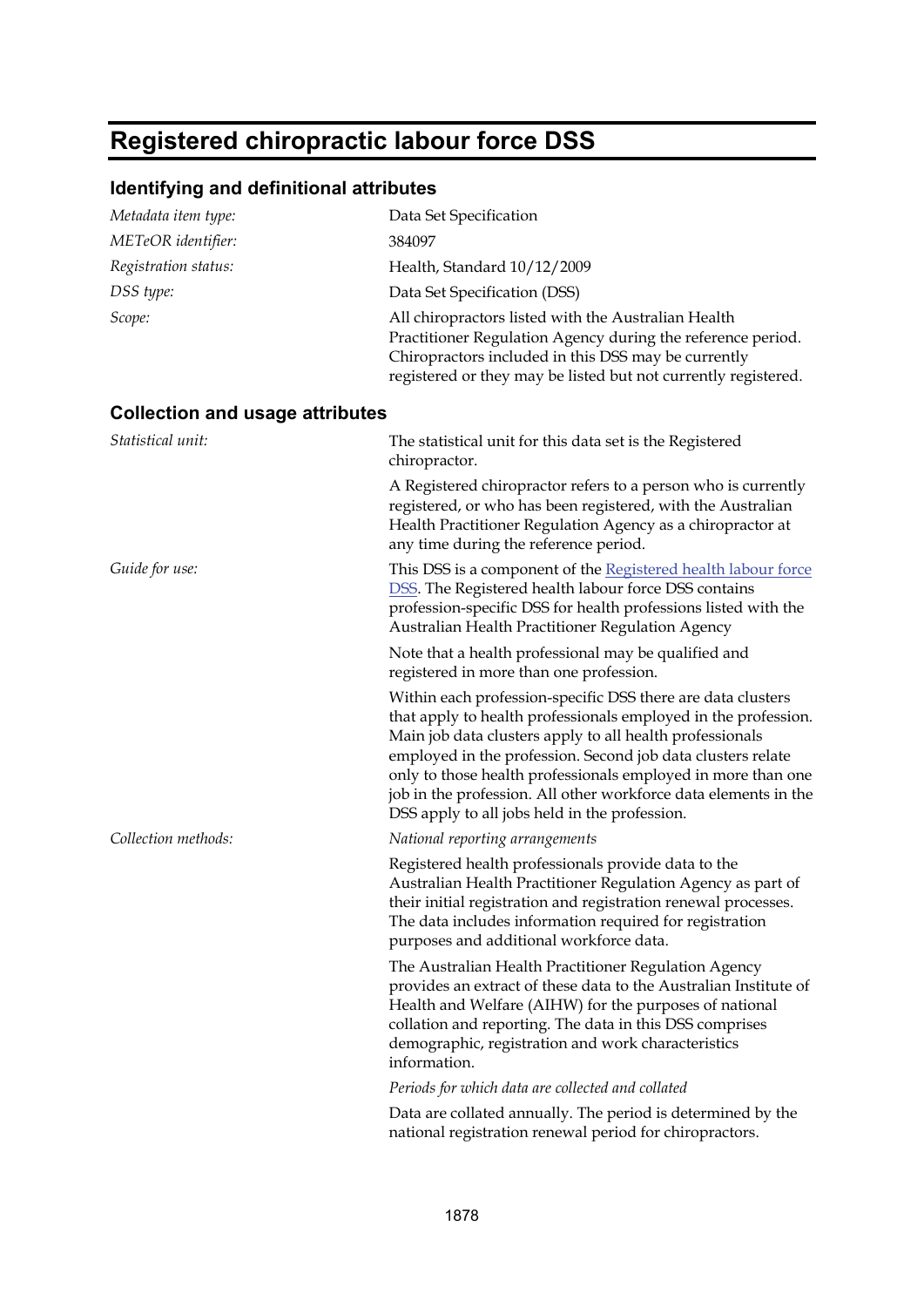#### *Collection of workforce data*

Health professionals are asked to report data for their main job, second job, and all jobs in the profession. Some health professionals may hold more than two jobs in the profession therefore data reported for main and second jobs may be less than data reported for all jobs in the profession.

#### **Source and reference attributes**

| Submitting organisation:    | Australian Institute of Health and Welfare                                                                                                                                                               |
|-----------------------------|----------------------------------------------------------------------------------------------------------------------------------------------------------------------------------------------------------|
| <i>Reference documents:</i> | For further information regarding the national registration<br>scheme for health professionals, please see the Australian<br>Health Practitioner Regulation Agency website at<br>http://www.ahpra.gov.au |

#### **Relational attributes**

| Implementation in Data Set Specification: Registered health labour force DSS Health, Standard |
|-----------------------------------------------------------------------------------------------|
| 10/12/2009                                                                                    |

| Seq No. | Metadata item                                      | Obligation | Max occurs   |
|---------|----------------------------------------------------|------------|--------------|
|         | Labour force status cluster                        | Optional   | 1            |
|         | Main job of registered chiropractor cluster        | Optional   | 1            |
|         | Second job of registered chiropractor cluster      | Optional   | 1            |
|         | <b>Work setting hours cluster</b>                  | Optional   | 1            |
|         | <b>Australian state of birth</b>                   | Optional   | 1            |
|         | Country of birth                                   | Optional   | $\mathbf 1$  |
|         | Hours worked in health profession - clinical       | Optional   | $\mathbf{1}$ |
|         | Hours worked in health profession - non-clinical   | Optional   | 1            |
|         | Hours worked in health profession - private sector | Optional   | 1            |
|         | Hours worked in health profession - public sector  | Optional   | 1            |
|         | Hours worked in health profession - total          | Optional   | $\mathbf 1$  |
|         | Indigenous status                                  | Optional   | 1            |
|         | Intended years in health profession                | Optional   | 1            |
|         | Length of employment in health profession          | Optional   | 1            |
|         | Month and year of birth                            | Mandatory  | 1            |
|         | Postcode-Australian (person)                       | Mandatory  | $\mathbf 1$  |
|         | <b>Sex</b>                                         | Mandatory  | 1            |
|         | Suburb/town/locality name (person)                 | Mandatory  | $\mathbf 1$  |
|         | Visa type - health professional                    | Optional   | 1            |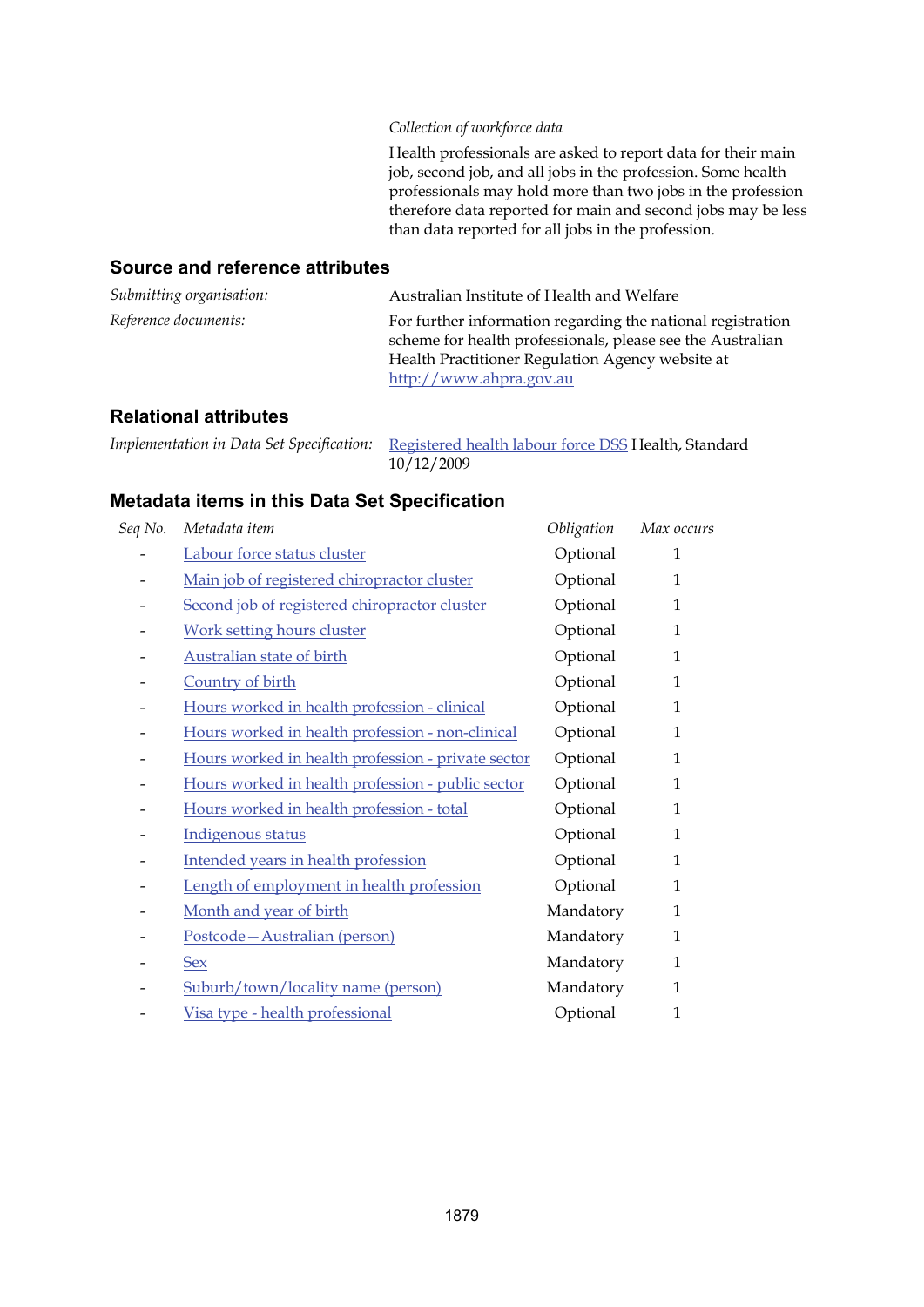## <span id="page-32-0"></span>**Registered dental and allied dental health professional labour force DSS**

## **Identifying and definitional attributes**

| Metadata item type:                    | Data Set Specification                                                                                                                                                                                                                                                                                                                                                                                                                       |
|----------------------------------------|----------------------------------------------------------------------------------------------------------------------------------------------------------------------------------------------------------------------------------------------------------------------------------------------------------------------------------------------------------------------------------------------------------------------------------------------|
| METeOR identifier:                     | 384102                                                                                                                                                                                                                                                                                                                                                                                                                                       |
| Registration status:                   | Health, Standard 10/12/2009                                                                                                                                                                                                                                                                                                                                                                                                                  |
| DSS type:                              | Data Set Specification (DSS)                                                                                                                                                                                                                                                                                                                                                                                                                 |
| Scope:                                 | All dental and allied dental health professionals listed with<br>the Australian Health Practitioner Regulation Agency during<br>the reference period. Dental and allied dental health<br>professionals included in this DSS may be currently<br>registered or they may be listed but not currently registered.                                                                                                                               |
| <b>Collection and usage attributes</b> |                                                                                                                                                                                                                                                                                                                                                                                                                                              |
| Statistical unit:                      | The statistical unit for this data set is the Registered dental<br>and allied dental health professional.                                                                                                                                                                                                                                                                                                                                    |
|                                        | A Registered dental and allied dental health professional<br>refers to a person who is currently registered, or who has<br>been registered, with the Australian Health Practitioner<br>Registration Agency as a dental or allied dental health<br>professional at any time during the reference period.                                                                                                                                      |
| Guide for use:                         | This DSS is a component of the Registered health labour force<br>DSS. The Registered health labour force DSS contains<br>profession-specific DSS for health professions listed with the<br>Australian Health Practitioner Regulation Agency                                                                                                                                                                                                  |
|                                        | Note that a health professional may be qualified and<br>registered in more than one profession.                                                                                                                                                                                                                                                                                                                                              |
|                                        | Within each profession-specific DSS there are data clusters<br>that apply to health professionals employed in the profession.<br>Main job data clusters apply to all health professionals<br>employed in the profession. Second job data clusters relate<br>only to those health professionals employed in more than one<br>job in the profession. All other workforce data elements in the<br>DSS apply to all jobs held in the profession. |
| Collection methods:                    | National reporting arrangements                                                                                                                                                                                                                                                                                                                                                                                                              |
|                                        | Registered health professionals provide data to the<br>Australian Health Practitioner Regulation Agency as part of<br>their initial registration and registration renewal processes.<br>The data includes information required for registration<br>purposes and additional workforce data.                                                                                                                                                   |
|                                        | The Australian Health Practitioner Regulation Agency<br>provides an extract of these data to the Australian Institute of<br>Health and Welfare (AIHW) for the purposes of national<br>collation and reporting. The data in this DSS comprises<br>demographic, registration and work characteristics<br>information.                                                                                                                          |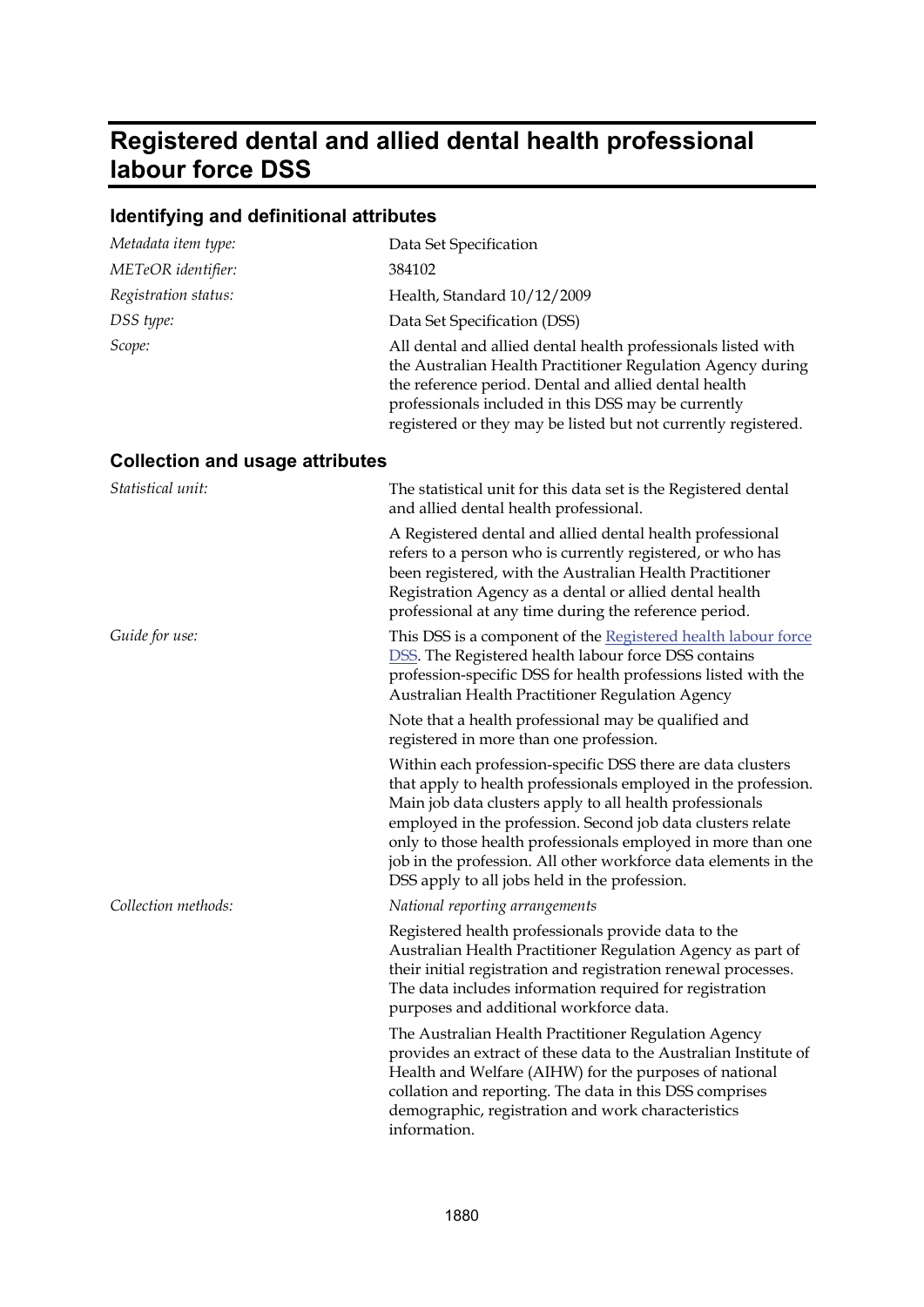#### *Periods for which data are collected and collated*

Data are collated annually. The period is determined by the national registration renewal period for dental and allied dental health professionals.

*Collection of workforce data*

Health professionals are asked to report data for their main job, second job, and all jobs in the profession. Some health professionals may hold more than two jobs in the profession therefore data reported for main and second jobs may be less than data reported for all jobs in the profession.

#### **Source and reference attributes**

| Submitting organisation: | Australian Institute of Health and Welfare                                                                                                                                    |
|--------------------------|-------------------------------------------------------------------------------------------------------------------------------------------------------------------------------|
| Reference documents:     | For further information regarding the national registration<br>scheme for health professionals, please see the Australian<br>Health Practitioner Regulation Agency website at |
|                          | http://www.ahpra.gov.au                                                                                                                                                       |

### **Relational attributes**

| Implementation in Data Set Specification: Registered health labour force DSS Health, Standard |
|-----------------------------------------------------------------------------------------------|
| 10/12/2009                                                                                    |

| Seq<br>No. | Metadata item                                                                    | Obligation | Max<br>occurs |
|------------|----------------------------------------------------------------------------------|------------|---------------|
|            | Labour force status cluster                                                      | Optional   | $\mathbf{1}$  |
|            | Main job of registered dental and allied dental health<br>professional cluster   | Optional   | $\mathbf{1}$  |
|            | Second job of registered dental and allied dental health<br>professional cluster | Optional   | 1             |
|            | <b>Work setting hours cluster</b>                                                | Optional   | $\mathbf{1}$  |
|            | <b>Australian state of birth</b>                                                 | Optional   | $\mathbf{1}$  |
|            | Country of birth                                                                 | Optional   | $\mathbf{1}$  |
|            | Hours worked in health profession - clinical                                     | Optional   | $\mathbf{1}$  |
|            | Hours worked in health profession - non-clinical                                 | Optional   | 1             |
|            | Hours worked in health profession - private sector                               | Optional   | $\mathbf{1}$  |
|            | Hours worked in health profession - public sector                                | Optional   | $\mathbf{1}$  |
|            | Hours worked in health profession - total                                        | Optional   | $\mathbf{1}$  |
|            | Indigenous status                                                                | Optional   | $\mathbf{1}$  |
|            | Intended years in health profession                                              | Optional   | $\mathbf{1}$  |
|            | Length of employment in health profession                                        | Optional   | $\mathbf{1}$  |
|            | Month and year of birth                                                          | Mandatory  | $\mathbf{1}$  |
|            | Postcode-Australian (person)                                                     | Mandatory  | $\mathbf{1}$  |
|            | Sex                                                                              | Mandatory  | $\mathbf{1}$  |
|            | Suburb/town/locality name (person)                                               | Mandatory  | $\mathbf{1}$  |
|            | Visa type - health professional                                                  | Optional   | $\mathbf{1}$  |
|            |                                                                                  |            |               |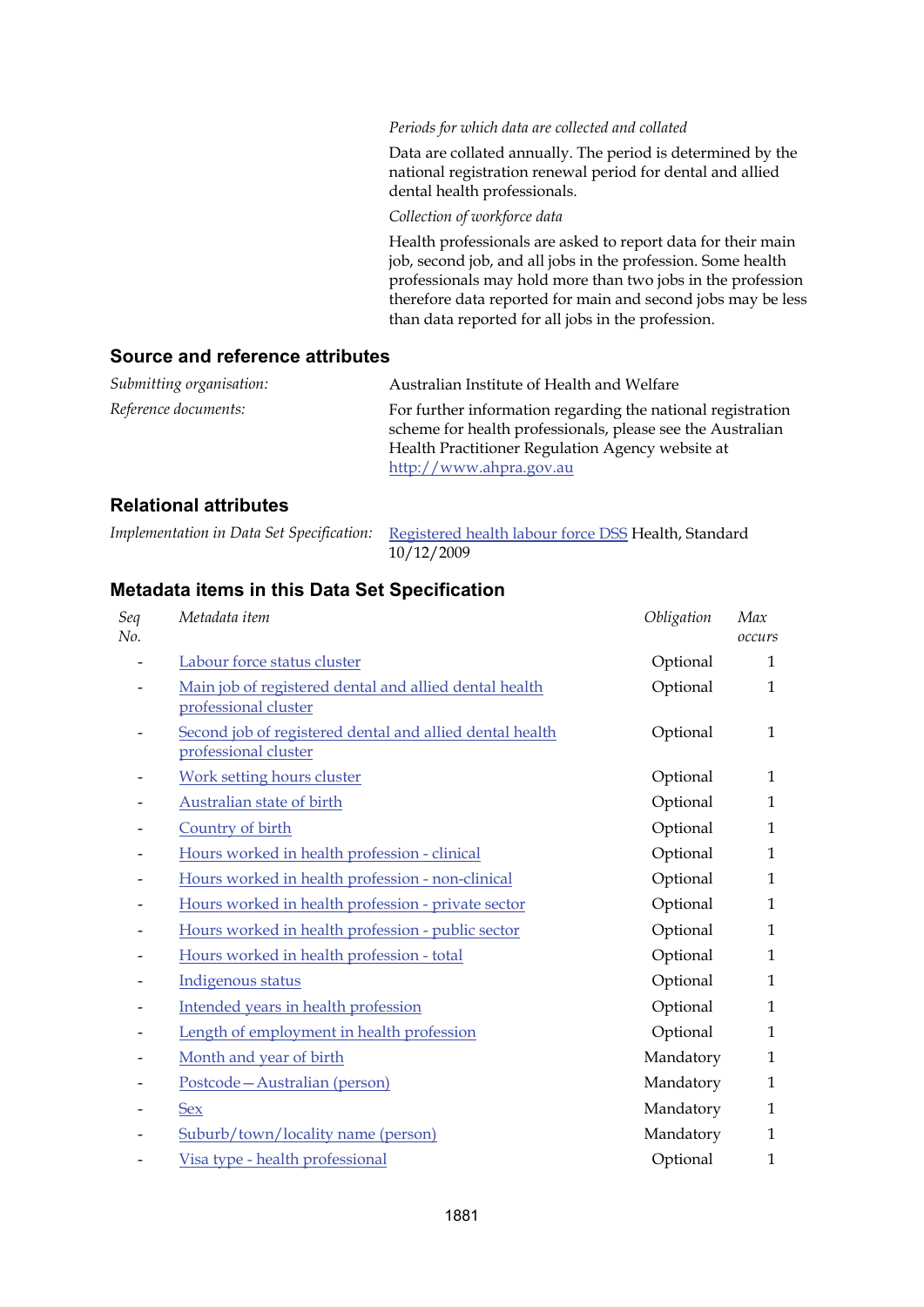# <span id="page-34-0"></span>**Registered health labour force DSS**

## **Identifying and definitional attributes**

| Metadata item type:                    | Data Set Specification                                                                                                                                                                                                                                                                                 |  |
|----------------------------------------|--------------------------------------------------------------------------------------------------------------------------------------------------------------------------------------------------------------------------------------------------------------------------------------------------------|--|
| METeOR identifier:                     | 380533                                                                                                                                                                                                                                                                                                 |  |
| Registration status:                   | Health, Standard 10/12/2009                                                                                                                                                                                                                                                                            |  |
| DSS type:                              | Data Set Specification (DSS)                                                                                                                                                                                                                                                                           |  |
| Scope:                                 | All health professionals listed with the Australian Health Practitioner<br>Regulation Agency (AHPRA) during the reference period. This<br>encompasses health professions that require registration under the<br>National Registration and Accreditation Scheme and includes, but is<br>not limited to: |  |
|                                        | chiropractic<br>$\bullet$                                                                                                                                                                                                                                                                              |  |
|                                        | dentistry<br>٠                                                                                                                                                                                                                                                                                         |  |
|                                        | dental hygiene                                                                                                                                                                                                                                                                                         |  |
|                                        | dental prosthetics<br>٠                                                                                                                                                                                                                                                                                |  |
|                                        | dental therapy<br>٠                                                                                                                                                                                                                                                                                    |  |
|                                        | medicine<br>٠                                                                                                                                                                                                                                                                                          |  |
|                                        | midwifery<br>٠                                                                                                                                                                                                                                                                                         |  |
|                                        | nursing (enrolled, registered, practitioner)                                                                                                                                                                                                                                                           |  |
|                                        | optometry<br>٠                                                                                                                                                                                                                                                                                         |  |
|                                        | osteopathy                                                                                                                                                                                                                                                                                             |  |
|                                        | pharmacy<br>٠                                                                                                                                                                                                                                                                                          |  |
|                                        | physiotherapy<br>٠                                                                                                                                                                                                                                                                                     |  |
|                                        | podiatry                                                                                                                                                                                                                                                                                               |  |
|                                        | psychology                                                                                                                                                                                                                                                                                             |  |
|                                        | This DSS includes health professionals who are currently registered<br>with AHPRA and health professionals who are no longer registered<br>but remain listed with AHPRA.                                                                                                                               |  |
| <b>Collection and usage attributes</b> |                                                                                                                                                                                                                                                                                                        |  |
| Statistical unit:                      | The statistical unit for this data set is the Registered health<br>professional.                                                                                                                                                                                                                       |  |
|                                        | A Registered health professional refers to a person who is currently<br>registered, or who has been registered, with the Australian Health<br>Practitioner Regulation Agency at any time during the reference<br>period.                                                                               |  |
| Guide for use:                         | This DSS comprises a set of DSS for health professions covered by the<br>Australian Health Practitioner Regulation Agency. It includes:                                                                                                                                                                |  |
|                                        | Registered chiropractic labour force DSS                                                                                                                                                                                                                                                               |  |
|                                        | Registered dental and allied dental labour force DSS                                                                                                                                                                                                                                                   |  |
|                                        | Registered medical labour force DSS                                                                                                                                                                                                                                                                    |  |
|                                        | Registered midwifery labour force DSS                                                                                                                                                                                                                                                                  |  |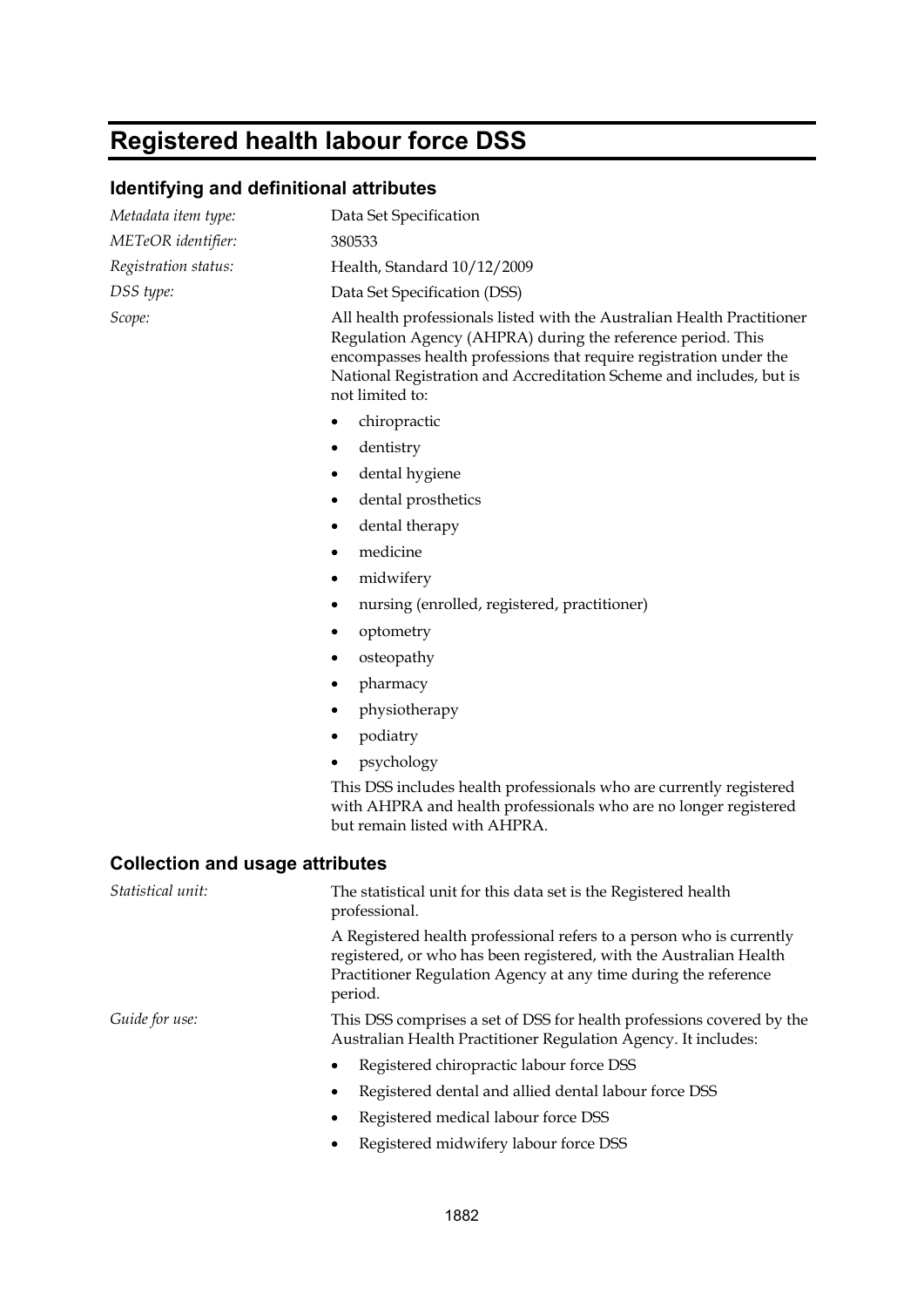|                     | Registered nursing labour force DSS                                                                                                                                                                                                                                                     |  |
|---------------------|-----------------------------------------------------------------------------------------------------------------------------------------------------------------------------------------------------------------------------------------------------------------------------------------|--|
|                     | Registered optometry labour force DSS<br>٠                                                                                                                                                                                                                                              |  |
|                     | Registered osteopathy labour force DSS<br>٠                                                                                                                                                                                                                                             |  |
|                     | Registered pharmacy labour force DSS<br>٠                                                                                                                                                                                                                                               |  |
|                     | Registered physiotherapy labour force DSS<br>٠                                                                                                                                                                                                                                          |  |
|                     | Registered podiatry labour force DSS<br>٠                                                                                                                                                                                                                                               |  |
|                     | Registered psychology labour force DSS<br>٠                                                                                                                                                                                                                                             |  |
|                     | Note that a health professional may be qualified and registered in<br>more than one profession.                                                                                                                                                                                         |  |
|                     | The Registered health labour force DSS provides comprehensive data<br>on Australia's registered health labour force. It assists governments,<br>educators, health care providers and the community to understand<br>the current health labour force and with workforce planning.        |  |
| Collection methods: | National reporting arrangements                                                                                                                                                                                                                                                         |  |
|                     | Registered health professionals provide data to the Australian Health<br>Practitioner Regulation Agency as part of their initial registration and<br>registration renewal processes. The data includes information<br>required for registration purposes and additional workforce data. |  |
|                     | The Australian Health Practitioner Regulation Agency provides an<br>extract of these data to the Australian Institute of Health and Welfare<br>(AIHW) for the purposes of national collation and reporting. The data<br>in this DSS primarily comprises workforce data.                 |  |
|                     | Periods for which data are collected and collated                                                                                                                                                                                                                                       |  |
|                     | Data are collated annually for each profession. The period is<br>determined by the national registration renewal period for health<br>professionals and may differ between health professions.                                                                                          |  |

#### **Source and reference attributes**

*Submitting organisation:* Australian Institute of Health and Welfare

| Seq<br>No. | Metadata item                                                               | Obligation | Max<br>occurs |
|------------|-----------------------------------------------------------------------------|------------|---------------|
|            | Registered chiropractic labour force DSS                                    | Optional   | 1             |
|            | Registered dental and allied dental health professional labour<br>force DSS | Optional   | 1             |
|            | Registered medical professional labour force DSS                            | Optional   | 1             |
|            | Registered midwifery labour force DSS                                       | Optional   | 1             |
|            | Registered nursing professional labour force DSS                            | Optional   | 1             |
|            | Registered optometry labour force DSS                                       | Optional   | 1             |
|            | Registered osteopathy labour force DSS                                      | Optional   | 1             |
|            | Registered pharmacy labour force DSS                                        | Optional   | 1             |
|            | Registered physiotherapy labour force DSS                                   | Optional   | 1             |
|            | Registered podiatry labour force DSS                                        | Optional   | 1             |
|            | Registered psychology labour force DSS                                      | Optional   | 1             |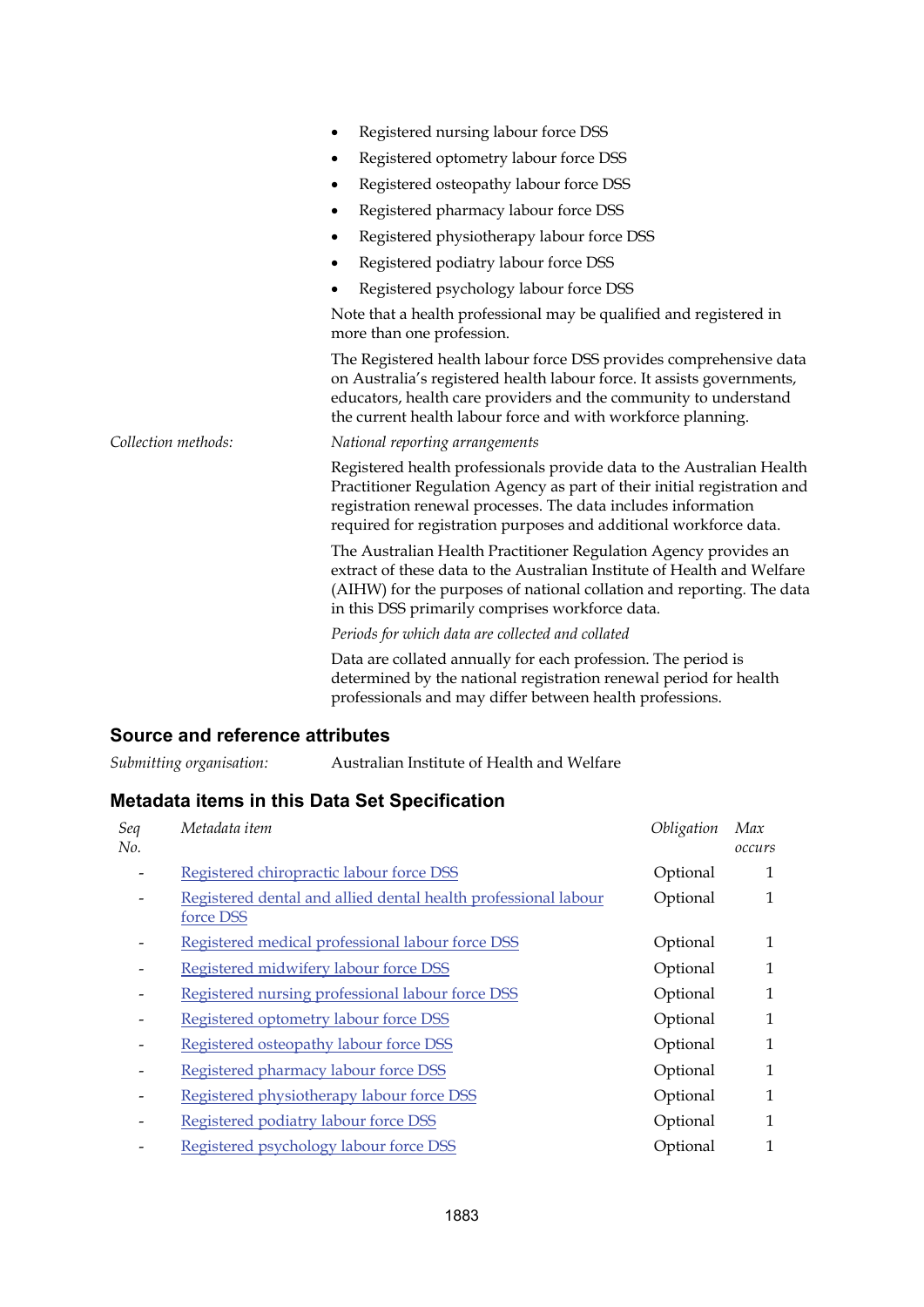# **Registered medical professional labour force DSS**

| Metadata item type:                    | Data Set Specification                                                                                                                                                                                                                                                                                                                                                                                                                       |
|----------------------------------------|----------------------------------------------------------------------------------------------------------------------------------------------------------------------------------------------------------------------------------------------------------------------------------------------------------------------------------------------------------------------------------------------------------------------------------------------|
| METeOR identifier:                     | 375422                                                                                                                                                                                                                                                                                                                                                                                                                                       |
| Registration status:                   | Health, Standard 10/12/2009                                                                                                                                                                                                                                                                                                                                                                                                                  |
| DSS type:                              | Data Set Specification (DSS)                                                                                                                                                                                                                                                                                                                                                                                                                 |
| Scope:                                 | All medical professionals listed with the Australian Health<br>Practitioner Regulation Agency during the reference period,<br>including:                                                                                                                                                                                                                                                                                                     |
|                                        | medical practitioners;<br>٠                                                                                                                                                                                                                                                                                                                                                                                                                  |
|                                        | medical specialists; and<br>٠                                                                                                                                                                                                                                                                                                                                                                                                                |
|                                        | medical specialists-in-training.<br>٠                                                                                                                                                                                                                                                                                                                                                                                                        |
|                                        | Medical professionals included in this DSS may be currently<br>registered or they may be listed but not currently registered.                                                                                                                                                                                                                                                                                                                |
| <b>Collection and usage attributes</b> |                                                                                                                                                                                                                                                                                                                                                                                                                                              |
| Statistical unit:                      | The statistical unit for this data set is the Registered medical<br>professional.                                                                                                                                                                                                                                                                                                                                                            |
|                                        | A Registered medical professional refers to a person who is<br>currently registered, or who has been registered, with the<br>Australian Health Practitioner Regulation Agency as a<br>medical practitioner, medical specialist or medical specialist-<br>in-training at any time during the reference period.                                                                                                                                |
| Guide for use:                         | This DSS is a component of the Registered health labour force<br><b>DSS.</b> The Registered health labour force DSS contains<br>profession-specific DSS for health professions listed with the<br>Australian Health Practitioner Regulation Agency.                                                                                                                                                                                          |
|                                        | Note that a health professional may be qualified and<br>registered in more than one profession.                                                                                                                                                                                                                                                                                                                                              |
|                                        | Within each profession-specific DSS there are data clusters<br>that apply to health professionals employed in the profession.<br>Main job data clusters apply to all health professionals<br>employed in the profession. Second job data clusters relate<br>only to those health professionals employed in more than one<br>job in the profession. All other workforce data elements in the<br>DSS apply to all jobs held in the profession. |
| Collection methods:                    | National reporting arrangements                                                                                                                                                                                                                                                                                                                                                                                                              |
|                                        | Registered health professionals provide data to the<br>Australian Health Practitioner Regulation Agency as part of<br>their initial registration and registration renewal processes.<br>The data includes information required for registration<br>purposes and additional workforce data.                                                                                                                                                   |
|                                        | The Australian Health Practitioner Regulation Agency<br>provides an extract of these data to the Australian Institute of<br>Health and Welfare (AIHW) for the purposes of national<br>collation and reporting. The data in this DSS comprises                                                                                                                                                                                                |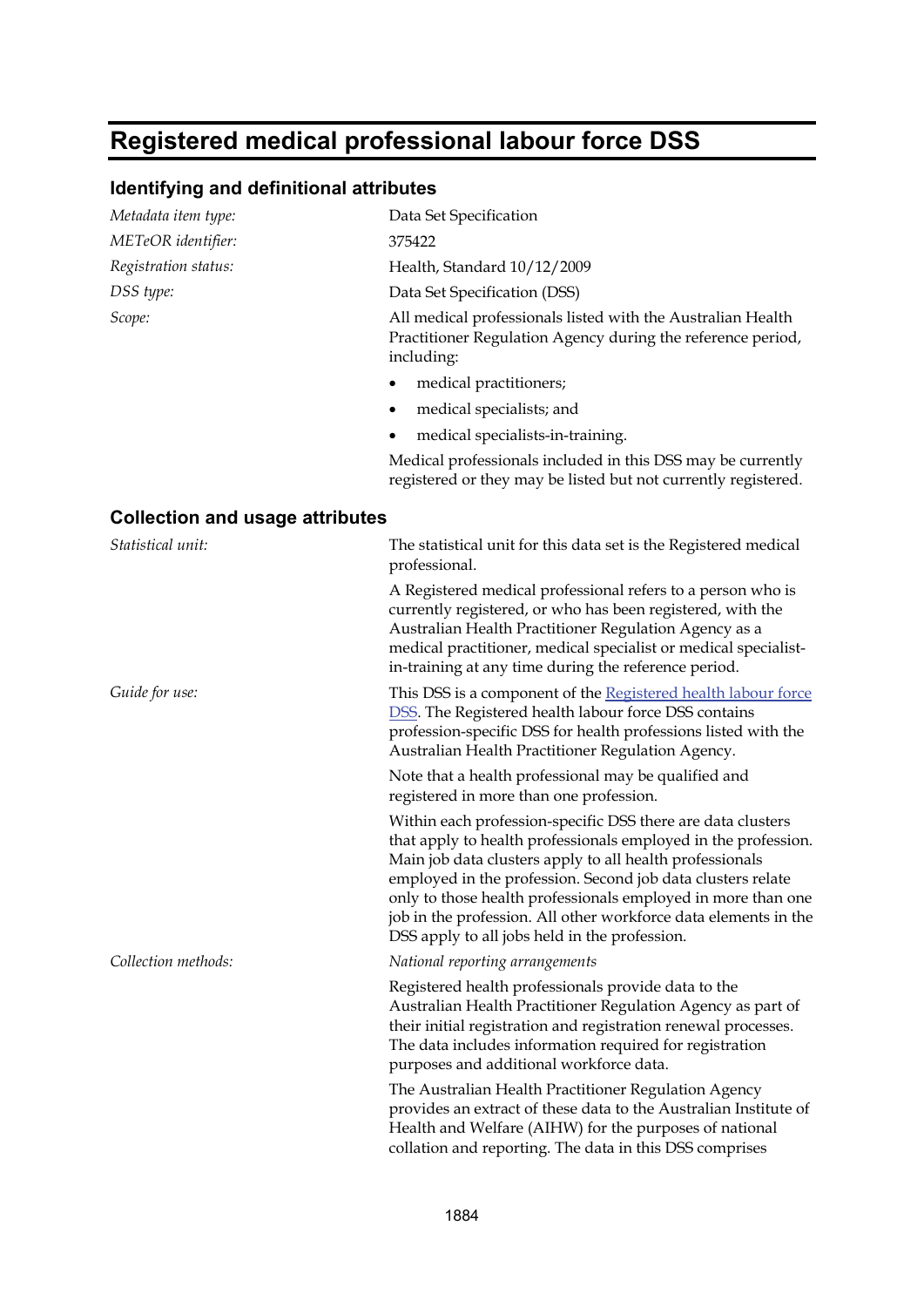demographic, registration and work characteristics information.

*Periods for which data are collected and collated*

Data are collated annually. The period is determined by the national registration renewal period for medical professionals.

*Collection of workforce data*

Health professionals are asked to report data for their main job, second job, and all jobs in the profession. Some health professionals may hold more than two jobs in the profession therefore data reported for main and second jobs may be less than data reported for all jobs in the profession.

### **Source and reference attributes**

| Submitting organisation: | Australian Institute of Health and Welfare                                                                                |
|--------------------------|---------------------------------------------------------------------------------------------------------------------------|
| Reference documents:     | For further information regarding the national registration<br>scheme for health professionals, please see the Australian |
|                          | Health Practitioner Regulation Agency website at                                                                          |
|                          | http://www.ahpra.gov.au                                                                                                   |

### **Relational attributes**

| Implementation in Data Set Specification: Registered health labour force DSS Health, Standard |
|-----------------------------------------------------------------------------------------------|
|                                                                                               |

| 10/12/2009 |  |
|------------|--|
|------------|--|

| Seq No. | Metadata item                                         | Obligation | Max occurs   |
|---------|-------------------------------------------------------|------------|--------------|
|         | Labour force status cluster                           | Optional   | 1            |
|         | Main job of registered medical professional cluster   | Optional   | $\mathbf{1}$ |
|         | Second job of registered medical professional cluster | Optional   | 1            |
|         | <b>Work setting hours cluster</b>                     | Optional   | 1            |
|         | Australian state of birth                             | Optional   | $\mathbf{1}$ |
|         | Country of birth                                      | Optional   | 1            |
|         | Field of medicine - medical practitioner              | Optional   | $\mathbf{1}$ |
|         | Hours worked in health profession - clinical          | Optional   | $\mathbf{1}$ |
|         | Hours worked in health profession - non-clinical      | Optional   | 1            |
|         | Hours worked in health profession - private sector    | Optional   | 1            |
|         | Hours worked in health profession - public sector     | Optional   | 1            |
|         | Hours worked in health profession - total             | Optional   | 1            |
|         | Indigenous status                                     | Optional   | $\mathbf{1}$ |
|         | Intended years in health profession                   | Optional   | $\mathbf{1}$ |
|         | Length of employment in health profession             | Optional   | $\mathbf{1}$ |
|         | Month and year of birth                               | Mandatory  | $\mathbf{1}$ |
|         | Postcode-Australian (person)                          | Mandatory  | $\mathbf{1}$ |
|         | <b>Sex</b>                                            | Mandatory  | 1            |
|         | Suburb/town/locality name (person)                    | Mandatory  | 1            |
|         | Visa type - health professional                       | Optional   | 1            |
|         |                                                       |            |              |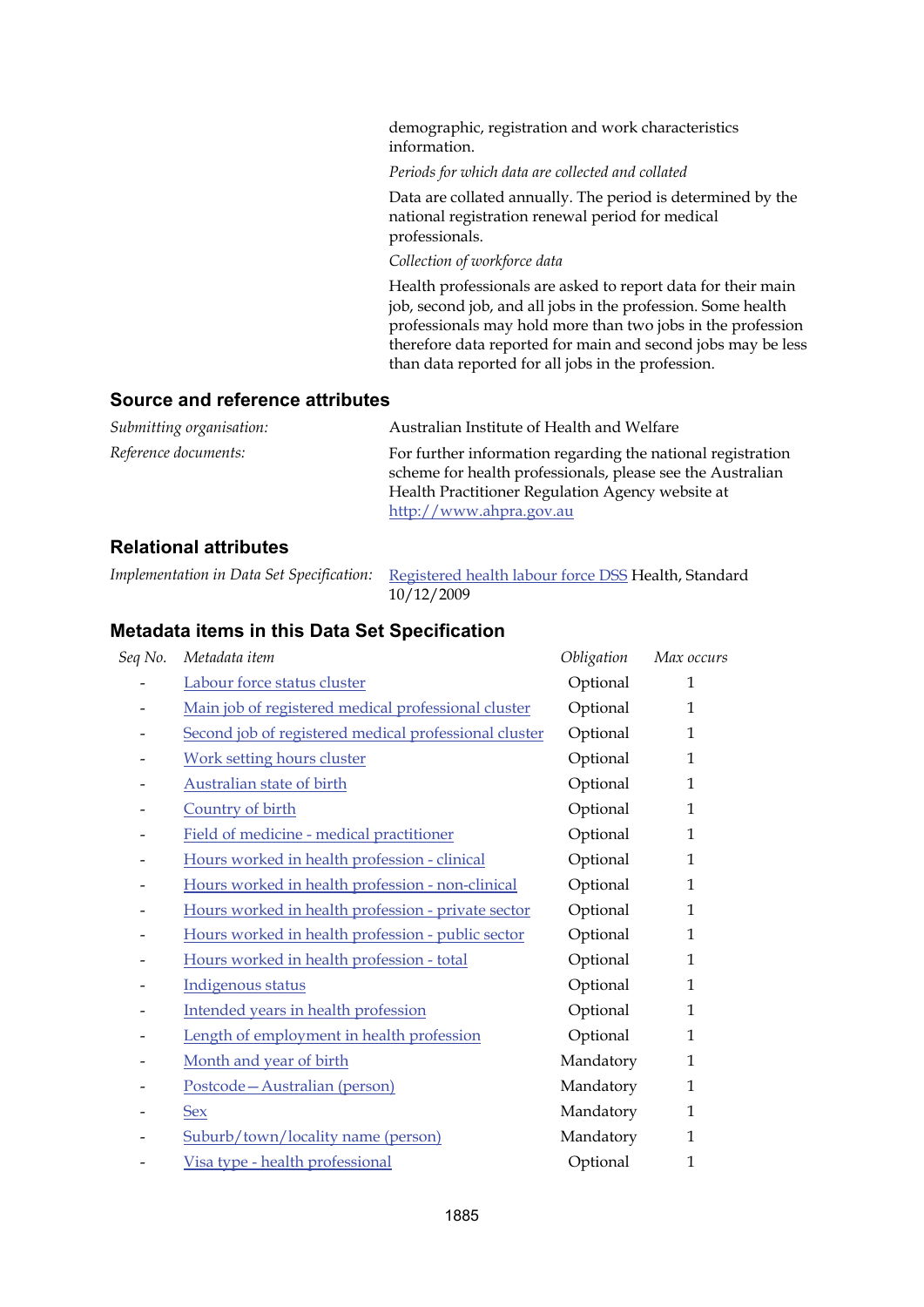# **Registered midwifery labour force DSS**

| Metadata item type:                    | Data Set Specification                                                                                                                                                                                                                                                                                                                                                                                                                       |
|----------------------------------------|----------------------------------------------------------------------------------------------------------------------------------------------------------------------------------------------------------------------------------------------------------------------------------------------------------------------------------------------------------------------------------------------------------------------------------------------|
| METeOR identifier:                     | 384118                                                                                                                                                                                                                                                                                                                                                                                                                                       |
| Registration status:                   | Health, Standard 10/12/2009                                                                                                                                                                                                                                                                                                                                                                                                                  |
| DSS type:                              | Data Set Specification (DSS)                                                                                                                                                                                                                                                                                                                                                                                                                 |
| Scope:                                 | All midwives listed with the Australian Health Practitioner<br>Regulation Agency during the reference period. Midwives<br>included in this DSS may be currently registered or they may<br>be listed but not currently registered.                                                                                                                                                                                                            |
| <b>Collection and usage attributes</b> |                                                                                                                                                                                                                                                                                                                                                                                                                                              |
| Statistical unit:                      | The statistical unit for this data set is the Registered midwife.                                                                                                                                                                                                                                                                                                                                                                            |
|                                        | A Registered midwife refers to a person who is currently<br>registered, or who has been registered, with the Australian<br>Health Practitioner Regulation Agency as a midwife at any<br>time during the reference period.                                                                                                                                                                                                                    |
| Guide for use:                         | This DSS is a component of the Registered health labour force<br>DSS. The Registered health labour force DSS contains<br>profession-specific DSS for health professions listed with the<br>Australian Health Practitioner Regulation Agency                                                                                                                                                                                                  |
|                                        | Note that a health professional may be qualified and<br>registered in more than one profession.                                                                                                                                                                                                                                                                                                                                              |
|                                        | Within each profession-specific DSS there are data clusters<br>that apply to health professionals employed in the profession.<br>Main job data clusters apply to all health professionals<br>employed in the profession. Second job data clusters relate<br>only to those health professionals employed in more than one<br>job in the profession. All other workforce data elements in the<br>DSS apply to all jobs held in the profession. |
| Collection methods:                    | National reporting arrangements                                                                                                                                                                                                                                                                                                                                                                                                              |
|                                        | Registered health professionals provide data to the<br>Australian Health Practitioner Regulation Agency as part of<br>their initial registration and registration renewal processes.<br>The data includes information required for registration<br>purposes and additional workforce data.                                                                                                                                                   |
|                                        | The Australian Health Practitioner Regulation Agency<br>provides an extract of these data to the Australian Institute of<br>Health and Welfare (AIHW) for the purposes of national<br>collation and reporting. The data in this DSS comprises<br>demographic, registration and work characteristics<br>information.                                                                                                                          |
|                                        | Periods for which data are collected and collated                                                                                                                                                                                                                                                                                                                                                                                            |
|                                        | Data are collated annually. The period is determined by the<br>national registration renewal period for midwives.                                                                                                                                                                                                                                                                                                                            |
|                                        | Collection of workforce data                                                                                                                                                                                                                                                                                                                                                                                                                 |
|                                        | Health professionals are asked to report data for their main                                                                                                                                                                                                                                                                                                                                                                                 |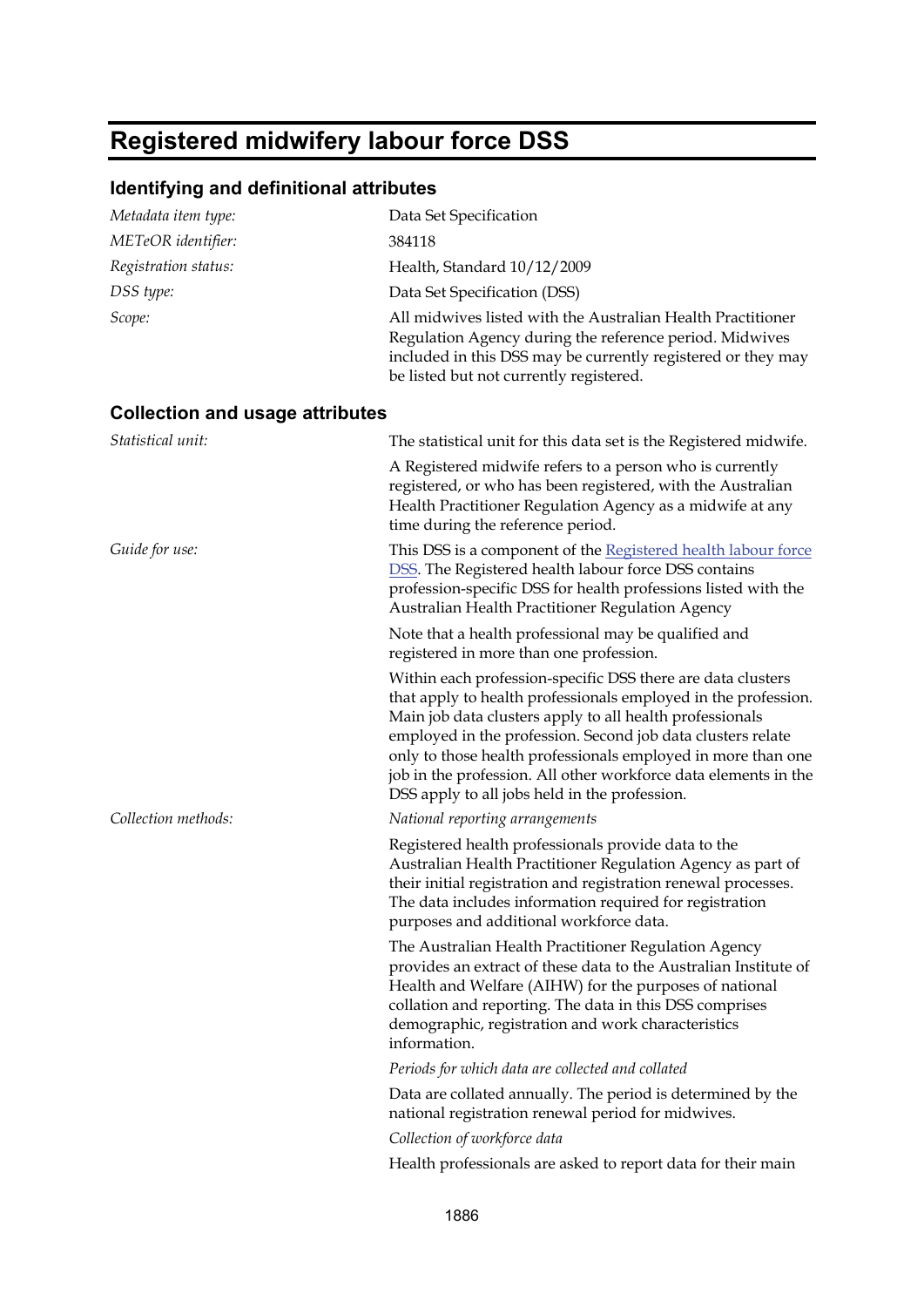job, second job, and all jobs in the profession. Some health professionals may hold more than two jobs in the profession therefore data reported for main and second jobs may be less than data reported for all jobs in the profession.

### **Source and reference attributes**

| Submitting organisation: | Australian Institute of Health and Welfare                                                                                                                                                               |
|--------------------------|----------------------------------------------------------------------------------------------------------------------------------------------------------------------------------------------------------|
| Reference documents:     | For further information regarding the national registration<br>scheme for health professionals, please see the Australian<br>Health Practitioner Regulation Agency website at<br>http://www.ahpra.gov.au |

### **Relational attributes**

| Implementation in Data Set Specification: Registered health labour force DSS Health, Standard |
|-----------------------------------------------------------------------------------------------|
| 10/12/2009                                                                                    |

| Seq No. | Metadata item                                      | Obligation | Max occurs   |
|---------|----------------------------------------------------|------------|--------------|
|         | Labour force status cluster                        | Optional   | 1            |
|         | Main job of registered midwife cluster             | Optional   | $\mathbf 1$  |
|         | Second job of registered midwife cluster           | Optional   | $\mathbf 1$  |
|         | <b>Work setting hours cluster</b>                  | Optional   | $\mathbf 1$  |
|         | Australian state of birth                          | Optional   | $\mathbf 1$  |
|         | Country of birth                                   | Optional   | $\mathbf 1$  |
|         | Hours worked in health profession - clinical       | Optional   | $\mathbf 1$  |
|         | Hours worked in health profession - non-clinical   | Optional   | $\mathbf 1$  |
|         | Hours worked in health profession - private sector | Optional   | 1            |
|         | Hours worked in health profession - public sector  | Optional   | 1            |
|         | Hours worked in health profession - total          | Optional   | 1            |
|         | Indigenous status                                  | Optional   | $\mathbf 1$  |
|         | Intended years in health profession                | Optional   | 1            |
|         | Length of employment in health profession          | Optional   | $\mathbf 1$  |
|         | Month and year of birth                            | Mandatory  | $\mathbf 1$  |
|         | Postcode-Australian (person)                       | Mandatory  | $\mathbf 1$  |
|         | <b>Sex</b>                                         | Mandatory  | $\mathbf 1$  |
|         | Suburb/town/locality name (person)                 | Mandatory  | $\mathbf 1$  |
|         | Visa type - health professional                    | Optional   | $\mathbf{1}$ |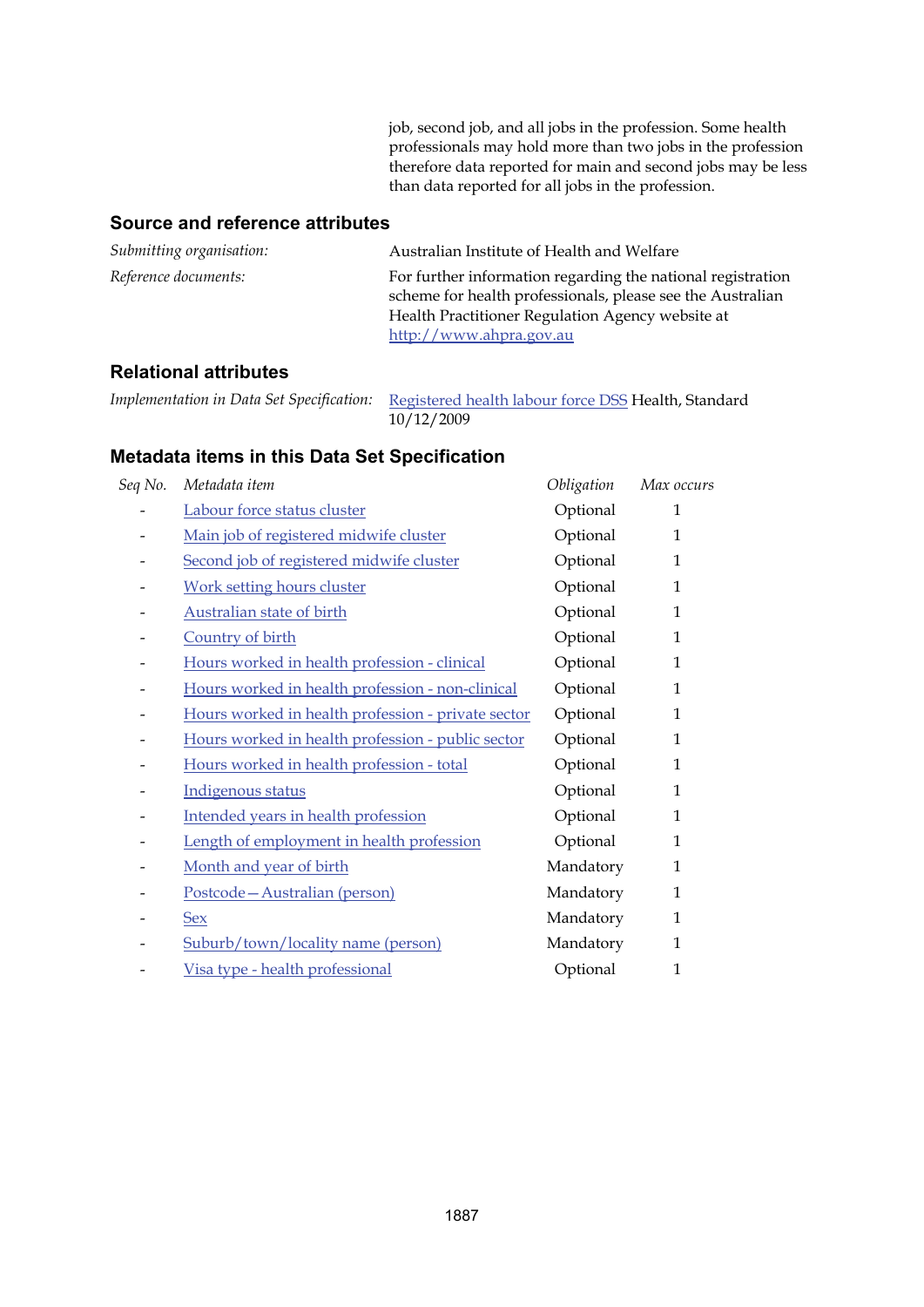# **Registered nursing professional labour force DSS**

| Metadata item type:                    | Data Set Specification                                                                                                                                                                                                                                                                                                                                                                                                                       |
|----------------------------------------|----------------------------------------------------------------------------------------------------------------------------------------------------------------------------------------------------------------------------------------------------------------------------------------------------------------------------------------------------------------------------------------------------------------------------------------------|
| METeOR identifier:                     | 384109                                                                                                                                                                                                                                                                                                                                                                                                                                       |
| Registration status:                   | Health, Standard 10/12/2009                                                                                                                                                                                                                                                                                                                                                                                                                  |
| DSS type:                              | Data Set Specification (DSS)                                                                                                                                                                                                                                                                                                                                                                                                                 |
| Scope:                                 | All nursing professionals listed with the Australian Health<br>Practitioner Regulation Agency during the reference period,<br>including:                                                                                                                                                                                                                                                                                                     |
|                                        | enrolled nurses;                                                                                                                                                                                                                                                                                                                                                                                                                             |
|                                        | registered nurses; and<br>٠                                                                                                                                                                                                                                                                                                                                                                                                                  |
|                                        | nurse practitioners.<br>٠                                                                                                                                                                                                                                                                                                                                                                                                                    |
|                                        | Nursing professionals included in this DSS may be currently<br>registered or they may be listed but not currently registered.                                                                                                                                                                                                                                                                                                                |
| <b>Collection and usage attributes</b> |                                                                                                                                                                                                                                                                                                                                                                                                                                              |
| Statistical unit:                      | The statistical unit for this data set is the Registered nursing<br>professional.                                                                                                                                                                                                                                                                                                                                                            |
|                                        | A Registered nursing professional refers to a person who is<br>currently registered, or who has been registered, with the<br>Australian Health Practitioner Regulation Agency as an<br>enrolled nurse, registered nurse, or nurse practitioner at any<br>time during the reference period.                                                                                                                                                   |
| Guide for use:                         | This DSS is a component of the Registered health labour force<br><b>DSS.</b> The Registered health labour force DSS contains<br>profession-specific DSS for health professions listed with the<br>Australian Health Practitioner Regulation Agency.                                                                                                                                                                                          |
|                                        | Note that a health professional may be qualified and<br>registered in more than one profession.                                                                                                                                                                                                                                                                                                                                              |
|                                        | Within each profession-specific DSS there are data clusters<br>that apply to health professionals employed in the profession.<br>Main job data clusters apply to all health professionals<br>employed in the profession. Second job data clusters relate<br>only to those health professionals employed in more than one<br>job in the profession. All other workforce data elements in the<br>DSS apply to all jobs held in the profession. |
| Collection methods:                    | National reporting arrangements                                                                                                                                                                                                                                                                                                                                                                                                              |
|                                        | Registered health professionals provide data to the<br>Australian Health Practitioner Regulation Agency as part of<br>their initial registration and registration renewal processes.<br>The data includes information required for registration<br>purposes and additional workforce data.                                                                                                                                                   |
|                                        | The Australian Health Practitioner Regulation Agency<br>provides an extract of these data to the Australian Institute of<br>Health and Welfare (AIHW) for the purposes of national<br>collation and reporting. The data in this DSS comprises                                                                                                                                                                                                |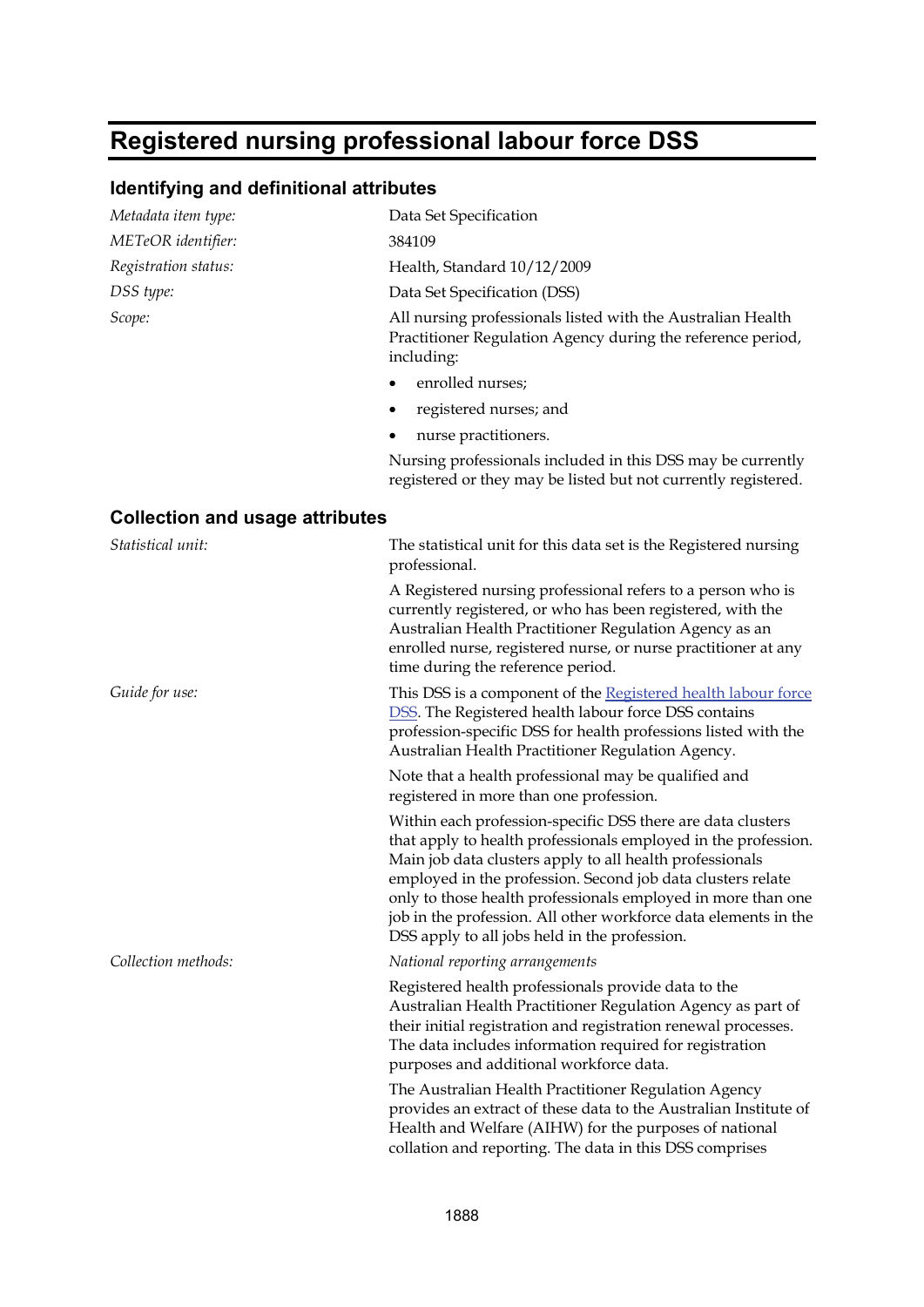demographic, registration and work characteristics information.

*Periods for which data are collected and collated*

Data are collated annually. The period is determined by the national registration renewal period for nursing professionals.

*Collection of workforce data*

Health professionals are asked to report data for their main job, second job, and all jobs in the profession. Some health professionals may hold more than two jobs in the profession therefore data reported for main and second jobs may be less than data reported for all jobs in the profession.

### **Source and reference attributes**

| Submitting organisation: | Australian Institute of Health and Welfare                  |
|--------------------------|-------------------------------------------------------------|
| Reference documents:     | For further information regarding the national registration |
|                          | scheme for health professionals, please see the Australian  |
|                          | Health Practitioner Regulation Agency website at            |
|                          | http://www.ahpra.gov.au                                     |

### **Relational attributes**

| Implementation in Data Set Specification: Registered health labour force DSS Health, Standard |
|-----------------------------------------------------------------------------------------------|
| 10/12/2009                                                                                    |

| Seq No. | Metadata item                                         | Obligation | Max occurs   |
|---------|-------------------------------------------------------|------------|--------------|
|         | Labour force status cluster                           | Optional   | 1            |
|         | Main job of registered nursing professional cluster   | Optional   | $\mathbf{1}$ |
|         | Second job of registered nursing professional cluster | Optional   | 1            |
|         | <b>Work setting hours cluster</b>                     | Optional   | $\mathbf{1}$ |
|         | Australian state of birth                             | Optional   | $\mathbf{1}$ |
|         | Country of birth                                      | Optional   | $\mathbf{1}$ |
|         | Hours worked in health profession - clinical          | Optional   | $\mathbf{1}$ |
|         | Hours worked in health profession - non-clinical      | Optional   | $\mathbf{1}$ |
|         | Hours worked in health profession - private sector    | Optional   | $\mathbf{1}$ |
|         | Hours worked in health profession - public sector     | Optional   | $\mathbf{1}$ |
|         | Hours worked in health profession - total             | Optional   | 1            |
|         | Indigenous status                                     | Optional   | $\mathbf{1}$ |
|         | Intended years in health profession                   | Optional   | 1            |
|         | Length of employment in health profession             | Optional   | $\mathbf{1}$ |
|         | Month and year of birth                               | Mandatory  | $\mathbf{1}$ |
|         | Postcode - Australian (person)                        | Mandatory  | $\mathbf{1}$ |
|         | <b>Sex</b>                                            | Mandatory  | 1            |
|         | Suburb/town/locality name (person)                    | Mandatory  | 1            |
|         | Visa type - health professional                       | Optional   | 1            |
|         |                                                       |            |              |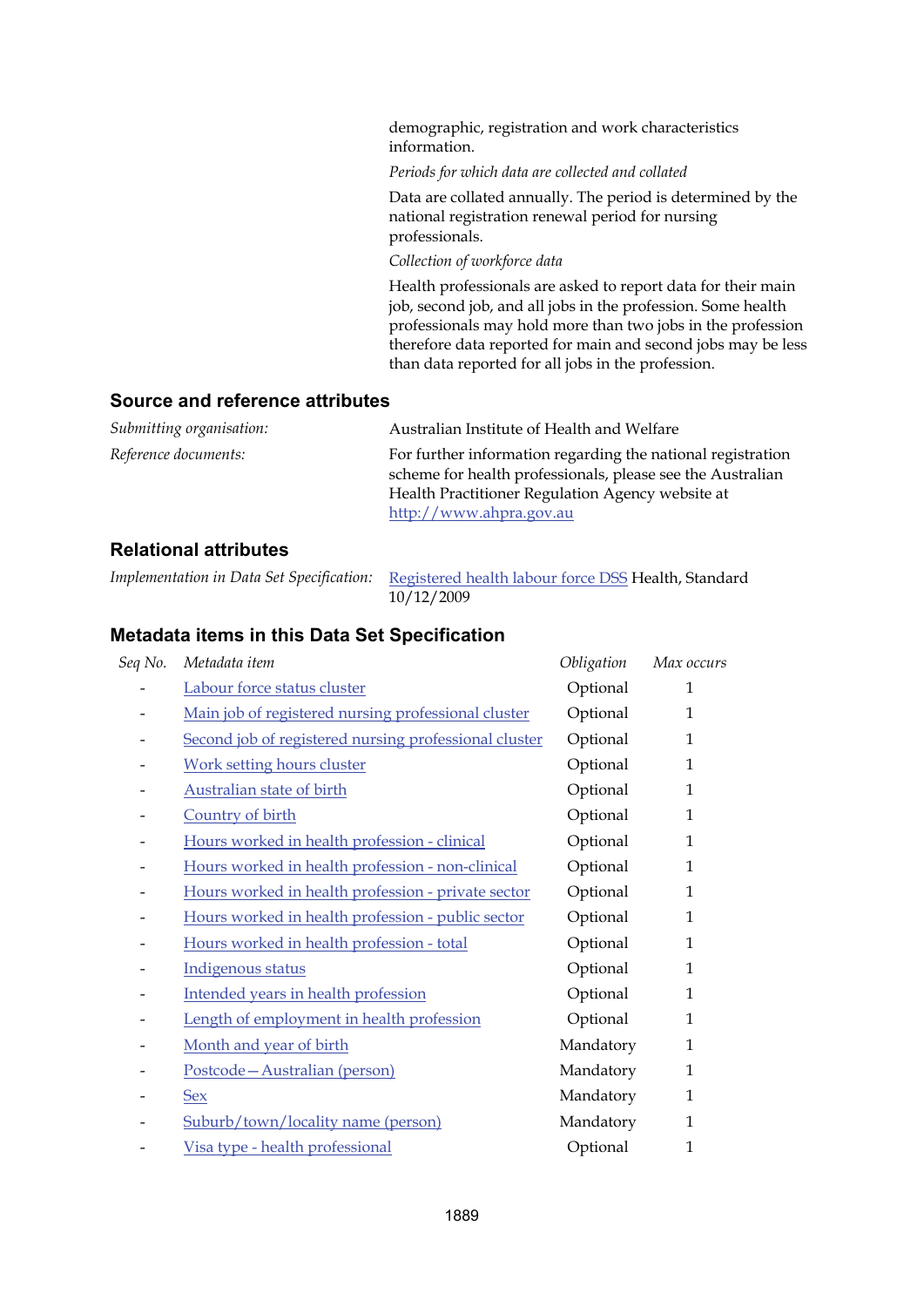## **Registered optometry labour force DSS**

| Metadata item type:                    | Data Set Specification                                                                                                                                                                                                                                                                                                                                                                                                                       |
|----------------------------------------|----------------------------------------------------------------------------------------------------------------------------------------------------------------------------------------------------------------------------------------------------------------------------------------------------------------------------------------------------------------------------------------------------------------------------------------------|
| METeOR identifier:                     | 384124                                                                                                                                                                                                                                                                                                                                                                                                                                       |
| Registration status:                   | Health, Standard 10/12/2009                                                                                                                                                                                                                                                                                                                                                                                                                  |
| DSS type:                              | Data Set Specification (DSS)                                                                                                                                                                                                                                                                                                                                                                                                                 |
| Scope:                                 | All optometrists listed with the Australian Health<br>Practitioner Regulation Agency during the reference period.<br>Optometrists included in this DSS may be currently<br>registered or they may be listed but not currently registered.                                                                                                                                                                                                    |
| <b>Collection and usage attributes</b> |                                                                                                                                                                                                                                                                                                                                                                                                                                              |
| Statistical unit:                      | The statistical unit for this data set is the Registered<br>optometrist.                                                                                                                                                                                                                                                                                                                                                                     |
|                                        | A Registered optometrist refers to a person who is currently<br>registered, or who has been registered, with the Australian<br>Health Practitioner Regulation Agency as an optometrist at<br>any time during the reference period.                                                                                                                                                                                                           |
| Guide for use:                         | This DSS is a component of the Registered health labour force<br><b>DSS.</b> The Registered health labour force DSS contains<br>profession-specific DSS for health professions listed with the<br>Australian Health Practitioner Regulation Agency.                                                                                                                                                                                          |
|                                        | Note that a health professional may be qualified and<br>registered in more than one profession.                                                                                                                                                                                                                                                                                                                                              |
|                                        | Within each profession-specific DSS there are data clusters<br>that apply to health professionals employed in the profession.<br>Main job data clusters apply to all health professionals<br>employed in the profession. Second job data clusters relate<br>only to those health professionals employed in more than one<br>job in the profession. All other workforce data elements in the<br>DSS apply to all jobs held in the profession. |
| Collection methods:                    | National reporting arrangements                                                                                                                                                                                                                                                                                                                                                                                                              |
|                                        | Registered health professionals provide data to the<br>Australian Health Practitioner Regulation Agency as part of<br>their initial registration and registration renewal processes.<br>The data includes information required for registration<br>purposes and additional workforce data.                                                                                                                                                   |
|                                        | The Australian Health Practitioner Regulation Agency<br>provides an extract of these data to the Australian Institute of<br>Health and Welfare (AIHW) for the purposes of national<br>collation and reporting. The data in this DSS comprises<br>demographic, registration and work characteristics<br>information.                                                                                                                          |
|                                        | Periods for which data are collected and collated                                                                                                                                                                                                                                                                                                                                                                                            |
|                                        | Data are collated annually. The period is determined by the<br>national registration renewal period for optometrists.                                                                                                                                                                                                                                                                                                                        |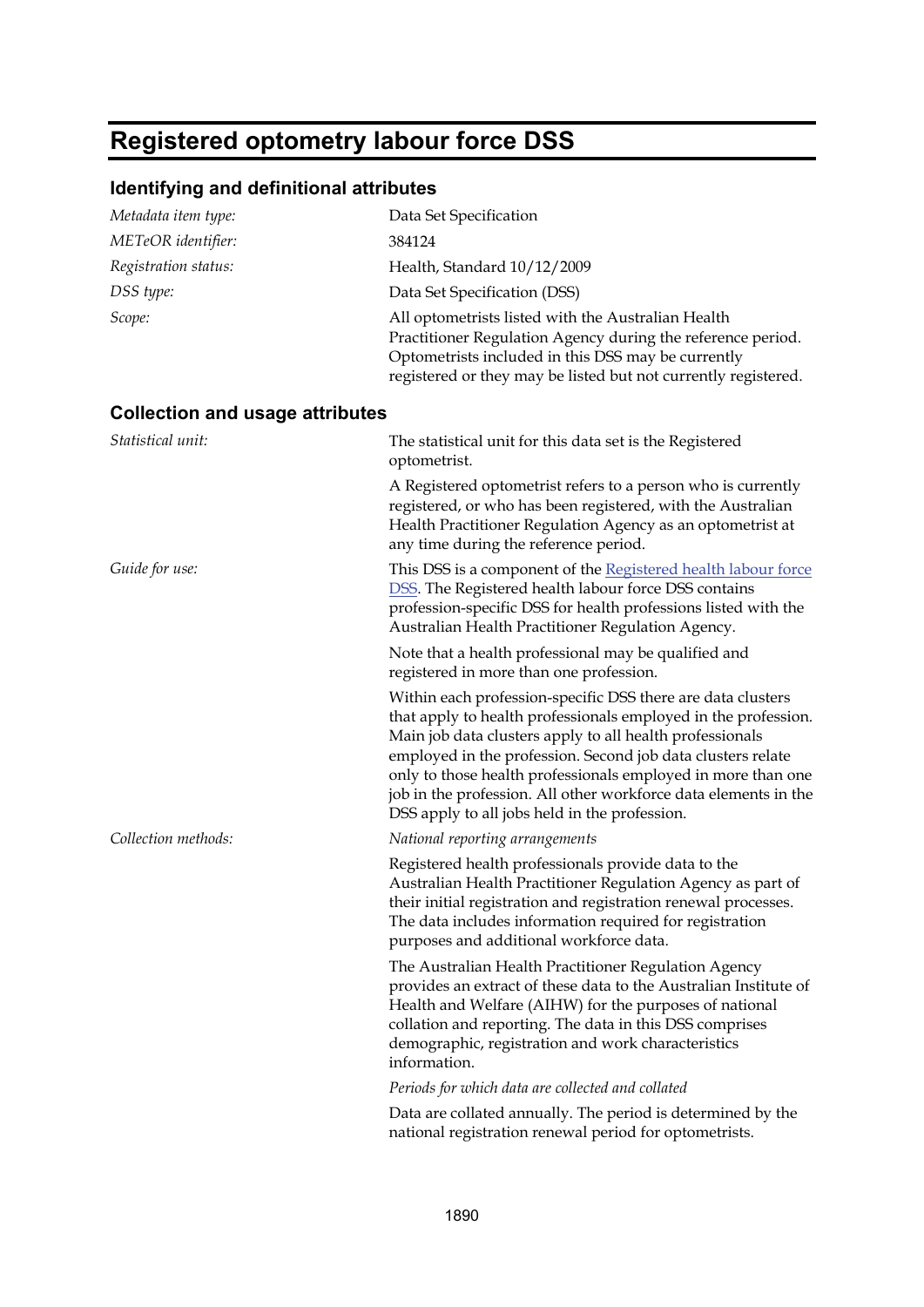#### *Collection of workforce data*

Health professionals are asked to report data for their main job, second job, and all jobs in the profession. Some health professionals may hold more than two jobs in the profession therefore data reported for main and second jobs may be less than data reported for all jobs in the profession.

### **Source and reference attributes**

| Submitting organisation: | Australian Institute of Health and Welfare                                                                                                                                                               |
|--------------------------|----------------------------------------------------------------------------------------------------------------------------------------------------------------------------------------------------------|
| Reference documents:     | For further information regarding the national registration<br>scheme for health professionals, please see the Australian<br>Health Practitioner Regulation Agency website at<br>http://www.ahpra.gov.au |

### **Relational attributes**

| Implementation in Data Set Specification: Registered health labour force DSS Health, Standard |
|-----------------------------------------------------------------------------------------------|
| 10/12/2009                                                                                    |

| Seq No. | Metadata item                                      | Obligation | Max occurs  |
|---------|----------------------------------------------------|------------|-------------|
|         | Labour force status cluster                        | Optional   | 1           |
|         | Main job of registered optometrist cluster         | Optional   | $\mathbf 1$ |
|         | Second job of registered optometrist cluster       | Optional   | 1           |
|         | Work setting hours cluster                         | Optional   | 1           |
|         | <b>Australian state of birth</b>                   | Optional   | $\mathbf 1$ |
|         | Country of birth                                   | Optional   | $\mathbf 1$ |
|         | Hours worked in health profession - clinical       | Optional   | 1           |
|         | Hours worked in health profession - non-clinical   | Optional   | 1           |
|         | Hours worked in health profession - private sector | Optional   | 1           |
|         | Hours worked in health profession - public sector  | Optional   | $\mathbf 1$ |
|         | Hours worked in health profession - total          | Optional   | 1           |
|         | Indigenous status                                  | Optional   | 1           |
|         | Intended years in health profession                | Optional   | 1           |
|         | Length of employment in health profession          | Optional   | $\mathbf 1$ |
|         | Month and year of birth                            | Mandatory  | $\mathbf 1$ |
|         | Postcode-Australian (person)                       | Mandatory  | $\mathbf 1$ |
|         | <b>Sex</b>                                         | Mandatory  | $\mathbf 1$ |
|         | Suburb/town/locality name (person)                 | Mandatory  | $\mathbf 1$ |
|         | Visa type - health professional                    | Optional   | 1           |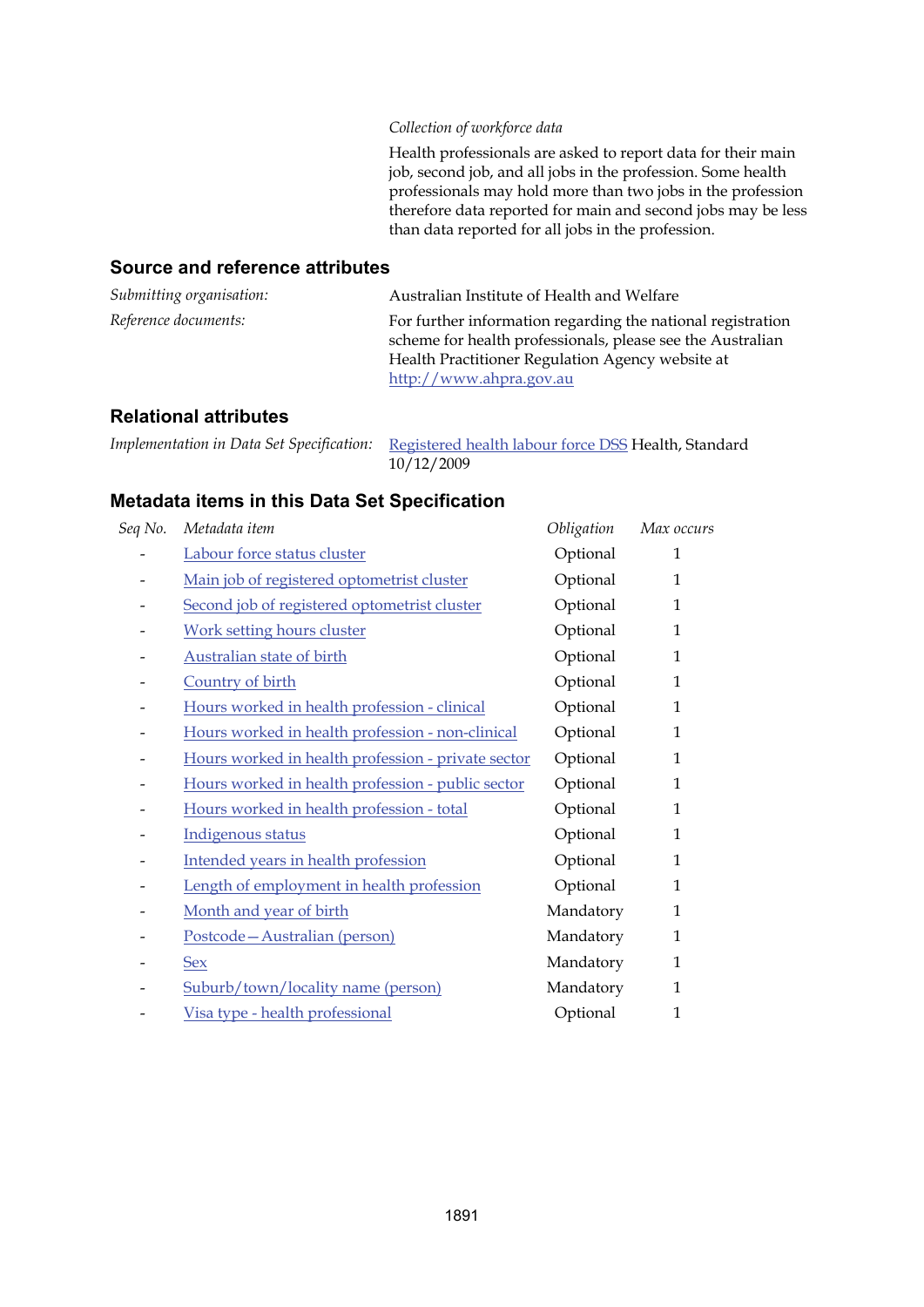# **Registered osteopathy labour force DSS**

| Metadata item type:                    | Data Set Specification                                                                                                                                                                                                                                                                                                                                                                                                                       |
|----------------------------------------|----------------------------------------------------------------------------------------------------------------------------------------------------------------------------------------------------------------------------------------------------------------------------------------------------------------------------------------------------------------------------------------------------------------------------------------------|
| METeOR identifier:                     | 384128                                                                                                                                                                                                                                                                                                                                                                                                                                       |
| Registration status:                   | Health, Standard 10/12/2009                                                                                                                                                                                                                                                                                                                                                                                                                  |
| DSS type:                              | Data Set Specification (DSS)                                                                                                                                                                                                                                                                                                                                                                                                                 |
| Scope:                                 | All osteopaths listed with the Australian Health Practitioner<br>Regulation Agency during the reference period. Osteopaths<br>included in this DSS may be currently registered or they may<br>be listed but not currently registered.                                                                                                                                                                                                        |
| <b>Collection and usage attributes</b> |                                                                                                                                                                                                                                                                                                                                                                                                                                              |
| Statistical unit:                      | The statistical unit for this data set is the Registered<br>osteopath.                                                                                                                                                                                                                                                                                                                                                                       |
|                                        | A Registered osteopath refers to a person who is currently<br>registered, or who has been registered, with the Australian<br>Health Practitioner Regulation Agency as an osteopath at any<br>time during the reference period.                                                                                                                                                                                                               |
| Guide for use:                         | This DSS is a component of the Registered health labour force<br><b>DSS.</b> The Registered health labour force DSS contains<br>profession-specific DSS for health professions listed with the<br>Australian Health Practitioner Regulation Agency.                                                                                                                                                                                          |
|                                        | Note that a health professional may be qualified and<br>registered in more than one profession.                                                                                                                                                                                                                                                                                                                                              |
|                                        | Within each profession-specific DSS there are data clusters<br>that apply to health professionals employed in the profession.<br>Main job data clusters apply to all health professionals<br>employed in the profession. Second job data clusters relate<br>only to those health professionals employed in more than one<br>job in the profession. All other workforce data elements in the<br>DSS apply to all jobs held in the profession. |
| Collection methods:                    | National reporting arrangements                                                                                                                                                                                                                                                                                                                                                                                                              |
|                                        | Registered health professionals provide data to the<br>Australian Health Practitioner Regulation Agency as part of<br>their initial registration and registration renewal processes.<br>The data includes information required for registration<br>purposes and additional workforce data.                                                                                                                                                   |
|                                        | The Australian Health Practitioner Regulation Agency<br>provides an extract of these data to the Australian Institute of<br>Health and Welfare (AIHW) for the purposes of national<br>collation and reporting. The data in this DSS comprises<br>demographic, registration and work characteristics<br>information.                                                                                                                          |
|                                        | Periods for which data are collected and collated                                                                                                                                                                                                                                                                                                                                                                                            |
|                                        | Data are collated annually. The period is determined by the<br>national registration renewal period for osteopaths.                                                                                                                                                                                                                                                                                                                          |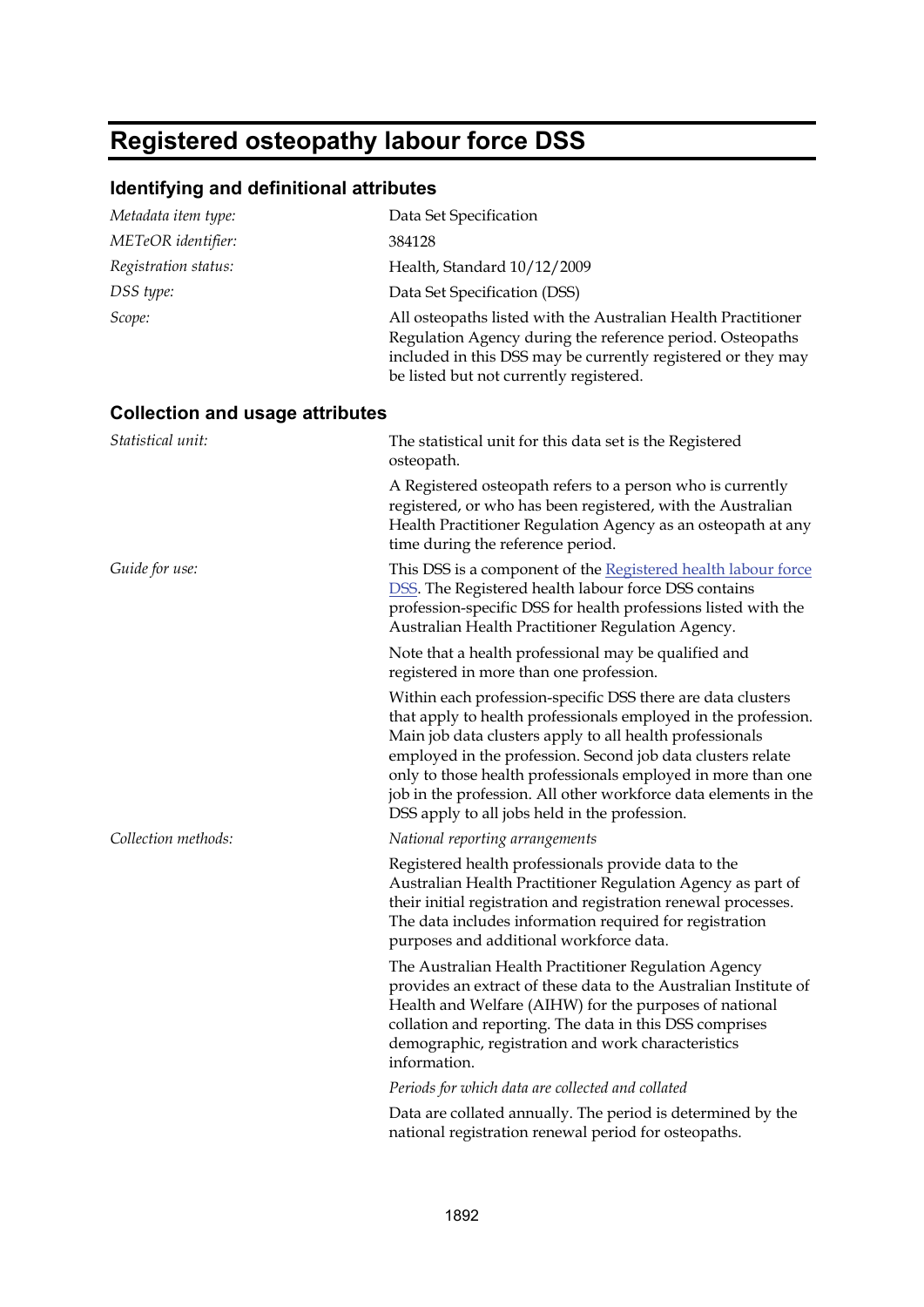#### *Collection of workforce data*

Health professionals are asked to report data for their main job, second job, and all jobs in the profession. Some health professionals may hold more than two jobs in the profession therefore data reported for main and second jobs may be less than data reported for all jobs in the profession.

### **Source and reference attributes**

| Submitting organisation: | Australian Institute of Health and Welfare                                                                                                                                                               |
|--------------------------|----------------------------------------------------------------------------------------------------------------------------------------------------------------------------------------------------------|
| Reference documents:     | For further information regarding the national registration<br>scheme for health professionals, please see the Australian<br>Health Practitioner Regulation Agency website at<br>http://www.ahpra.gov.au |

### **Relational attributes**

| Implementation in Data Set Specification: Registered health labour force DSS Health, Standard |
|-----------------------------------------------------------------------------------------------|
| 10/12/2009                                                                                    |

| Seq No. | Metadata item                                      | Obligation | Max occurs  |
|---------|----------------------------------------------------|------------|-------------|
|         | Labour force status cluster                        | Optional   | 1           |
|         | Main job of registered osteopath cluster           | Optional   | $\mathbf 1$ |
|         | Second job of registered osteopath cluster         | Optional   | 1           |
|         | Work setting hours cluster                         | Optional   | 1           |
|         | <b>Australian state of birth</b>                   | Optional   | $\mathbf 1$ |
|         | Country of birth                                   | Optional   | $\mathbf 1$ |
|         | Hours worked in health profession - clinical       | Optional   | 1           |
|         | Hours worked in health profession - non-clinical   | Optional   | 1           |
|         | Hours worked in health profession - private sector | Optional   | 1           |
|         | Hours worked in health profession - public sector  | Optional   | $\mathbf 1$ |
|         | Hours worked in health profession - total          | Optional   | 1           |
|         | Indigenous status                                  | Optional   | 1           |
|         | Intended years in health profession                | Optional   | 1           |
|         | Length of employment in health profession          | Optional   | $\mathbf 1$ |
|         | Month and year of birth                            | Mandatory  | $\mathbf 1$ |
|         | Postcode-Australian (person)                       | Mandatory  | $\mathbf 1$ |
|         | <b>Sex</b>                                         | Mandatory  | $\mathbf 1$ |
|         | Suburb/town/locality name (person)                 | Mandatory  | $\mathbf 1$ |
|         | Visa type - health professional                    | Optional   | 1           |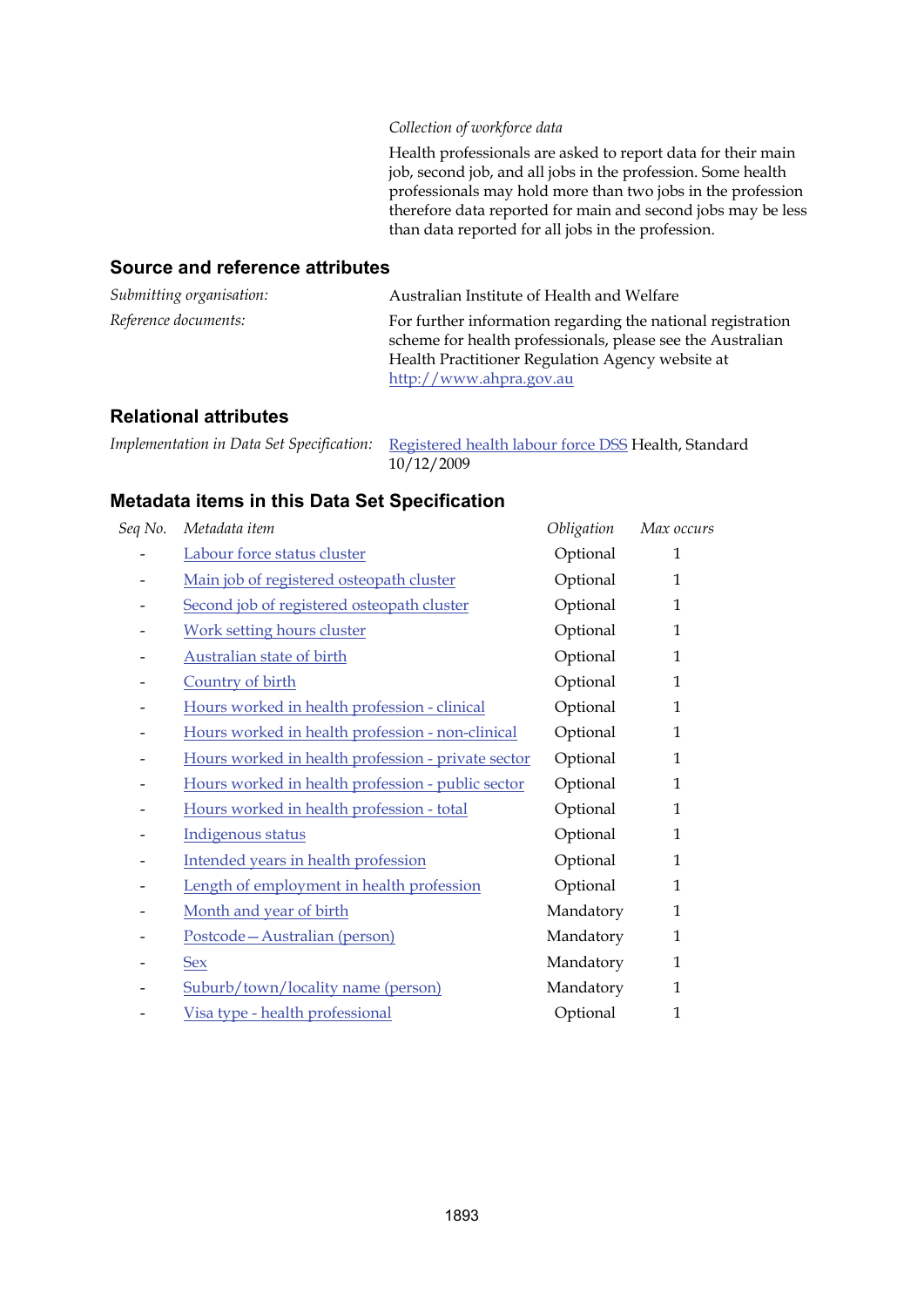## **Registered pharmacy labour force DSS**

| Metadata item type:                    | Data Set Specification                                                                                                                                                                                                                                                                                                                                                                                                                       |
|----------------------------------------|----------------------------------------------------------------------------------------------------------------------------------------------------------------------------------------------------------------------------------------------------------------------------------------------------------------------------------------------------------------------------------------------------------------------------------------------|
| METeOR identifier:                     | 384152                                                                                                                                                                                                                                                                                                                                                                                                                                       |
| Registration status:                   | Health, Standard 10/12/2009                                                                                                                                                                                                                                                                                                                                                                                                                  |
| DSS type:                              | Data Set Specification (DSS)                                                                                                                                                                                                                                                                                                                                                                                                                 |
| Scope:                                 | All pharmacists listed with the Australian Health Practitioner<br>Regulation Agency during the reference period. Pharmacists<br>included in this DSS may be currently registered or they may<br>be listed but not currently registered.                                                                                                                                                                                                      |
| <b>Collection and usage attributes</b> |                                                                                                                                                                                                                                                                                                                                                                                                                                              |
| Statistical unit:                      | The statistical unit for this data set is the Registered<br>pharmacist.                                                                                                                                                                                                                                                                                                                                                                      |
|                                        | A Registered pharmacist refers to a person who is currently<br>registered, or who has been registered, with the Australian<br>Health Practitioner Regulation Agency as a pharmacist at any<br>time during the reference period.                                                                                                                                                                                                              |
| Guide for use:                         | This DSS is a component of the Registered health labour force<br>DSS. The Registered health labour force DSS contains<br>profession-specific DSS for health professions listed with the<br>Australian Health Practitioner Regulation Agency.                                                                                                                                                                                                 |
|                                        | Note that a health professional may be qualified and<br>registered in more than one profession.                                                                                                                                                                                                                                                                                                                                              |
|                                        | Within each profession-specific DSS there are data clusters<br>that apply to health professionals employed in the profession.<br>Main job data clusters apply to all health professionals<br>employed in the profession. Second job data clusters relate<br>only to those health professionals employed in more than one<br>job in the profession. All other workforce data elements in the<br>DSS apply to all jobs held in the profession. |
| Collection methods:                    | National reporting arrangements                                                                                                                                                                                                                                                                                                                                                                                                              |
|                                        | Registered health professionals provide data to the<br>Australian Health Practitioner Regulation Agency as part of<br>their initial registration and registration renewal processes.<br>The data includes information required for registration<br>purposes and additional workforce data.                                                                                                                                                   |
|                                        | The Australian Health Practitioner Regulation Agency<br>provides an extract of these data to the Australian Institute of<br>Health and Welfare (AIHW) for the purposes of national<br>collation and reporting. The data in this DSS comprises<br>demographic, registration and work characteristics<br>information.                                                                                                                          |
|                                        | Periods for which data are collected and collated                                                                                                                                                                                                                                                                                                                                                                                            |
|                                        | Data are collated annually. The period is determined by the<br>national registration renewal period for pharmacists.                                                                                                                                                                                                                                                                                                                         |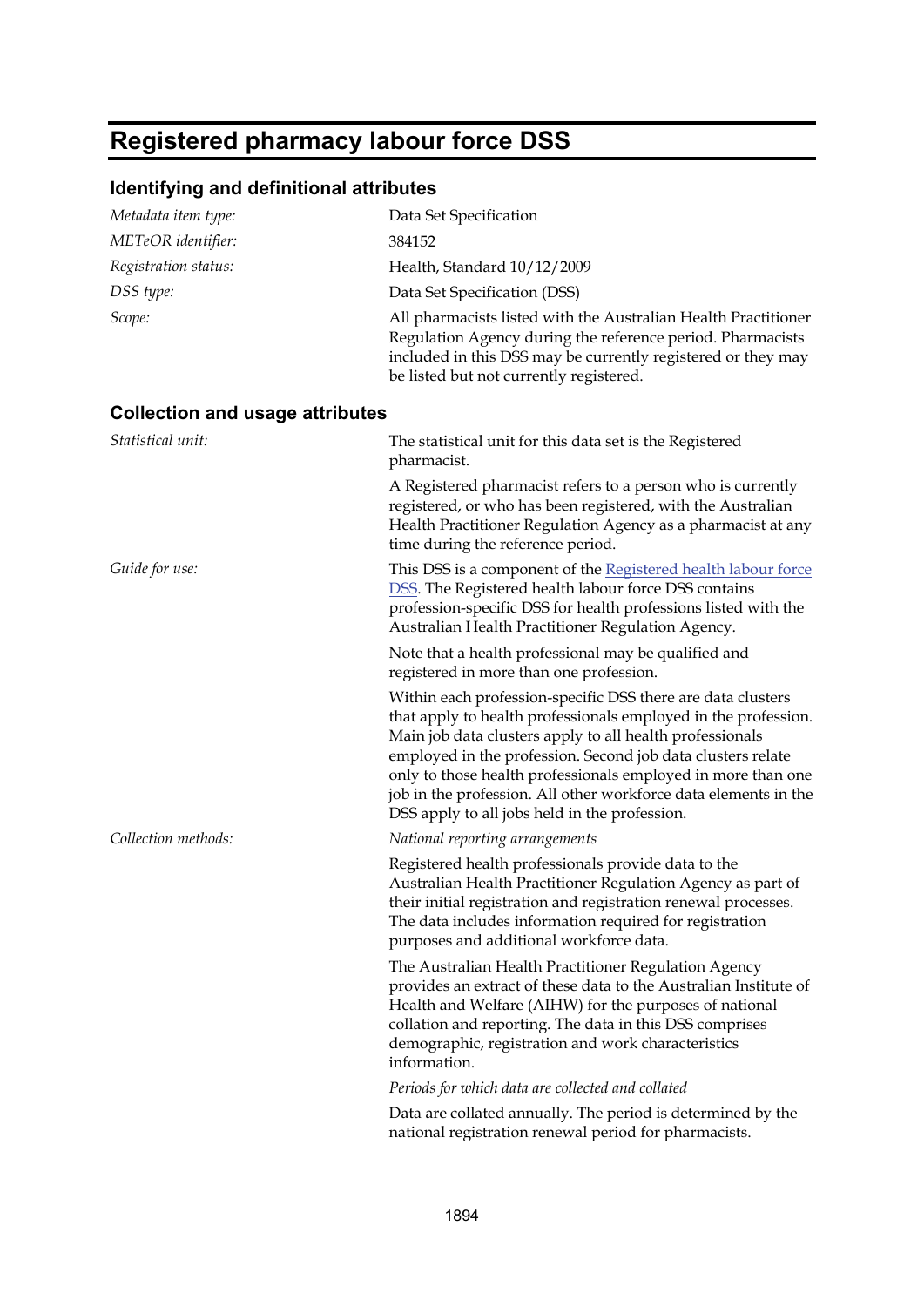#### *Collection of workforce data*

Health professionals are asked to report data for their main job, second job, and all jobs in the profession. Some health professionals may hold more than two jobs in the profession therefore data reported for main and second jobs may be less than data reported for all jobs in the profession.

### **Source and reference attributes**

| Submitting organisation: | Australian Institute of Health and Welfare                                                                                                                                                               |
|--------------------------|----------------------------------------------------------------------------------------------------------------------------------------------------------------------------------------------------------|
| Reference documents:     | For further information regarding the national registration<br>scheme for health professionals, please see the Australian<br>Health Practitioner Regulation Agency website at<br>http://www.ahpra.gov.au |

### **Relational attributes**

| Implementation in Data Set Specification: Registered health labour force DSS Health, Standard |
|-----------------------------------------------------------------------------------------------|
| 10/12/2009                                                                                    |

| Seq No. | Metadata item                                      | Obligation | Max occurs   |
|---------|----------------------------------------------------|------------|--------------|
|         | Labour force status cluster                        | Optional   | 1            |
|         | Main job of registered pharmacist cluster          | Optional   | 1            |
|         | Second job of registered pharmacist cluster        | Optional   | 1            |
|         | <b>Work setting hours cluster</b>                  | Optional   | 1            |
|         | <b>Australian state of birth</b>                   | Optional   | 1            |
|         | Country of birth                                   | Optional   | $\mathbf 1$  |
|         | Hours worked in health profession - clinical       | Optional   | $\mathbf{1}$ |
|         | Hours worked in health profession - non-clinical   | Optional   | 1            |
|         | Hours worked in health profession - private sector | Optional   | 1            |
|         | Hours worked in health profession - public sector  | Optional   | 1            |
|         | Hours worked in health profession - total          | Optional   | $\mathbf 1$  |
|         | Indigenous status                                  | Optional   | 1            |
|         | Intended years in health profession                | Optional   | 1            |
|         | Length of employment in health profession          | Optional   | 1            |
|         | Month and year of birth                            | Mandatory  | 1            |
|         | Postcode-Australian (person)                       | Mandatory  | $\mathbf 1$  |
|         | <b>Sex</b>                                         | Mandatory  | 1            |
|         | Suburb/town/locality name (person)                 | Mandatory  | $\mathbf 1$  |
|         | Visa type - health professional                    | Optional   | 1            |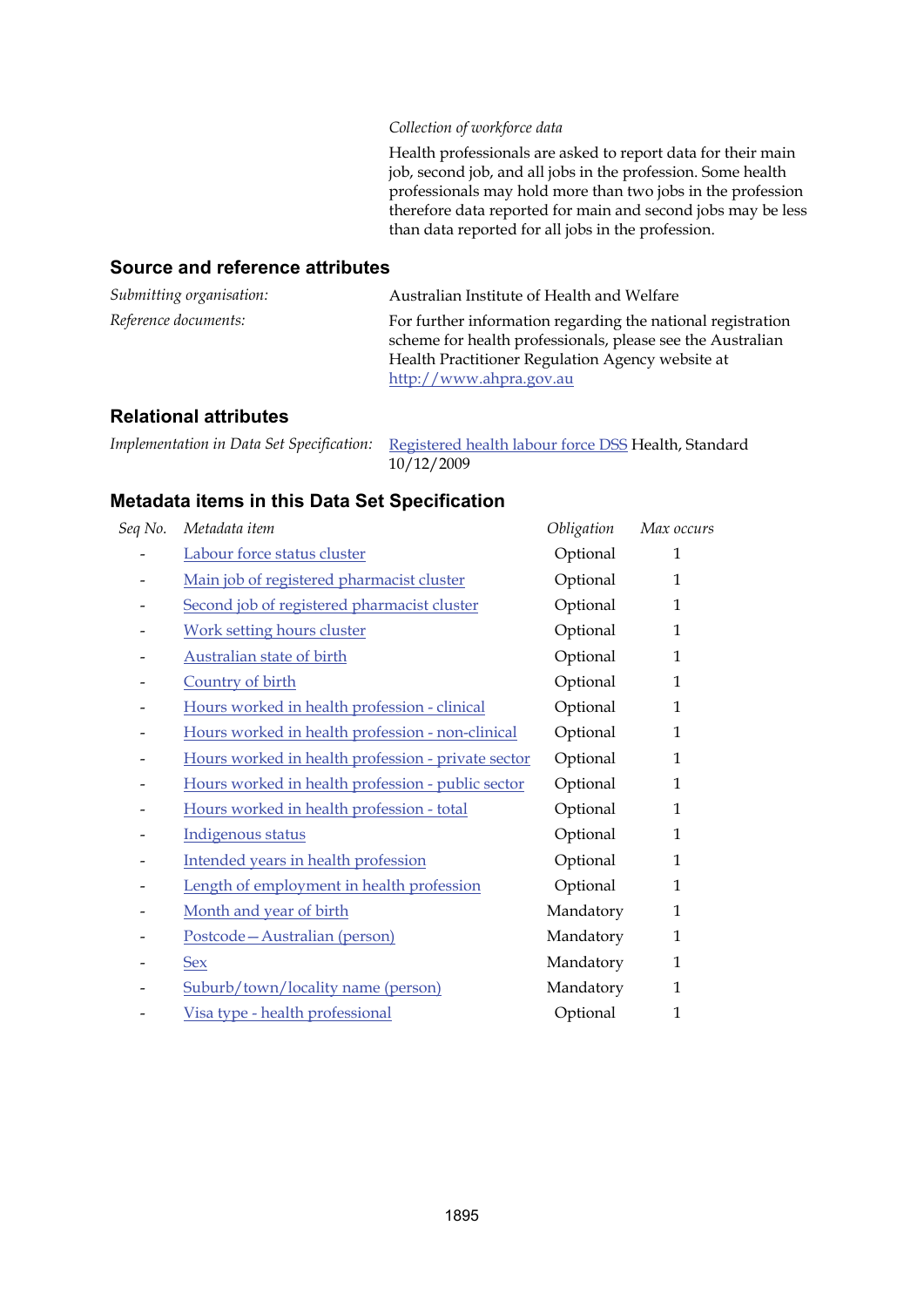# **Registered physiotherapy labour force DSS**

| Metadata item type:                    | Data Set Specification                                                                                                                                                                                                                                                                                                                                                                                                                       |
|----------------------------------------|----------------------------------------------------------------------------------------------------------------------------------------------------------------------------------------------------------------------------------------------------------------------------------------------------------------------------------------------------------------------------------------------------------------------------------------------|
| METeOR identifier:                     | 384162                                                                                                                                                                                                                                                                                                                                                                                                                                       |
| Registration status:                   | Health, Standard 10/12/2009                                                                                                                                                                                                                                                                                                                                                                                                                  |
| DSS type:                              | Data Set Specification (DSS)                                                                                                                                                                                                                                                                                                                                                                                                                 |
| Scope:                                 | All physiotherapists listed with the Australian Health<br>Practitioner Regulation Agency during the reference period.<br>Physiotherapists included in this DSS may be currently<br>registered or they may be listed but not currently registered.                                                                                                                                                                                            |
| <b>Collection and usage attributes</b> |                                                                                                                                                                                                                                                                                                                                                                                                                                              |
| Statistical unit:                      | The statistical unit for this data set is the Registered<br>physiotherapist.                                                                                                                                                                                                                                                                                                                                                                 |
|                                        | A Registered physiotherapist refers to a person who is<br>currently registered, or who has been registered, with the<br>Australian Health Practitioner Regulation Agency as a<br>physiotherapist at any time during the reference period.                                                                                                                                                                                                    |
| Guide for use:                         | This DSS is a component of the Registered health labour force<br><b>DSS.</b> The Registered health labour force DSS contains<br>profession-specific DSS for health professions listed with the<br>Australian Health Practitioner Regulation Agency.                                                                                                                                                                                          |
|                                        | Note that a health professional may be qualified and<br>registered in more than one profession.                                                                                                                                                                                                                                                                                                                                              |
|                                        | Within each profession-specific DSS there are data clusters<br>that apply to health professionals employed in the profession.<br>Main job data clusters apply to all health professionals<br>employed in the profession. Second job data clusters relate<br>only to those health professionals employed in more than one<br>job in the profession. All other workforce data elements in the<br>DSS apply to all jobs held in the profession. |
| Collection methods:                    | National reporting arrangements                                                                                                                                                                                                                                                                                                                                                                                                              |
|                                        | Registered health professionals provide data to the<br>Australian Health Practitioner Regulation Agency as part of<br>their initial registration and registration renewal processes.<br>The data includes information required for registration<br>purposes and additional workforce data.                                                                                                                                                   |
|                                        | The Australian Health Practitioner Regulation Agency<br>provides an extract of these data to the Australian Institute of<br>Health and Welfare (AIHW) for the purposes of national<br>collation and reporting. The data in this DSS comprises<br>demographic, registration and work characteristics<br>information.                                                                                                                          |
|                                        | Periods for which data are collected and collated                                                                                                                                                                                                                                                                                                                                                                                            |
|                                        | Data are collated annually. The period is determined by the<br>national registration renewal period for pharmacists.                                                                                                                                                                                                                                                                                                                         |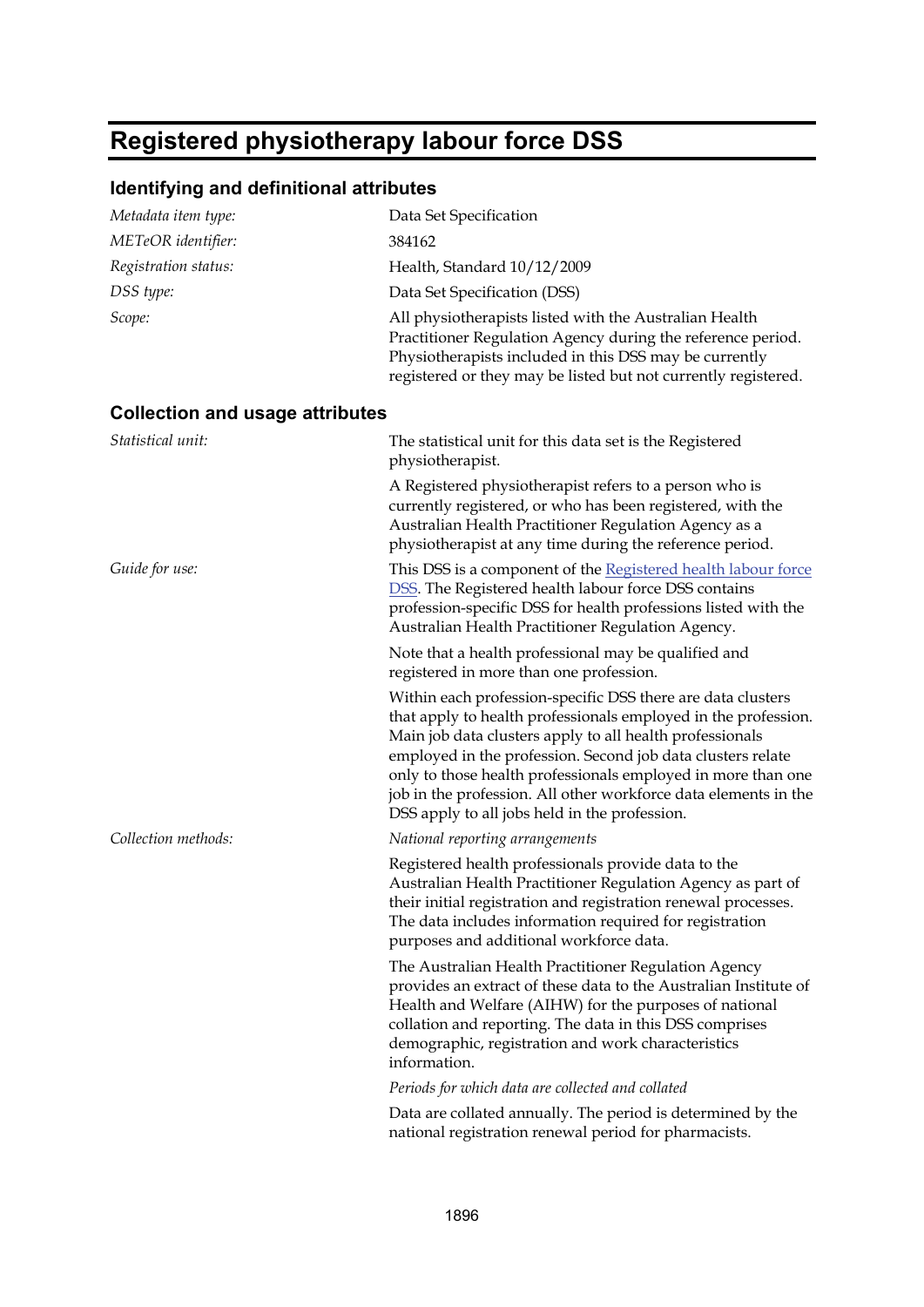#### *Collection of workforce data*

Health professionals are asked to report data for their main job, second job, and all jobs in the profession. Some health professionals may hold more than two jobs in the profession therefore data reported for main and second jobs may be less than data reported for all jobs in the profession.

### **Source and reference attributes**

| Submitting organisation: | Australian Institute of Health and Welfare                                                                                                                                                               |
|--------------------------|----------------------------------------------------------------------------------------------------------------------------------------------------------------------------------------------------------|
| Reference documents:     | For further information regarding the national registration<br>scheme for health professionals, please see the Australian<br>Health Practitioner Regulation Agency website at<br>http://www.ahpra.gov.au |

### **Relational attributes**

| Implementation in Data Set Specification: Registered health labour force DSS Health, Standard |
|-----------------------------------------------------------------------------------------------|
| 10/12/2009                                                                                    |

| Seq No. | Metadata item                                      | Obligation | Max occurs  |
|---------|----------------------------------------------------|------------|-------------|
|         | Labour force status cluster                        | Optional   | 1           |
|         | Main job of registered physiotherapist cluster     | Optional   | 1           |
|         | Second job of registered physiotherapist cluster   | Optional   | 1           |
|         | Work setting hours cluster                         | Optional   | 1           |
|         | <b>Australian state of birth</b>                   | Optional   | $\mathbf 1$ |
|         | Country of birth                                   | Optional   | $\mathbf 1$ |
|         | Hours worked in health profession - clinical       | Optional   | 1           |
|         | Hours worked in health profession - non-clinical   | Optional   | 1           |
|         | Hours worked in health profession - private sector | Optional   | 1           |
|         | Hours worked in health profession - public sector  | Optional   | $\mathbf 1$ |
|         | Hours worked in health profession - total          | Optional   | 1           |
|         | Indigenous status                                  | Optional   | 1           |
|         | Intended years in health profession                | Optional   | 1           |
|         | Length of employment in health profession          | Optional   | $\mathbf 1$ |
|         | Month and year of birth                            | Mandatory  | $\mathbf 1$ |
|         | Postcode-Australian (person)                       | Mandatory  | $\mathbf 1$ |
|         | <b>Sex</b>                                         | Mandatory  | 1           |
|         | Suburb/town/locality name (person)                 | Mandatory  | $\mathbf 1$ |
|         | Visa type - health professional                    | Optional   | 1           |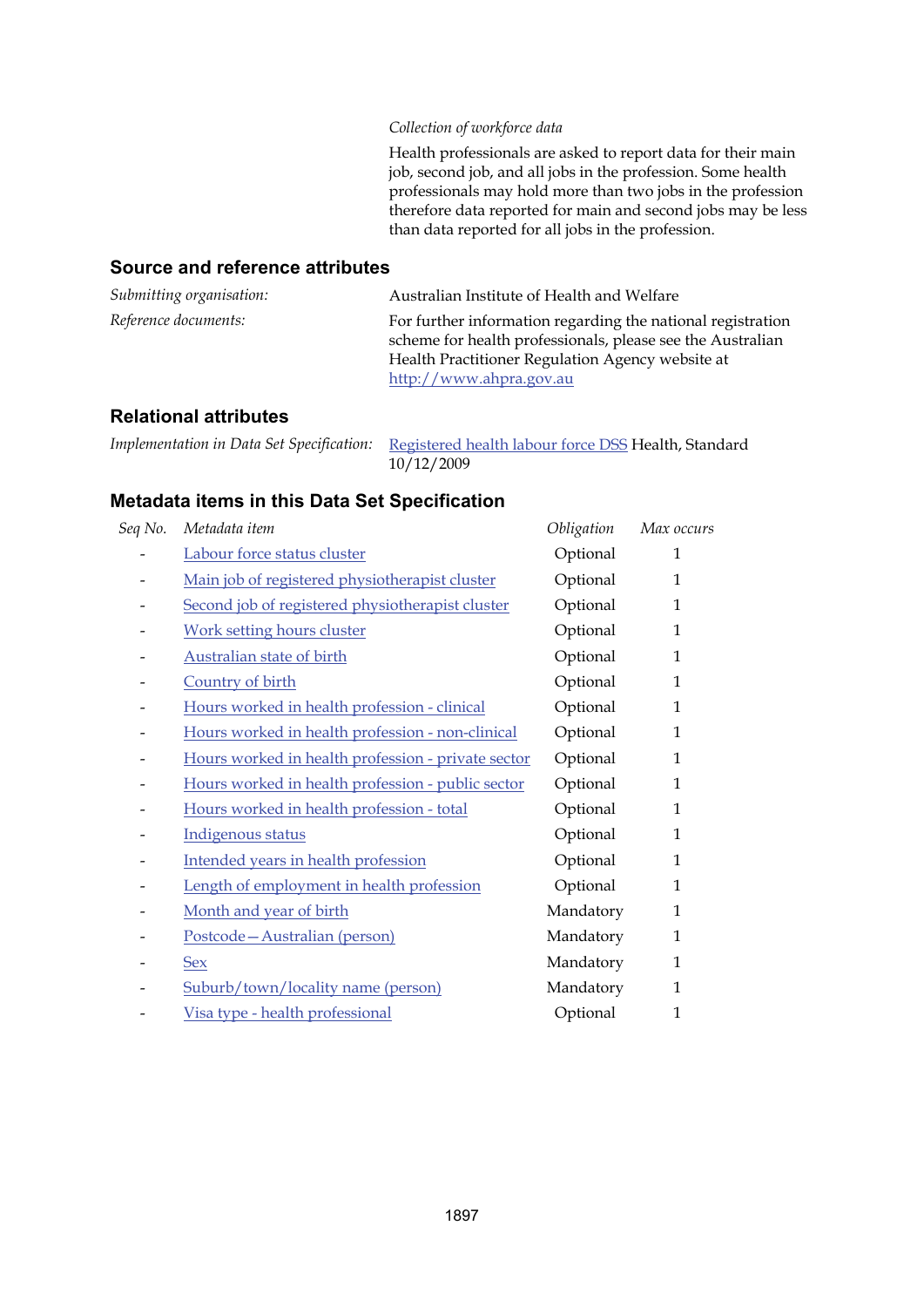## **Registered podiatry labour force DSS**

| Metadata item type:                    | Data Set Specification                                                                                                                                                                                                                                                                                                                                                                                                                       |
|----------------------------------------|----------------------------------------------------------------------------------------------------------------------------------------------------------------------------------------------------------------------------------------------------------------------------------------------------------------------------------------------------------------------------------------------------------------------------------------------|
| METeOR identifier:                     | 384166                                                                                                                                                                                                                                                                                                                                                                                                                                       |
| Registration status:                   | Health, Standard 10/12/2009                                                                                                                                                                                                                                                                                                                                                                                                                  |
| DSS type:                              | Data Set Specification (DSS)                                                                                                                                                                                                                                                                                                                                                                                                                 |
| Scope:                                 | All podiatrists listed with the Australian Health Practitioner<br>Regulation Agency during the reference period. Podiatrists<br>included in this DSS may be currently registered or they may<br>be listed but not currently registered.                                                                                                                                                                                                      |
| <b>Collection and usage attributes</b> |                                                                                                                                                                                                                                                                                                                                                                                                                                              |
| Statistical unit:                      | The statistical unit for this data set is the Registered<br>podiatrist.                                                                                                                                                                                                                                                                                                                                                                      |
|                                        | A Registered podiatrist refers to a person who is currently<br>registered, or who has been registered, with the Australian<br>Health Practitioner Regulation Agency as a podiatrist at any<br>time during the reference period.                                                                                                                                                                                                              |
| Guide for use:                         | This DSS is a component of the Registered health labour force<br>DSS. The Registered health labour force DSS contains<br>profession-specific DSS for health professions listed with the<br>Australian Health Practitioner Regulation Agency.                                                                                                                                                                                                 |
|                                        | Note that a health professional may be qualified and<br>registered in more than one profession.                                                                                                                                                                                                                                                                                                                                              |
|                                        | Within each profession-specific DSS there are data clusters<br>that apply to health professionals employed in the profession.<br>Main job data clusters apply to all health professionals<br>employed in the profession. Second job data clusters relate<br>only to those health professionals employed in more than one<br>job in the profession. All other workforce data elements in the<br>DSS apply to all jobs held in the profession. |
| Collection methods:                    | National reporting arrangements                                                                                                                                                                                                                                                                                                                                                                                                              |
|                                        | Registered health professionals provide data to the<br>Australian Health Practitioner Regulation Agency as part of<br>their initial registration and registration renewal processes.<br>The data includes information required for registration<br>purposes and additional workforce data.                                                                                                                                                   |
|                                        | The Australian Health Practitioner Regulation Agency<br>provides an extract of these data to the Australian Institute of<br>Health and Welfare (AIHW) for the purposes of national<br>collation and reporting. The data in this DSS comprises<br>demographic, registration and work characteristics<br>information.                                                                                                                          |
|                                        | Periods for which data are collected and collated                                                                                                                                                                                                                                                                                                                                                                                            |
|                                        | Data are collated annually. The period is determined by the<br>national registration renewal period for podiatrists.                                                                                                                                                                                                                                                                                                                         |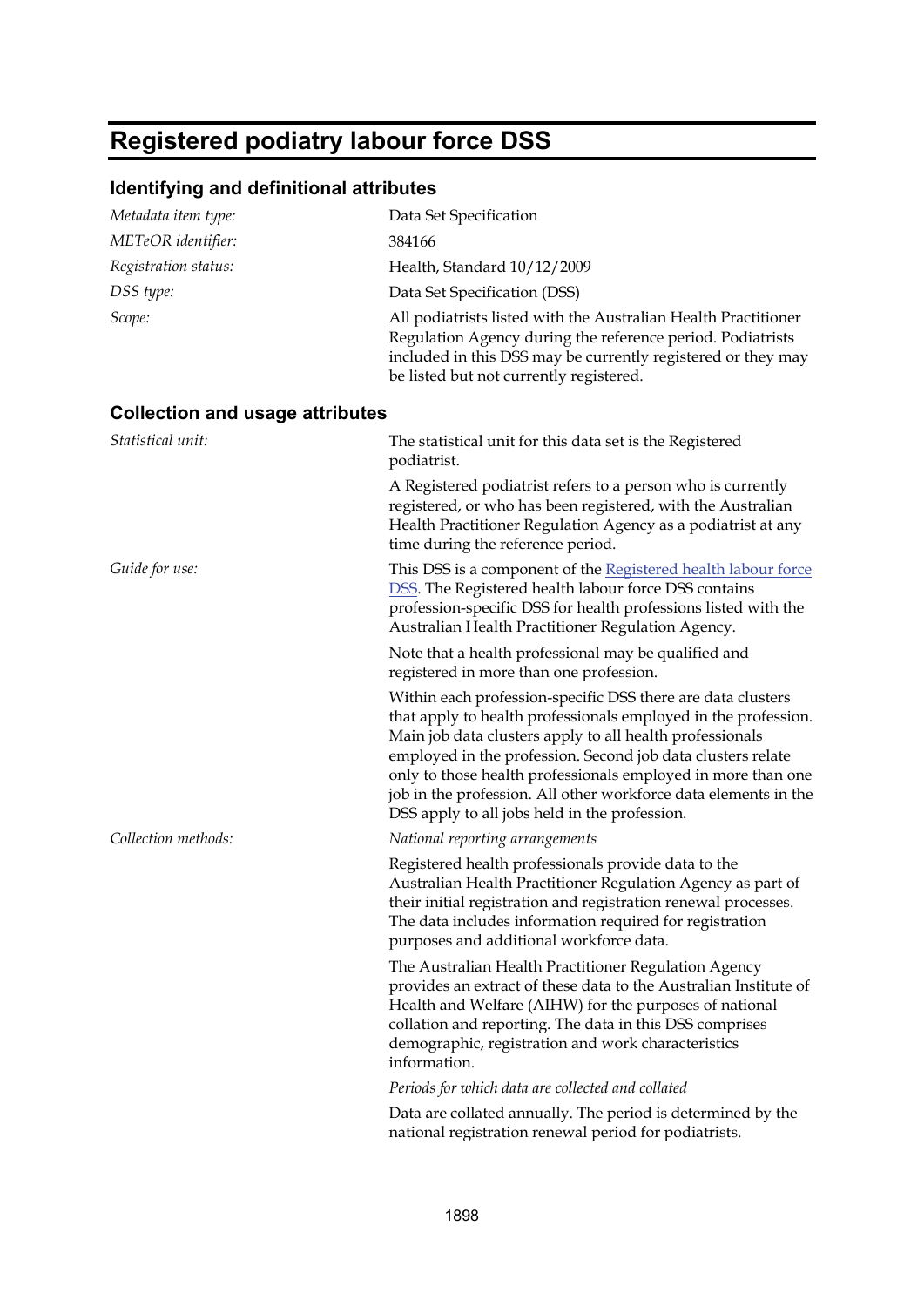#### *Collection of workforce data*

Health professionals are asked to report data for their main job, second job, and all jobs in the profession. Some health professionals may hold more than two jobs in the profession therefore data reported for main and second jobs may be less than data reported for all jobs in the profession.

### **Source and reference attributes**

| Submitting organisation:    | Australian Institute of Health and Welfare                                                                                                                                                               |
|-----------------------------|----------------------------------------------------------------------------------------------------------------------------------------------------------------------------------------------------------|
| <i>Reference documents:</i> | For further information regarding the national registration<br>scheme for health professionals, please see the Australian<br>Health Practitioner Regulation Agency website at<br>http://www.ahpra.gov.au |

### **Relational attributes**

| Implementation in Data Set Specification: Registered health labour force DSS Health, Standard |
|-----------------------------------------------------------------------------------------------|
| 10/12/2009                                                                                    |

| Seq No. | Metadata item                                      | Obligation | Max occurs   |
|---------|----------------------------------------------------|------------|--------------|
|         | Labour force status cluster                        | Optional   | 1            |
|         | Main job of registered podiatrist cluster          | Optional   | 1            |
|         | Second job of registered podiatrist cluster        | Optional   | 1            |
|         | <b>Work setting hours cluster</b>                  | Optional   | 1            |
|         | <b>Australian state of birth</b>                   | Optional   | 1            |
|         | Country of birth                                   | Optional   | $\mathbf 1$  |
|         | Hours worked in health profession - clinical       | Optional   | $\mathbf{1}$ |
|         | Hours worked in health profession - non-clinical   | Optional   | 1            |
|         | Hours worked in health profession - private sector | Optional   | 1            |
|         | Hours worked in health profession - public sector  | Optional   | 1            |
|         | Hours worked in health profession - total          | Optional   | $\mathbf 1$  |
|         | Indigenous status                                  | Optional   | 1            |
|         | Intended years in health profession                | Optional   | 1            |
|         | Length of employment in health profession          | Optional   | 1            |
|         | Month and year of birth                            | Mandatory  | 1            |
|         | Postcode-Australian (person)                       | Mandatory  | $\mathbf 1$  |
|         | <b>Sex</b>                                         | Mandatory  | 1            |
|         | Suburb/town/locality name (person)                 | Mandatory  | $\mathbf 1$  |
|         | Visa type - health professional                    | Optional   | 1            |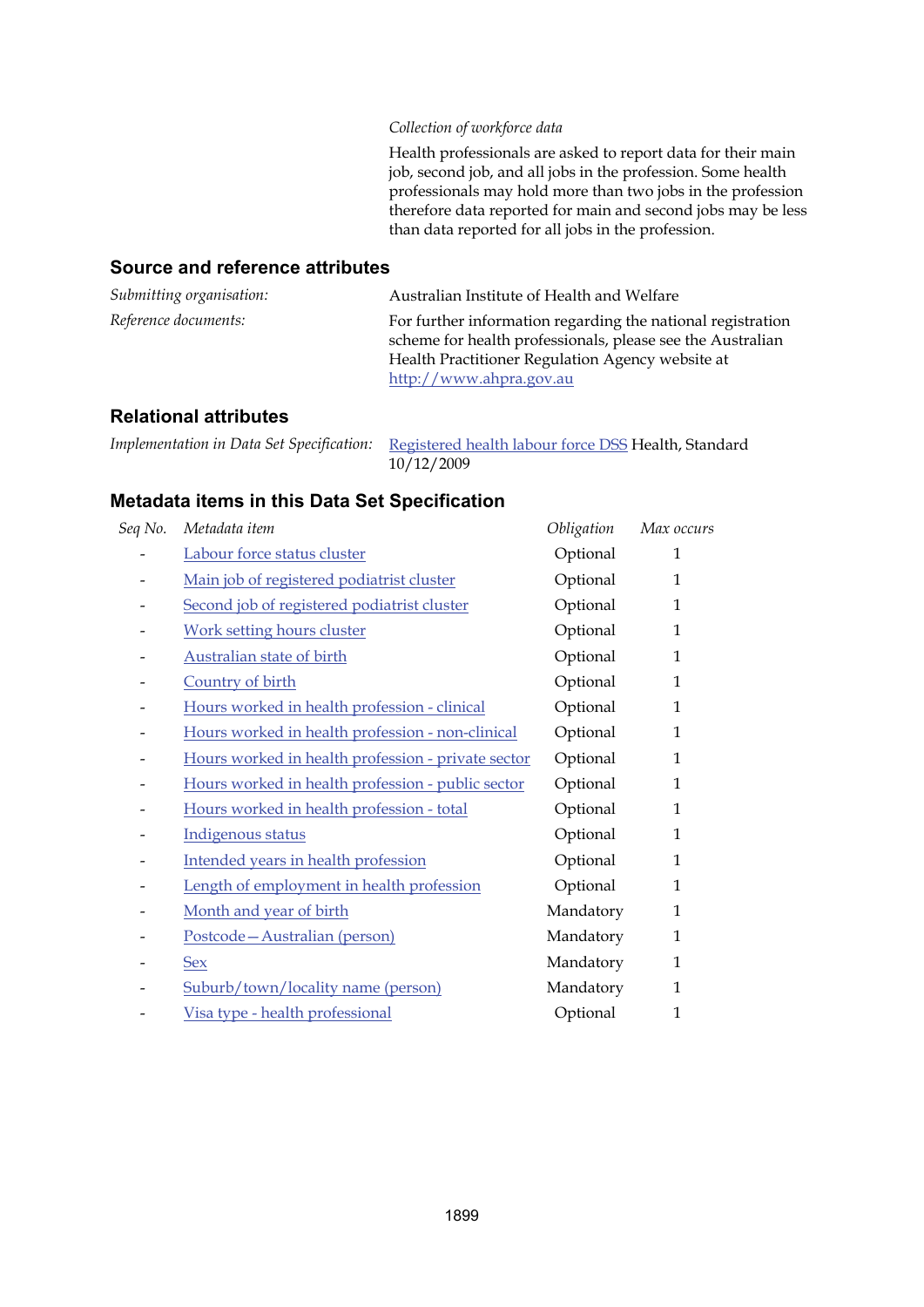## **Registered psychology labour force DSS**

| Metadata item type:                    | Data Set Specification                                                                                                                                                                                                                                                                                                                                                                                                                       |
|----------------------------------------|----------------------------------------------------------------------------------------------------------------------------------------------------------------------------------------------------------------------------------------------------------------------------------------------------------------------------------------------------------------------------------------------------------------------------------------------|
| METeOR identifier:                     | 384170                                                                                                                                                                                                                                                                                                                                                                                                                                       |
| Registration status:                   | Health, Standard 10/12/2009                                                                                                                                                                                                                                                                                                                                                                                                                  |
| DSS type:                              | Data Set Specification (DSS)                                                                                                                                                                                                                                                                                                                                                                                                                 |
| Scope:                                 | All psychologists listed with the Australian Health<br>Practitioner Regulation Agency during the reference period.<br>Psychologists included in this DSS may be currently<br>registered or they may be listed but not currently registered.                                                                                                                                                                                                  |
| <b>Collection and usage attributes</b> |                                                                                                                                                                                                                                                                                                                                                                                                                                              |
| Statistical unit:                      | The statistical unit for this data set is the Registered<br>psychologist.                                                                                                                                                                                                                                                                                                                                                                    |
|                                        | A Registered psychologist refers to a person who is currently<br>registered, or who has been registered, with the Australian<br>Health Practitioner Regulation Agency as a psychologist at<br>any time during the reference period.                                                                                                                                                                                                          |
| Guide for use:                         | This DSS is a component of the Registered health labour force<br>DSS. The Registered health labour force DSS contains<br>profession-specific DSS for health professions listed with the<br>Australian Health Practitioner Regulation Agency.                                                                                                                                                                                                 |
|                                        | Note that a health professional may be qualified and<br>registered in more than one profession.                                                                                                                                                                                                                                                                                                                                              |
|                                        | Within each profession-specific DSS there are data clusters<br>that apply to health professionals employed in the profession.<br>Main job data clusters apply to all health professionals<br>employed in the profession. Second job data clusters relate<br>only to those health professionals employed in more than one<br>job in the profession. All other workforce data elements in the<br>DSS apply to all jobs held in the profession. |
| Collection methods:                    | National reporting arrangements                                                                                                                                                                                                                                                                                                                                                                                                              |
|                                        | Registered health professionals provide data to the<br>Australian Health Practitioner Regulation Agency as part of<br>their initial registration and registration renewal processes.<br>The data includes information required for registration<br>purposes and additional workforce data.                                                                                                                                                   |
|                                        | The Australian Health Practitioner Regulation Agency<br>provides an extract of these data to the Australian Institute of<br>Health and Welfare (AIHW) for the purposes of national<br>collation and reporting. The data in this DSS comprises<br>demographic, registration and work characteristics<br>information.                                                                                                                          |
|                                        | Periods for which data are collected and collated                                                                                                                                                                                                                                                                                                                                                                                            |
|                                        | Data are collated annually. The period is determined by the<br>national registration renewal period for psychologists.                                                                                                                                                                                                                                                                                                                       |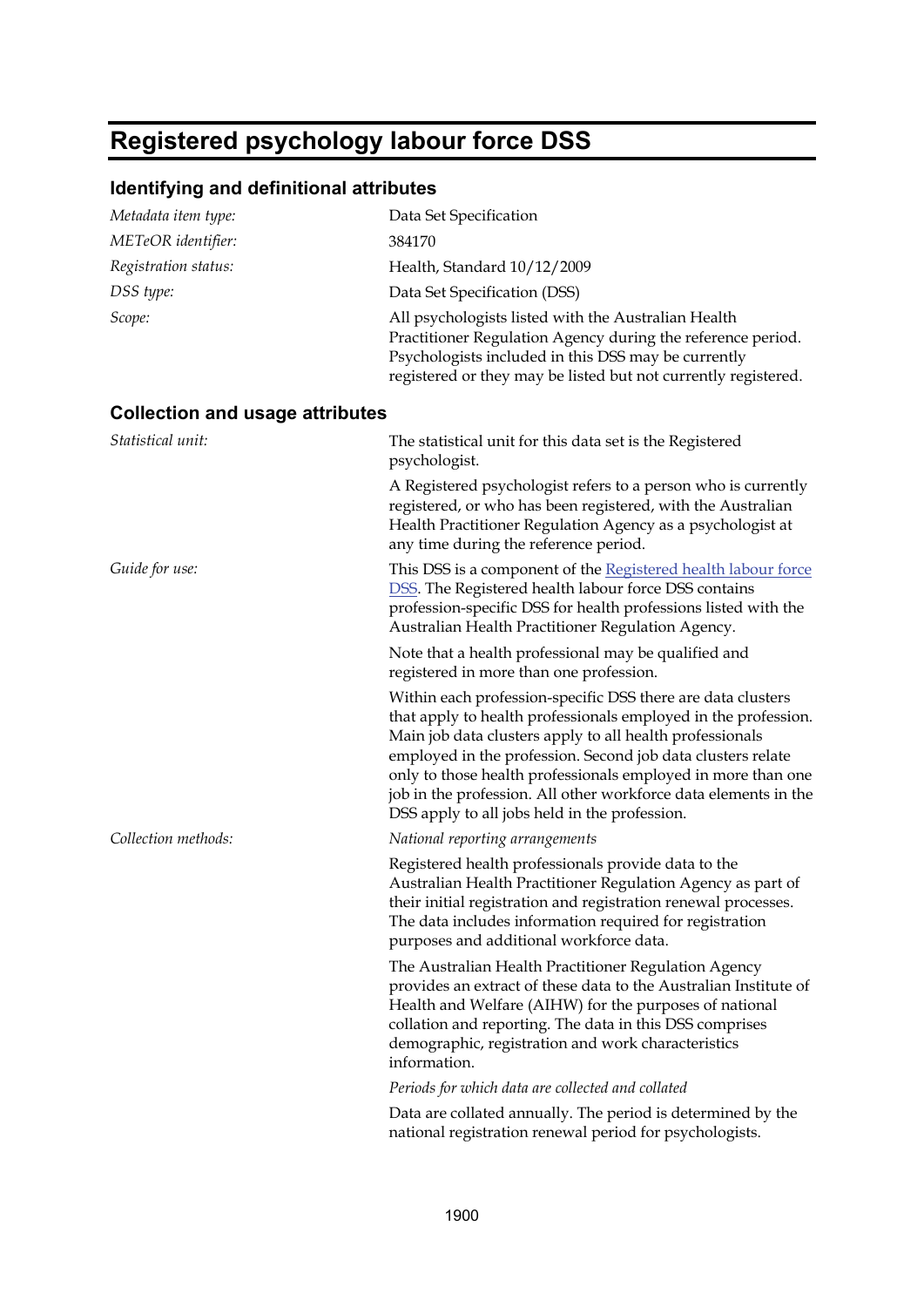#### *Collection of workforce data*

Health professionals are asked to report data for their main job, second job, and all jobs in the profession. Some health professionals may hold more than two jobs in the profession therefore data reported for main and second jobs may be less than data reported for all jobs in the profession.

### **Source and reference attributes**

| Submitting organisation: | Australian Institute of Health and Welfare                                                                                                                                                               |
|--------------------------|----------------------------------------------------------------------------------------------------------------------------------------------------------------------------------------------------------|
| Reference documents:     | For further information regarding the national registration<br>scheme for health professionals, please see the Australian<br>Health Practitioner Regulation Agency website at<br>http://www.ahpra.gov.au |

### **Relational attributes**

| Implementation in Data Set Specification: Registered health labour force DSS Health, Standard |
|-----------------------------------------------------------------------------------------------|
| 10/12/2009                                                                                    |

| Seq No. | Metadata item                                      | Obligation | Max occurs  |
|---------|----------------------------------------------------|------------|-------------|
|         | Labour force status cluster                        | Optional   | 1           |
|         | Main job of registered psychologist cluster        | Optional   | $\mathbf 1$ |
|         | Second job of registered psychologist cluster      | Optional   | 1           |
|         | Work setting hours cluster                         | Optional   | 1           |
|         | <b>Australian state of birth</b>                   | Optional   | $\mathbf 1$ |
|         | Country of birth                                   | Optional   | $\mathbf 1$ |
|         | Hours worked in health profession - clinical       | Optional   | 1           |
|         | Hours worked in health profession - non-clinical   | Optional   | 1           |
|         | Hours worked in health profession - private sector | Optional   | 1           |
|         | Hours worked in health profession - public sector  | Optional   | $\mathbf 1$ |
|         | Hours worked in health profession - total          | Optional   | 1           |
|         | Indigenous status                                  | Optional   | 1           |
|         | Intended years in health profession                | Optional   | 1           |
|         | Length of employment in health profession          | Optional   | $\mathbf 1$ |
|         | Month and year of birth                            | Mandatory  | $\mathbf 1$ |
|         | Postcode-Australian (person)                       | Mandatory  | $\mathbf 1$ |
|         | <b>Sex</b>                                         | Mandatory  | $\mathbf 1$ |
|         | Suburb/town/locality name (person)                 | Mandatory  | $\mathbf 1$ |
|         | Visa type - health professional                    | Optional   | 1           |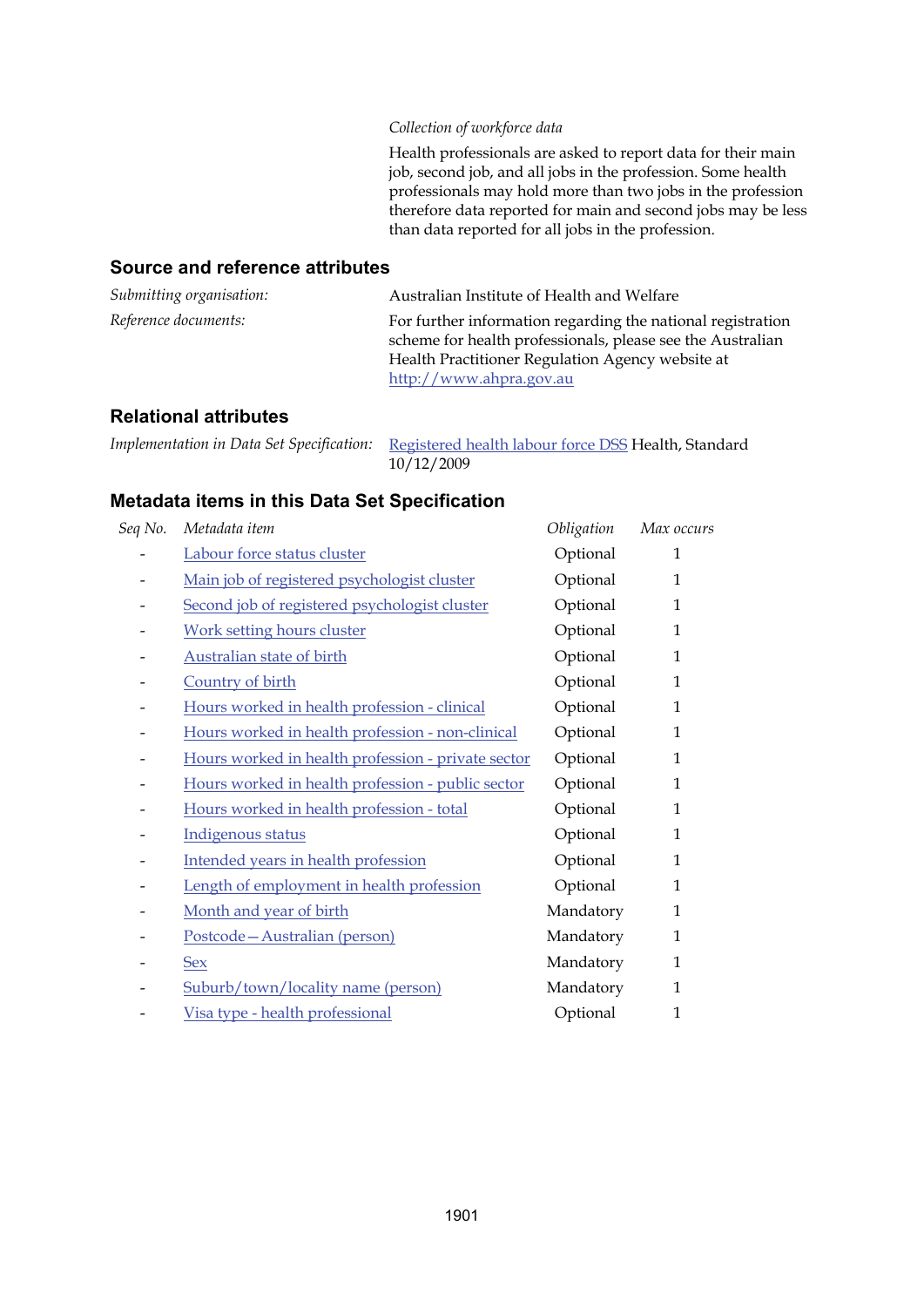**Data element clusters**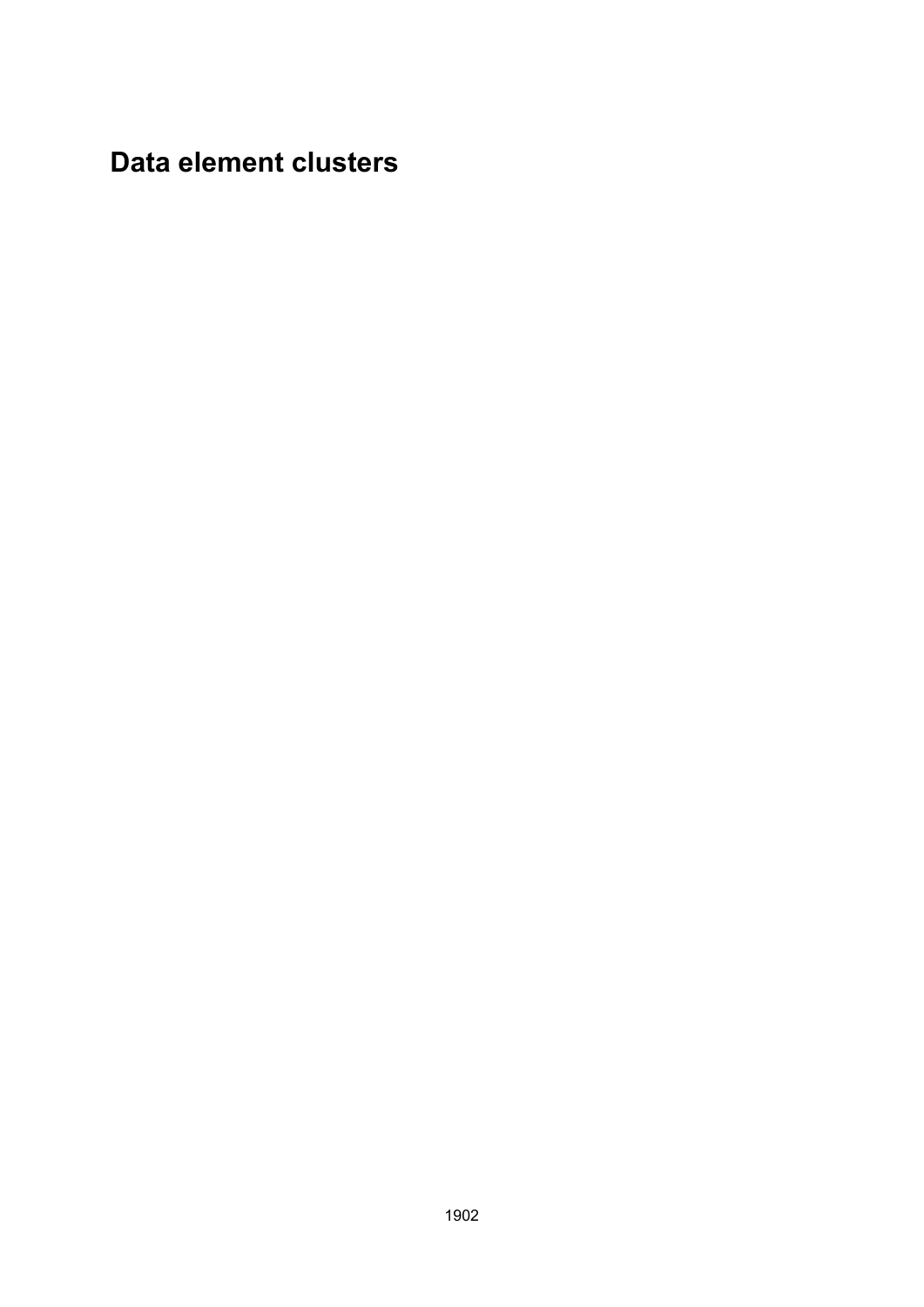## **Activities and Participation cluster**

### **Identifying and definitional attributes**

| Metadata item type:  | Data Set Specification                                                                                                                                                                                                                                                                                                     |
|----------------------|----------------------------------------------------------------------------------------------------------------------------------------------------------------------------------------------------------------------------------------------------------------------------------------------------------------------------|
| METeOR identifier:   | 320111                                                                                                                                                                                                                                                                                                                     |
| Registration status: | Health, Standard 29/11/2006<br>Community services, Standard 16/10/2006                                                                                                                                                                                                                                                     |
| DSS type:            | Data Element Cluster                                                                                                                                                                                                                                                                                                       |
| Scope:               | This data cluster is one of four clusters that make up the<br>Functioning and Disability DSS. To ensure a complete<br>description of human functioning it is recommended that this<br>cluster be collected along with the following three clusters<br>over time and by a range of health and community care<br>providers:  |
|                      | 1. Body functions cluster                                                                                                                                                                                                                                                                                                  |
|                      | 2. Body structures cluster                                                                                                                                                                                                                                                                                                 |
|                      | Environmental factors cluster<br>3.                                                                                                                                                                                                                                                                                        |
|                      | In the context of health, activity refers to the execution of a<br>task or action by an individual, and participation refers to<br>involvement in a life situation.                                                                                                                                                        |
|                      | The Activities and Participation cluster collects information<br>on a person's level of difficulty with activities, assistance<br>needed to perform activities, extent of participation, and<br>satisfaction with participation in the following life areas:                                                               |
|                      | 1. Learning and applying knowledge                                                                                                                                                                                                                                                                                         |
|                      | General tasks and demands<br>2.                                                                                                                                                                                                                                                                                            |
|                      | 3.<br>Communication                                                                                                                                                                                                                                                                                                        |
|                      | Mobility<br>4.                                                                                                                                                                                                                                                                                                             |
|                      | Self-care<br>5.                                                                                                                                                                                                                                                                                                            |
|                      | Domestic life<br>6.                                                                                                                                                                                                                                                                                                        |
|                      | Interpersonal interactions and relationships<br>7.                                                                                                                                                                                                                                                                         |
|                      | Major life areas<br>8.                                                                                                                                                                                                                                                                                                     |
|                      | Community, social and civic life<br>9.                                                                                                                                                                                                                                                                                     |
|                      | The use of this cluster to collect information on activity<br>limitations and participation restrictions should enhance data<br>quality for medical purposes as well as for a range of<br>purposes related to understanding human functioning. This<br>data cluster should be complementary to information on<br>diseases. |
|                      | The information collected in the Activities and Participation                                                                                                                                                                                                                                                              |

The information collected in the Activities and Participation cluster may also indicate the sorts of interventions that could result in improved functioning. This could be in the form of rehabilitation, health-related interventions, equipment, or support for example.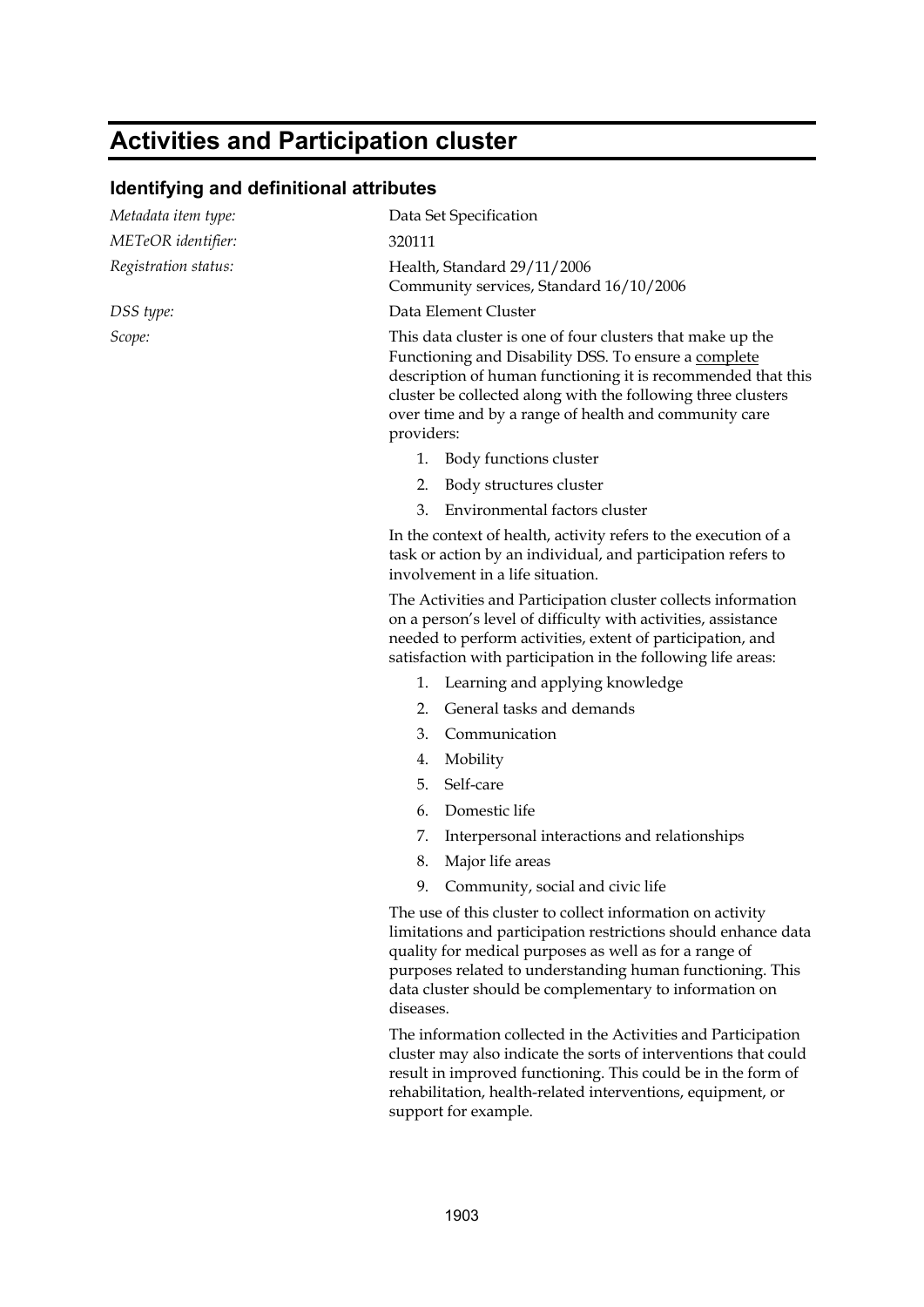### **Collection and usage attributes**

| Guide for use:      | The following four measures are used to describe activities<br>and participation in life areas:                                                                                                                                                                                                                                                |
|---------------------|------------------------------------------------------------------------------------------------------------------------------------------------------------------------------------------------------------------------------------------------------------------------------------------------------------------------------------------------|
|                     | 1.<br>Difficulty with activities may include pain involved,<br>time taken, effort, number of errors, clumsiness, and<br>modification of the manner in which the activity is<br>performed. Difficulty is the combination of the<br>frequency with which the problem exists, the<br>duration of the problem and the intensity of the<br>problem. |
|                     | Need for assistance with activities includes personal<br>2.<br>assistance and/or supervision.                                                                                                                                                                                                                                                  |
|                     | <b>Extent of participation</b> indicates the level of<br>3.<br>participation restriction. This corresponds to an<br>externally observable measure of participation.                                                                                                                                                                            |
|                     | Satisfaction with participation corresponds to the<br>4.<br>person's own perspective on their participation, and<br>reflects their attitude to their participation in the<br>various life areas. It is essentially a summary<br>measure in which are embedded the concepts of<br>choice, opportunity and importance.                           |
|                     | For each life area code recorded there can be one response for<br>each of the measures. The choice of measure will depend on<br>the user and their information requirements.                                                                                                                                                                   |
|                     | There are numerous possible methods for collecting activity,<br>activity limitation, participation and participation restriction.<br>A decision could be made to collect information:                                                                                                                                                          |
|                     | about every domain;<br>٠                                                                                                                                                                                                                                                                                                                       |
|                     | on domains of particular relevance; or                                                                                                                                                                                                                                                                                                         |
|                     | on a number of domains which are prioritised according<br>$\bullet$<br>to specified criteria.                                                                                                                                                                                                                                                  |
|                     | See also the ICF Australian User Guide for further guidelines.                                                                                                                                                                                                                                                                                 |
| Collection methods: | The Person - activities/participation life area, code (ICF 2001)<br>AN[NNN] data element is supported by a value domain -<br>Activities and participation code (ICF 2001) AN[NNN] -<br>representing a single list of activity and participation<br>domains that are grouped together.                                                          |
|                     | The World Health Organization suggests the list be used in<br>one of four operational ways.                                                                                                                                                                                                                                                    |
|                     | a) To designate some domains as activities and others as<br>participation, not allowing any overlap.                                                                                                                                                                                                                                           |
|                     | b) Same as (a) above, but allowing partial overlap.                                                                                                                                                                                                                                                                                            |
|                     | c) To designate all detailed domains as activities and the<br>broad category headings as participation.                                                                                                                                                                                                                                        |
|                     | d) To use all domains as both activities and participation.                                                                                                                                                                                                                                                                                    |
|                     | The ICF Australian User Guide proposes the use of either<br>option (b) or (d) with the use of additional qualifiers to                                                                                                                                                                                                                         |
|                     |                                                                                                                                                                                                                                                                                                                                                |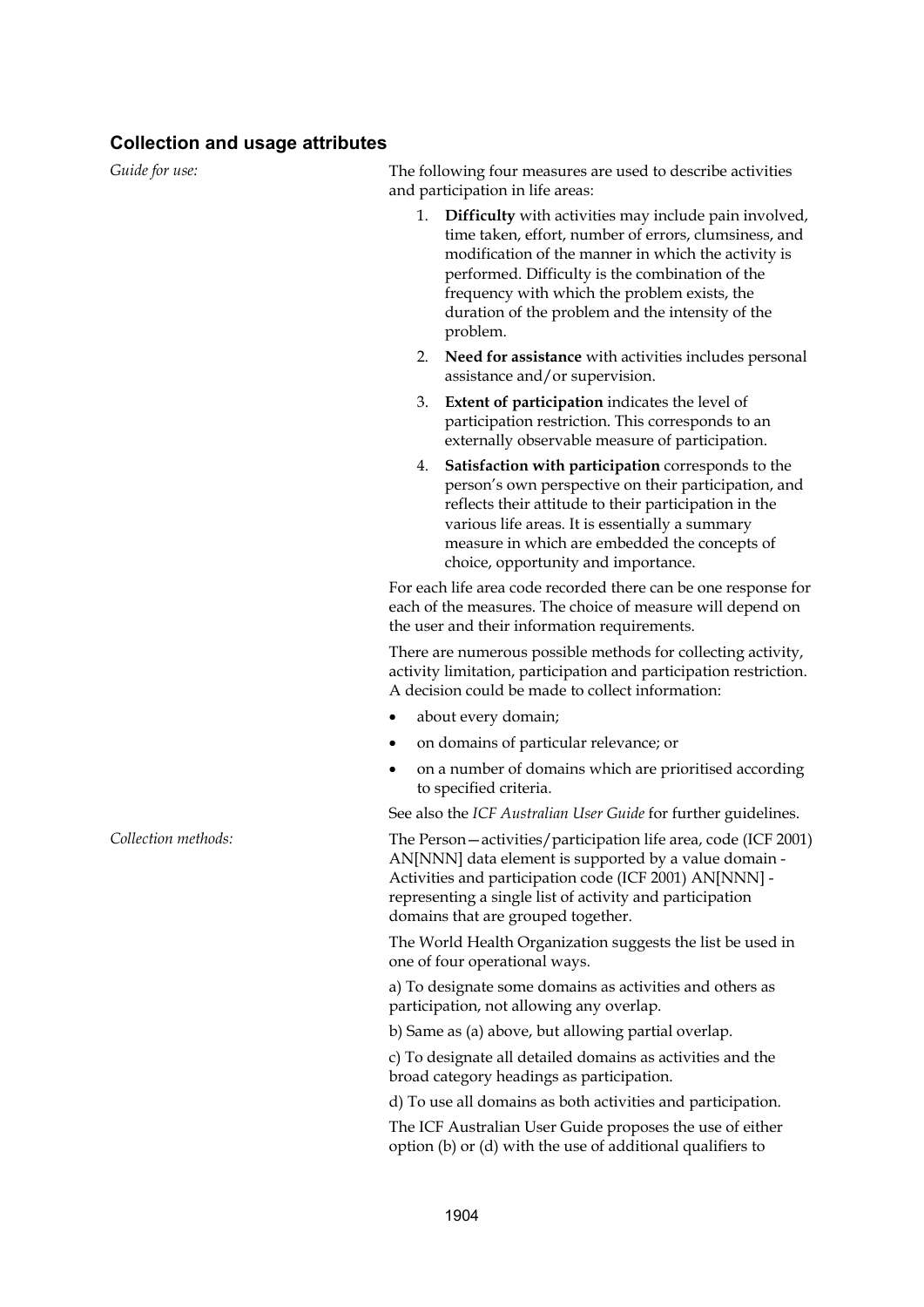delineate between activity and participation.

The Person—activities and participation life area, code (ICF 2001) AN[NNN] data element can be used on its own as a neutral list of tasks, actions and life situations, or together with the four additional data elements in this cluster to record positive or neutral performance as well as activity limitations and participation restrictions. (It is important to note that the Person—activities and participation life area, code (ICF 2001) AN[NNN] data element must always be used when recording any of the other four data elements.)

*Comments:* This cluster is based on the International Classification of Functioning, Disability and Health (ICF). The ICF is a reference member of the WHO Family of International Classifications (endorsed by the World Health Assembly in 2001) and of the Australian Family of Health and Related Classifications (endorsed by the National Health Information Management Group in 2002).

> The ICF provides a framework for the description of human functioning and disability. The components of ICF are defined in relation to a health condition. A health condition is an 'umbrella term for disease (acute or chronic), disorder, injury or trauma' (WHO 2001). A health condition may be recorded, for example, as:

- Episode of care principal diagnosis, code (ICD-10-AM 5th Ed) ANN{.N[N}
- Episode of care additional diagnosis, code (ICD-10-AM 5th Ed) ANN{.N[N}.

The ICF recognises two constructs that can be used with 'Activities and Participation': performance and capacity. 'Performance' is what the person does in their usual environment. 'Capacity' describes 'an individual's ability to execute a task or an action in a standardised environment, where a standardised environment may be:

- an actual environment commonly used for assessment in test settings; or
- in cases where this is not possible, an assumed environment which can be thought to have a uniform impact' (WHO 2001).

The standardised environment has not been generally operationalised. However, the recognition of these two constructs in the ICF underscores the importance of recording the environment in which activities are being performed.

### **Source and reference attributes**

| Submitting organisation:                  | Australian Institute of Health and Welfare (AIHW) which is<br>the Australian Collaborating Centre for the World Health |  |
|-------------------------------------------|------------------------------------------------------------------------------------------------------------------------|--|
| <b>Relational attributes</b>              | Organization Family of International Classifications.                                                                  |  |
| Implementation in Data Set Specification: | Functioning and Disability DSS Health, Standard 29/11/2006                                                             |  |

Community services, Standard 16/10/2006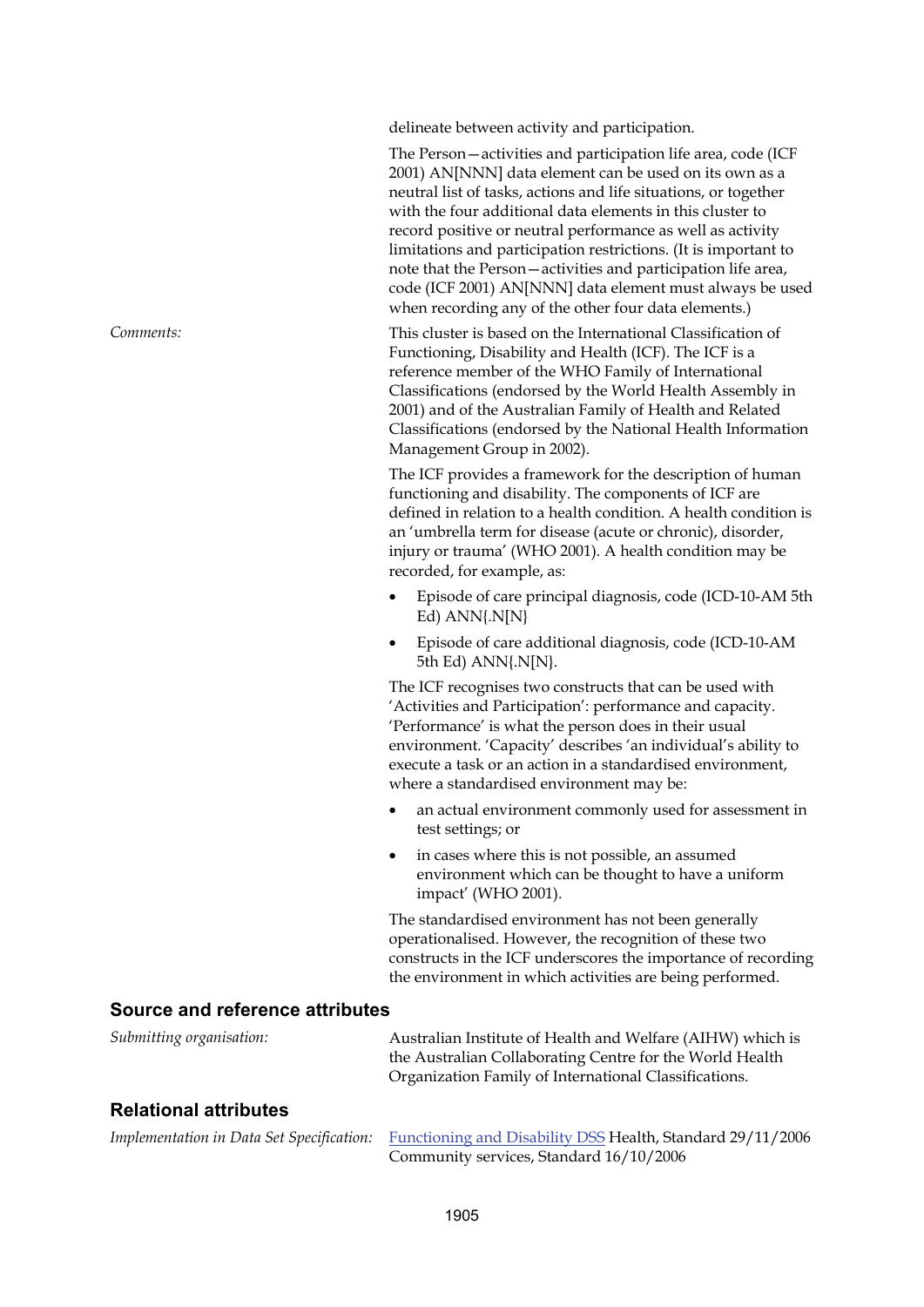| Seq No. | Metadata item                        | Obligation | Max occurs |
|---------|--------------------------------------|------------|------------|
|         | Activity and participation life area | Mandatory  |            |
|         | Assistance with activities           | Optional   |            |
|         | Difficulty with activities           | Optional   |            |
|         | <b>Extent of participation</b>       | Optional   |            |
|         | Satisfaction with participation      | Optional   |            |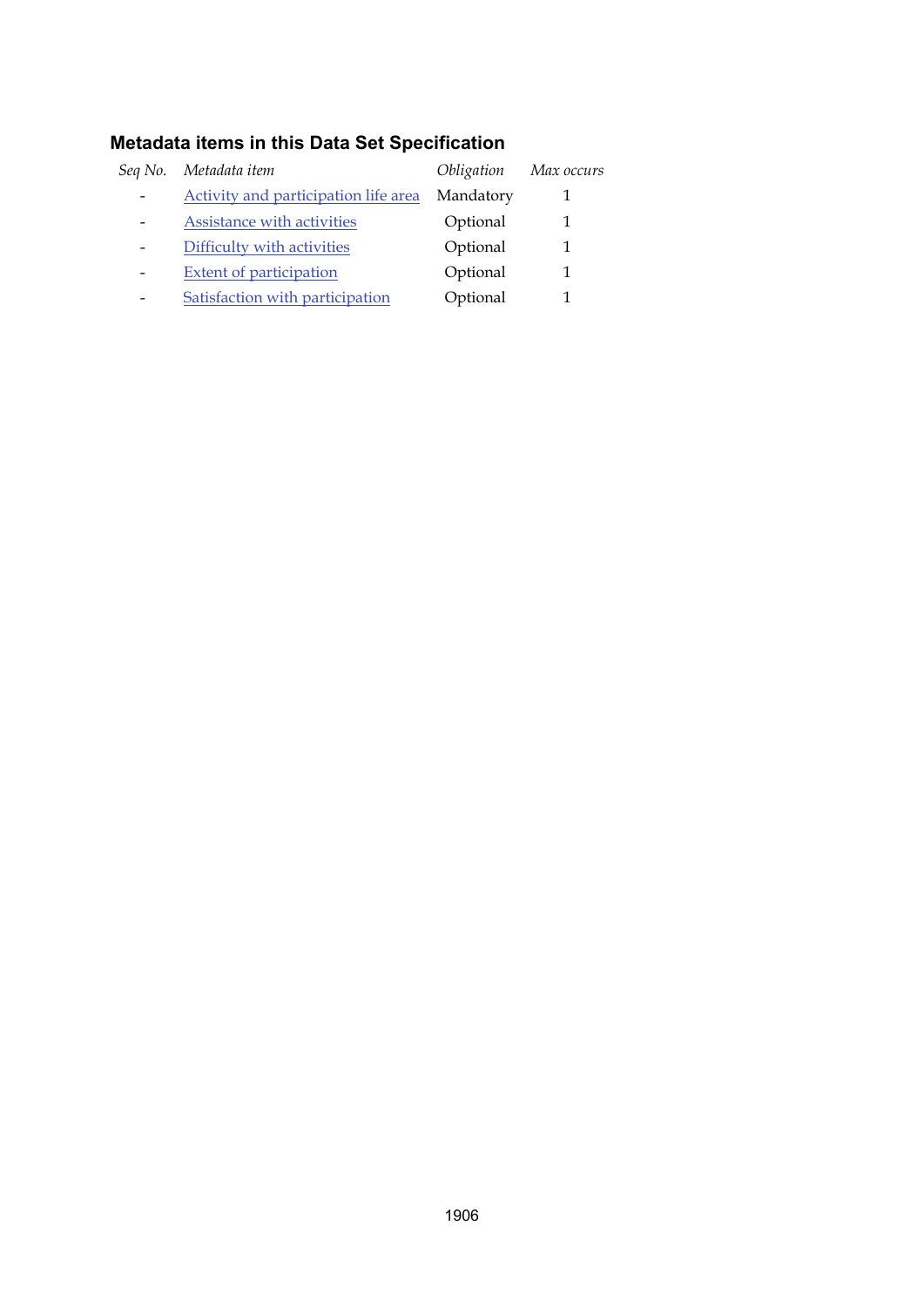## **Acute coronary syndrome clinical event cluster**

### **Identifying and definitional attributes**

| Metadata item type:  | Data Set Specification                                                                                                                                                                                                                                                                                                                                                                                                                                       |
|----------------------|--------------------------------------------------------------------------------------------------------------------------------------------------------------------------------------------------------------------------------------------------------------------------------------------------------------------------------------------------------------------------------------------------------------------------------------------------------------|
| METeOR identifier:   | 352671                                                                                                                                                                                                                                                                                                                                                                                                                                                       |
| Registration status: | Health, Standard 01/10/2008                                                                                                                                                                                                                                                                                                                                                                                                                                  |
| DSS type:            | Data Element Cluster                                                                                                                                                                                                                                                                                                                                                                                                                                         |
| Scope:               | The acute coronary syndrome (ACS) related clinical events<br>are those which can negatively impact on the outcomes of a<br>person with ACS. Information on the occurrence of these<br>events in people with ACS is required due to an emerging<br>appreciation of their relationship with late mortality. The<br>clinical event cluster collects information on the timing and<br>type of clinical events experienced during the current<br>hospitalisation. |

### **Relational attributes**

| Implementation in Data Set Specification: Acute coronary syndrome (clinical) DSS Health, Standard |             |  |
|---------------------------------------------------------------------------------------------------|-------------|--|
|                                                                                                   | 04.140.1000 |  |

01/10/2008

|                          | Seq No. Metadata item                                              | Obligation Max occurs |              |
|--------------------------|--------------------------------------------------------------------|-----------------------|--------------|
| $\sim$ $-$               | Acute coronary syndrome related clinical event type                | Conditional           | 15           |
| $\overline{\phantom{0}}$ | Date of acute coronary syndrome related clinical event Conditional |                       | 15           |
|                          | Time of acute coronary syndrome related clinical event Conditional |                       | $\mathbf{1}$ |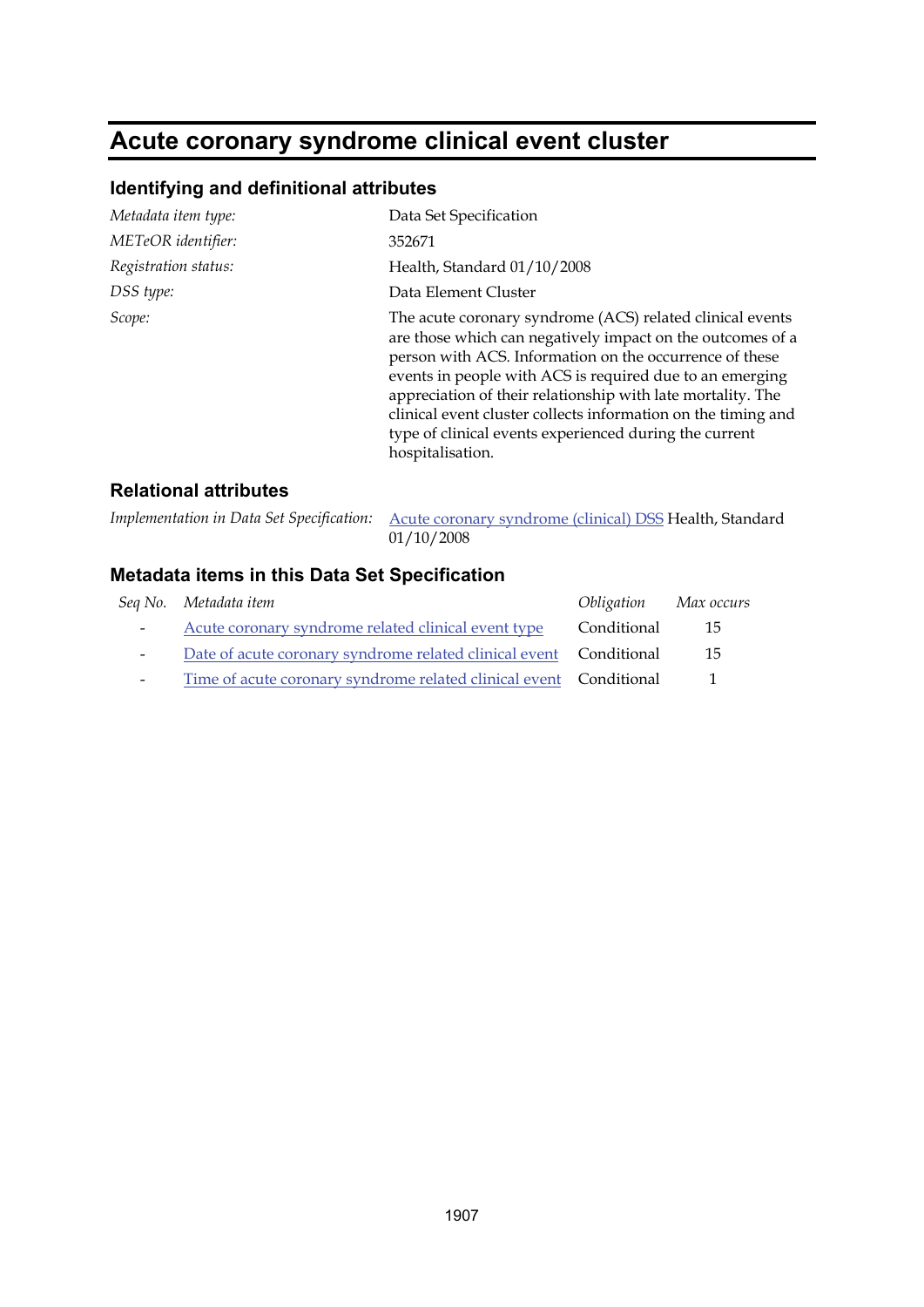### **Acute coronary syndrome pharmacotherapy data cluster**

### **Identifying and definitional attributes**

| Metadata item type:             | Data Set Specification                                                                                                                                                                                                                     |
|---------------------------------|--------------------------------------------------------------------------------------------------------------------------------------------------------------------------------------------------------------------------------------------|
| METeOR identifier:              | 351876                                                                                                                                                                                                                                     |
| Registration status:            | Health, Standard 01/10/2008                                                                                                                                                                                                                |
| DSS type:                       | Data Element Cluster                                                                                                                                                                                                                       |
| Scope:                          | The pharmacotherapies collected in this data cluster are<br>recommended for the management of acute coronary<br>syndromes (ACS) in the national guidelines. The following<br>pharmacotherapies are collected as part of this data cluster: |
|                                 | Aspirin                                                                                                                                                                                                                                    |
|                                 | Angiotensin converting enzyme (ACE) inhibitor<br>٠                                                                                                                                                                                         |
|                                 | Angiotensin II receptor blocker<br>٠                                                                                                                                                                                                       |
|                                 | Antithrombin<br>$\bullet$                                                                                                                                                                                                                  |
|                                 | Beta-blocker<br>٠                                                                                                                                                                                                                          |
|                                 | Clopidogrel<br>٠                                                                                                                                                                                                                           |
|                                 | Fibrinolytic<br>٠                                                                                                                                                                                                                          |
|                                 | Glycoprotein IIb/IIIa receptor antagonist<br>٠                                                                                                                                                                                             |
|                                 | Statin                                                                                                                                                                                                                                     |
|                                 | The pharmacotherapy cluster collects information on the type<br>of pharmacotherapies prescribed and the timing of each<br>prescription.                                                                                                    |
| Source and reference attributes |                                                                                                                                                                                                                                            |
| Steward:                        | The National Heart Foundation of Australia and The Cardiac<br>Society of Australia and New Zealand                                                                                                                                         |
|                                 |                                                                                                                                                                                                                                            |

*Reference documents:* National Heart Foundation of Australia & Cardiac Society of Australia and New Zealand. Guidelines for the management of acute coronary syndromes 2006. Med J Aust 2006; 184; S1- S32. © MJA 2006

### **Relational attributes**

| Implementation in Data Set Specification: Acute coronary syndrome (clinical) DSS Health, Standard |            |  |  |
|---------------------------------------------------------------------------------------------------|------------|--|--|
|                                                                                                   | 01/10/2008 |  |  |

| Seq<br>No.               | Metadata item                                                              | Obligation  | Max<br>occurs |
|--------------------------|----------------------------------------------------------------------------|-------------|---------------|
| $\overline{\phantom{0}}$ | Date of intravenous fibrinolytic therapy                                   | Conditional |               |
| $\overline{\phantom{0}}$ | Fibrinolytic drug used                                                     | Conditional |               |
| $\overline{\phantom{0}}$ | Pharmacotherapy type prescribed for acute coronary syndrome<br>in hospital | Mandatory   | 10            |
|                          | Pharmacotherapy type taken for acute coronary syndrome post<br>discharge   | Mandatory   | ⇁             |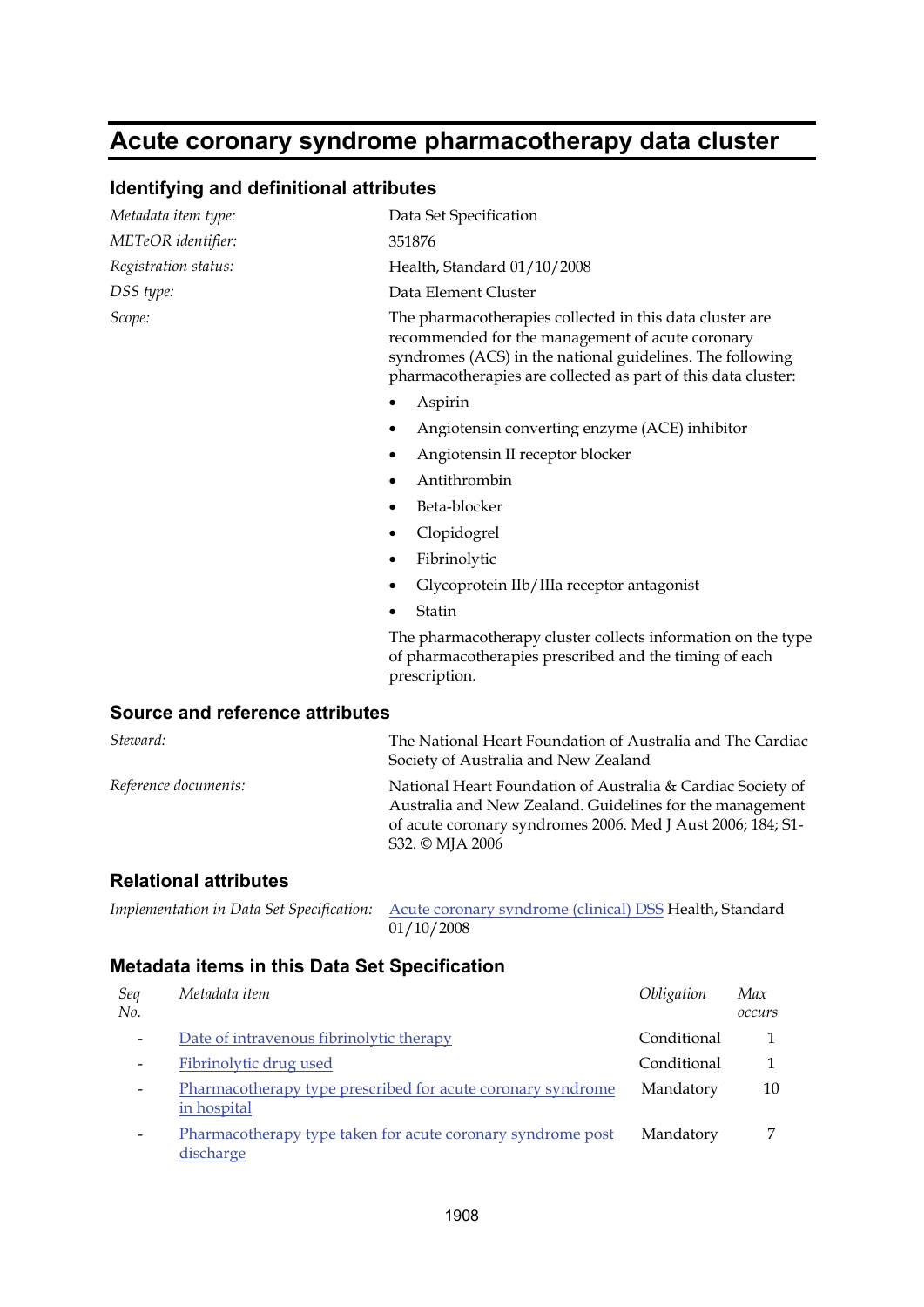| Reason for non prescription of pharmacotherapy         | Conditional | 9              |
|--------------------------------------------------------|-------------|----------------|
| Time of intravenous fibrinolytic therapy               | Conditional | $\mathbf{1}$   |
| Timing of ACE-inhibitor prescription                   | Conditional | 5              |
| Timing of angiotensin II receptor blocker prescription | Conditional | 5              |
| Timing of antithrombin therapy prescription            | Conditional | $\overline{4}$ |
| Timing of aspirin prescription                         | Conditional | 5              |
| Timing of beta-blocker prescription                    | Conditional | 5              |
| Timing of clopidogrel prescription                     | Conditional | 5              |
| Timing of glycoprotein IIb/IIIa inhibitor prescription | Conditional | 4              |
| Timing of statin prescription                          | Conditional | 5              |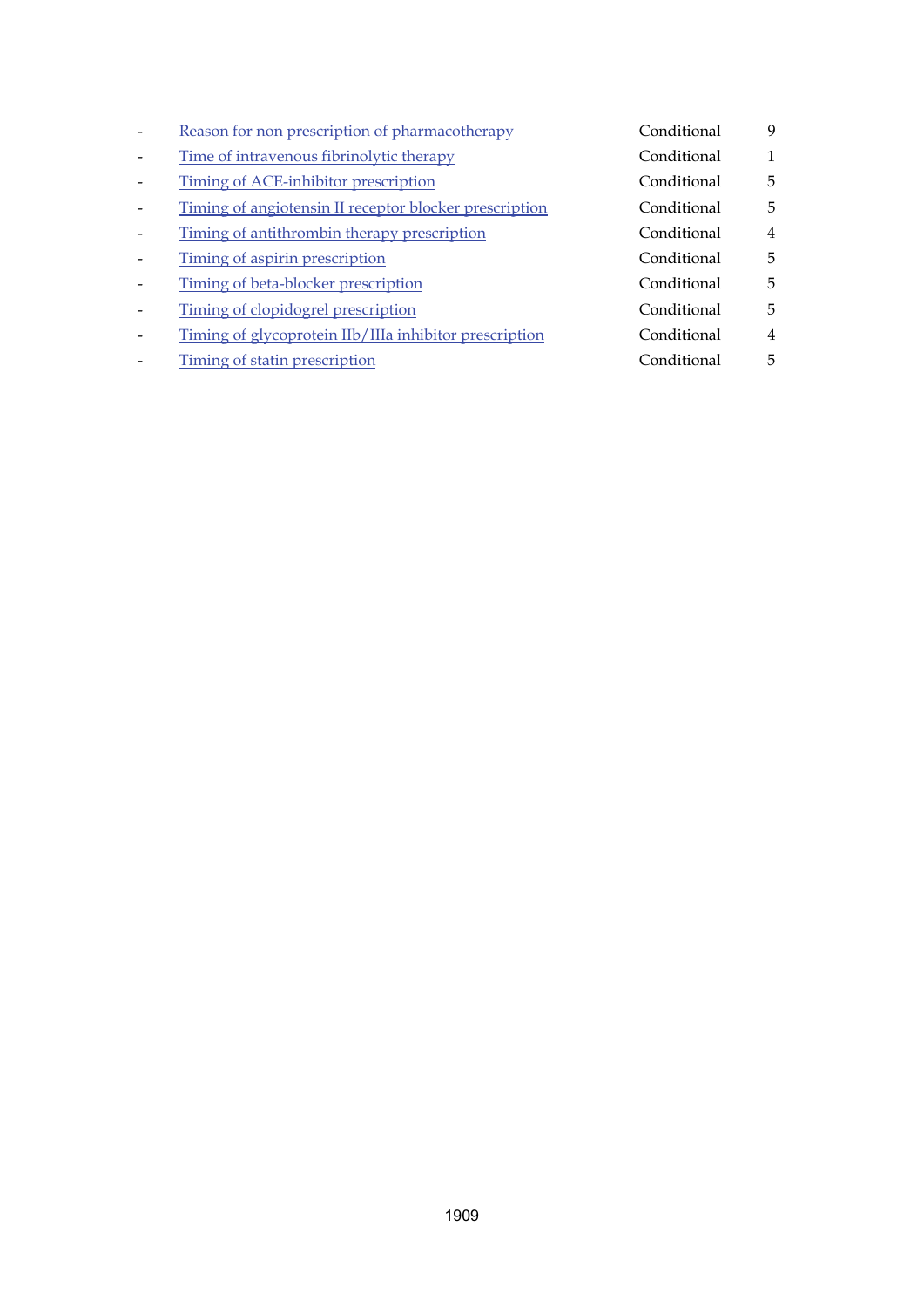# **Body functions cluster**

### **Identifying and definitional attributes**

| Metadata item type:  | Data Set Specification                                                                                                                                                                                                                                                                                               |  |  |
|----------------------|----------------------------------------------------------------------------------------------------------------------------------------------------------------------------------------------------------------------------------------------------------------------------------------------------------------------|--|--|
| METeOR identifier:   | 320117                                                                                                                                                                                                                                                                                                               |  |  |
| Registration status: | Health, Standard 29/11/2006<br>Community services, Standard 16/10/2006                                                                                                                                                                                                                                               |  |  |
| DSS type:            | Data Element Cluster                                                                                                                                                                                                                                                                                                 |  |  |
| Scope:               | This data cluster is one of four clusters that make up the<br>Functioning and Disability DSS. To ensure a complete<br>description of human functioning it is recommended that it<br>be collected along with the following three clusters over time<br>and by a range of health and community care providers:         |  |  |
|                      | 1. Body Structures cluster                                                                                                                                                                                                                                                                                           |  |  |
|                      | Activities and Participation cluster<br>2.                                                                                                                                                                                                                                                                           |  |  |
|                      | Environmental factors cluster<br>3.                                                                                                                                                                                                                                                                                  |  |  |
|                      | Body functions are the physiological functions of body<br>systems (including psychological functions). The term 'body'<br>refers to the human organism as a whole; hence it includes<br>the brain and its functions, that is, the mind.                                                                              |  |  |
|                      | The Body functions cluster collects information on the<br>presence and extent of impairment of the eight body function<br>domains listed below:                                                                                                                                                                      |  |  |
|                      | <b>Mental functions</b><br>1.                                                                                                                                                                                                                                                                                        |  |  |
|                      | 2.<br>Sensory functions and pain                                                                                                                                                                                                                                                                                     |  |  |
|                      | Voice and speech functions<br>3.                                                                                                                                                                                                                                                                                     |  |  |
|                      | Functions of the cardiovascular, haematological,<br>4.<br>immunological and respiratory systems                                                                                                                                                                                                                      |  |  |
|                      | Functions of the digestive, metabolic and the<br>5.<br>endocrine system                                                                                                                                                                                                                                              |  |  |
|                      | Genitourinary and reproductive functions<br>6.                                                                                                                                                                                                                                                                       |  |  |
|                      | Neuromusculoskeletal and movement-related<br>7.<br>functions                                                                                                                                                                                                                                                         |  |  |
|                      | Functions of the skin and related structures                                                                                                                                                                                                                                                                         |  |  |
|                      | Impairments of body functions, as defined in the ICF, are<br>problems in body functions such as a loss or significant<br>departure from population standards or averages. The ICD<br>uses impairment as 'signs and symptoms', a 'component of<br>disease' or sometimes 'reason for contact with health<br>services'. |  |  |
|                      | Impairments are recorded in terms of their extent or<br>magnitude, nature and/or location. Determination of<br>impairment is undertaken primarily by those qualified to<br>evaluate physical and mental functioning or structure                                                                                     |  |  |

according to these standards. Impairments should be detectable or noticeable by others or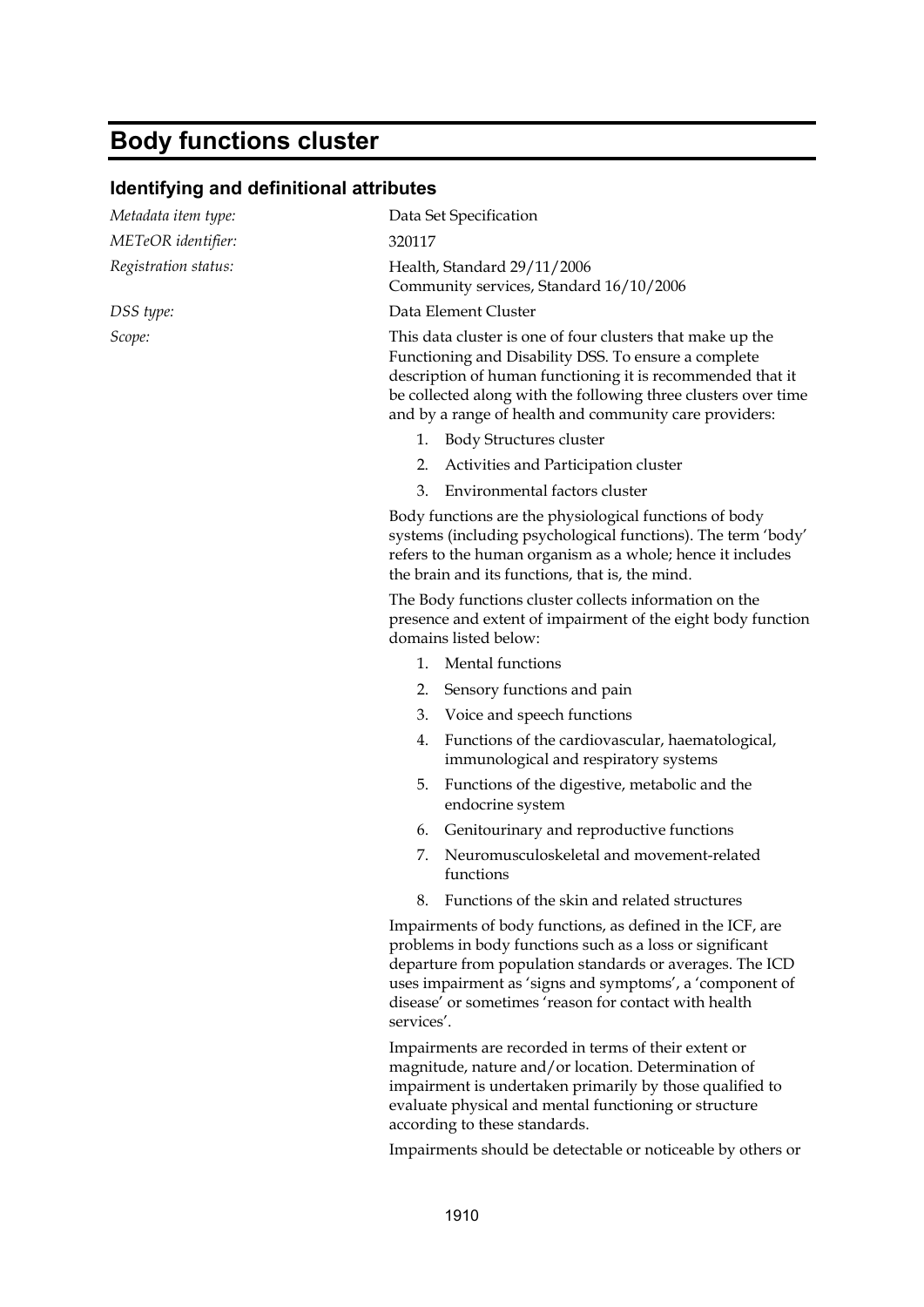the person by direct observation or by inference from indirect observation. Impairments are not the same as the underlying pathology, but are manifestations of that pathology.

Impairments can be temporary or permanent; progressive, regressive or static; intermittent or continuous. The deviation from the population norm may be slight or severe and may fluctuate over time. Impairments may result in other impairments.

Impairments may be part, or an expression of a health condition, but do not necessarily indicate that a disease is present or that the individual should be regarded as sick.

The use of this cluster to collect information on impairments of body functions should enhance data quality for medical purposes as well as for a range of purposes related to human functioning. This data cluster should be complementary to information on diseases.

The information collected in the Body functions cluster may also indicate the sorts of interventions that could result in improved functioning. This could be in the form of rehabilitation, health-related interventions, equipment, or support for example.

#### **Collection and usage attributes**

| Collection methods: | The Person-body function, code (ICF 2001) AN[NNNN]<br>data element is a neutral list of functions that can be used to<br>record positive or neutral body function, as well as<br>impairment of a specified body function when used in<br>conjunction with Person - extent of impairment of body<br>function, code (ICF 2001)N. For each body function code<br>recorded there should be a code for impairment of body<br>functions. |  |
|---------------------|------------------------------------------------------------------------------------------------------------------------------------------------------------------------------------------------------------------------------------------------------------------------------------------------------------------------------------------------------------------------------------------------------------------------------------|--|
|                     | There are numerous possible methods for collecting body<br>functions and impairments. A decision could be made to<br>collect information:                                                                                                                                                                                                                                                                                          |  |
|                     | about every domain;                                                                                                                                                                                                                                                                                                                                                                                                                |  |
|                     | on domains of particular relevance; or                                                                                                                                                                                                                                                                                                                                                                                             |  |
|                     | on a number of domains which are prioritised according<br>$\bullet$<br>to specified criteria.                                                                                                                                                                                                                                                                                                                                      |  |
|                     | See also the ICF Australian User Guide for further guidelines.                                                                                                                                                                                                                                                                                                                                                                     |  |
| Comments:           | This cluster is based on the International Classification of<br>Functioning, Disability and Health (ICF). The ICF was<br>endorsed by the World Health Assembly in 2001 as a<br>reference member of the WHO Family of International<br>Classifications and of the Australian Family of Health and<br>Related Classifications (endorsed by the National Health<br>Information Management Group in 2002).                             |  |

The ICF provides a framework for the description of human functioning and disability. The components of ICF are defined in relation to a health condition. A health condition is an 'umbrella term for disease (acute or chronic), disorder,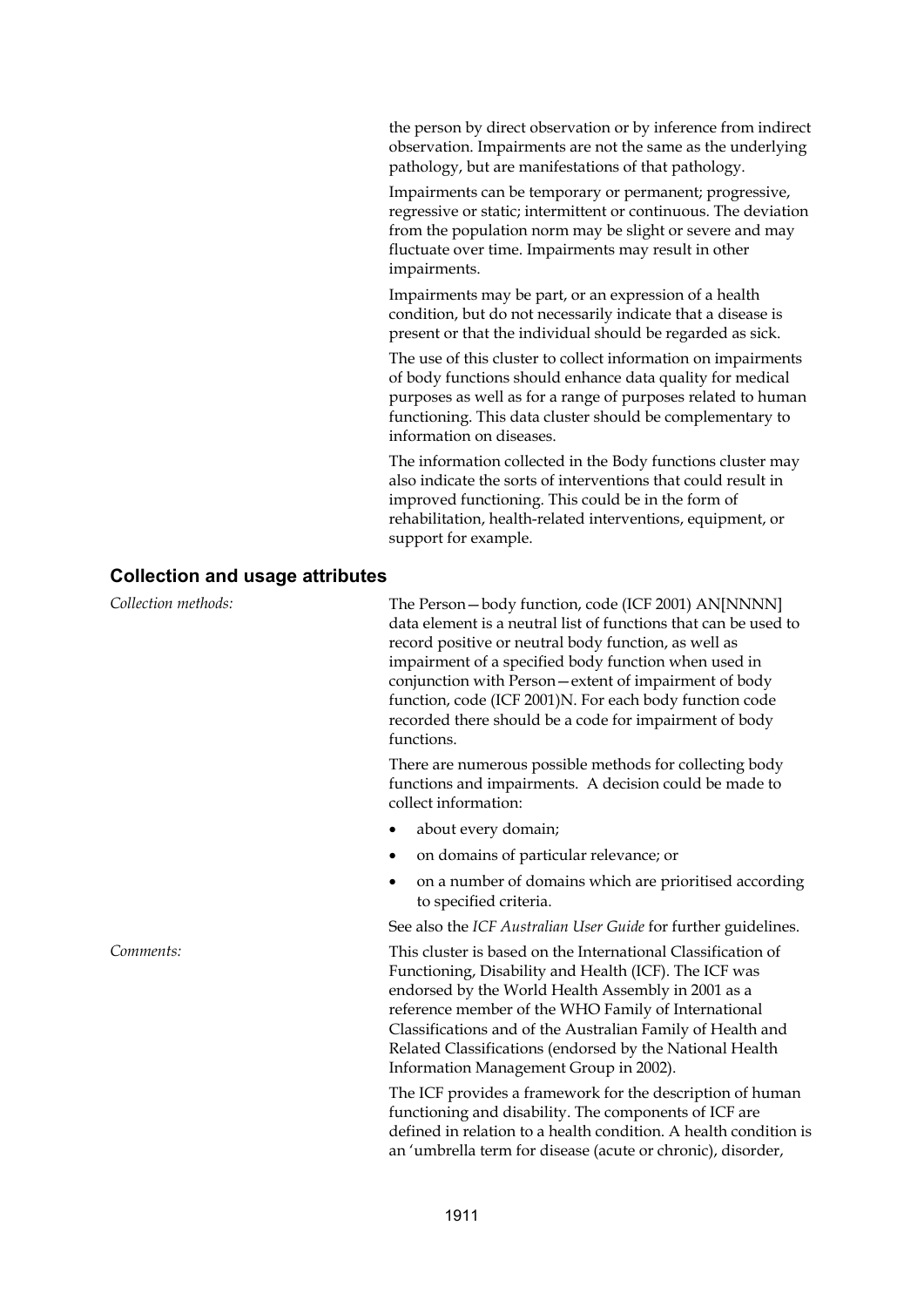injury or trauma' (WHO 2001). A health condition may be recorded, for example, as:

- Episode of care principal diagnosis, code (ICD-10-AM 5th Ed) ANN{.N[N}
- Episode of care additional diagnosis, code (ICD-10-AM 5th Ed) ANN{.N[N}.

#### **Source and reference attributes**

| Submitting organisation: | Australian Institute of Health and Welfare (AIHW) which is<br>the Australian Collaborating Centre for the World Health<br>Organization Family of International Classifications. |
|--------------------------|---------------------------------------------------------------------------------------------------------------------------------------------------------------------------------|
| Dolotional ottributog    |                                                                                                                                                                                 |

#### **Relational attributes**

| Implementation in Data Set Specification: Functioning and Disability DSS Health, Standard 29/11/2006 |
|------------------------------------------------------------------------------------------------------|
| Community services, Standard 16/10/2006                                                              |

|            | Seq No. Metadata item                 | Obligation | Max occurs |
|------------|---------------------------------------|------------|------------|
| $\sim 100$ | <b>Body function</b>                  | Mandatory  |            |
| $\sim$     | Impairment of body function Mandatory |            |            |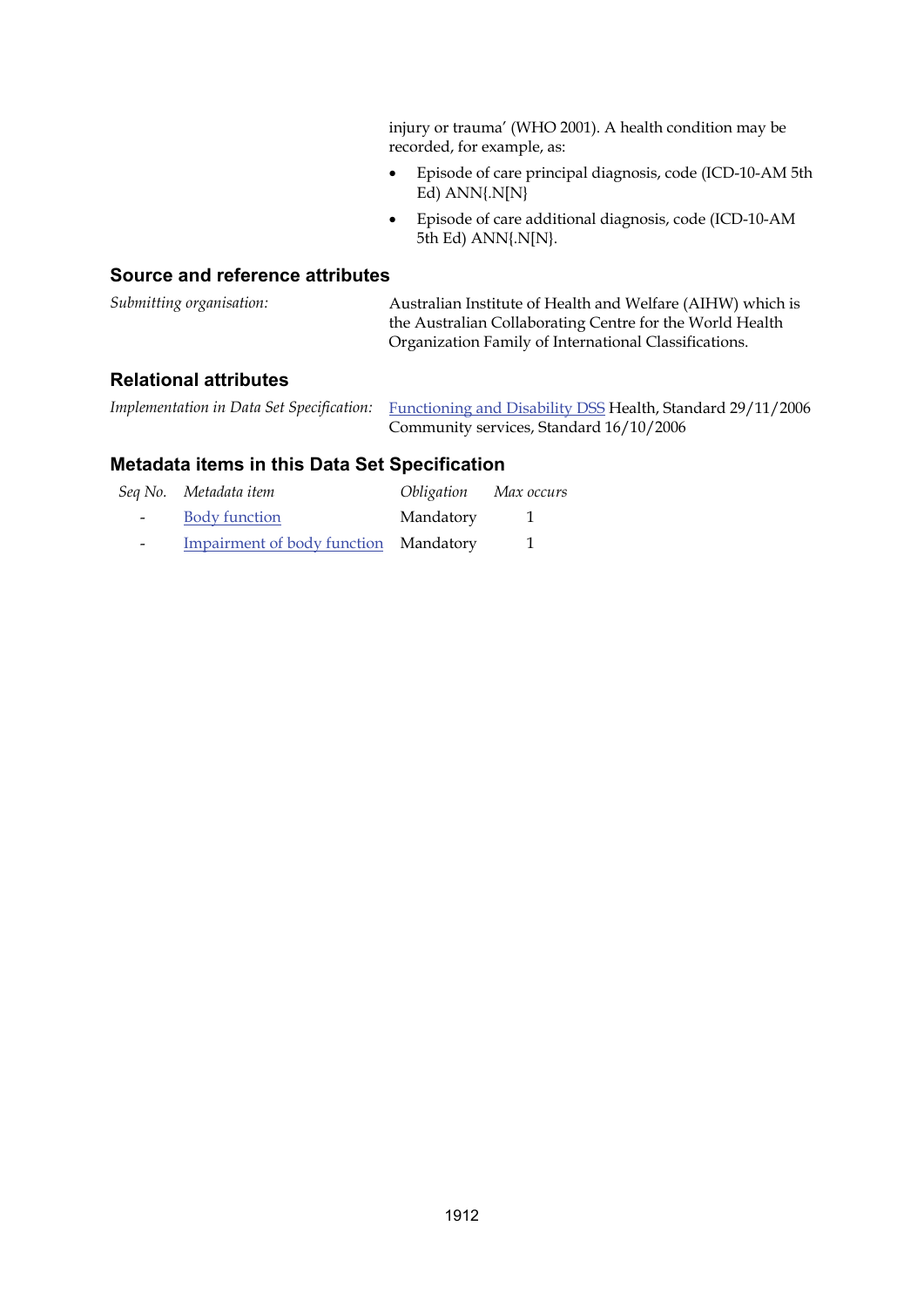## **Body structures cluster**

### **Identifying and definitional attributes**

| Metadata item type:  | Data Set Specification                                                 |                                                                                                                                                                                                                                                                                                             |
|----------------------|------------------------------------------------------------------------|-------------------------------------------------------------------------------------------------------------------------------------------------------------------------------------------------------------------------------------------------------------------------------------------------------------|
| METeOR identifier:   | 320151                                                                 |                                                                                                                                                                                                                                                                                                             |
| Registration status: | Health, Standard 29/11/2006<br>Community services, Standard 16/10/2006 |                                                                                                                                                                                                                                                                                                             |
| DSS type:            | Data Element Cluster                                                   |                                                                                                                                                                                                                                                                                                             |
| Scope:               | providers:                                                             | This data cluster is one of four clusters that make up the<br>Functioning and Disability DSS. To ensure a complete<br>description of human functioning it is recommended that this<br>cluster be collected along with the following three clusters<br>over time and by a range of health and community care |
|                      | 1.                                                                     | Body functions cluster                                                                                                                                                                                                                                                                                      |
|                      | 2.                                                                     | Activities and participation cluster                                                                                                                                                                                                                                                                        |
|                      | 3.                                                                     | Environmental factors cluster                                                                                                                                                                                                                                                                               |
|                      |                                                                        | Body structures are anatomical parts of the body such as<br>organs, limbs and their components.                                                                                                                                                                                                             |
|                      |                                                                        | The Body structures cluster collects information on the<br>presence and extent of impairment, the nature of<br>the change and the location of the impairment for the eight<br>body structure domains listed below:                                                                                          |
|                      |                                                                        | 1. Structures of the nervous system                                                                                                                                                                                                                                                                         |
|                      | 2.                                                                     | The eye, ear and related structures                                                                                                                                                                                                                                                                         |
|                      | 3.                                                                     | Structures involved in voice and speech                                                                                                                                                                                                                                                                     |
|                      | 4.                                                                     | Structures of the cardiovascular, immunological and<br>respiratory systems                                                                                                                                                                                                                                  |
|                      | 5.                                                                     | Structures related to the digestive, metabolism and<br>endocrine systems                                                                                                                                                                                                                                    |
|                      | 6.                                                                     | Structures related to genitourinary and reproductive<br>systems                                                                                                                                                                                                                                             |
|                      | 7.                                                                     | Structures related to movement                                                                                                                                                                                                                                                                              |
|                      | 8.                                                                     | Skin and related structures                                                                                                                                                                                                                                                                                 |
|                      | services'.                                                             | Impairments of body structures, as defined in the ICF, are<br>problems in body structure such as a loss or significant<br>departure from population standards or averages. The ICD<br>uses impairment as 'signs and symptoms', a 'component of<br>disease' or sometimes 'reason for contact with health     |
|                      |                                                                        | Impairments are recorded in terms of their extent or<br>magnitude, nature and/or location. Determination of<br>impairment is undertaken primarily by those qualified to                                                                                                                                     |

Impairments should be detectable or noticeable by others or

evaluate physical and mental functioning or structure according to population standards or averages.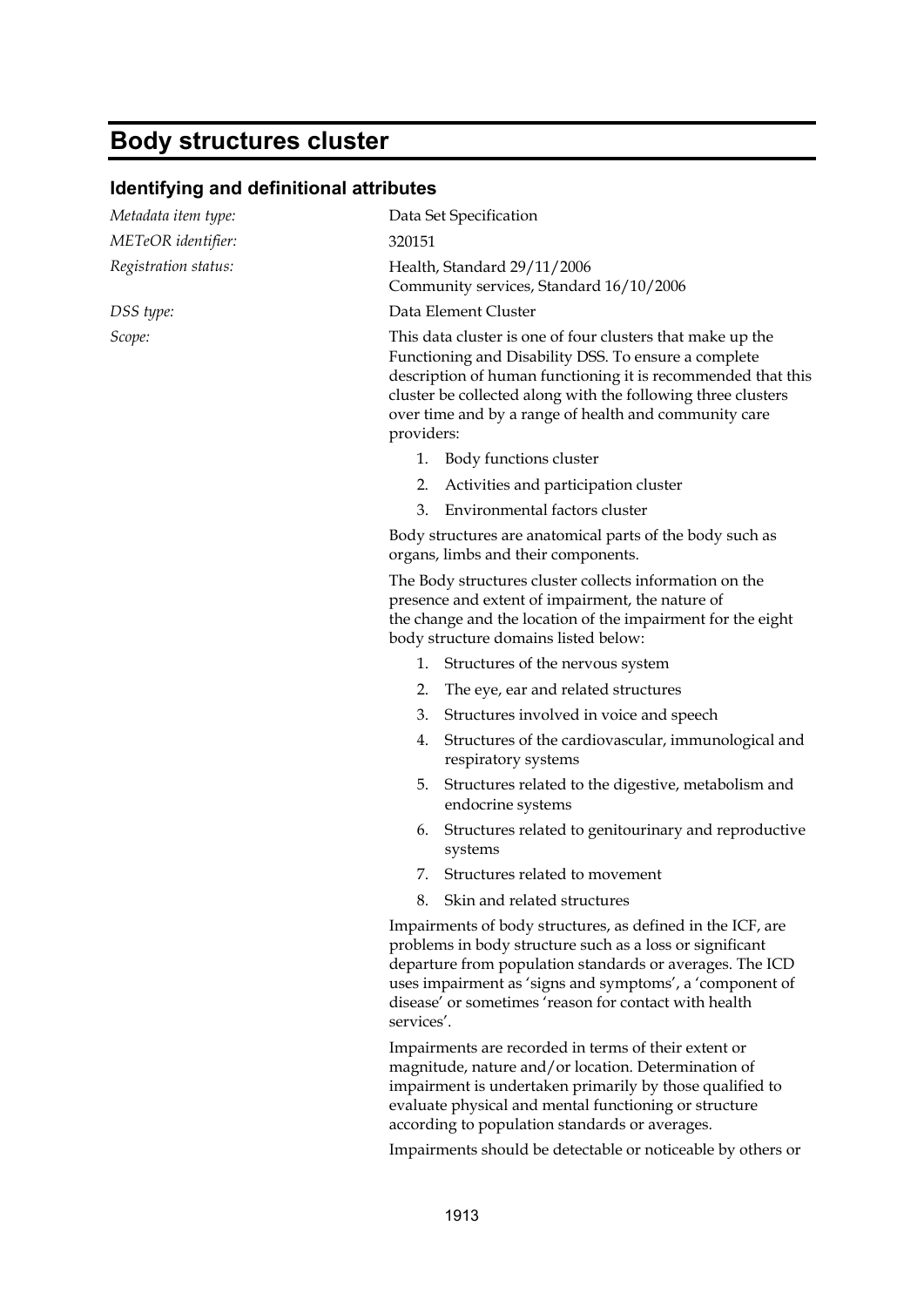the person by direct observation or by inference from indirect observation. Impairments are not the same as the underlying pathology, but are manifestations of that pathology.

Impairments can be temporary or permanent; progressive, regressive or static; intermittent or continuous. The deviation from the population norm may be slight or severe and may fluctuate over time. Impairments may result in other impairments.

Impairments may be part, or an expression of a health condition, but do not necessarily indicate that a disease is present or that the individual should be regarded as sick.

The use of this cluster to collect information on impairments should enhance data quality for medical purposes as well as for a range of purposes related to understanding human functioning. This data cluster should be complementary to information on diseases.

The information collected in the Body structures cluster may also indicate the sorts of interventions that could result in improved functioning. This could be in the form of rehabilitation, health-related interventions, equipment, or support for example.

#### **Collection and usage attributes**

| Guide for use: | The Person-body structure, code (ICF 2001) AN[NNNN] is<br>a data element supported by the value domain Body<br>structure code (ICF 2001) AN(NNNN) that represents a<br>neutral list of structures from the ICF. This data element can<br>be used to record positive or neutral body structure, as well<br>as impairment of a specified body structure when used in<br>conjunction with Person-extent of impairment of body<br>structure, code (ICF 2001) N. |  |  |
|----------------|-------------------------------------------------------------------------------------------------------------------------------------------------------------------------------------------------------------------------------------------------------------------------------------------------------------------------------------------------------------------------------------------------------------------------------------------------------------|--|--|
|                | It is optional to record the location and nature of the<br>impairment using Person-nature of impairment of body<br>structure, code (ICF 2001) X and Person-location of<br>impairment of body structure, code (ICF 2001) X respectively.                                                                                                                                                                                                                     |  |  |
|                | There are numerous possible methods for collecting body<br>structures and impairments. A decision could be made to<br>collect information:                                                                                                                                                                                                                                                                                                                  |  |  |
|                | about every domain;<br>٠                                                                                                                                                                                                                                                                                                                                                                                                                                    |  |  |
|                | on domains of particular relevance; or<br>٠                                                                                                                                                                                                                                                                                                                                                                                                                 |  |  |
|                | on a number of domains which are prioritised according<br>$\bullet$<br>to specified criteria.                                                                                                                                                                                                                                                                                                                                                               |  |  |
| Comments:      | This cluster is based on the International Classification of<br>Functioning, Disability and Health (ICF). The ICF was<br>endorsed by the World Health Assembly in 2001 as a<br>reference member of the WHO Family of International<br>Classifications and of the Australian Family of Health and<br>Related Classifications (endorsed by the National Health<br>Information Management Group in 2002).                                                      |  |  |

1914

The ICF provides a framework for the description of human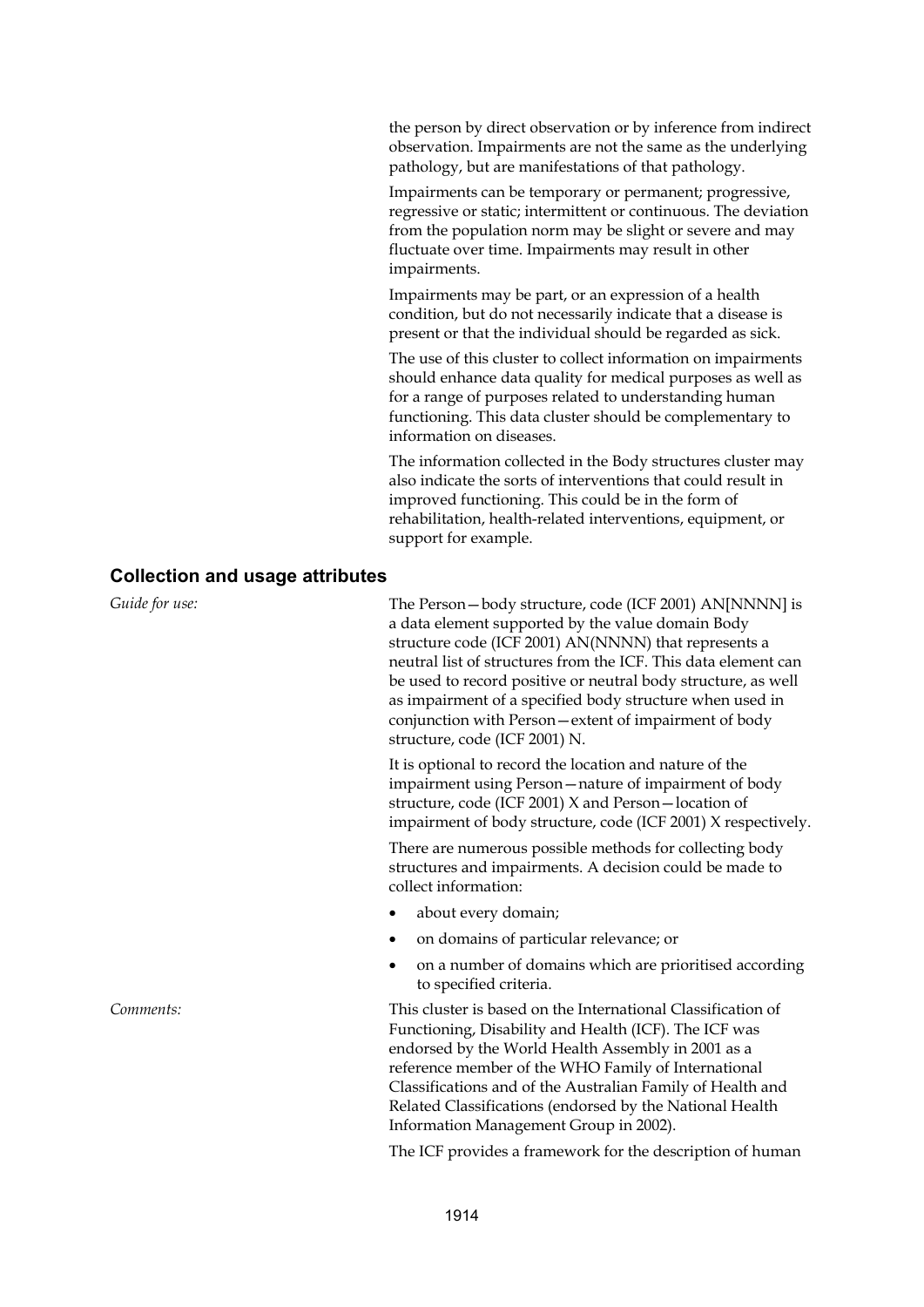functioning and disability. The components of ICF are defined in relation to a health condition. A health condition is an 'umbrella term for disease (acute or chronic), disorder, injury or trauma' (WHO 2001). A health condition may be recorded, for example, as:

- Episode of care principal diagnosis, code (ICD-10-AM 5th Ed) ANN{.N[N}
- Episode of care additional diagnosis, code (ICD-10-AM 5th Ed) ANN{.N[N}

### **Source and reference attributes**

| Submitting organisation: | Australian Institute of Health and Welfare (AIHW) which is |
|--------------------------|------------------------------------------------------------|
|                          | the Australian Collaborating Centre for the World Health   |
|                          | Organization Family of International Classifications.      |
|                          |                                                            |

### **Relational attributes**

*Implementation in Data Set Specification:* [Functioning and Disability DSS](#page-17-0) Health, Standard 29/11/2006 Community services, Standard 16/10/2006

| Seq No. | Metadata item                | Obligation | Max occurs |
|---------|------------------------------|------------|------------|
|         | <b>Body structure</b>        | Mandatory  |            |
|         | Change to body structure     | Optional   |            |
|         | Impairment of body structure | Mandatory  |            |
|         | Location of impairment       | Optional   |            |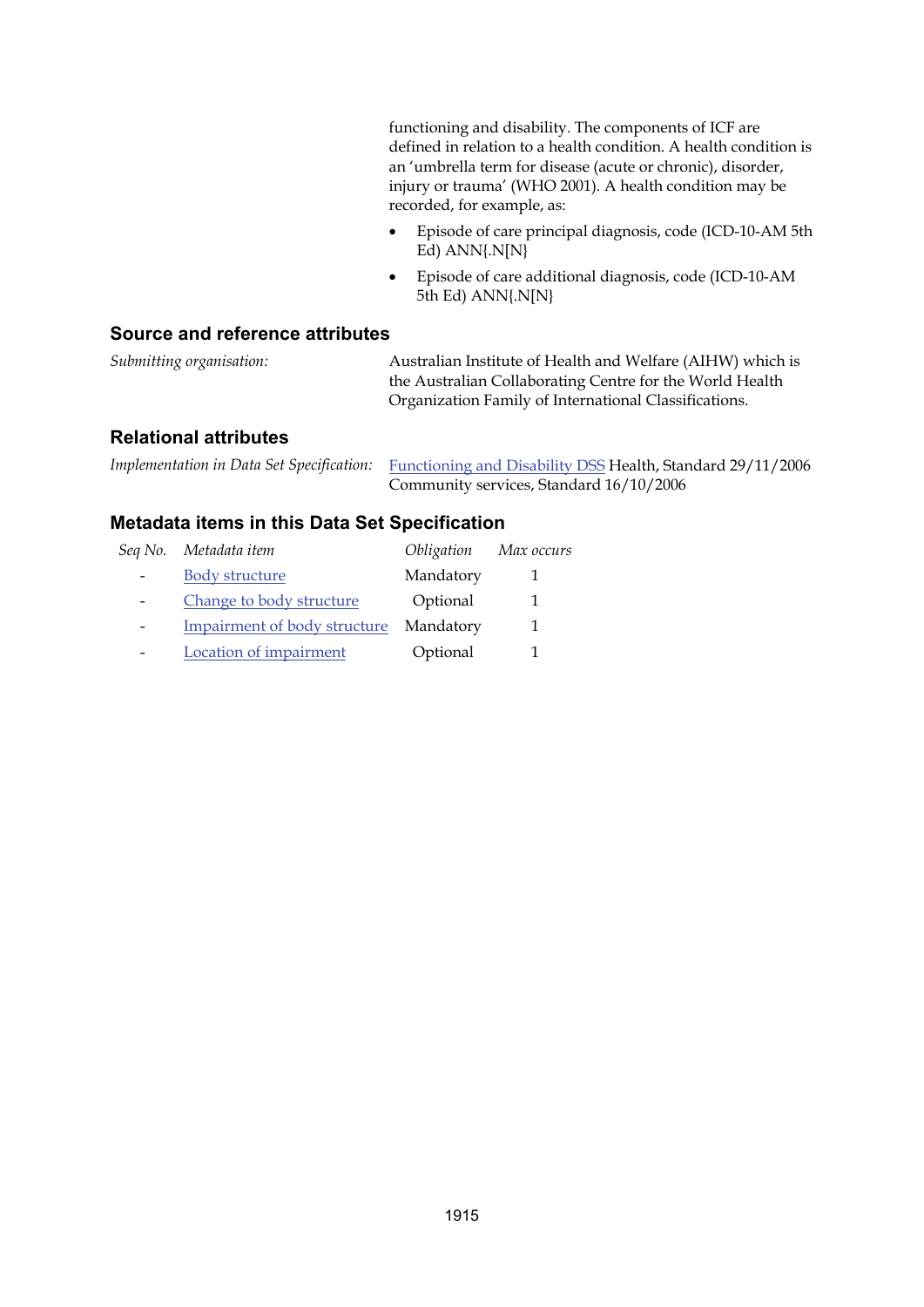## **Coronary artery cluster**

| Metadata item type:                           | Data Set Specification                                                                                                                                                                                             |  |  |  |
|-----------------------------------------------|--------------------------------------------------------------------------------------------------------------------------------------------------------------------------------------------------------------------|--|--|--|
| METeOR identifier:                            | 352651                                                                                                                                                                                                             |  |  |  |
| Registration status:                          | Health, Standard 01/10/2008                                                                                                                                                                                        |  |  |  |
| DSS type:                                     | Data Element Cluster                                                                                                                                                                                               |  |  |  |
| Scope:                                        | This cluster collects information on the characteristics of and<br>interventions performed for the coronary arteries during the<br>current hospitalisation. The coronary arteries included in this<br>cluster are: |  |  |  |
|                                               | Left anterior descending coronary artery<br>٠                                                                                                                                                                      |  |  |  |
|                                               | Inferior surface artery<br>٠                                                                                                                                                                                       |  |  |  |
|                                               | Left circumflex coronary artery<br>$\bullet$                                                                                                                                                                       |  |  |  |
|                                               | Diagonal coronary artery<br>٠                                                                                                                                                                                      |  |  |  |
|                                               | Left main coronary artery<br>٠                                                                                                                                                                                     |  |  |  |
|                                               | Posterior descending artery<br>$\bullet$                                                                                                                                                                           |  |  |  |
|                                               | Right coronary artery<br>٠                                                                                                                                                                                         |  |  |  |
|                                               |                                                                                                                                                                                                                    |  |  |  |
| <b>Collection and usage attributes</b>        |                                                                                                                                                                                                                    |  |  |  |
| Collection methods:                           | When reporting the maximum stenosis in the coronary<br>arteries, reporting of all the following coronary vessels is<br>mandatory:                                                                                  |  |  |  |
|                                               | Diagonal coronary artery<br>$\bullet$                                                                                                                                                                              |  |  |  |
|                                               | Left anterior descending coronary artery<br>$\bullet$                                                                                                                                                              |  |  |  |
|                                               | Inferior surface artery<br>٠                                                                                                                                                                                       |  |  |  |
|                                               | Left circumflex coronary artery<br>٠                                                                                                                                                                               |  |  |  |
|                                               | Left main coronary artery<br>$\bullet$                                                                                                                                                                             |  |  |  |
|                                               | Posterior descending artery<br>$\bullet$                                                                                                                                                                           |  |  |  |
|                                               | Right coronary artery<br>٠                                                                                                                                                                                         |  |  |  |
|                                               |                                                                                                                                                                                                                    |  |  |  |
| <b>Source and reference attributes</b>        |                                                                                                                                                                                                                    |  |  |  |
| Steward:                                      | The National Heart Foundation of Australia and The Cardiac<br>Society of Australia and New Zealand                                                                                                                 |  |  |  |
| <b>Relational attributes</b>                  |                                                                                                                                                                                                                    |  |  |  |
| Implementation in Data Set Specification:     | Acute coronary syndrome (clinical) DSS Health, Standard<br>01/10/2008                                                                                                                                              |  |  |  |
| Metadata items in this Data Set Specification |                                                                                                                                                                                                                    |  |  |  |
| Seq No. Metadata item                         | Obligation<br>Max occurs                                                                                                                                                                                           |  |  |  |

| Conditional |    |
|-------------|----|
| Mandatory   |    |
| Conditional | QQ |
|             |    |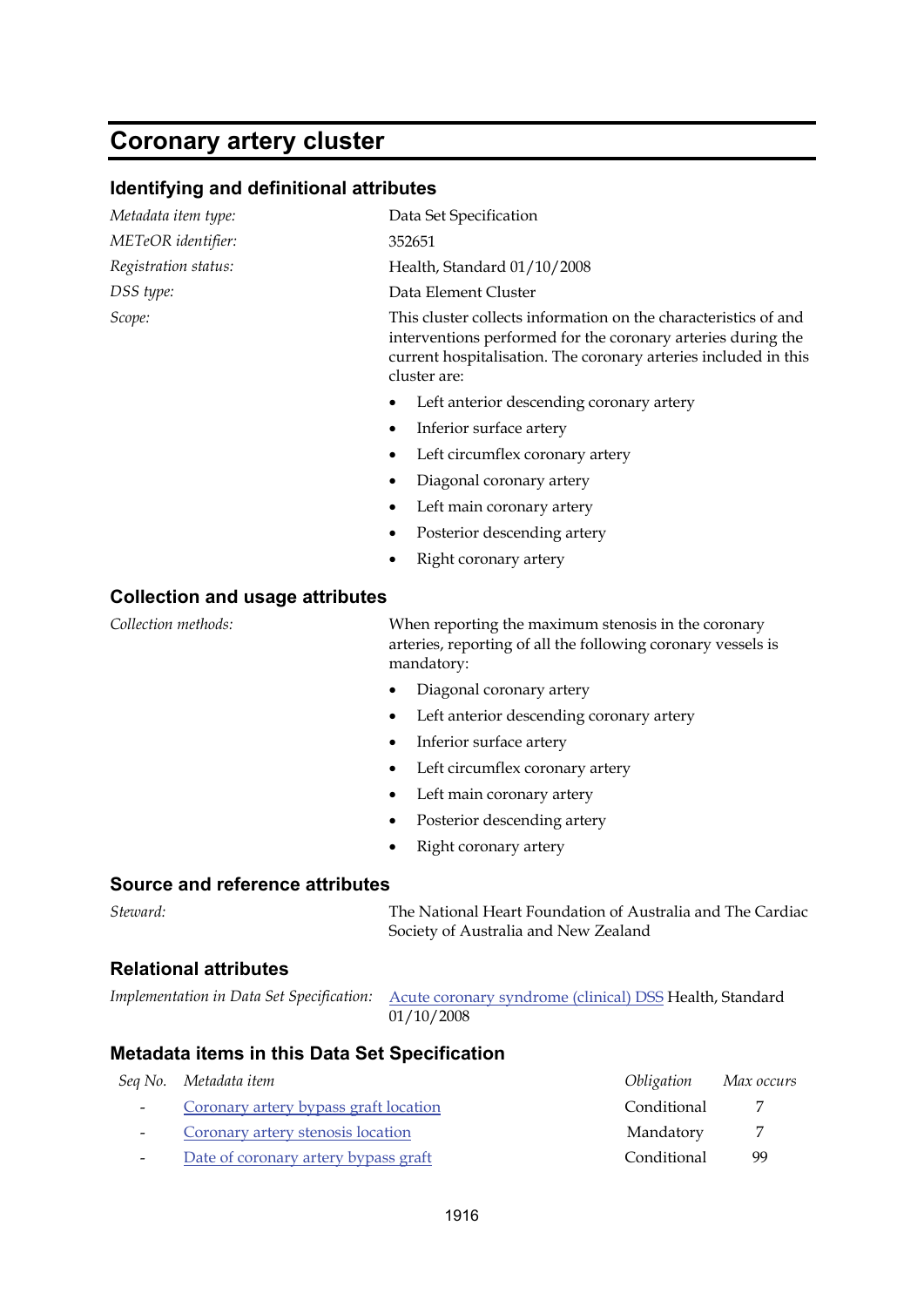| Date of primary percutaneous coronary intervention           | Conditional |    |
|--------------------------------------------------------------|-------------|----|
| Date of rescue percutaneous coronary intervention            | Conditional | 1  |
| Date of revascularisation percutaneous coronary intervention | Conditional |    |
| Maximum stenosis coronary artery                             | Mandatory   | 1  |
| Number of coronary artery lesions attempted                  | Conditional | 99 |
| Number of coronary artery lesions successfully dilated       | Conditional | 99 |
| Number of coronary artery stents                             | Conditional | 99 |
| Percutaneous coronary intervention procedure type            | Conditional | 1  |
| Time of primary percutaneous coronary intervention           | Conditional | 1  |
| Time of rescue percutaneous coronary intervention            | Conditional | 1  |
| Time of revascularisation percutaneous coronary intervention | Conditional |    |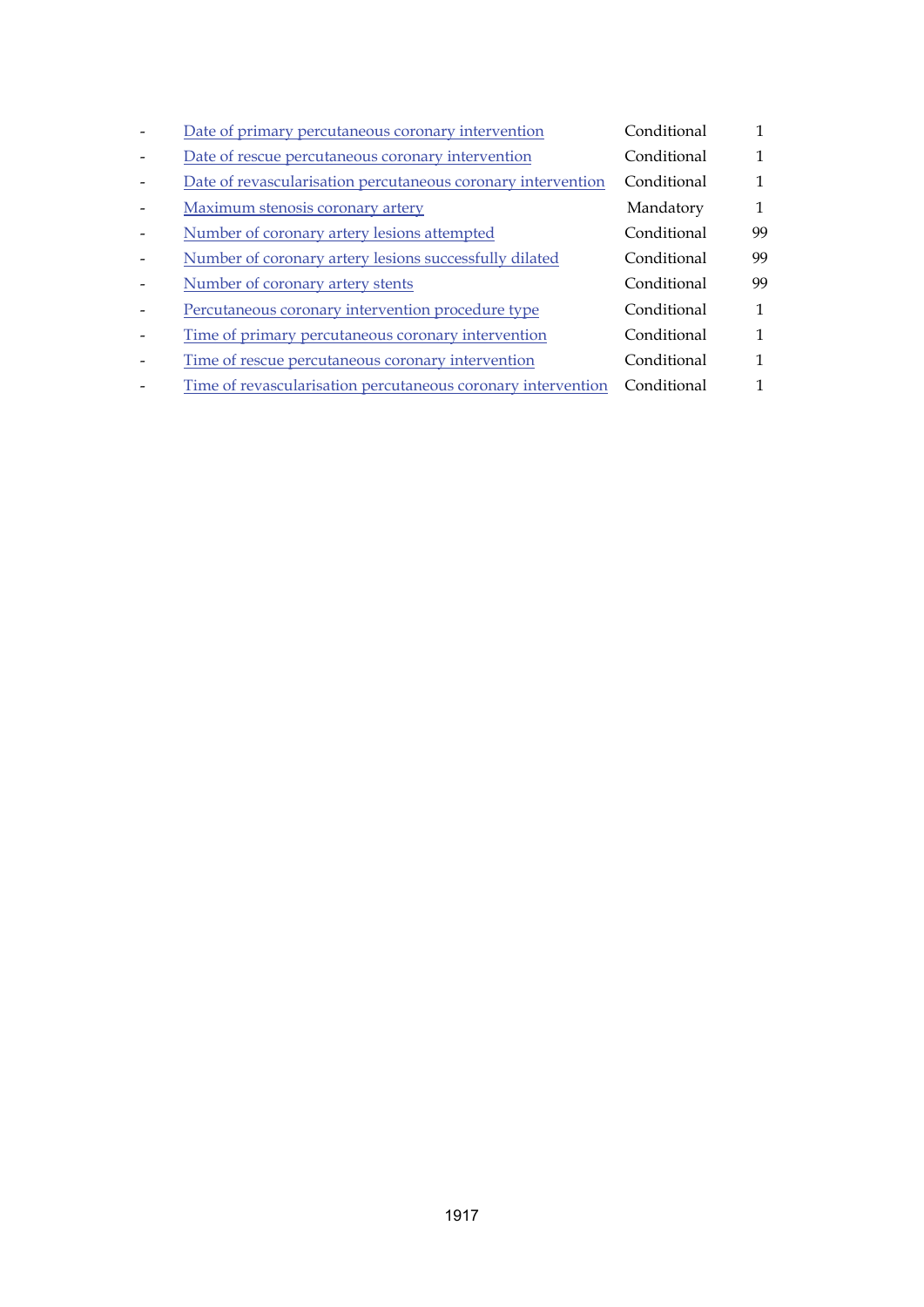## **Electrocardiogram cluster**

### **Identifying and definitional attributes**

| Metadata item type:  | Data Set Specification                                                                                                                                                                                                                                                                                                                                                                                                                                                                                                                        |  |
|----------------------|-----------------------------------------------------------------------------------------------------------------------------------------------------------------------------------------------------------------------------------------------------------------------------------------------------------------------------------------------------------------------------------------------------------------------------------------------------------------------------------------------------------------------------------------------|--|
| METeOR identifier:   | 351884                                                                                                                                                                                                                                                                                                                                                                                                                                                                                                                                        |  |
| Registration status: | Health, Standard 01/10/2008                                                                                                                                                                                                                                                                                                                                                                                                                                                                                                                   |  |
| DSS type:            | Data Element Cluster                                                                                                                                                                                                                                                                                                                                                                                                                                                                                                                          |  |
| Scope:               | An electrocardiogram (ECG) measures the electrical activity<br>of the heart over time. The evaluation of an ECG provides<br>important diagnostic information relevant to the risk<br>stratification, diagnosis and management of acute coronary<br>syndromes. The electrocardiogram cluster collects<br>information on the timing of each ECG and specific<br>diagnostic characteristics determined from the ECG:<br>• ECG change type and location<br>• Bundle-branch block status<br>• Q waves status<br>• ST-segment elevation in lead V4R |  |

### **Relational attributes**

*Implementation in Data Set Specification:* [Acute coronary syndrome \(clinical\) DSS](#page-1-0) Health, Standard  $01/10/2008$ 

| Seq No. | Metadata item                                        | Obligation  | Max occurs |
|---------|------------------------------------------------------|-------------|------------|
|         | <b>Bundle-branch block status</b>                    | Conditional | 1          |
|         | Date of electrocardiogram                            | Mandatory   | 99         |
|         | ECG - Q waves indicator                              | Mandatory   | 99         |
|         | Electrocardiogram - new Q waves indicator            | Conditional | 99         |
|         | Electrocardiogram - lead V4R presence indicator      | Mandatory   | 99         |
|         | Electrocardiogram - ST-segment-elevation in lead V4R | Conditional | 99         |
|         | Electrocardiogram change location                    | Conditional | 1          |
|         | Electrocardiogram change type                        | Conditional | 99         |
|         | Heart rhythm type                                    | Mandatory   | 99         |
|         | Time of electrocardiogram                            | Mandatory   | 99         |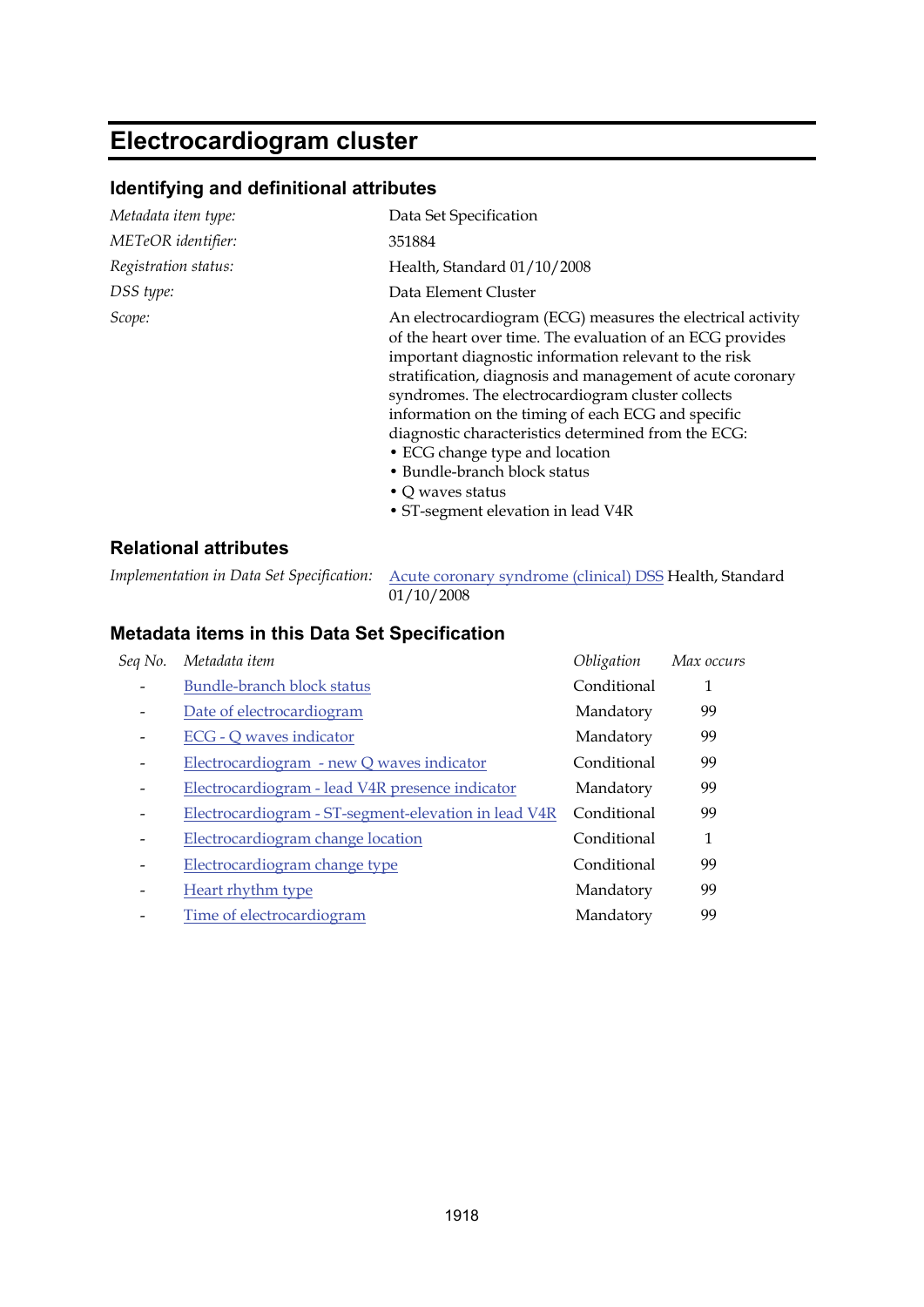## **Environmental factors cluster**

### **Identifying and definitional attributes**

| Metadata item type:  | Data Set Specification                                                                                                                                                                                                                                                                                                             |
|----------------------|------------------------------------------------------------------------------------------------------------------------------------------------------------------------------------------------------------------------------------------------------------------------------------------------------------------------------------|
| METeOR identifier:   | 320195                                                                                                                                                                                                                                                                                                                             |
| Registration status: | Health, Standard 29/11/2006<br>Community services, Standard 16/10/2006                                                                                                                                                                                                                                                             |
| DSS type:            | Data Element Cluster                                                                                                                                                                                                                                                                                                               |
| Scope:               | This data cluster is one of four clusters that make up the<br>Functioning and Disability DSS. To ensure a complete<br>description of human functioning it is recommended that this<br>cluster be collected along with the following three clusters<br>over time and by a range of health and community care<br>providers:          |
|                      | Body functions cluster<br>1.                                                                                                                                                                                                                                                                                                       |
|                      | 2. Body structures cluster                                                                                                                                                                                                                                                                                                         |
|                      | Activities and participation cluster<br>3.                                                                                                                                                                                                                                                                                         |
|                      | Environmental factors make up the physical, social and<br>attitudinal environment in which people live and conduct<br>their lives. These factors can have a positive or negative<br>influence on a person's participation as a member of society,<br>on performance of activities, or on a person's body function<br>or structure. |
|                      | The Environmental Factors cluster collects information on the<br>extent to which each of the domains in the five chapters listed<br>below influence the body function or structure, activity or<br>participation of a person:                                                                                                      |
|                      | 1. Products and technology                                                                                                                                                                                                                                                                                                         |
|                      | Natural environment and human-made changes to<br>2.<br>environment                                                                                                                                                                                                                                                                 |
|                      | Support and relationships<br>3.                                                                                                                                                                                                                                                                                                    |
|                      | Attitudes<br>4.                                                                                                                                                                                                                                                                                                                    |
|                      | 5.<br>Services, systems and policies                                                                                                                                                                                                                                                                                               |
|                      | Each chapter contains categories at different levels ordered<br>from general to detailed. For detailed information the user<br>should follow the structure of the ICF; the codes should be<br>drawn from the same hierarchical level within any particular<br>chapter.                                                             |
|                      | Codes at the ICF chapter headings may be recorded. If<br>further detail is required the Environmental Factors<br>classification includes 3 and 4 digit codes:                                                                                                                                                                      |
|                      | Services, systems and policies<br>e5                                                                                                                                                                                                                                                                                               |
|                      | e580 Health services, systems and policies                                                                                                                                                                                                                                                                                         |

e5800 Health services

Where multiple environmental factors and the extent of influence are recorded, the following prioritising system may be useful: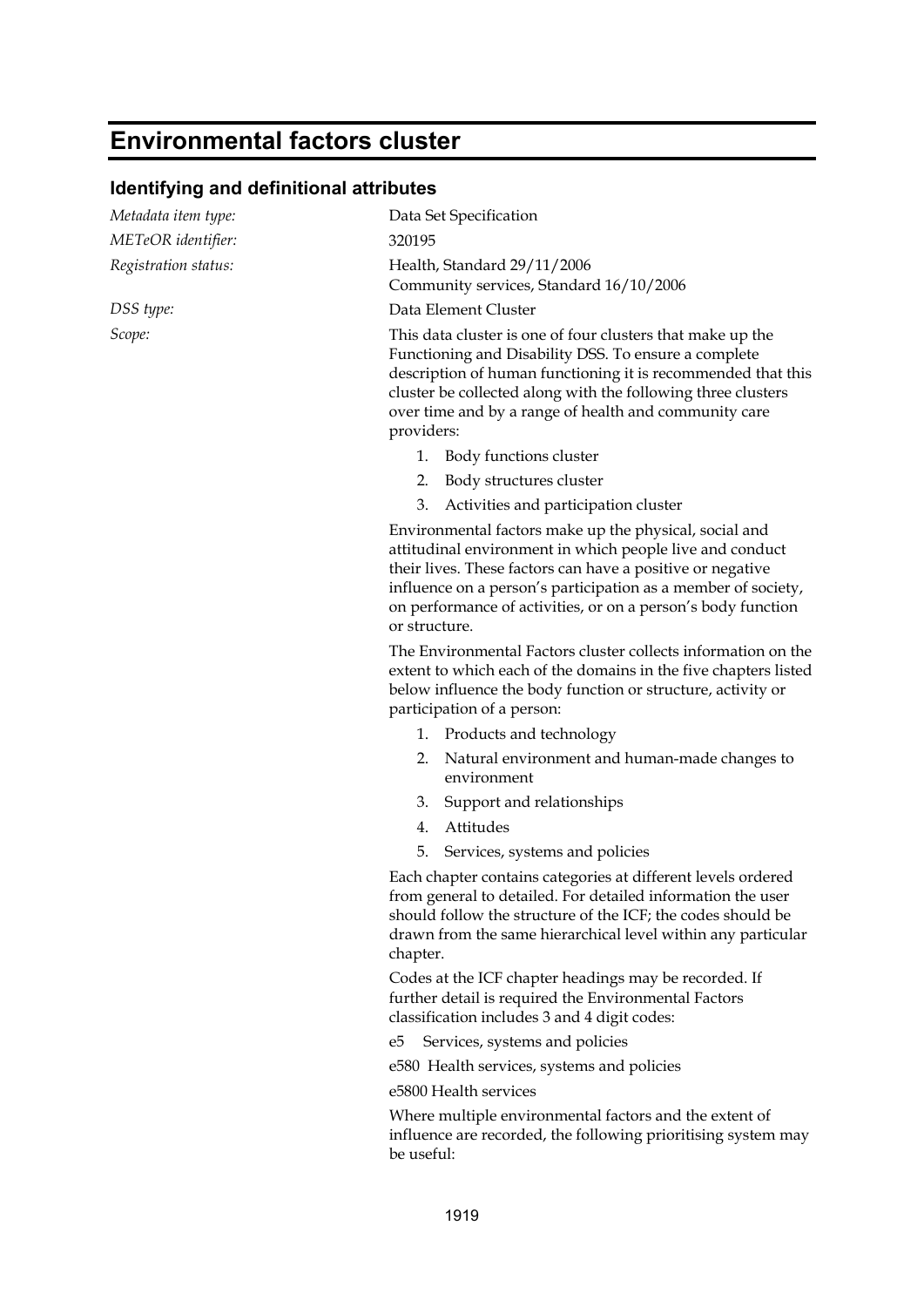- The first recorded environmental factor is the one having the greatest impact on the individual.
- Second and subsequent environmental factors are also of relevance to the individual.

The Environmental factors cluster may be used in health, community services and other disability-related data collections to record the environmental factors that facilitate or inhibit optimum functioning at the body, person or societal level. Identifying whether, and by how much, these environmental factors are influencing an individual's level of functioning, and whether the influence is a facilitator or barrier, may indicate the sorts of interventions that will optimise the individual's functioning. This information may be useful for policy development, service provision, or advocacy purposes. Preventative strategies could also be indicated by this information.

#### **Collection and usage attributes**

*Guide for use:* For each environmental factor code recorded there should be one response for the influence of the environmental factor.

> There are numerous possible methods for collecting environmental factors. Information can be collected on:

- all environmental factors;
- environmental factors of particular relevance;
- a number of environmental factors, prioritised according to specified criteria;
- one environmental factor per person; or
- record environmental factors for each recorded body function, body structure, and activities and participation.

See also the *ICF Australian User Guide* for further guidelines.

*Comments:* This cluster is based on the International Classification of Functioning, Disability and Health (ICF). The ICF was endorsed by the World Health Assembly in 2001 as a reference member of the WHO Family of International Classifications and of the Australian Family of Health and Related Classifications (endorsed by the National Health Information Management Group in 2002).

> The ICF provides a framework for the description of human functioning and disability. The components of ICF are defined in relation to a health condition. A health condition is an 'umbrella term for disease (acute or chronic), disorder, injury or trauma' (WHO 2001). A health condition may be recorded, for example, as:

- Episode of care principal diagnosis, code (ICD-10-AM 5th Ed) ANN{.N[N}
- Episode of care additional diagnosis, code (ICD-10-AM 5th Ed) ANN{.N[N}.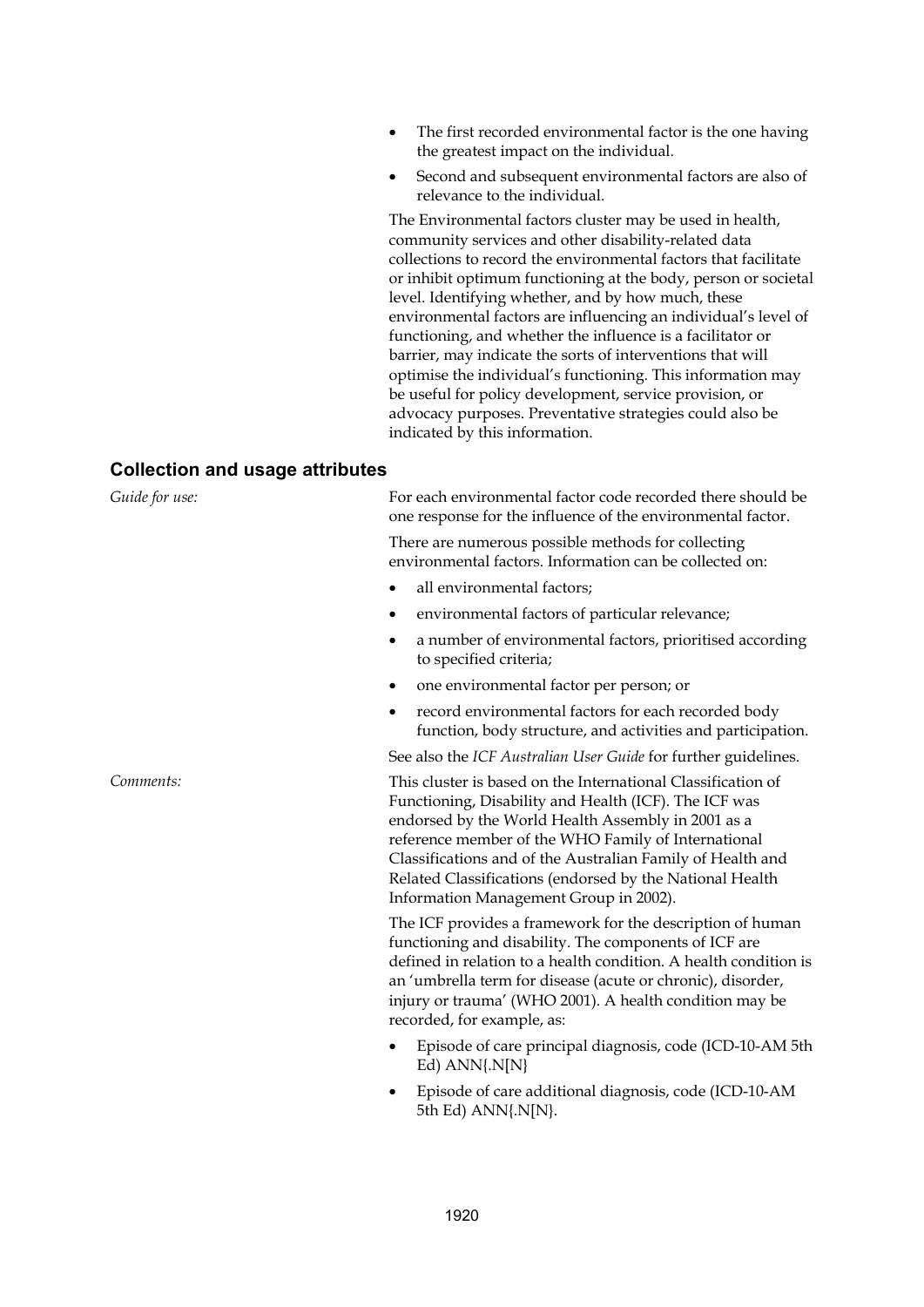#### **Source and reference attributes**

| Submitting organisation:     | Australian Institute of Health and Welfare (AIHW) which is |  |
|------------------------------|------------------------------------------------------------|--|
|                              | the Australian Collaborating Centre for the World Health   |  |
|                              | Organization Family of International Classifications.      |  |
| <b>Relational attributes</b> |                                                            |  |

*Implementation in Data Set Specification:* [Functioning and Disability DSS](#page-17-0) Health, Standard 29/11/2006 Community services, Standard 16/10/2006

|        | Seq No. Metadata item                       | Obligation Max occurs |  |
|--------|---------------------------------------------|-----------------------|--|
| $\sim$ | Environmental factor                        | Mandatory             |  |
| $\sim$ | Influence of environmental factor Mandatory |                       |  |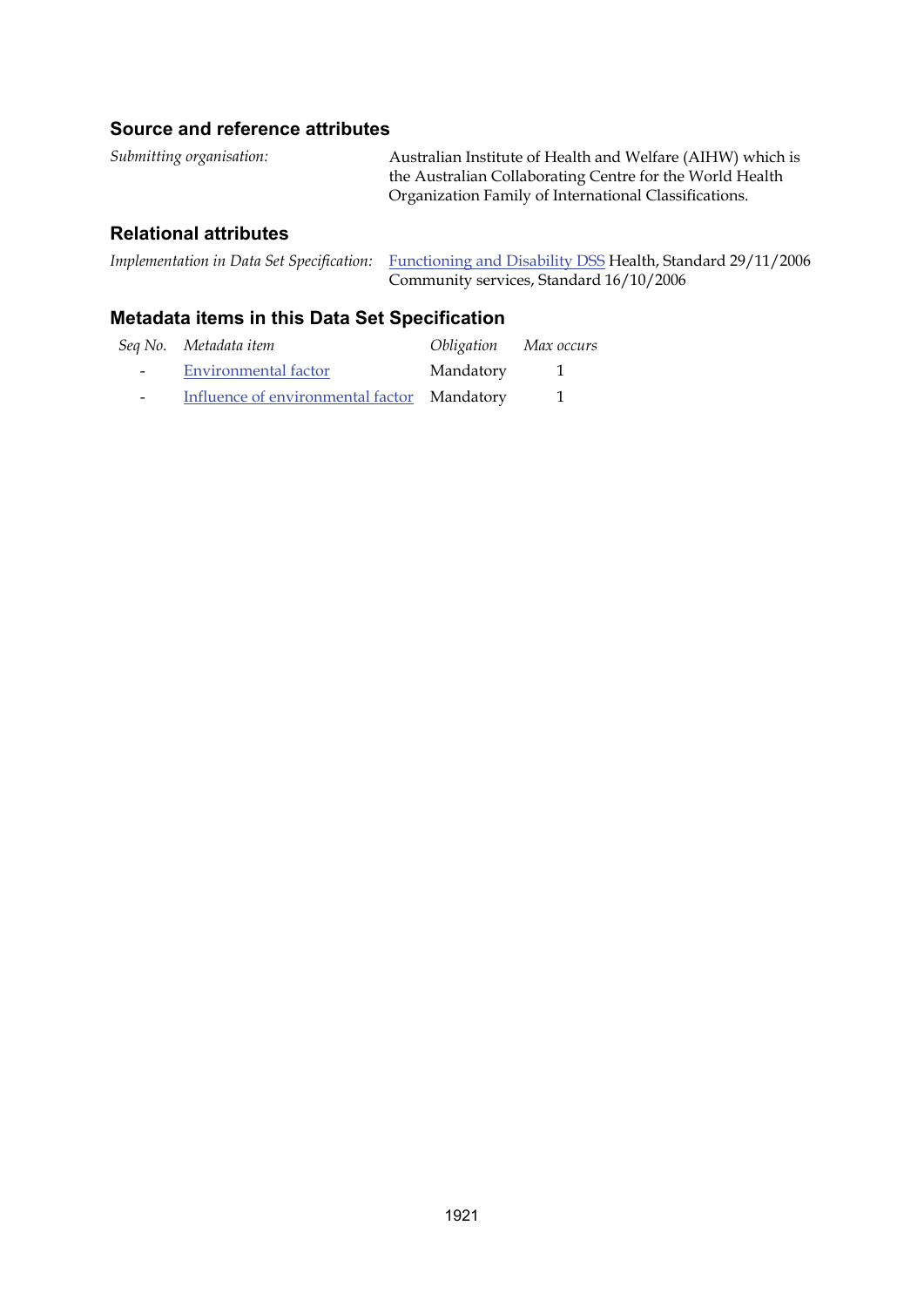# **Functional stress test cluster**

### **Identifying and definitional attributes**

| Metadata item type:  | Data Set Specification                                                                                                                                                                                                                                                                                                                                           |
|----------------------|------------------------------------------------------------------------------------------------------------------------------------------------------------------------------------------------------------------------------------------------------------------------------------------------------------------------------------------------------------------|
| METeOR identifier:   | 351878                                                                                                                                                                                                                                                                                                                                                           |
| Registration status: | Health, Standard 01/10/2008                                                                                                                                                                                                                                                                                                                                      |
| DSS type:            | Data Element Cluster                                                                                                                                                                                                                                                                                                                                             |
| Scope:               | A functional stress test evaluates arterial blood flow to the<br>heart muscle during increased cardiac work through physical<br>exercise or pharmacological methods. The functional stress<br>test cluster collects information on the timing, characteristics<br>and results of a functional stress test performed during the<br>current hospital presentation. |

### **Relational attributes**

*Implementation in Data Set Specification:* [Acute coronary syndrome \(clinical\) DSS](#page-1-0) Health, Standard 01/10/2008

| Seq No.                      | Metadata item                                             | Obligation  | Max occurs |
|------------------------------|-----------------------------------------------------------|-------------|------------|
| $\qquad \qquad \blacksquare$ | Date of functional stress test                            | Conditional |            |
| $\qquad \qquad \blacksquare$ | Functional stress is chaemic and perfusion outcome result | Conditional |            |
| $\qquad \qquad \blacksquare$ | Functional stress test assessment of cardiac perfusion    | Conditional |            |
| $\qquad \qquad$              | Functional stress test element                            | Conditional |            |
| $\qquad \qquad \blacksquare$ | Functional stress test intensity                          | Conditional |            |
| $\qquad \qquad \blacksquare$ | Functional stress test performed indicator                | Mandatory   |            |
|                              |                                                           |             |            |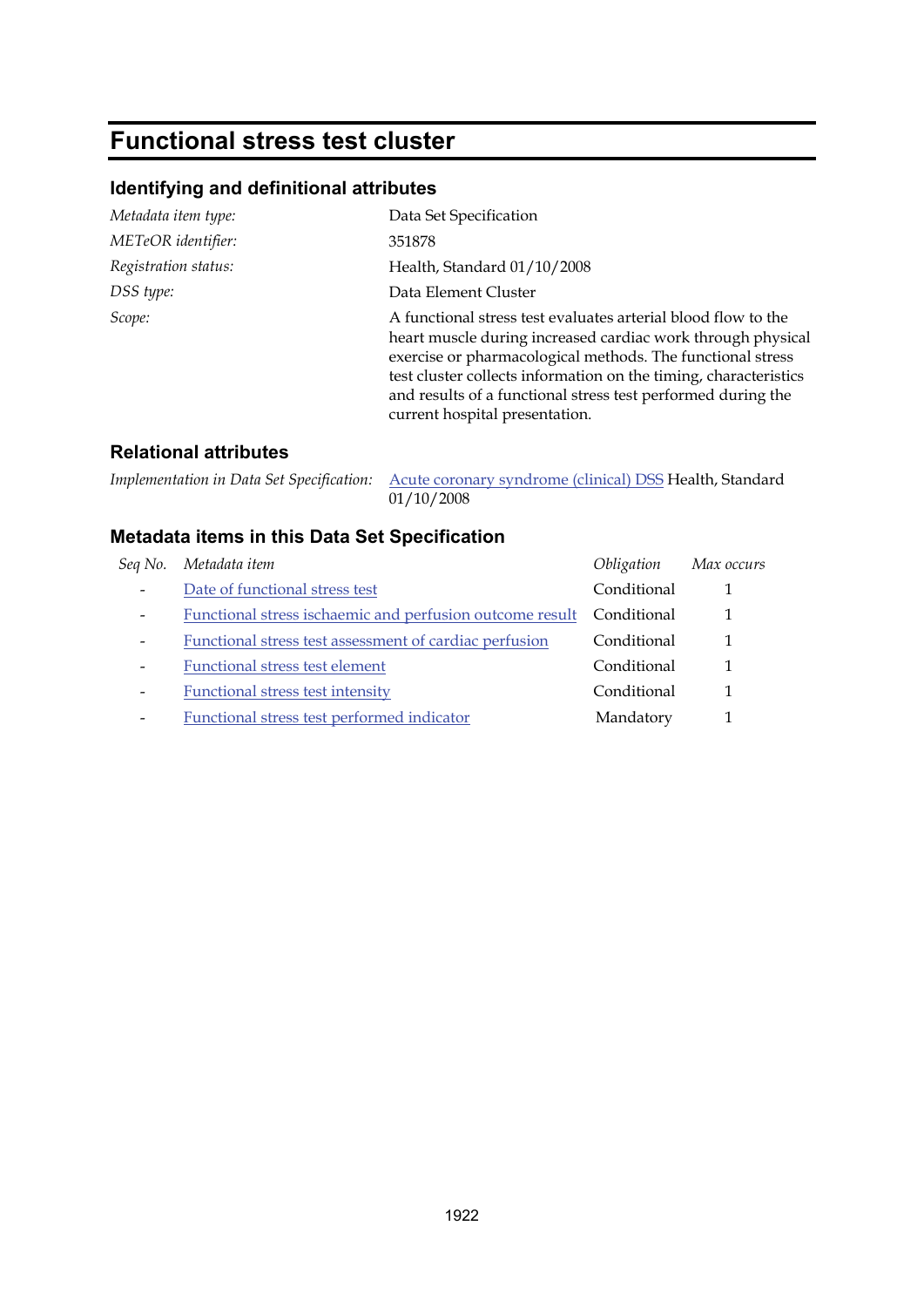# **Government health expenditure function revenue data element cluster**

## **Identifying and definitional attributes**

| Metadata item type:  | Data Set Specification                                                                                                                                                                                                                |
|----------------------|---------------------------------------------------------------------------------------------------------------------------------------------------------------------------------------------------------------------------------------|
| METeOR identifier:   | 372219                                                                                                                                                                                                                                |
| Registration status: | Health, Standard 03/12/2008                                                                                                                                                                                                           |
| DSS type:            | Data Element Cluster                                                                                                                                                                                                                  |
| Scope:               | The scope of this data cluster is revenue relating to direct<br>government and government-funded expenditure on health and<br>health-related goods and services or non-health care goods and<br>services to support these activities. |

#### **Collection and usage attributes**

| Guide for use:      | Revenues are to be reported in millions to the nearest 100,000 e.g.<br>\$4.1 million.                                                                                                                                                                                |
|---------------------|----------------------------------------------------------------------------------------------------------------------------------------------------------------------------------------------------------------------------------------------------------------------|
| Collection methods: | This data is collected according to the organisation's source of<br>revenue and type of health or health related function relevant to<br>each State and Territory. This is supplied by the GHE and<br>specified in the reporting guidelines as provided by the AIHW. |

# **Source and reference attributes**

| Submitting organisation:                     | Health Expenditure Advisory Committee                                                                   |  |
|----------------------------------------------|---------------------------------------------------------------------------------------------------------|--|
| <b>Relational attributes</b>                 |                                                                                                         |  |
| Related metadata references:                 | Supersedes Government health expenditure function revenue<br>data cluster Health, Superseded 03/12/2008 |  |
| Implementation in Data Set<br>Specification: | Government health expenditure NMDS 2009-2010 Health,<br>Standard 01/04/2009                             |  |
|                                              |                                                                                                         |  |

*Implementation start date:* 01/07/2009

|                          | Seq No. Metadata item                                 | Obligation Max occurs |              |
|--------------------------|-------------------------------------------------------|-----------------------|--------------|
| $\sim 100$               | Organisation revenues                                 | Conditional           | 99           |
| $\overline{\phantom{a}}$ | Source of public and private revenue                  | Conditional           | $\mathbf{1}$ |
| $\sim$ 100 $\mu$         | Type of health or health related function Conditional |                       |              |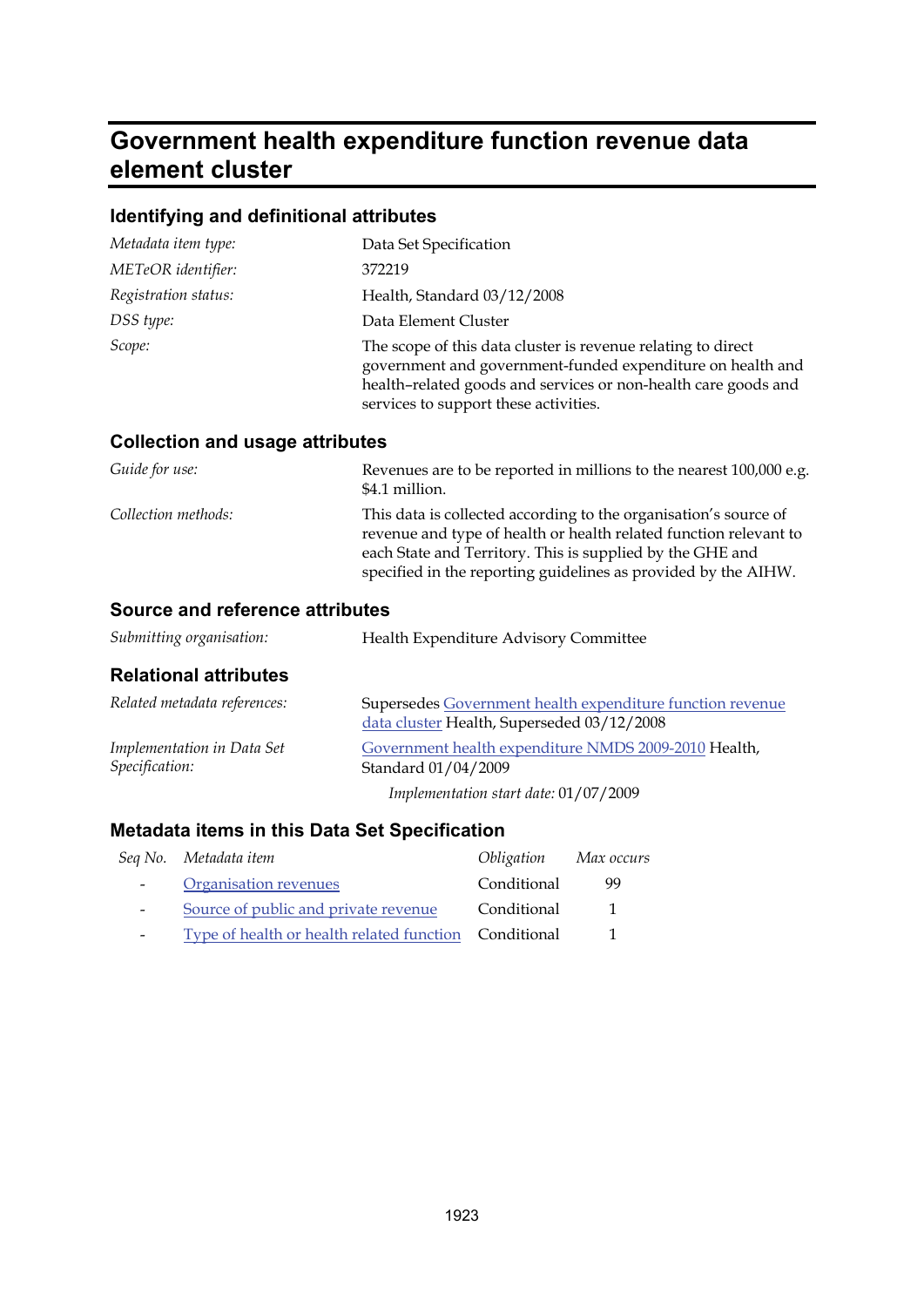# **Government health expenditure organisation expenditure capital consumption data element cluster**

# **Identifying and definitional attributes**

| Metadata item type:  | Data Set Specification                                                                                                                                                                                                                                                                                                                                                                |
|----------------------|---------------------------------------------------------------------------------------------------------------------------------------------------------------------------------------------------------------------------------------------------------------------------------------------------------------------------------------------------------------------------------------|
| METeOR identifier:   | 376401                                                                                                                                                                                                                                                                                                                                                                                |
| Registration status: | Health, Standard 01/04/2009                                                                                                                                                                                                                                                                                                                                                           |
| DSS type:            | Data Element Cluster                                                                                                                                                                                                                                                                                                                                                                  |
| Scope:               | The scope of this data cluster is direct government and<br>government-funded expenditure by a health industry relevant<br>organisation consisting of consumption of fixed capital<br>(depreciation). These are all either health and health-related<br>goods and services or non-health care goods and services to<br>support the health industry relevant organisation's activities. |

### **Collection and usage attributes**

| Guide for use:      | Expenses are to be reported in millions to the nearest 100,000 e.g.<br>\$4.1 million.                                                                                                                                                                                     |
|---------------------|---------------------------------------------------------------------------------------------------------------------------------------------------------------------------------------------------------------------------------------------------------------------------|
| Collection methods: | This data is collected according to the organisation's main<br>activity types and type of health or health related function<br>relevant to each State and Territory. This is supplied by the GHE<br>and specified in the reporting guidelines as provided by the<br>AIHW. |

#### **Relational attributes**

| Related metadata references:                 | Supersedes Government health expenditure organisation<br>expenditure capital consumption data element cluster Health,<br>Superseded 01/04/2009 |  |
|----------------------------------------------|------------------------------------------------------------------------------------------------------------------------------------------------|--|
| Implementation in Data Set<br>Specification: | Government health expenditure NMDS 2009-2010 Health,<br>Standard 01/04/2009                                                                    |  |
|                                              | Implementation start date: 01/07/2009                                                                                                          |  |

|                          | Seq No. Metadata item                                  | Obligation  | Max occurs |
|--------------------------|--------------------------------------------------------|-------------|------------|
| $\sim$ 100 $\mu$         | Capital consumption expenses                           | Conditional | -1         |
| $\overline{\phantom{0}}$ | Health industry relevant organisation type Conditional |             | -1         |
| -                        | Type of health or health related function              | Conditional |            |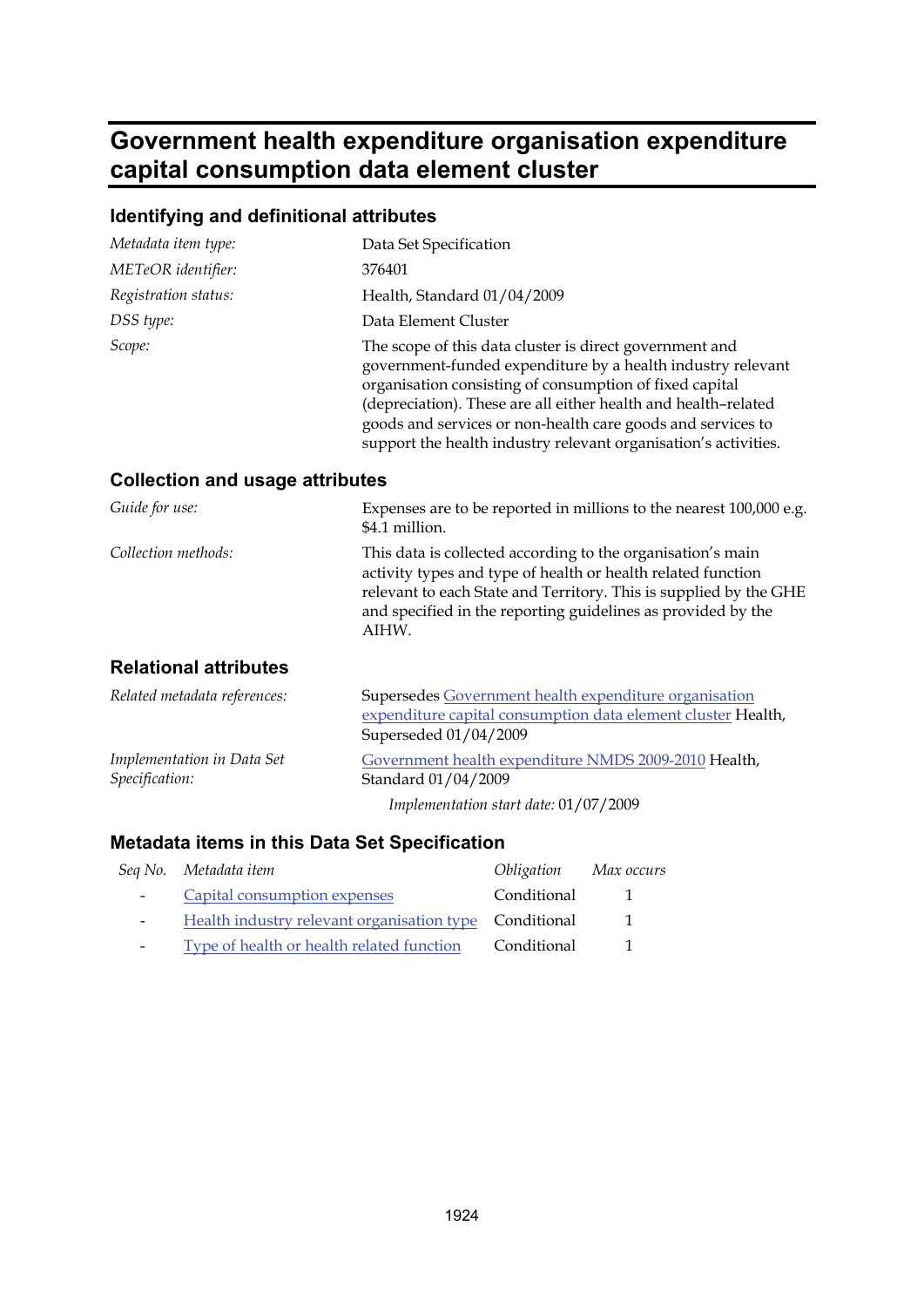# **Government health expenditure organisation expenditure data element cluster**

# **Identifying and definitional attributes**

| Metadata item type:  | Data Set Specification                                                                                                                                                                                                                                                                                                                                                                                                                                                                                                                                       |
|----------------------|--------------------------------------------------------------------------------------------------------------------------------------------------------------------------------------------------------------------------------------------------------------------------------------------------------------------------------------------------------------------------------------------------------------------------------------------------------------------------------------------------------------------------------------------------------------|
| METeOR identifier:   | 376888                                                                                                                                                                                                                                                                                                                                                                                                                                                                                                                                                       |
| Registration status: | Health, Standard 01/04/2009                                                                                                                                                                                                                                                                                                                                                                                                                                                                                                                                  |
| DSS type:            | Data Element Cluster                                                                                                                                                                                                                                                                                                                                                                                                                                                                                                                                         |
| Scope:               | The scope of this data cluster is direct government and<br>government-funded expenditure by a health industry relevant<br>organisation consisting mainly of wages, salaries and<br>supplements, superannuation employer contributions, workers<br>compensation premiums and payouts, purchases of goods and<br>services and consumption of fixed capital (depreciation). These<br>are all either health and health-related goods and services or<br>non-health care goods and services to support the health industry<br>relevant organisation's activities. |

### **Collection and usage attributes**

| Guide for use:               | Expenses are to be reported in millions to the nearest 100,000 e.g.<br>\$4.1 million.                                                                                                                                                                                     |
|------------------------------|---------------------------------------------------------------------------------------------------------------------------------------------------------------------------------------------------------------------------------------------------------------------------|
| Collection methods:          | This data is collected according to the organisation's main<br>activity types and type of health or health related function<br>relevant to each State and Territory. This is supplied by the GHE<br>and specified in the reporting guidelines as provided by the<br>AIHW. |
| <b>Dolational attributos</b> |                                                                                                                                                                                                                                                                           |

#### **Relational attributes**

| Related metadata references:                 | Supersedes Government health expenditure organisation<br>expenditure data cluster Health, Superseded 01/04/2009 |  |
|----------------------------------------------|-----------------------------------------------------------------------------------------------------------------|--|
| Implementation in Data Set<br>Specification: | Government health expenditure NMDS 2009-2010 Health,<br>Standard 01/04/2009                                     |  |
|                                              | Implementation start date: $01/07/2009$                                                                         |  |

| Seq No. Metadata item                            | Obligation | Max occurs |
|--------------------------------------------------|------------|------------|
| Capital consumption expenses                     | Mandatory  |            |
| <b>Employee expenses</b>                         | Mandatory  |            |
| Health industry relevant organisation type       | Mandatory  |            |
| Organisation expenses, total Australian currency | Mandatory  |            |
| Purchase of goods and services                   | Mandatory  |            |
| Type of health or health related function        | Mandatory  |            |
|                                                  |            |            |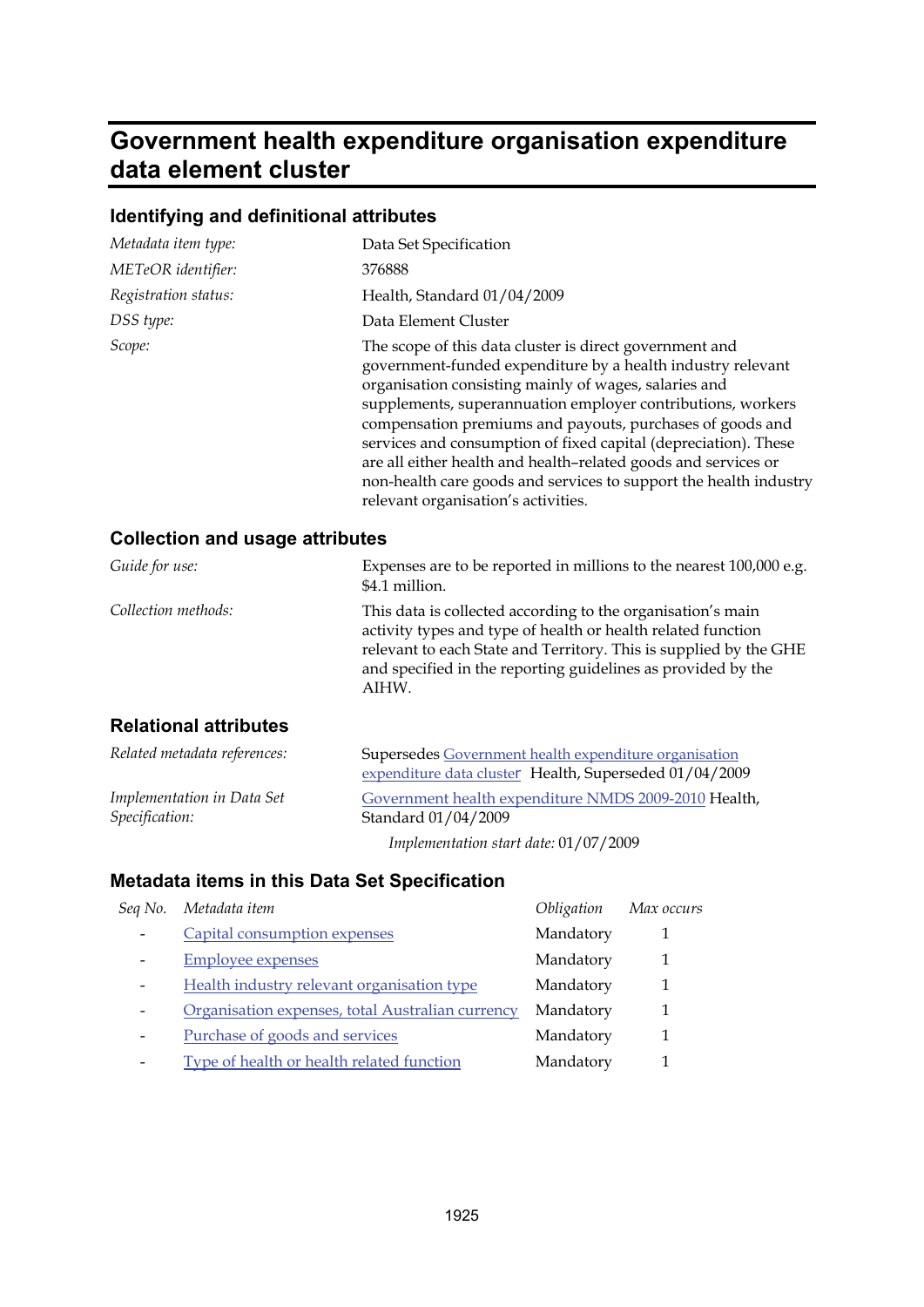# **Government health expenditure organisation expenditure employee related data element cluster**

## **Identifying and definitional attributes**

| Metadata item type:  | Data Set Specification                                                                                                                                                                                                                                                                                                                                                                                                                                                       |
|----------------------|------------------------------------------------------------------------------------------------------------------------------------------------------------------------------------------------------------------------------------------------------------------------------------------------------------------------------------------------------------------------------------------------------------------------------------------------------------------------------|
| METeOR identifier:   | 376897                                                                                                                                                                                                                                                                                                                                                                                                                                                                       |
| Registration status: | Health, Standard 01/04/2009                                                                                                                                                                                                                                                                                                                                                                                                                                                  |
| DSS type:            | Data Element Cluster                                                                                                                                                                                                                                                                                                                                                                                                                                                         |
| Scope:               | The scope of this data cluster is direct government and<br>government-funded expenditure by a health industry relevant<br>organisation consisting mainly of wages, salaries and<br>supplements, superannuation employer contributions, and<br>workers compensation premiums and payouts. These are all<br>either health and health-related goods and services or non-health<br>care goods and services to support the health industry relevant<br>organisation's activities. |

#### **Collection and usage attributes**

| Guide for use:               | Expenses are to be reported in millions to the nearest 100,000 e.g.<br>\$4.1 million.                                                                                                                                                                                     |
|------------------------------|---------------------------------------------------------------------------------------------------------------------------------------------------------------------------------------------------------------------------------------------------------------------------|
| Collection methods:          | This data is collected according to the organisation's main<br>activity types and type of health or health related function<br>relevant to each State and Territory. This is supplied by the GHE<br>and specified in the reporting guidelines as provided by the<br>AIHW. |
| <b>Relational attributes</b> |                                                                                                                                                                                                                                                                           |

| Related metadata references:                 | Supersedes Government health expenditure organisation<br>expenditure employee related data element cluster Health,<br>Superseded 01/04/2009 |
|----------------------------------------------|---------------------------------------------------------------------------------------------------------------------------------------------|
| Implementation in Data Set<br>Specification: | Government health expenditure NMDS 2009-2010 Health,<br>Standard 01/04/2009                                                                 |
|                                              | Implementation start date: $01/07/2009$                                                                                                     |

|            | Seq No. Metadata item                                  | Obligation  | Max occurs   |
|------------|--------------------------------------------------------|-------------|--------------|
| $\sim 100$ | <b>Employee expenses</b>                               | Mandatory   | $\mathbf{1}$ |
|            | Health industry relevant organisation type Conditional |             | -1           |
|            | Type of health or health related function              | Conditional |              |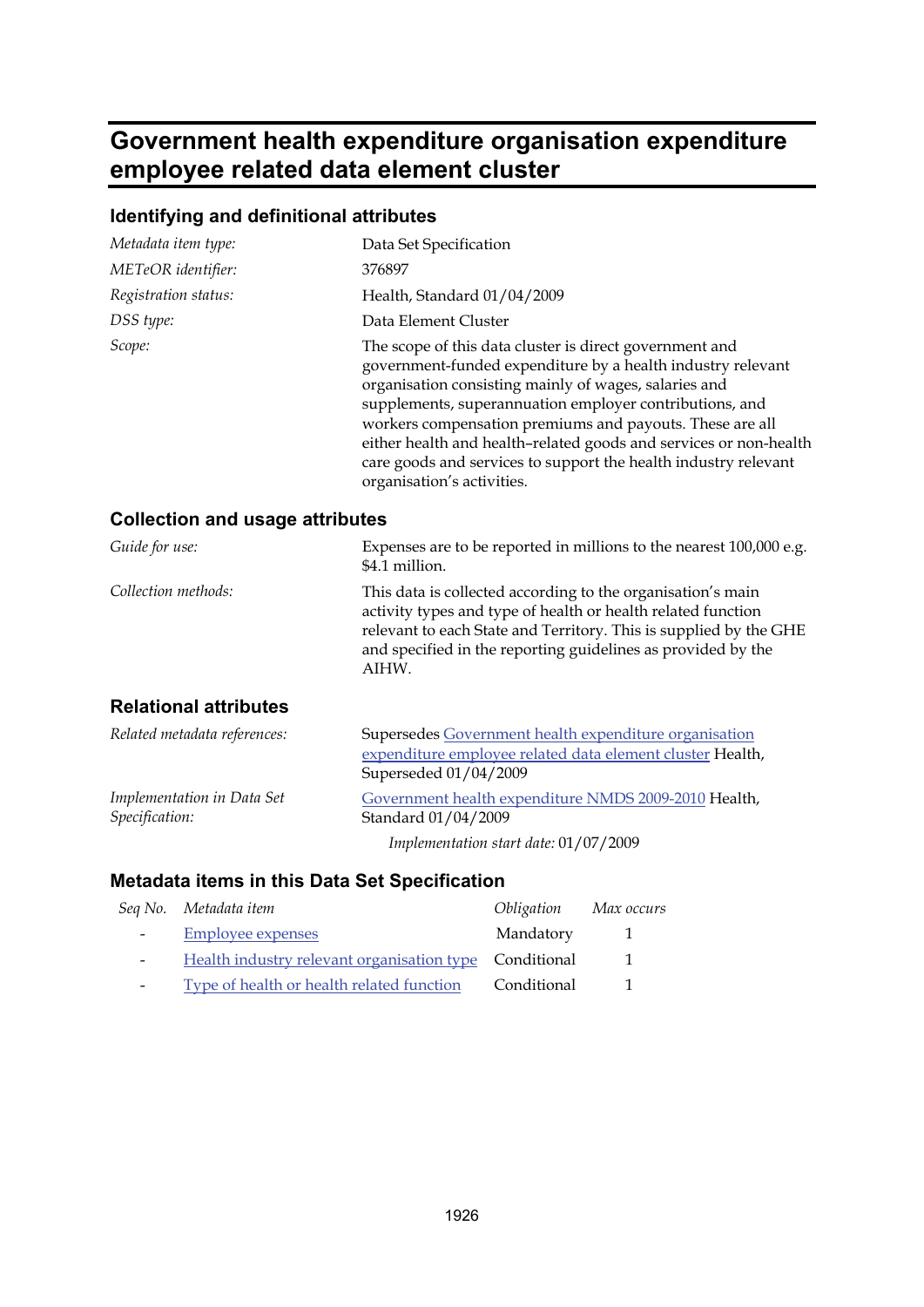# **Government health expenditure organisation expenditure purchase of goods and services data element cluster**

# **Identifying and definitional attributes**

| Metadata item type:  | Data Set Specification                                                                                                                                                                                                                                                                                                                                                           |
|----------------------|----------------------------------------------------------------------------------------------------------------------------------------------------------------------------------------------------------------------------------------------------------------------------------------------------------------------------------------------------------------------------------|
| METeOR identifier:   | 376891                                                                                                                                                                                                                                                                                                                                                                           |
| Registration status: | Health, Standard 01/04/2009                                                                                                                                                                                                                                                                                                                                                      |
| DSS type:            | Data Element Cluster                                                                                                                                                                                                                                                                                                                                                             |
| Scope:               | The scope of this data cluster is direct government and<br>government-funded expenditure by a health industry relevant<br>organisation consisting mainly of purchases of goods and<br>services. These are all either health and health-related goods and<br>services or non-health care goods and services to support the<br>health industry relevant organisation's activities. |

#### **Collection and usage attributes**

| Guide for use:      | Expenses are to be reported in millions to the nearest 100,000 e.g.<br>\$4.1 million.                                                                                                                                                                                     |
|---------------------|---------------------------------------------------------------------------------------------------------------------------------------------------------------------------------------------------------------------------------------------------------------------------|
| Collection methods: | This data is collected according to the organisation's main<br>activity types and type of health or health related function<br>relevant to each State and Territory. This is supplied by the GHE<br>and specified in the reporting guidelines as provided by the<br>AIHW. |

#### **Relational attributes**

| Related metadata references:                 | Supersedes Government health expenditure organisation<br>expenditure purchase of goods and services data element cluster<br>Health, Superseded 01/04/2009 |  |
|----------------------------------------------|-----------------------------------------------------------------------------------------------------------------------------------------------------------|--|
| Implementation in Data Set<br>Specification: | Government health expenditure NMDS 2009-2010 Health,<br>Standard 01/04/2009                                                                               |  |
|                                              | Implementation start date: 01/07/2009                                                                                                                     |  |

|                          | Seq No. Metadata item                                  | <i>Obligation</i> | Max occurs |
|--------------------------|--------------------------------------------------------|-------------------|------------|
| $\sim$                   | Health industry relevant organisation type Conditional |                   |            |
| $\overline{\phantom{0}}$ | Purchase of goods and services                         | Mandatory         | -1         |
| -                        | Type of health or health related function              | Conditional       |            |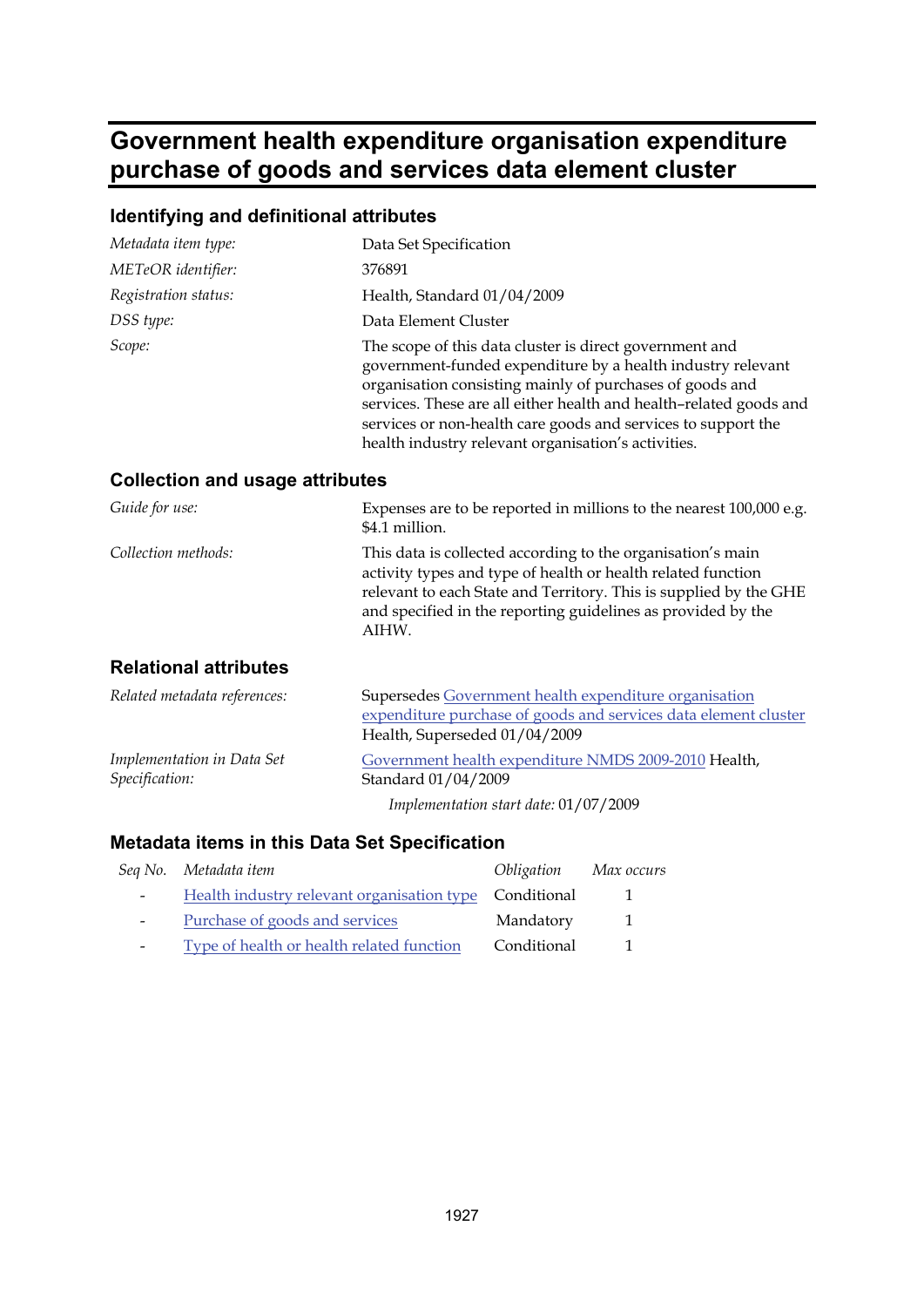# **Government health expenditure organisation revenue data element cluster**

## **Identifying and definitional attributes**

| Metadata item type:  | Data Set Specification                                                                                                                                      |
|----------------------|-------------------------------------------------------------------------------------------------------------------------------------------------------------|
| METeOR identifier:   | 376884                                                                                                                                                      |
| Registration status: | Health, Standard 01/04/2009                                                                                                                                 |
| DSS type:            | Data Element Cluster                                                                                                                                        |
| Scope:               | The scope of this data cluster is revenue relating to direct<br>government and government-funded expenditure by a<br>health industry relevant organisation. |

#### **Collection and usage attributes**

| Guide for use:      | Revenues are to be reported in millions to the nearest<br>100,000 e.g. \$4.1 million.                                                                                                                                                          |
|---------------------|------------------------------------------------------------------------------------------------------------------------------------------------------------------------------------------------------------------------------------------------|
| Collection methods: | This data is collected according to the organisation's source<br>of revenue and main activity types relevant to each State<br>and Territory. This is supplied by the GHE and specified in<br>the reporting guidelines as provided by the AIHW. |

#### **Source and reference attributes**

| Submitting organisation:                     | Health Expenditure Advisory Committee                                                                                  |
|----------------------------------------------|------------------------------------------------------------------------------------------------------------------------|
| <b>Relational attributes</b>                 |                                                                                                                        |
| Related metadata references:                 | Supersedes Government health expenditure organisation<br>revenue data element cluster Health, Superseded<br>01/04/2009 |
| Implementation in Data Set<br>Specification: | Government health expenditure NMDS 2009-2010 Health,<br>Standard 01/04/2009                                            |
|                                              | Implementation start date: 01/07/2009                                                                                  |

|   | Seq No. Metadata item                      | <i>Obligation</i> | Max occurs |
|---|--------------------------------------------|-------------------|------------|
|   | Health industry relevant organisation type | Mandatory         |            |
|   | Source of public and private revenue       | Mandatory         | 1          |
| - | Organisation revenues                      | Conditional       | 99         |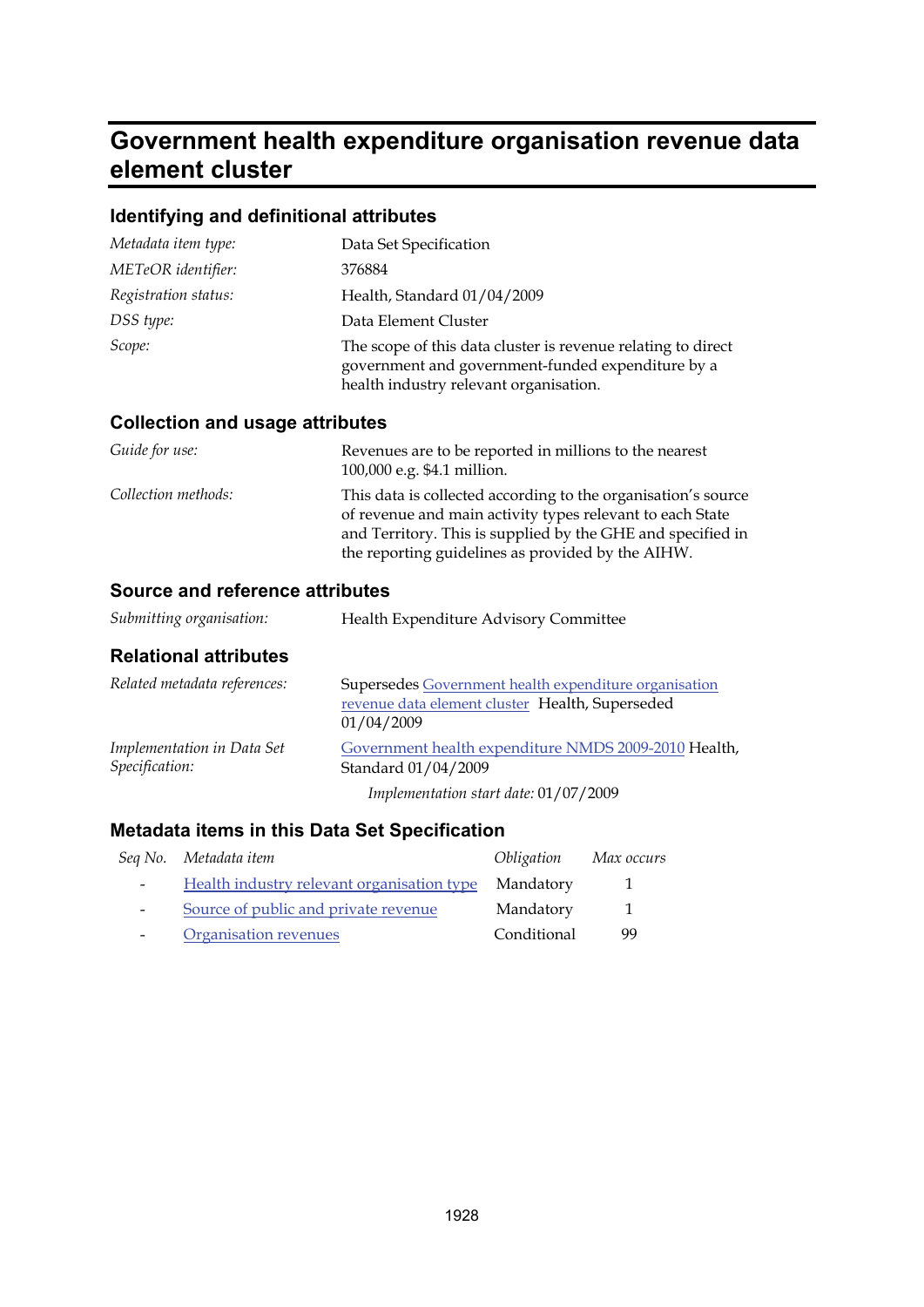# **Labour force status cluster**

# **Identifying and definitional attributes**

| Metadata item type:  | Data Set Specification                                                                                             |
|----------------------|--------------------------------------------------------------------------------------------------------------------|
| METeOR identifier:   | 383452                                                                                                             |
| Registration status: | Health, Standard 10/12/2009                                                                                        |
| DSS type:            | Data Element Cluster                                                                                               |
| Scope:               | All health professionals renewing their registration with the<br>Australian Health Practitioner Regulation Agency. |

# **Collection and usage attributes**

| Statistical unit: | The statistical unit is the Registered health professional.                                                                                                                                                                |
|-------------------|----------------------------------------------------------------------------------------------------------------------------------------------------------------------------------------------------------------------------|
| Guide for use:    | The data elements in this cluster, when used together,<br>describe the labour force status of registered health<br>professionals. The cluster assists to describe the size and<br>availability of the health labour force. |
|                   | The data can be output as sub-groups of the labour force<br>using the following categories:                                                                                                                                |
|                   | 1. Employed                                                                                                                                                                                                                |
|                   | Employed in Australia in registered<br>1.<br>profession                                                                                                                                                                    |
|                   | Employed in the profession<br>1.                                                                                                                                                                                           |
|                   | 2. On extended leave                                                                                                                                                                                                       |
|                   | Employed in Australia outside of registered<br>2.<br>profession                                                                                                                                                            |
|                   | 1. Looking for work in registered<br>profession                                                                                                                                                                            |
|                   | 2. Not looking for work in registered<br>profession                                                                                                                                                                        |
|                   | 3.<br>Employed overseas in registered profession                                                                                                                                                                           |
|                   | 1. Looking for work in Australia in<br>registered profession                                                                                                                                                               |
|                   | Not looking for work in Australia in<br>2.<br>registered profession                                                                                                                                                        |
|                   | Not employed in Australia<br>2.                                                                                                                                                                                            |
|                   | Looking for work in Australia in registered<br>1.<br>profession                                                                                                                                                            |
|                   | Not looking for work in Australia in<br>2.<br>registered profession                                                                                                                                                        |
|                   | Retired from registered profession in Australia<br>3.                                                                                                                                                                      |
|                   | The employed category excludes those only engaged in<br>unpaid and/or voluntary activities.                                                                                                                                |
|                   | Not employed in Australia includes those who are not<br>employed at all and those who are only employed outside<br>Australia.                                                                                              |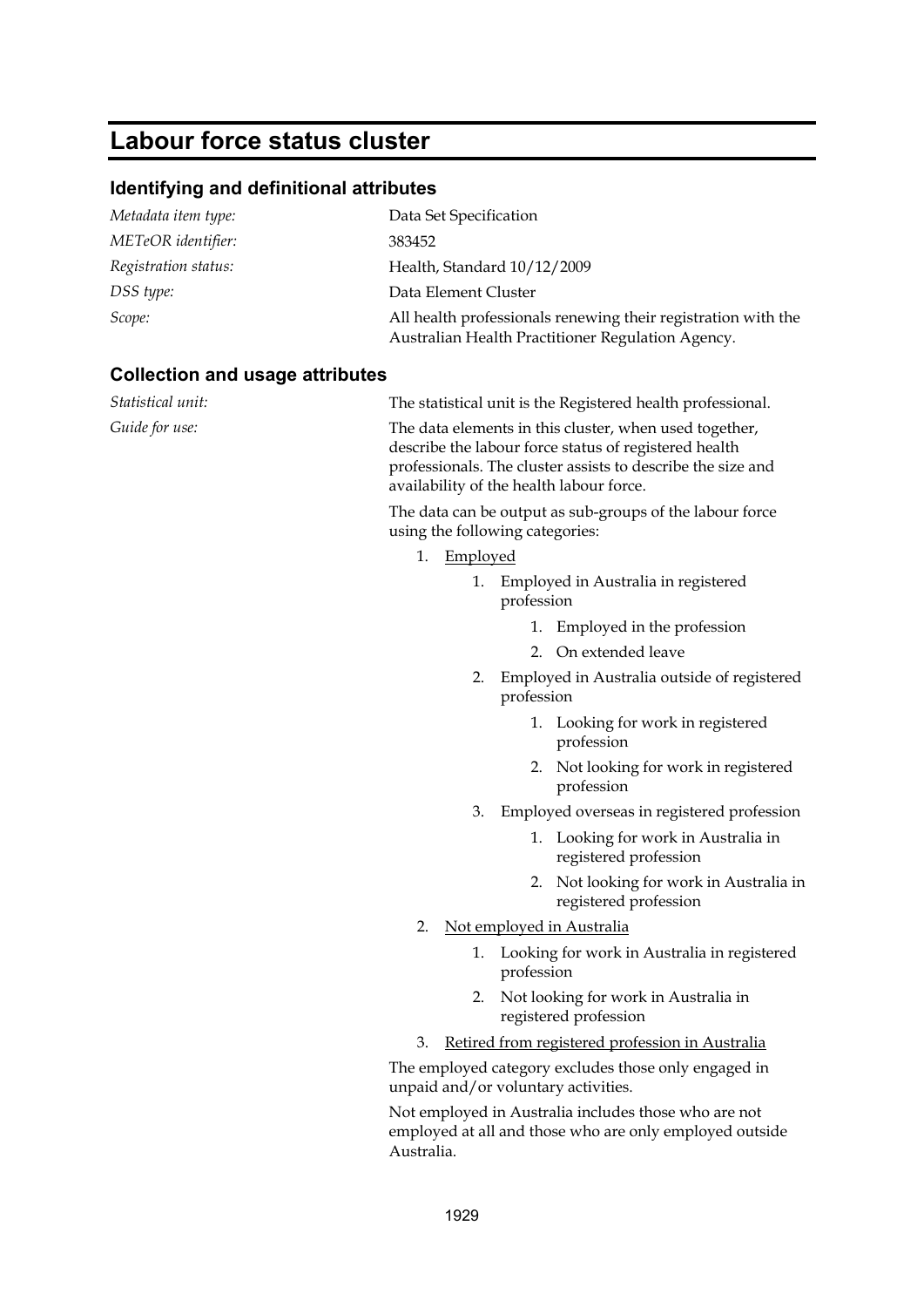*Collection methods:* Data elements in this cluster comprise five key labour force concepts for the registered profession:

- Country of employment
- Extended leave status
- Jobseeker status
- Labour force status
- Retirement status

It is not necessary to collect these concepts as separate questions. Instead, they are best combined to form the response categories to a set of survey questions.

The following questions are an example of how the separate data elements from this cluster should be used together. They identify the labour force status of a health professional in the registered profession in the last week.

1. Last week, were you:

- Working in the registered profession in Australia? (continue with questionnaire)
- Employed in the registered profession but within a period of leave for 3 months or more? (thank you, nothing further)
- Working in the registered profession overseas? (go to question 2)
- Working, but not in the profession? (go to question 2)
- Not working in paid employment at all? (go to question 2)

2. Last week, did you take active steps to look for work in the registered profession in Australia?

Active steps include: applying for work in the profession, enquiring about a job, answering an advertisement, registering with an employment agency, advertising for work or contacting people in the profession about a job.

- No, I am retired from regular work
- No, not at all
- Yes, I looked for work (either full-time or part-time)

Thank you - no further questions

#### **Source and reference attributes**

| Registered chiropractic labour force DSS Health, Standard      |
|----------------------------------------------------------------|
| Registered dental and allied dental health professional labour |
|                                                                |
| Registered medical professional labour force DSS Health,       |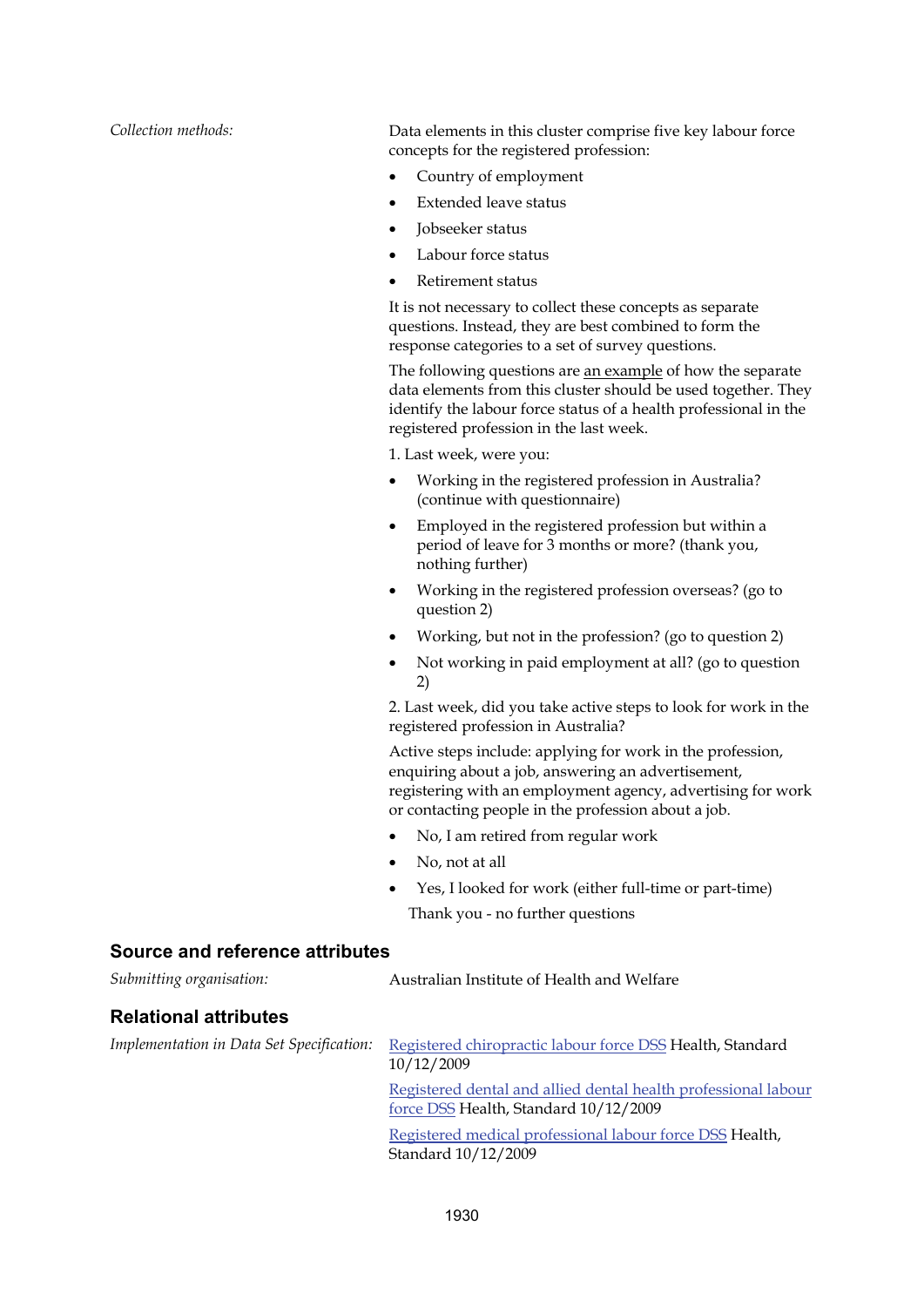[Registered midwifery labour force DSS](#page-38-0) Health, Standard 10/12/2009 [Registered nursing professional labour force DSS](#page-40-0) Health, Standard 10/12/2009 [Registered optometry labour force DSS](#page-42-0) Health, Standard 10/12/2009 [Registered osteopathy labour force DSS](#page-44-0) Health, Standard 10/12/2009 [Registered pharmacy labour force DSS](#page-46-0) Health, Standard 10/12/2009 [Registered physiotherapy labour force DSS](#page-48-0) Health, Standard 10/12/2009 [Registered podiatry labour force DSS](#page-50-0) Health, Standard 10/12/2009 [Registered psychology labour force DSS](#page-52-0) Health, Standard 10/12/2009

|                 | Seq No. Metadata item                          |          | Obligation Max occurs |
|-----------------|------------------------------------------------|----------|-----------------------|
|                 | Country of employment in registered profession | Optional |                       |
|                 | Employment status - health professional        | Optional |                       |
|                 | Extended leave status in registered profession | Optional |                       |
| $\qquad \qquad$ | Jobseeker status in registered profession      | Optional |                       |
|                 | Retirement status in registered profession     | Optional |                       |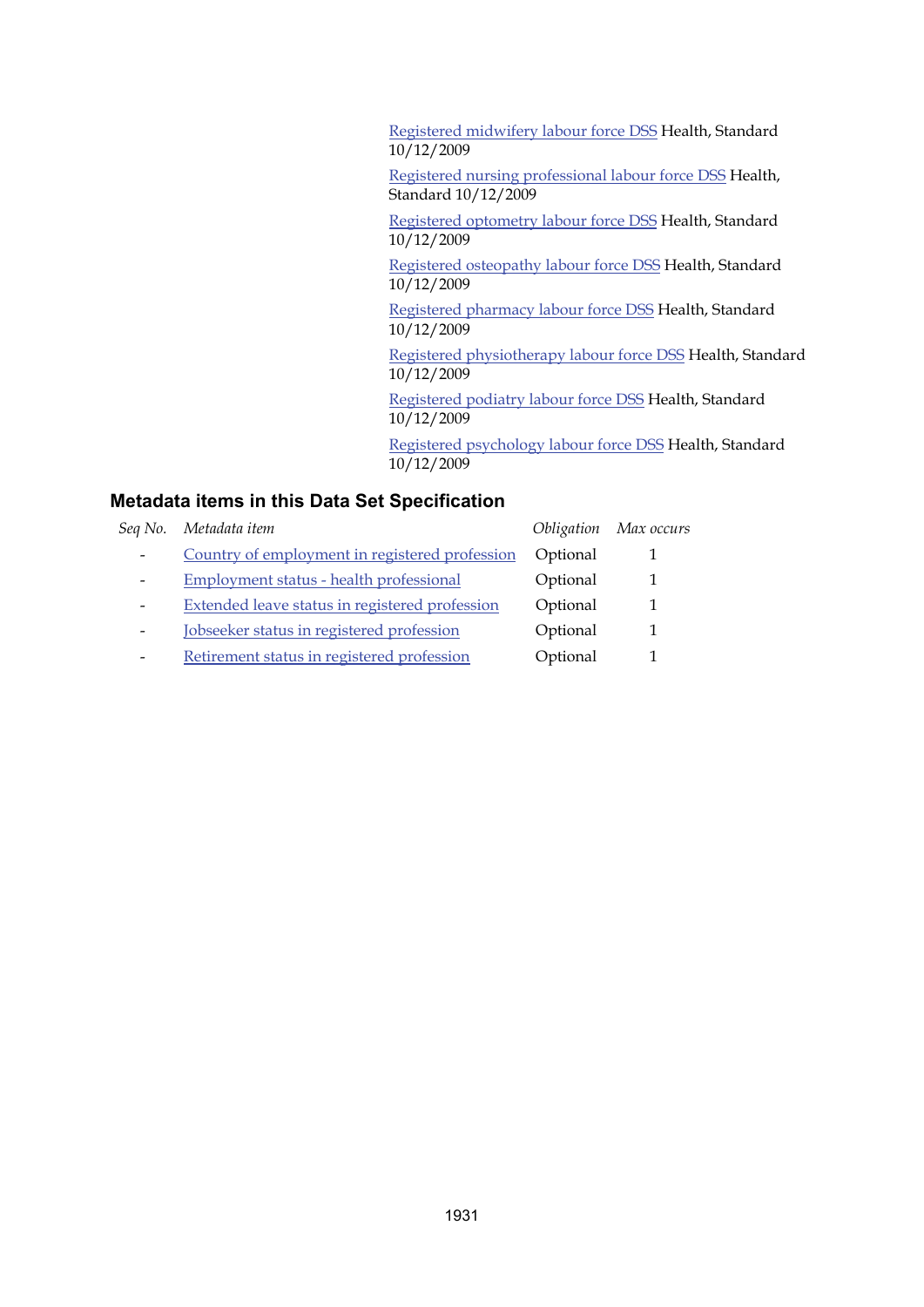# **Main job of registered chiropractor cluster**

#### **Identifying and definitional attributes**

| Metadata item type:                    | Data Set Specification                                                                                                                                                                                                                                                                                                                                                                                                                                                                               |
|----------------------------------------|------------------------------------------------------------------------------------------------------------------------------------------------------------------------------------------------------------------------------------------------------------------------------------------------------------------------------------------------------------------------------------------------------------------------------------------------------------------------------------------------------|
| METeOR identifier:                     | 383989                                                                                                                                                                                                                                                                                                                                                                                                                                                                                               |
| Registration status:                   | Health, Standard 10/12/2009                                                                                                                                                                                                                                                                                                                                                                                                                                                                          |
| DSS type:                              | Data Element Cluster                                                                                                                                                                                                                                                                                                                                                                                                                                                                                 |
| Scope:                                 | The main job of registered chiropractors who were employed in<br>the profession during the reference week.                                                                                                                                                                                                                                                                                                                                                                                           |
|                                        | The main job is defined as the post or position, funded by an<br>organisation, in which the health professional worked the most<br>hours during the reference week in Australia. The health<br>professional may be an employee or they may be self-employed<br>with the organisation.                                                                                                                                                                                                                |
| <b>Collection and usage attributes</b> |                                                                                                                                                                                                                                                                                                                                                                                                                                                                                                      |
| Statistical unit:                      | The statistical unit for this data set is the Registered chiropractor.                                                                                                                                                                                                                                                                                                                                                                                                                               |
|                                        | A Registered chiropractor refers to a person who is currently<br>registered, or who has been registered, with the Australian<br>Health Practitioner Regulation Agency as a chiropractor at any<br>time during the reference period.                                                                                                                                                                                                                                                                  |
| Guide for use:                         | Data elements in this cluster assist in describing the type and<br>distribution of services of registered chiropractors in their main<br>job. This cluster forms part of the Registered chiropractic labour<br>force DSS, along with Second job of registered chiropractor cluster,<br><i>Work setting hours cluster, and a range of other data elements.</i>                                                                                                                                        |
|                                        | Data elements in this cluster are collected from all chiropractors<br>employed in the profession. Data elements in the Second job of<br>registered chiropractor cluster are collected only from those health<br>professionals employed in more than one job in the profession.<br>All other workforce data elements in the Registered chiropractic<br>labour force DSS are collected from all health professionals<br>registered in the profession and relate to all jobs held in the<br>profession. |
|                                        | Registered health professionals on leave at the time of<br>registration are asked to report based on the job that is usually<br>their main job.                                                                                                                                                                                                                                                                                                                                                      |
|                                        | The main job:                                                                                                                                                                                                                                                                                                                                                                                                                                                                                        |
|                                        | includes time spent travelling to home visits or calls out;                                                                                                                                                                                                                                                                                                                                                                                                                                          |
|                                        | excludes other time travelling between work locations; and<br>٠                                                                                                                                                                                                                                                                                                                                                                                                                                      |
|                                        | excludes unpaid professional and/or voluntary activities.                                                                                                                                                                                                                                                                                                                                                                                                                                            |
|                                        |                                                                                                                                                                                                                                                                                                                                                                                                                                                                                                      |

#### **Source and reference attributes**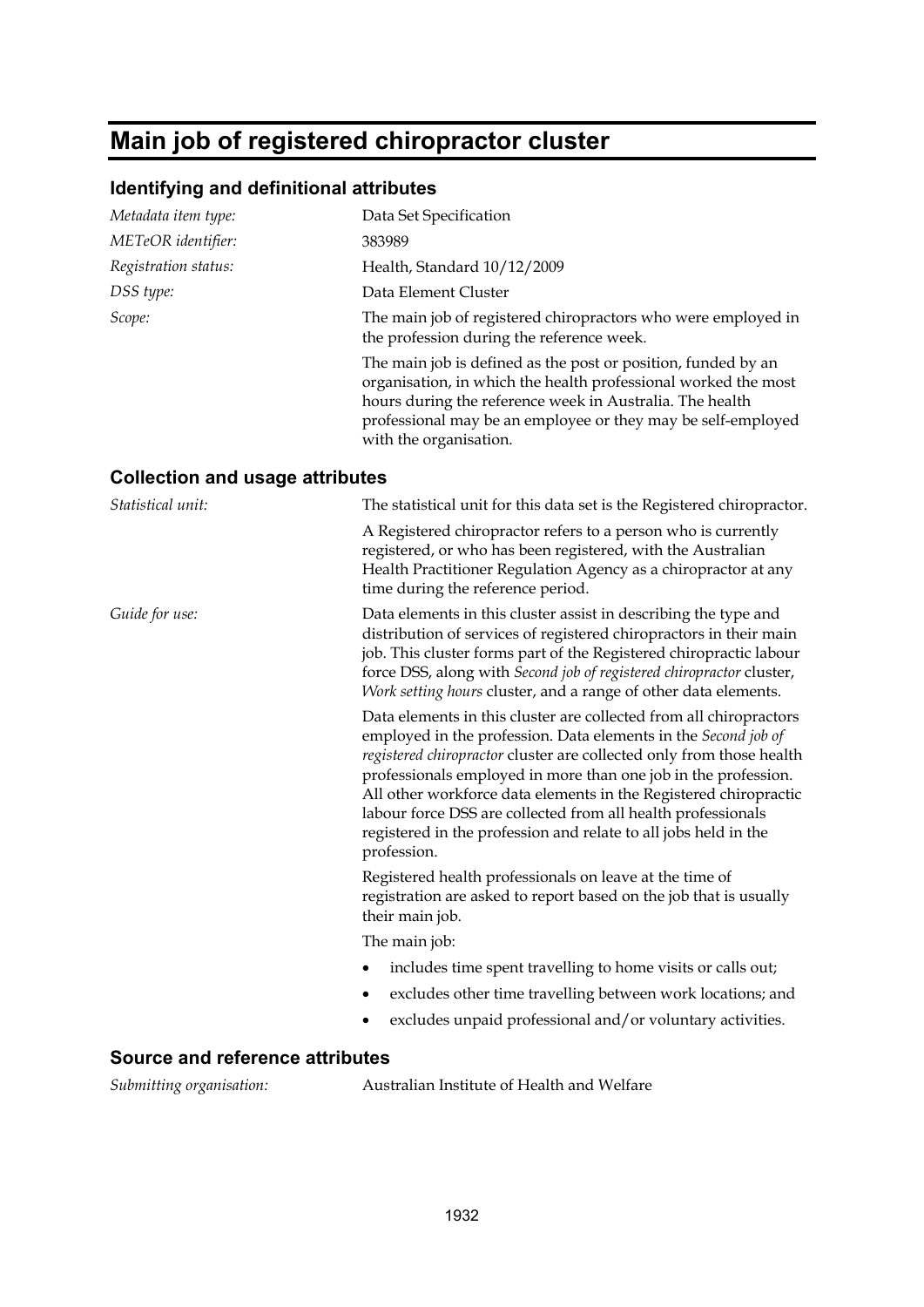| <b>Metadata items in this Data Set Specification</b> |                                                                                       |  |
|------------------------------------------------------|---------------------------------------------------------------------------------------|--|
| Implementation in Data Set<br>Specification:         | Registered chiropractic labour force DSS Health, Standard<br>10/12/2009               |  |
| Related metadata references:                         | See also Second job of registered chiropractor cluster Health,<br>Standard 10/12/2009 |  |

# *Seq No. Metadata item Obligation Max occurs* - Hours worked in health profession - total Optional 1 - Postcode—Australian (workplace) Mandatory 1 - Principal role - health profession **Optional** 1 - Suburb/town/locality name (workplace) Mandatory 1 - Work sector - health professional Optional 1 - Work setting - chiropractor Cptional 1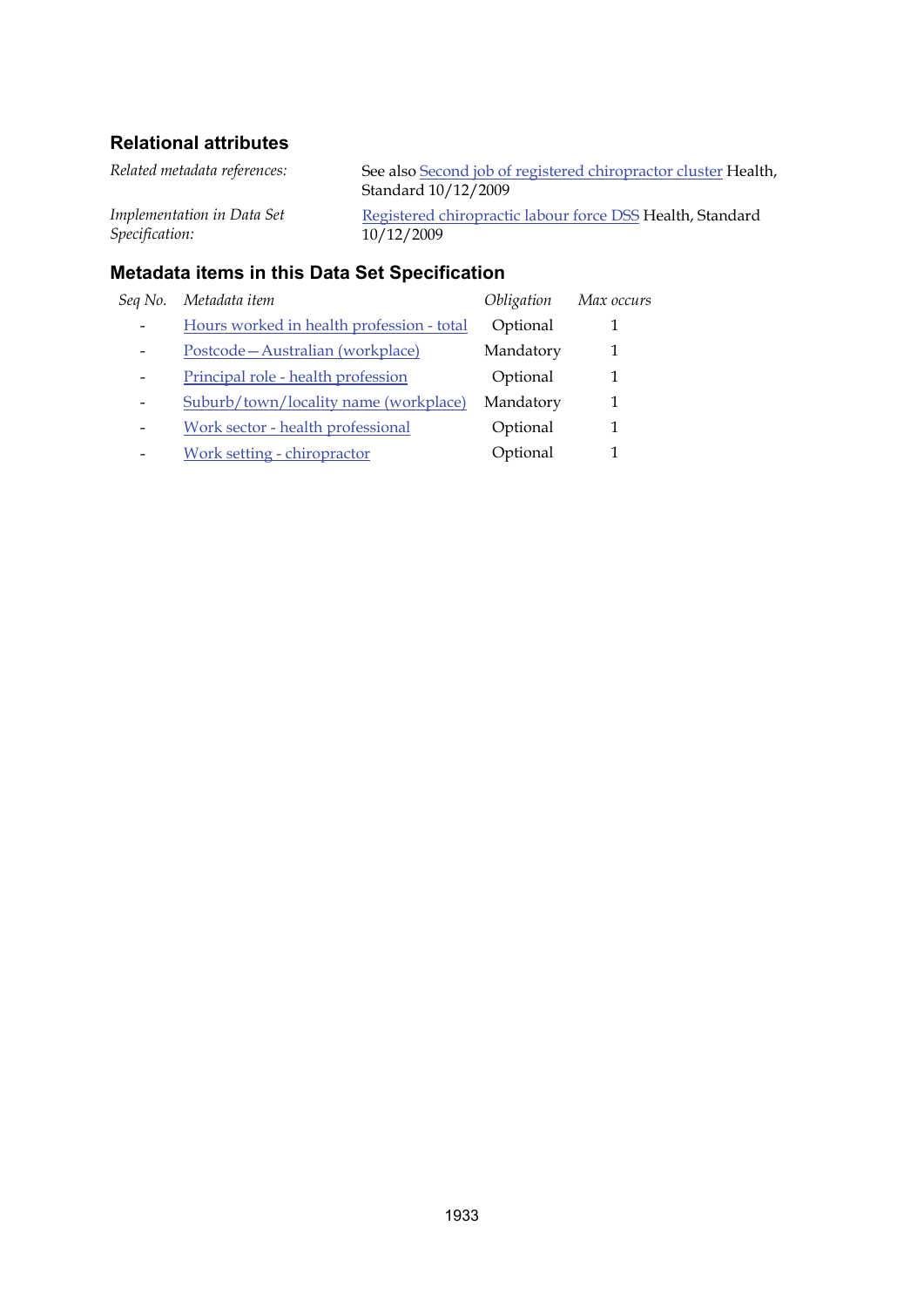# **Main job of registered dental and allied dental health professional cluster**

# **Identifying and definitional attributes**

| Metadata item type:                    | Data Set Specification                                                                                                                                                                                                                                                                                                                                                                                                                                                                                                                                                 |
|----------------------------------------|------------------------------------------------------------------------------------------------------------------------------------------------------------------------------------------------------------------------------------------------------------------------------------------------------------------------------------------------------------------------------------------------------------------------------------------------------------------------------------------------------------------------------------------------------------------------|
| METeOR identifier:                     | 383991                                                                                                                                                                                                                                                                                                                                                                                                                                                                                                                                                                 |
| Registration status:                   | Health, Standard 10/12/2009                                                                                                                                                                                                                                                                                                                                                                                                                                                                                                                                            |
| DSS type:                              | Data Element Cluster                                                                                                                                                                                                                                                                                                                                                                                                                                                                                                                                                   |
| Scope:                                 | The main job of registered dental and allied dental health<br>professionals who were employed in the profession during the<br>reference week.                                                                                                                                                                                                                                                                                                                                                                                                                          |
|                                        | The main job is defined as the post or position, funded by an<br>organisation, in which the health professional worked the most<br>hours during the reference week in Australia. The health<br>professional may be an employee or they may be self-employed<br>with the organisation.                                                                                                                                                                                                                                                                                  |
| <b>Collection and usage attributes</b> |                                                                                                                                                                                                                                                                                                                                                                                                                                                                                                                                                                        |
| Statistical unit:                      | The statistical unit for this data set is the Registered dental and<br>allied dental health professional.                                                                                                                                                                                                                                                                                                                                                                                                                                                              |
|                                        | A Registered dental and allied dental health professional refers to<br>a person who is currently registered, or who has been registered,<br>with the Australian Health Practitioner Regulation Agency as a<br>dental or allied dental health professional at any time during the<br>reference period.                                                                                                                                                                                                                                                                  |
| Guide for use:                         | Data elements in this cluster assist in describing the type and<br>distribution of services of registered dental and allied dental<br>professionals in their main job. This cluster forms part of the<br>Registered dental and allied dental labour force DSS, along with<br>Secondjob of registered dental and allied dental professionals cluster,<br>Work setting hours cluster, and a range of other data elements.                                                                                                                                                |
|                                        | Data elements in this cluster are collected from all dental and<br>allied dental professionals employed in the profession. Data<br>elements in the Second job of registered dental and allied dental<br>professionals cluster are collected only from those health<br>professionals employed in more than one job in the profession.<br>All other workforce data elements in the Registered dental and<br>allied dental labour force DSS are collected from all health<br>professionals registered in the profession and relate to all jobs<br>held in the profession. |
|                                        | Registered health professionals on leave at the time of<br>registration are asked to report based on the job that is usually<br>their main job.                                                                                                                                                                                                                                                                                                                                                                                                                        |
|                                        | The main job:                                                                                                                                                                                                                                                                                                                                                                                                                                                                                                                                                          |
|                                        | includes time spent travelling to home visits or calls out;                                                                                                                                                                                                                                                                                                                                                                                                                                                                                                            |
|                                        | excludes other time travelling between work locations; and                                                                                                                                                                                                                                                                                                                                                                                                                                                                                                             |

excludes unpaid professional and/or voluntary activities.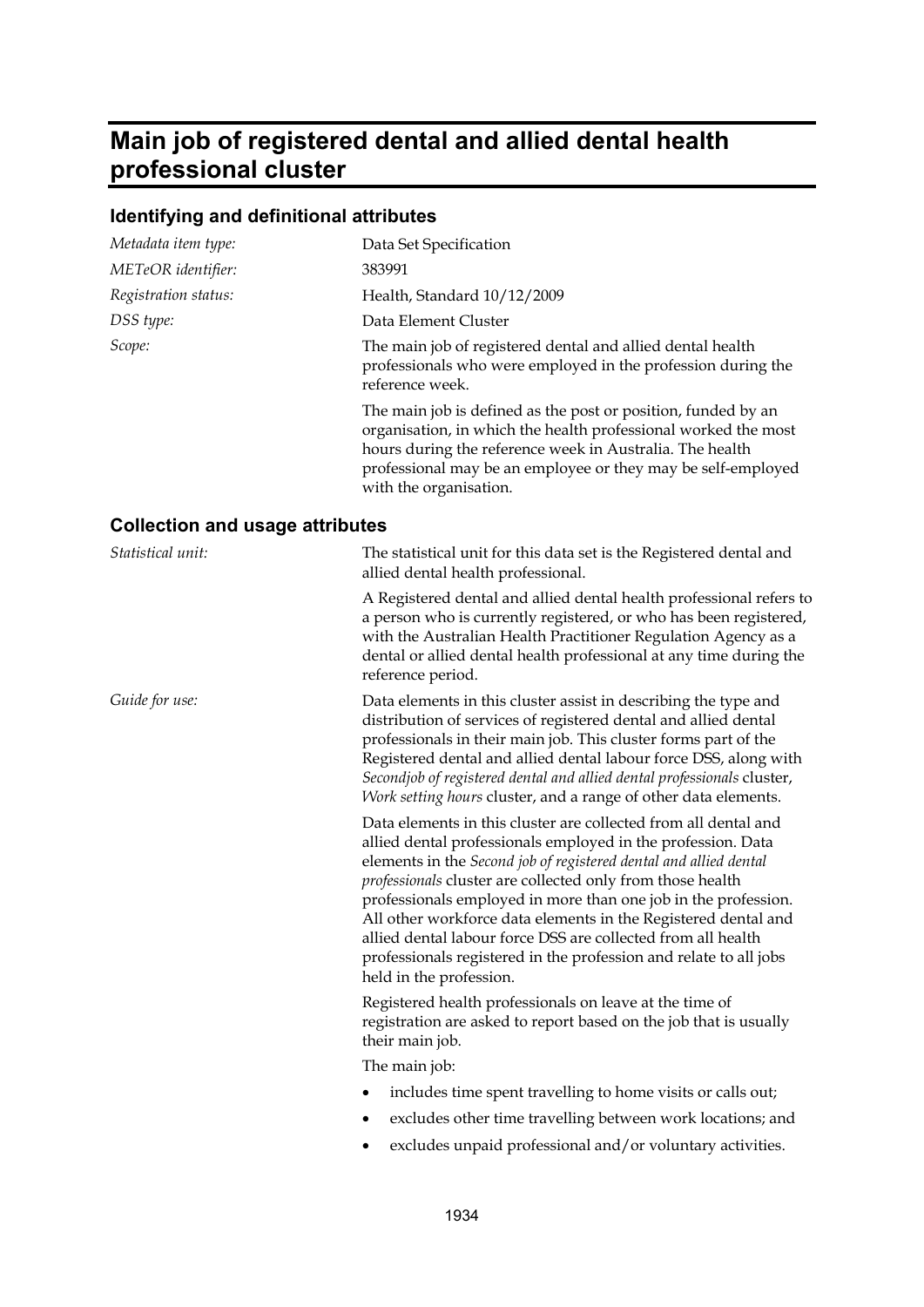# **Source and reference attributes**

*Submitting organisation:* Australian Institute of Health and Welfare

## **Relational attributes**

| Related metadata references: | See also Second job of registered dental and allied dental health |
|------------------------------|-------------------------------------------------------------------|
|                              | professional cluster Health, Standard 10/12/2009                  |
| Implementation in Data Set   | Registered dental and allied dental health professional labour    |
| <i>Specification:</i>        | force DSS Health, Standard 10/12/2009                             |

| Seq No. | Metadata item                             | Obligation  | Max occurs |
|---------|-------------------------------------------|-------------|------------|
|         | Area of practice - dental                 | Conditional |            |
|         | Hours worked in health profession - total | Optional    | 1          |
|         | Postcode - Australian (workplace)         | Mandatory   | 1          |
|         | Principal role - health profession        | Optional    |            |
|         | Suburb/town/locality name (workplace)     | Mandatory   | 1          |
| -       | Work sector - health professional         | Optional    | 1          |
|         | Work setting - dental                     | Optional    |            |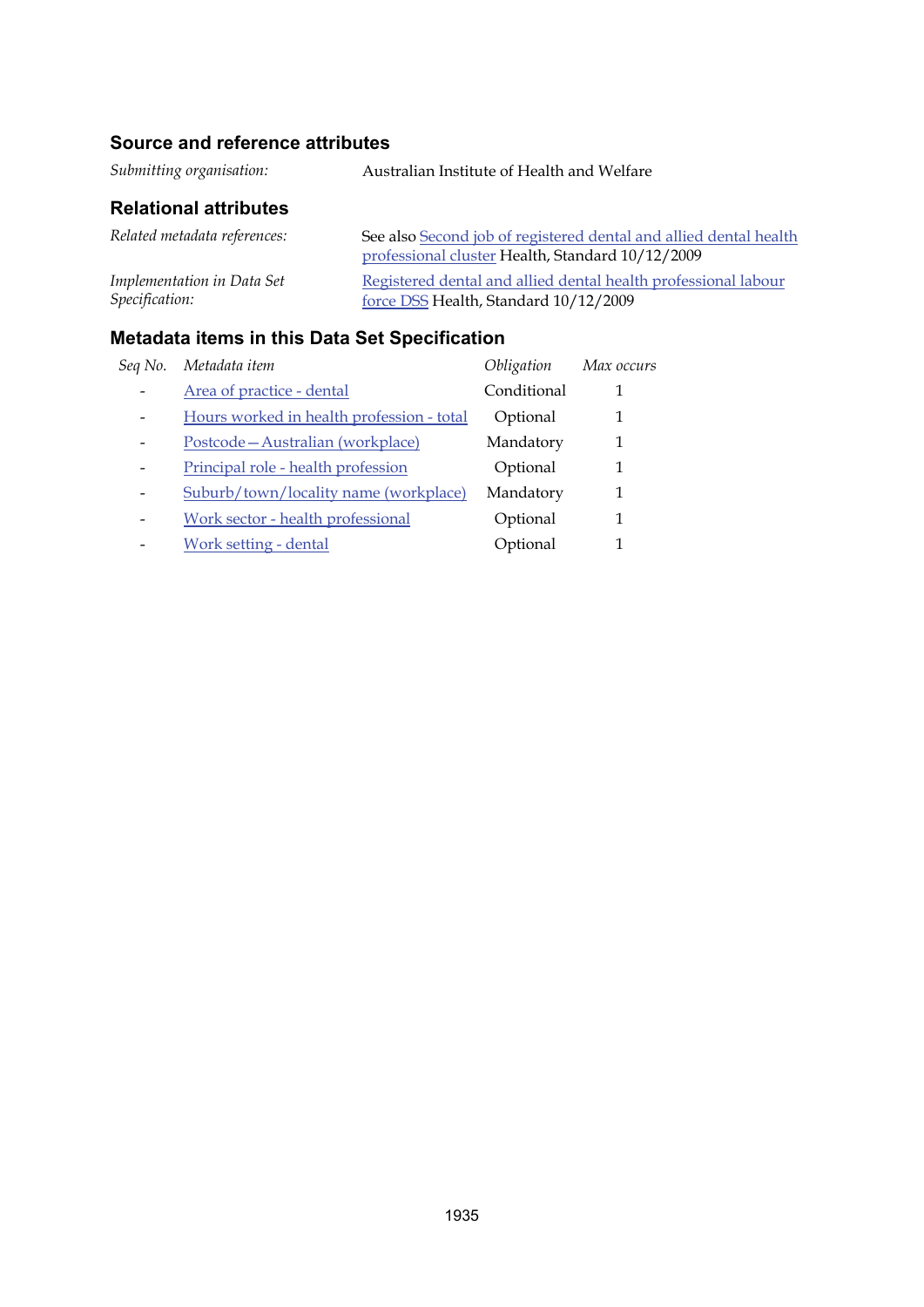# **Main job of registered medical professional cluster**

#### **Identifying and definitional attributes**

| Data Set Specification                                                                                                                                                                                                                                                                                                                                                                                                                                                                                                       |
|------------------------------------------------------------------------------------------------------------------------------------------------------------------------------------------------------------------------------------------------------------------------------------------------------------------------------------------------------------------------------------------------------------------------------------------------------------------------------------------------------------------------------|
| 375513                                                                                                                                                                                                                                                                                                                                                                                                                                                                                                                       |
| Health, Standard 10/12/2009                                                                                                                                                                                                                                                                                                                                                                                                                                                                                                  |
| Data Element Cluster                                                                                                                                                                                                                                                                                                                                                                                                                                                                                                         |
| The main job of registered medical professionals who were<br>employed in the profession during the reference week.                                                                                                                                                                                                                                                                                                                                                                                                           |
| The main job is defined as the post or position, funded by an<br>organisation, in which the health professional worked the most<br>hours during the reference week in Australia. The health<br>professional may be an employee or they may be self-employed<br>with the organisation.                                                                                                                                                                                                                                        |
| <b>Collection and usage attributes</b>                                                                                                                                                                                                                                                                                                                                                                                                                                                                                       |
| The statistical unit for this data set is the Registered medical<br>professional.                                                                                                                                                                                                                                                                                                                                                                                                                                            |
| A Registered medical professional refers to a person who is<br>currently registered, or who has been registered, with the<br>Australian Health Practitioner Regulation Agency as a medical<br>practitioner, medical specialist or medical specialist-in-training at<br>any time during the reference period.                                                                                                                                                                                                                 |
| Data elements in this cluster assist in describing the type and<br>distribution of services of registered medical professionals in<br>their main job. This cluster forms part of the Registered medical<br>professional labour force DSS, along with Second job of registered<br><i>medical professional cluster, Work setting hours cluster, and a range</i><br>of other data elements.                                                                                                                                     |
| Data elements in this cluster are collected from all medical<br>professionals employed in the profession. Data elements in the<br>Second job of registered medical professional cluster are collected only<br>from those health professionals employed in more than one job in<br>the profession. All other workforce data elements in the<br>Registered medical professional labour force DSS are collected<br>from all health professionals registered in the profession and<br>relate to all jobs held in the profession. |
| Registered health professionals on leave at the time of<br>registration are asked to report based on the job that is usually<br>their main job.                                                                                                                                                                                                                                                                                                                                                                              |
| The main job:                                                                                                                                                                                                                                                                                                                                                                                                                                                                                                                |
| includes time spent travelling to home visits or calls out;                                                                                                                                                                                                                                                                                                                                                                                                                                                                  |
| excludes other time travelling between work locations; and<br>٠                                                                                                                                                                                                                                                                                                                                                                                                                                                              |
| excludes unpaid professional and/or voluntary activities.                                                                                                                                                                                                                                                                                                                                                                                                                                                                    |
|                                                                                                                                                                                                                                                                                                                                                                                                                                                                                                                              |

### **Source and reference attributes**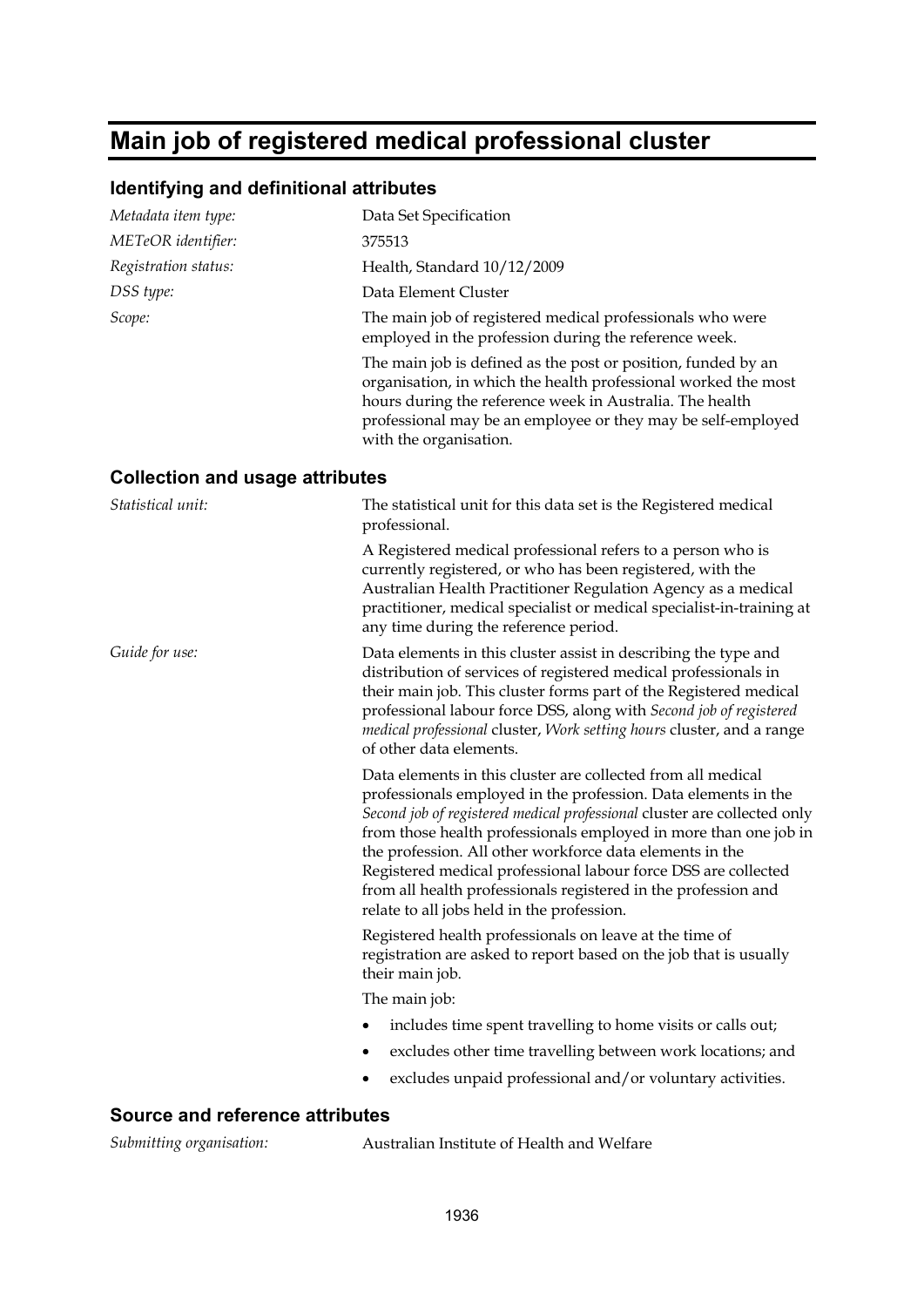*Implementation in Data Set Specification:*

*Related metadata references:* See also [Second job of registered medical professional cluster](#page-110-0) Health, Standard 10/12/2009

> [Registered medical professional labour force DSS](#page-36-0) Health, Standard 10/12/2009

*Conditional obligation:* Applicable to persons who are employed in the registered profession.

| Seq No. | Metadata item                             | Obligation | Max occurs |
|---------|-------------------------------------------|------------|------------|
|         | Hours worked in health profession - total | Optional   |            |
|         | Postcode-Australian (workplace)           | Mandatory  |            |
|         | Principal role - health profession        | Optional   |            |
|         | Suburb/town/locality name (workplace)     | Mandatory  |            |
|         | Work sector - health professional         | Optional   |            |
|         | Work setting - medical practitioner       | Optional   |            |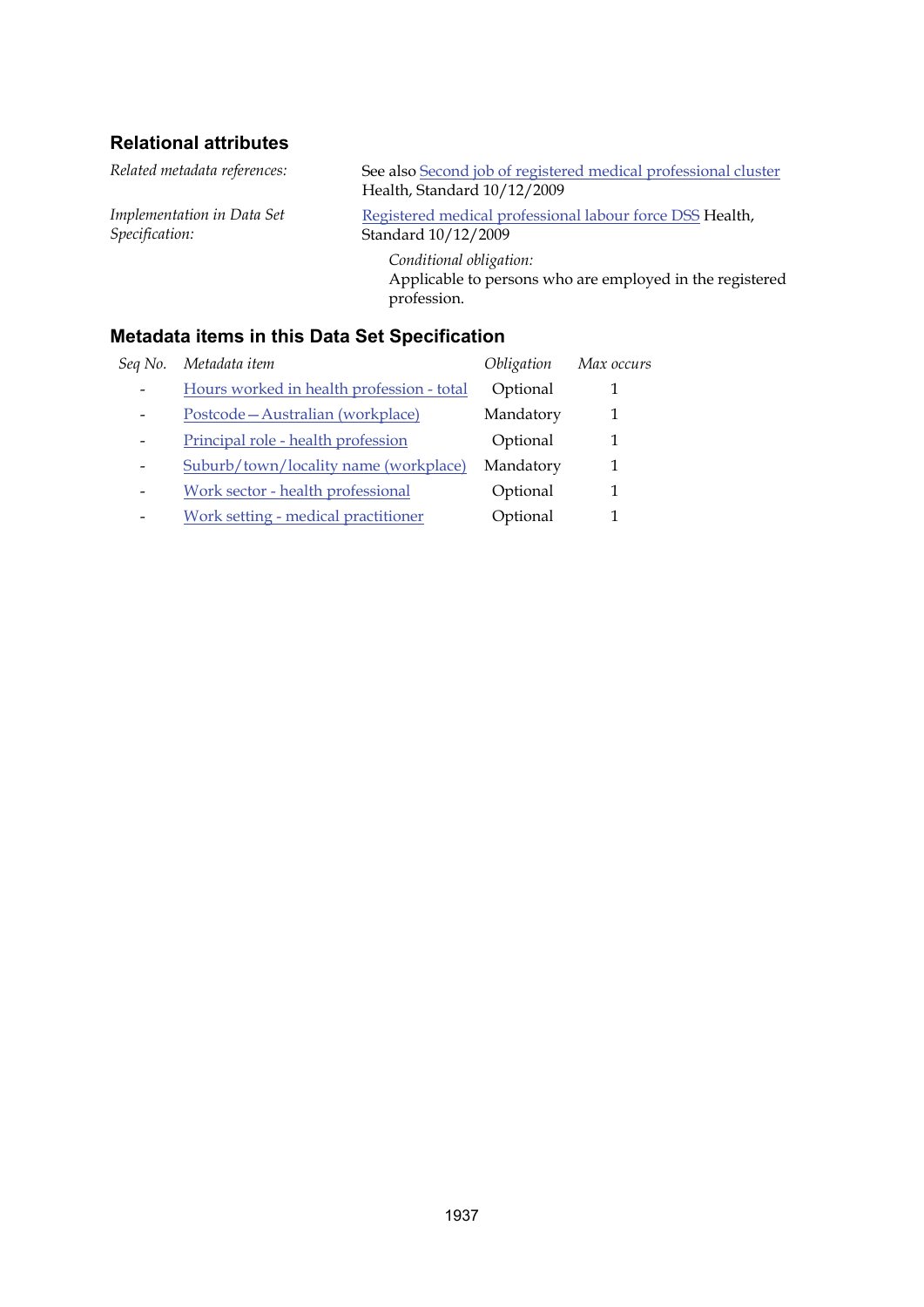# **Main job of registered midwife cluster**

#### **Identifying and definitional attributes**

| Metadata item type:                    | Data Set Specification                                                                                                                                                                                                                                                                                                                                                                                                                                                                  |
|----------------------------------------|-----------------------------------------------------------------------------------------------------------------------------------------------------------------------------------------------------------------------------------------------------------------------------------------------------------------------------------------------------------------------------------------------------------------------------------------------------------------------------------------|
| METeOR identifier:                     | 384011                                                                                                                                                                                                                                                                                                                                                                                                                                                                                  |
| Registration status:                   | Health, Standard 10/12/2009                                                                                                                                                                                                                                                                                                                                                                                                                                                             |
| DSS type:                              | Data Element Cluster                                                                                                                                                                                                                                                                                                                                                                                                                                                                    |
| Scope:                                 | The main job of registered midwives who were employed in the<br>profession during the reference week.                                                                                                                                                                                                                                                                                                                                                                                   |
|                                        | The main job is defined as the post or position, funded by an<br>organisation, in which the health professional worked the most<br>hours during the reference week in Australia. The health<br>professional may be an employee or they may be self-employed<br>with the organisation.                                                                                                                                                                                                   |
| <b>Collection and usage attributes</b> |                                                                                                                                                                                                                                                                                                                                                                                                                                                                                         |
| Statistical unit:                      | The statistical unit for this data set is the Registered midwife.                                                                                                                                                                                                                                                                                                                                                                                                                       |
|                                        | A Registered midwife refers to a person who is currently<br>registered, or who has been registered, with the Australian<br>Health Practitioner Regulation Agency as a midwife at any time<br>during the reference period.                                                                                                                                                                                                                                                               |
| Guide for use:                         | Data elements in this cluster assist in describing the type and<br>distribution of services of registered midwives in their main job.<br>This cluster forms part of the Registered midwifery labour force<br>DSS, along with Secondjob of registered midwife cluster, Work setting<br>hours cluster, and a range of other data elements.                                                                                                                                                |
|                                        | Data elements in this cluster are collected from all midwives<br>employed in the profession. Data elements in the Second job of<br>registered midwife cluster are collected only from those health<br>professionals employed in more than one job in the profession.<br>All other workforce data elements in the Registered midwifery<br>labour force DSS are collected from all health professionals<br>registered in the profession and relate to all jobs held in the<br>profession. |
|                                        | Registered health professionals on leave at the time of<br>registration are asked to report based on the job that is usually<br>their main job.                                                                                                                                                                                                                                                                                                                                         |
|                                        | The main job:                                                                                                                                                                                                                                                                                                                                                                                                                                                                           |
|                                        | includes time spent travelling to home visits or calls out;                                                                                                                                                                                                                                                                                                                                                                                                                             |
|                                        | excludes other time travelling between work locations; and                                                                                                                                                                                                                                                                                                                                                                                                                              |
|                                        | excludes unpaid professional and/or voluntary activities.                                                                                                                                                                                                                                                                                                                                                                                                                               |
|                                        |                                                                                                                                                                                                                                                                                                                                                                                                                                                                                         |

## **Source and reference attributes**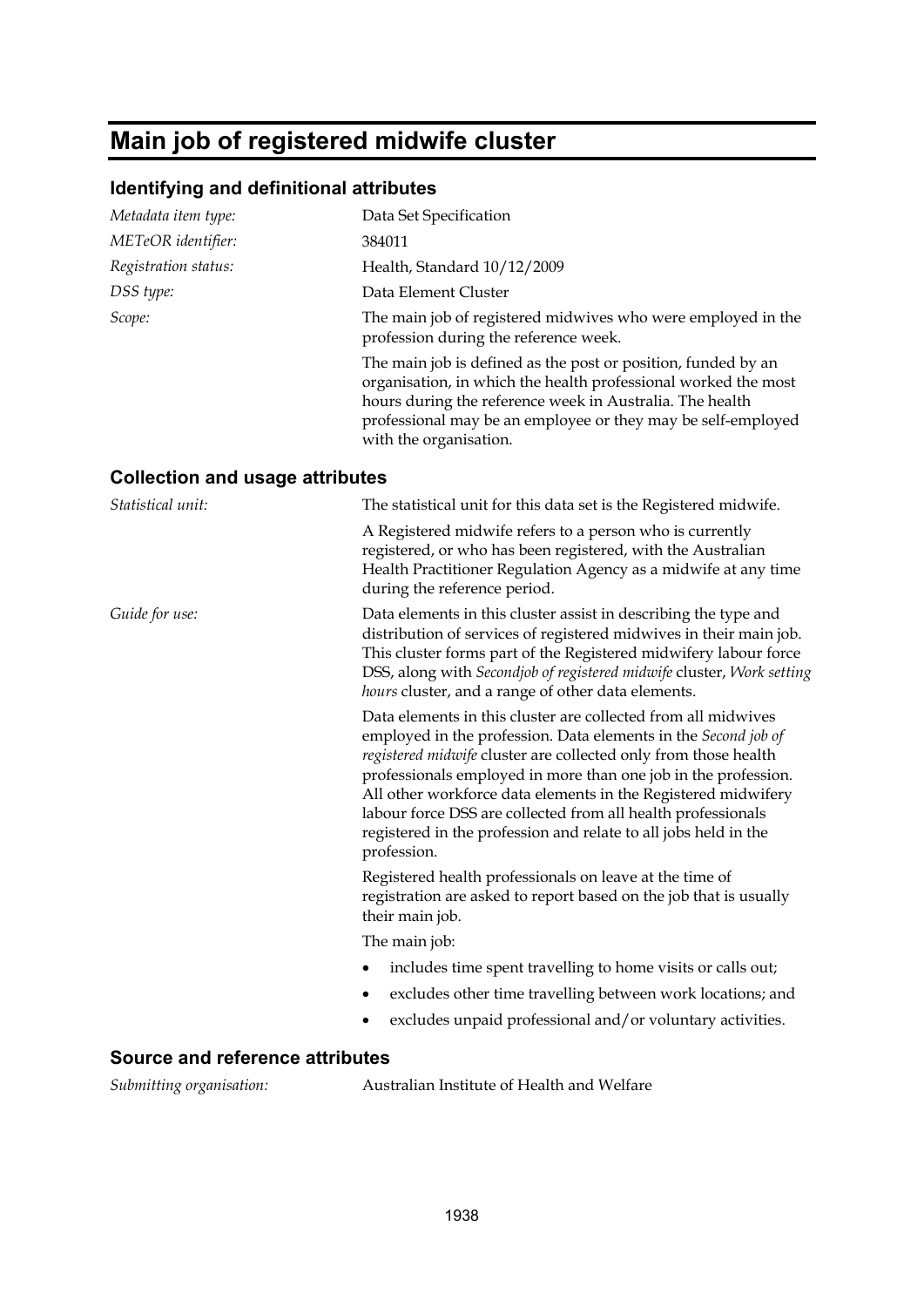| Matadata itama in thio Data Cat Cnaoification |                                                                                    |  |  |
|-----------------------------------------------|------------------------------------------------------------------------------------|--|--|
| Implementation in Data Set<br>Specification:  | Registered midwifery labour force DSS Health, Standard<br>10/12/2009               |  |  |
| Related metadata references:                  | See also Second job of registered midwife cluster Health,<br>Standard $10/12/2009$ |  |  |

| Sea No.                  | Metadata item                             | Obligation  | Max occurs |
|--------------------------|-------------------------------------------|-------------|------------|
|                          | Area of practice - midwifery              | Conditional |            |
|                          | Hours worked in health profession - total | Optional    | 1          |
|                          | Postcode-Australian (workplace)           | Mandatory   | 1          |
|                          | Principal role - health profession        | Optional    | 1          |
| $\overline{\phantom{0}}$ | Suburb/town/locality name (workplace)     | Mandatory   | 1          |
|                          | Work sector - health professional         | Optional    | 1          |
|                          | Work setting - midwife                    | Optional    | 1          |
|                          |                                           |             |            |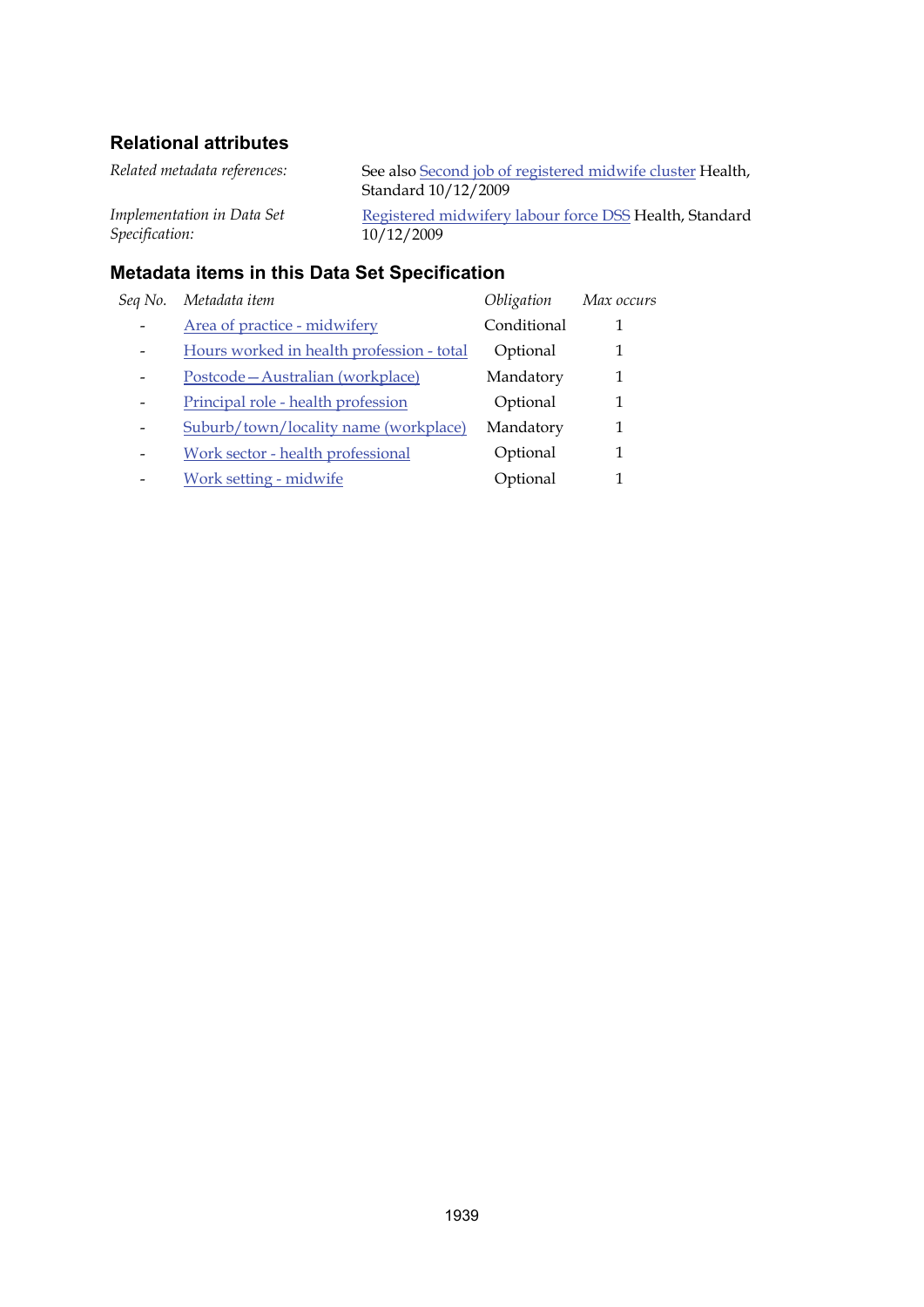# **Main job of registered nursing professional cluster**

#### **Identifying and definitional attributes**

| Metadata item type:                    | Data Set Specification                                                                                                                                                                                                                                                                                                                                                                                                                                                                                                 |
|----------------------------------------|------------------------------------------------------------------------------------------------------------------------------------------------------------------------------------------------------------------------------------------------------------------------------------------------------------------------------------------------------------------------------------------------------------------------------------------------------------------------------------------------------------------------|
| METeOR identifier:                     | 383993                                                                                                                                                                                                                                                                                                                                                                                                                                                                                                                 |
| Registration status:                   | Health, Standard 10/12/2009                                                                                                                                                                                                                                                                                                                                                                                                                                                                                            |
| DSS type:                              | Data Element Cluster                                                                                                                                                                                                                                                                                                                                                                                                                                                                                                   |
| Scope:                                 | The main job of registered nursing professionals who were<br>employed in the profession during the reference week.                                                                                                                                                                                                                                                                                                                                                                                                     |
|                                        | The main job is defined as the post or position, funded by an<br>organisation, in which the health professional worked the most<br>hours during the reference week in Australia. The health<br>professional may be an employee or they may be self-employed<br>with the organisation.                                                                                                                                                                                                                                  |
| <b>Collection and usage attributes</b> |                                                                                                                                                                                                                                                                                                                                                                                                                                                                                                                        |
| Statistical unit:                      | The statistical unit for this data set is the Registered nursing<br>professional.                                                                                                                                                                                                                                                                                                                                                                                                                                      |
|                                        | A Registered nursing professional refers to a person who is<br>currently registered, or who has been registered, with the<br>Australian Health Practitioner Regulation Agency as a nurse at<br>any time during the reference period.                                                                                                                                                                                                                                                                                   |
| Guide for use:                         | Data elements in this cluster assist in describing the type and<br>distribution of services of registered nursing professionals in<br>their main job. This cluster forms part of the Registered nursing<br>labour force DSS, along with Secondjob of registered nursing<br>professional cluster, Work setting hours cluster, and a range of other<br>data elements.                                                                                                                                                    |
|                                        | Data elements in this cluster are collected from all nursing health<br>professionals employed in the profession. Data elements in the<br>Second job of registered nursing professional cluster are collected<br>only from those health professionals employed in more than one<br>job in the profession. All other workforce data elements in the<br>Registered nursing labour force DSS are collected from all health<br>professionals registered in the profession and relate to all jobs<br>held in the profession. |
|                                        | Registered health professionals on leave at the time of<br>registration are asked to report based on the job that is usually<br>their main job.                                                                                                                                                                                                                                                                                                                                                                        |
|                                        | The main job:                                                                                                                                                                                                                                                                                                                                                                                                                                                                                                          |
|                                        | includes time spent travelling to home visits or calls out;                                                                                                                                                                                                                                                                                                                                                                                                                                                            |
|                                        | excludes other time travelling between work locations; and                                                                                                                                                                                                                                                                                                                                                                                                                                                             |
|                                        | excludes unpaid professional and/or voluntary activities.                                                                                                                                                                                                                                                                                                                                                                                                                                                              |
| <b>Source and reference attributes</b> |                                                                                                                                                                                                                                                                                                                                                                                                                                                                                                                        |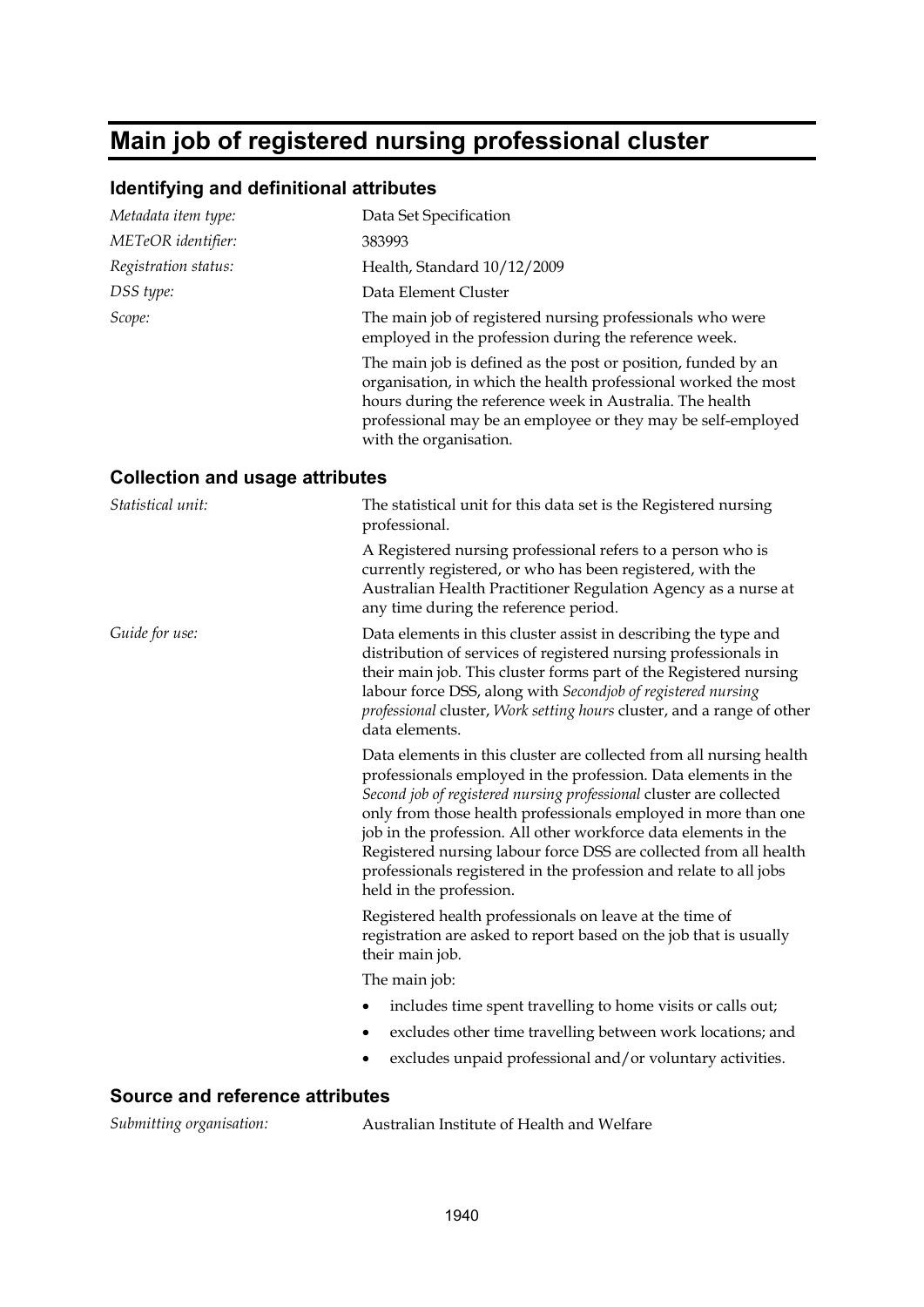| Related metadata references:                                                                                   | See also Second job of registered nursing professional cluster<br>Health, Standard 10/12/2009 |  |  |
|----------------------------------------------------------------------------------------------------------------|-----------------------------------------------------------------------------------------------|--|--|
| Implementation in Data Set<br><i>Specification:</i>                                                            | Registered nursing professional labour force DSS Health,<br>Standard $10/12/2009$             |  |  |
| RAILE ALEXANDER DE L'ARRIVA DE LA CARACTER DE L'ARRIVA DE L'ARRIVA DE L'ARRIVA DE L'ARRIVA DE L'ARRIVA DE L'AR |                                                                                               |  |  |

| Seq No. | Metadata item                             | Obligation  | Max occurs |
|---------|-------------------------------------------|-------------|------------|
|         | Area of practice - nursing                | Conditional |            |
|         | Hours worked in health profession - total | Optional    | 1          |
|         | Postcode-Australian (workplace)           | Mandatory   | 1          |
|         | Principal role - health profession        | Optional    | 1          |
|         | Suburb/town/locality name (workplace)     | Mandatory   | 1          |
|         | Work sector - health professional         | Optional    | 1          |
|         | Work setting - nurse                      | Optional    |            |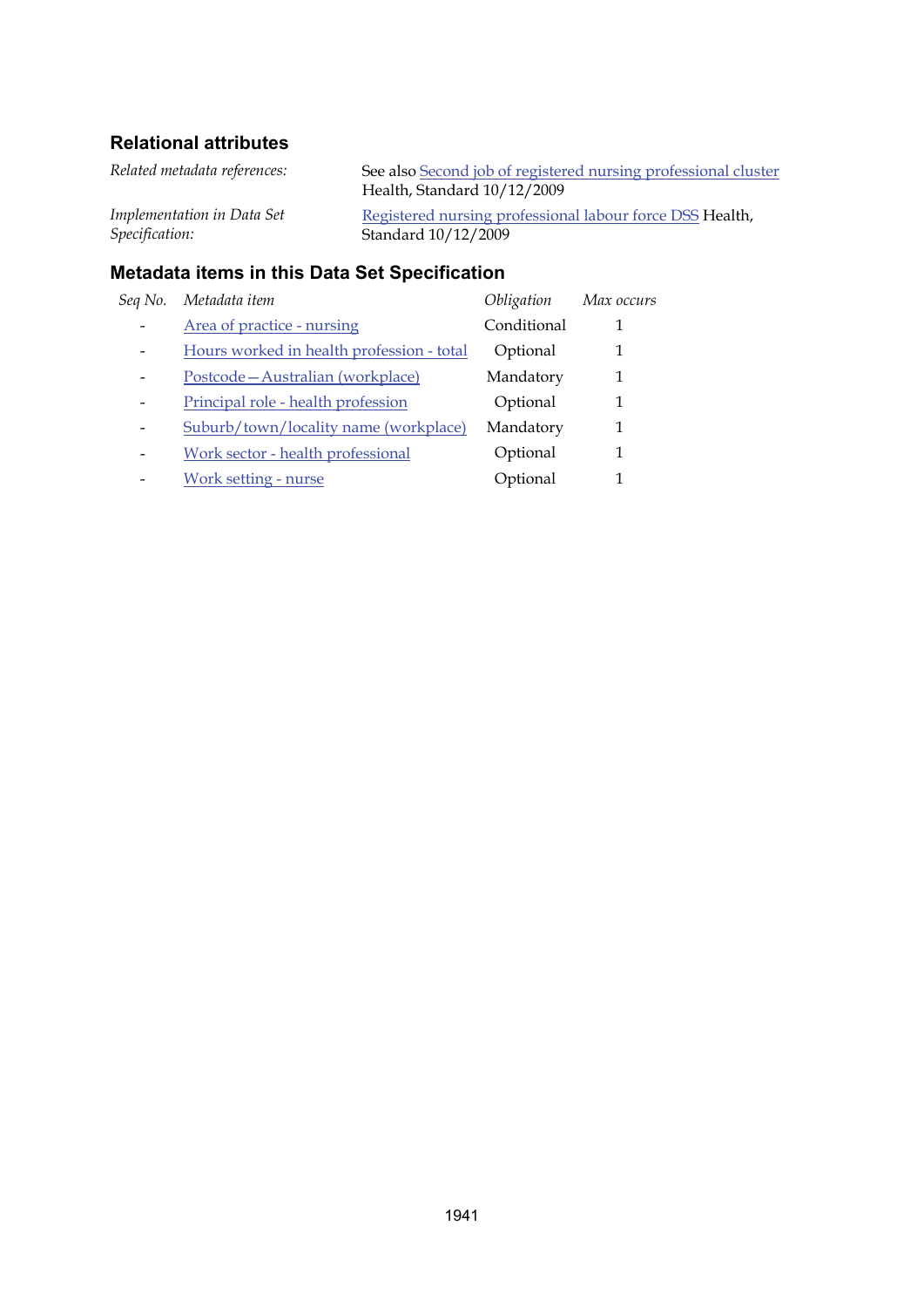# **Main job of registered optometrist cluster**

#### **Identifying and definitional attributes**

| Data Set Specification                                                                                                                                                                                                                                                                                                                                                                                                                                                                          |
|-------------------------------------------------------------------------------------------------------------------------------------------------------------------------------------------------------------------------------------------------------------------------------------------------------------------------------------------------------------------------------------------------------------------------------------------------------------------------------------------------|
| 383998                                                                                                                                                                                                                                                                                                                                                                                                                                                                                          |
| Health, Standard 10/12/2009                                                                                                                                                                                                                                                                                                                                                                                                                                                                     |
| Data Element Cluster                                                                                                                                                                                                                                                                                                                                                                                                                                                                            |
| The main job of registered optometrists who were employed in<br>the profession during the reference week.                                                                                                                                                                                                                                                                                                                                                                                       |
| The main job is defined as the post or position, funded by an<br>organisation, in which the health professional worked the most<br>hours during the reference week in Australia. The health<br>professional may be an employee or they may be self-employed<br>with the organisation.                                                                                                                                                                                                           |
| <b>Collection and usage attributes</b>                                                                                                                                                                                                                                                                                                                                                                                                                                                          |
| The statistical unit for this data set is the Registered optometrist.                                                                                                                                                                                                                                                                                                                                                                                                                           |
| A Registered optometrist refers to a person who is currently<br>registered, or who has been registered, with the Australian<br>Health Practitioner Regulation Agency as an optometrist at any<br>time during the reference period.                                                                                                                                                                                                                                                              |
| Data elements in this cluster assist in describing the type and<br>distribution of services of registered optometrists in their main<br>job. This cluster forms part of the Registered optometry labour<br>force DSS, along with Second jobof registered optometrist cluster,<br><i>Work setting hours cluster, and a range of other data elements.</i>                                                                                                                                         |
| Data elements in this cluster are collected from all optometrists<br>employed in the profession. Data elements in the Second job of<br>registered optometrist cluster are collected only from those health<br>professionals employed in more than one job in the profession.<br>All other workforce data elements in the Registered optometry<br>labour force DSS are collected from all health professionals<br>registered in the profession and relate to all jobs held in the<br>profession. |
| Registered health professionals on leave at the time of<br>registration are asked to report based on the job that is usually<br>their main job.                                                                                                                                                                                                                                                                                                                                                 |
| The main job:                                                                                                                                                                                                                                                                                                                                                                                                                                                                                   |
| includes time spent travelling to home visits or calls out;                                                                                                                                                                                                                                                                                                                                                                                                                                     |
| excludes other time travelling between work locations; and                                                                                                                                                                                                                                                                                                                                                                                                                                      |
| excludes unpaid professional and/or voluntary activities.                                                                                                                                                                                                                                                                                                                                                                                                                                       |
|                                                                                                                                                                                                                                                                                                                                                                                                                                                                                                 |

#### **Source and reference attributes**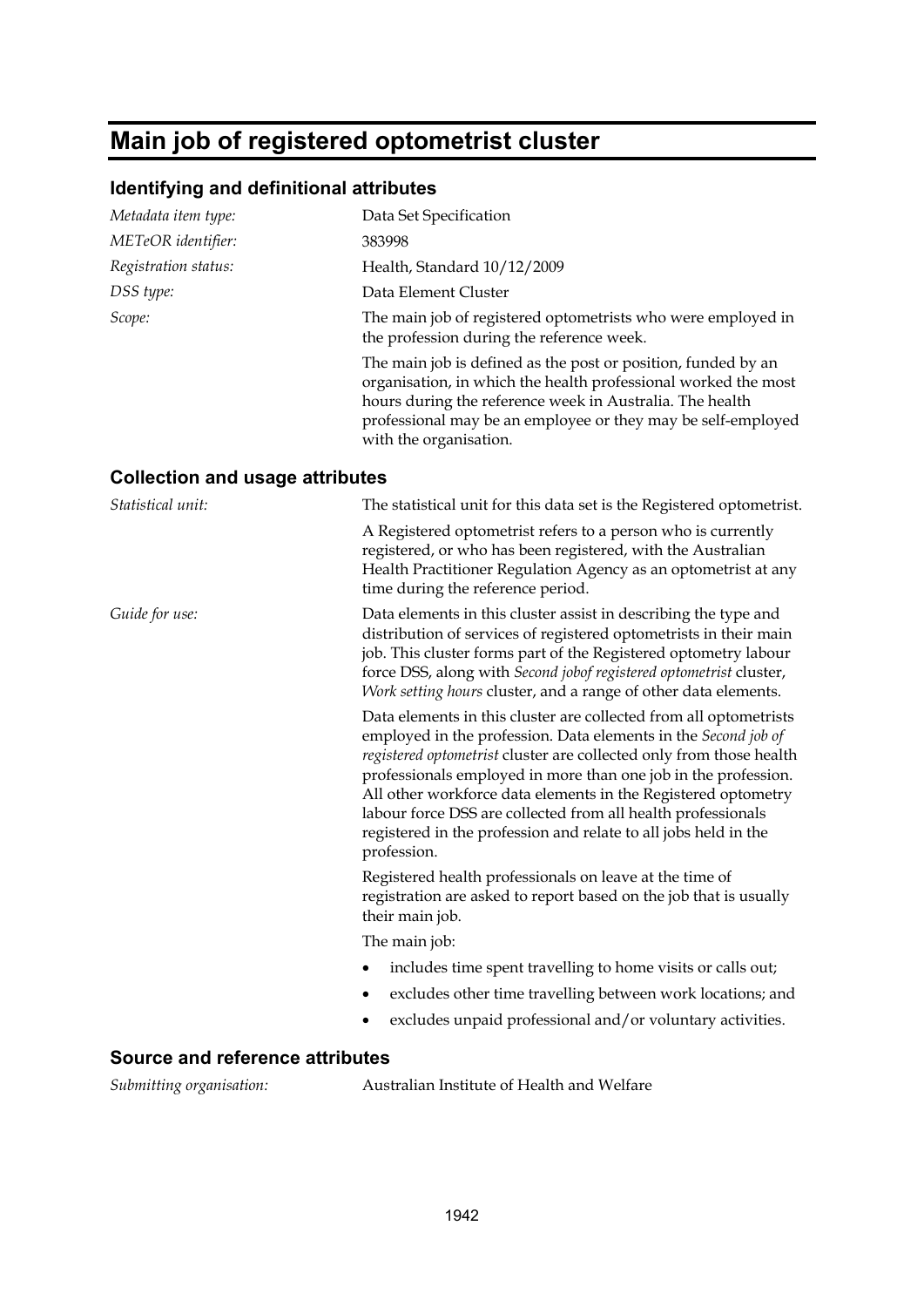| <b>Metadata items in this Data Set Specification</b> |                                                                                      |  |
|------------------------------------------------------|--------------------------------------------------------------------------------------|--|
| Implementation in Data Set<br>Specification:         | Registered optometry labour force DSS Health, Standard<br>10/12/2009                 |  |
| Related metadata references:                         | See also Second job of registered optometrist cluster Health,<br>Standard 10/12/2009 |  |

# *Seq No. Metadata item Obligation Max occurs* - Hours worked in health profession - total Optional 1 - Postcode—Australian (workplace) Mandatory 1 - Principal role - health profession Cptional 1 - Suburb/town/locality name (workplace) Mandatory 1 - Work sector - health professional Optional 1 - Work setting - optometrist Cptional 1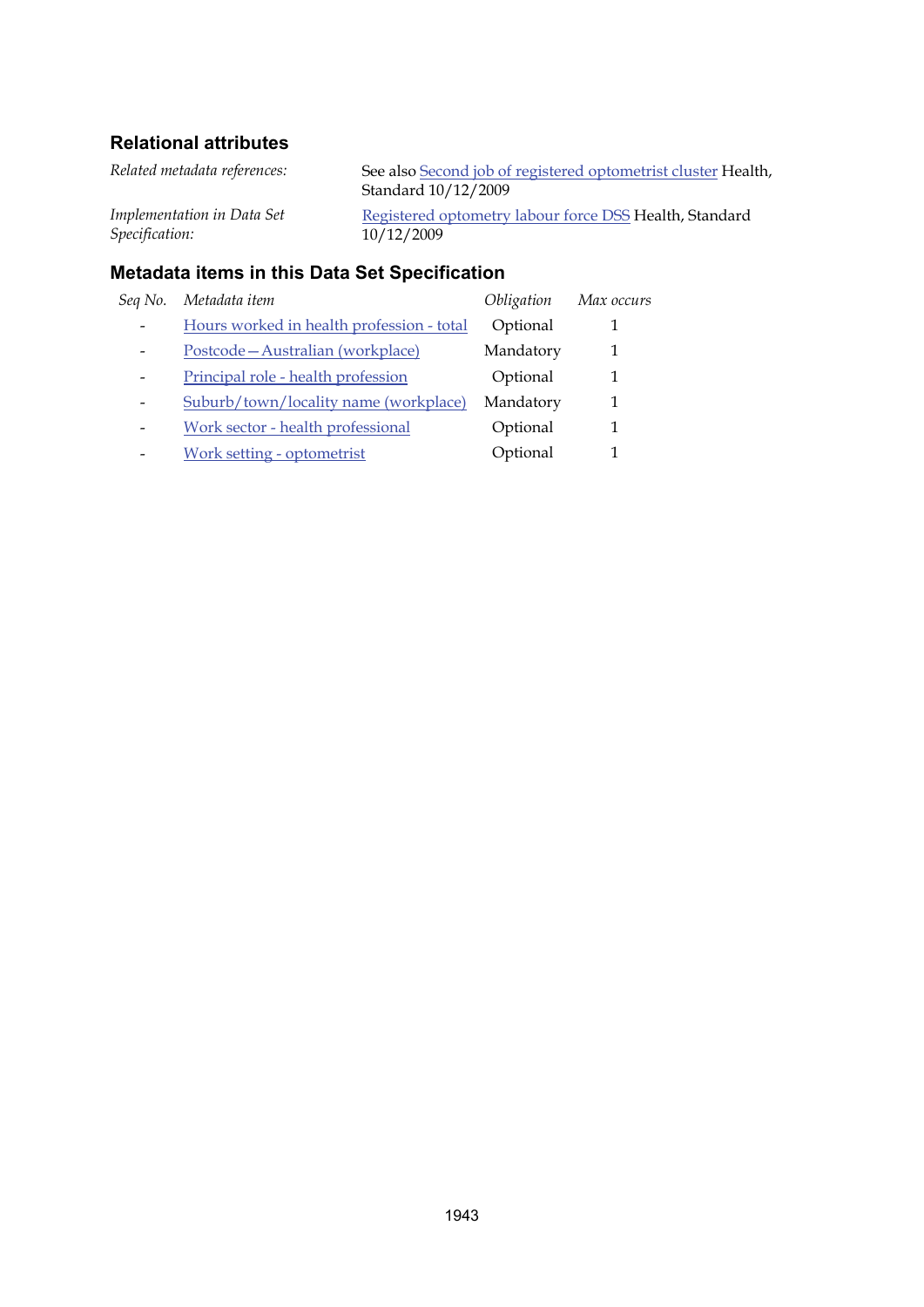# **Main job of registered osteopath cluster**

#### **Identifying and definitional attributes**

| Metadata item type:                    | Data Set Specification                                                                                                                                                                                                                                                                                                                                                                                                                                                                       |
|----------------------------------------|----------------------------------------------------------------------------------------------------------------------------------------------------------------------------------------------------------------------------------------------------------------------------------------------------------------------------------------------------------------------------------------------------------------------------------------------------------------------------------------------|
| METeOR identifier:                     | 384000                                                                                                                                                                                                                                                                                                                                                                                                                                                                                       |
| Registration status:                   | Health, Standard 10/12/2009                                                                                                                                                                                                                                                                                                                                                                                                                                                                  |
| DSS type:                              | Data Element Cluster                                                                                                                                                                                                                                                                                                                                                                                                                                                                         |
| Scope:                                 | The main job of registered osteopaths who were employed in the<br>profession during the reference week.                                                                                                                                                                                                                                                                                                                                                                                      |
|                                        | The main job is defined as the post or position, funded by an<br>organisation, in which the health professional worked the most<br>hours during the reference week in Australia. The health<br>professional may be an employee or they may be self-employed<br>with the organisation.                                                                                                                                                                                                        |
| <b>Collection and usage attributes</b> |                                                                                                                                                                                                                                                                                                                                                                                                                                                                                              |
| Statistical unit:                      | The statistical unit for this data set is the Registered osteopath.                                                                                                                                                                                                                                                                                                                                                                                                                          |
|                                        | A Registered osteopath refers to a person who is currently<br>registered, or who has been registered, with the Australian<br>Health Practitioner Regulation Agency as an osteopath at any<br>time during the reference period.                                                                                                                                                                                                                                                               |
| Guide for use:                         | Data elements in this cluster assist in describing the type and<br>distribution of services of registered osteopaths in their main job.<br>This cluster forms part of the Registered osteopathy labour force<br>DSS, along with Secondjob of registered osteopath cluster, Work<br>setting hours cluster, and a range of other data elements.                                                                                                                                                |
|                                        | Data elements in this cluster are collected from all osteopaths<br>employed in the profession. Data elements in the Second job of<br>registered osteopath cluster are collected only from those health<br>professionals employed in more than one job in the profession.<br>All other workforce data elements in the Registered osteopathy<br>labour force DSS are collected from all health professionals<br>registered in the profession and relate to all jobs held in the<br>profession. |
|                                        | Registered health professionals on leave at the time of<br>registration are asked to report based on the job that is usually<br>their main job.                                                                                                                                                                                                                                                                                                                                              |
|                                        | The main job:                                                                                                                                                                                                                                                                                                                                                                                                                                                                                |
|                                        | includes time spent travelling to home visits or calls out;                                                                                                                                                                                                                                                                                                                                                                                                                                  |
|                                        | excludes other time travelling between work locations; and                                                                                                                                                                                                                                                                                                                                                                                                                                   |
|                                        | excludes unpaid professional and/or voluntary activities.                                                                                                                                                                                                                                                                                                                                                                                                                                    |
|                                        |                                                                                                                                                                                                                                                                                                                                                                                                                                                                                              |

#### **Source and reference attributes**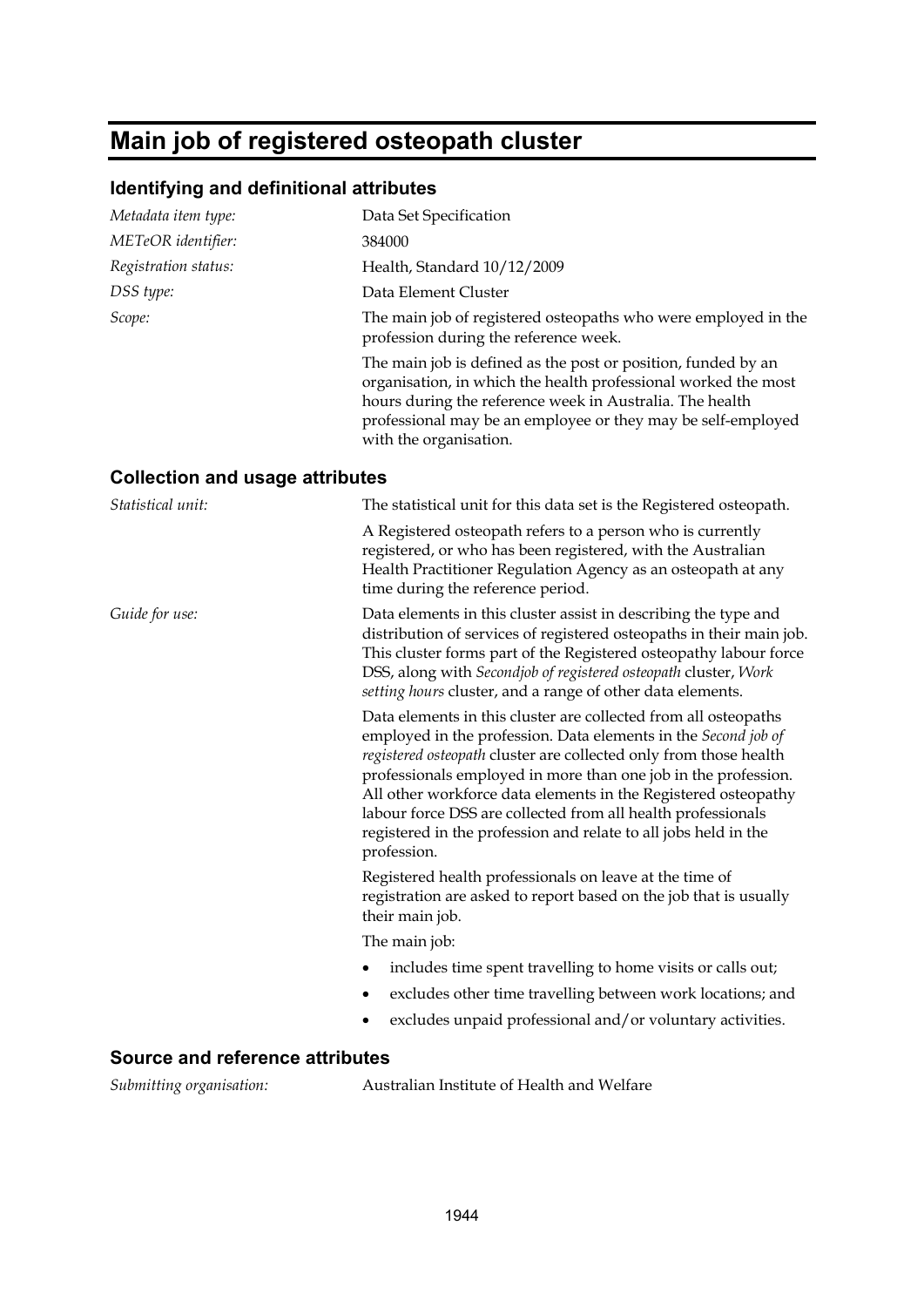| <b>Metadata items in this Data Set Specification</b> |                                                                                    |  |
|------------------------------------------------------|------------------------------------------------------------------------------------|--|
| Implementation in Data Set<br>Specification:         | Registered osteopathy labour force DSS Health, Standard<br>10/12/2009              |  |
| Related metadata references:                         | See also Second job of registered osteopath cluster Health,<br>Standard 10/12/2009 |  |

# *Seq No. Metadata item Obligation Max occurs* - Hours worked in health profession - total Optional 1 - Postcode—Australian (workplace) Mandatory 1 - Principal role - health profession Cptional 1 - Suburb/town/locality name (workplace) Mandatory 1 - Work sector - health professional Optional 1 - Work setting - osteopath Cptional 1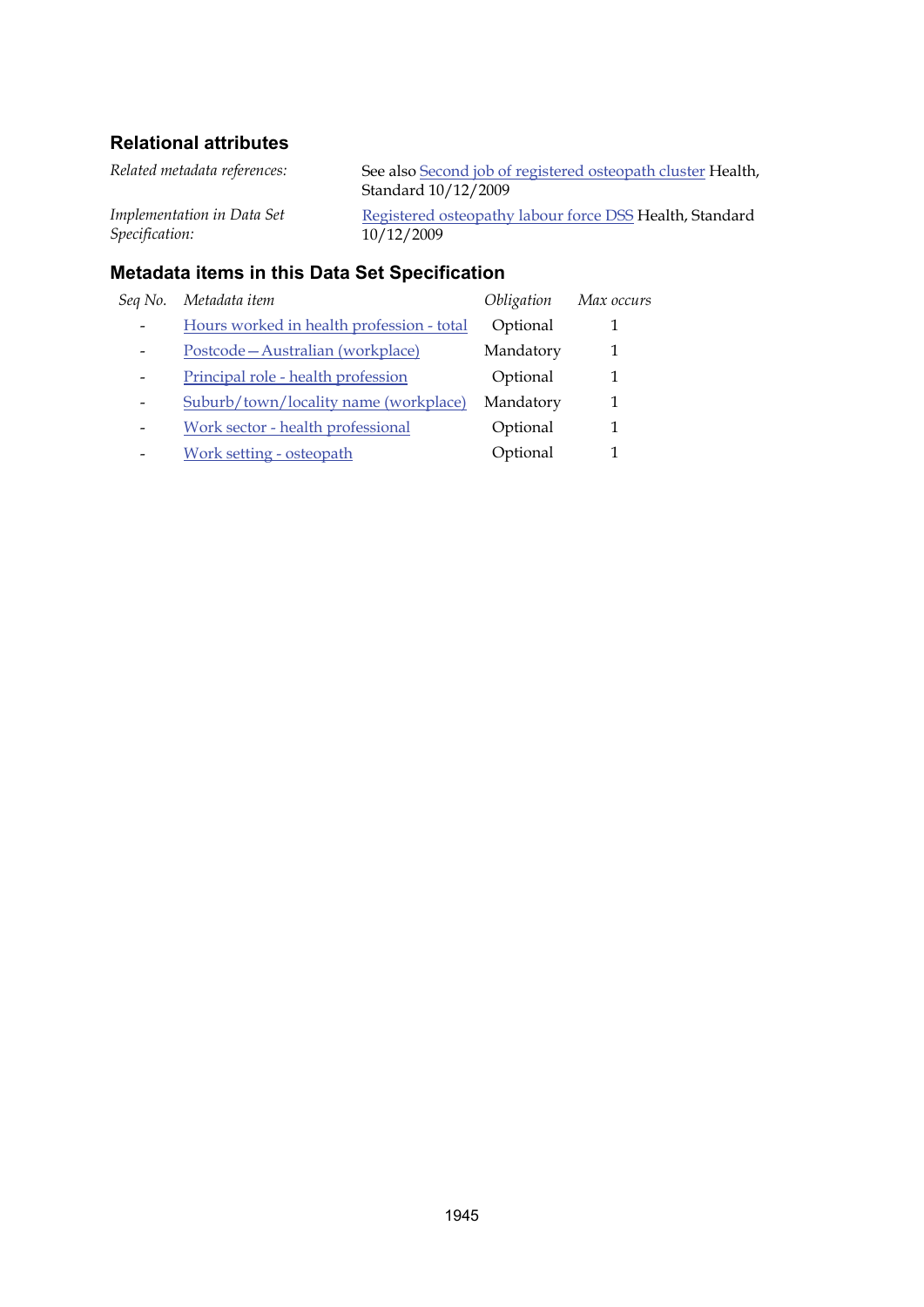# **Main job of registered pharmacist cluster**

#### **Identifying and definitional attributes**

| Data Set Specification                                                                                                                                                                                                                                                                                                                                                                                                                                                                       |
|----------------------------------------------------------------------------------------------------------------------------------------------------------------------------------------------------------------------------------------------------------------------------------------------------------------------------------------------------------------------------------------------------------------------------------------------------------------------------------------------|
| 384002                                                                                                                                                                                                                                                                                                                                                                                                                                                                                       |
| Health, Standard 10/12/2009                                                                                                                                                                                                                                                                                                                                                                                                                                                                  |
| Data Element Cluster                                                                                                                                                                                                                                                                                                                                                                                                                                                                         |
| The main job of registered pharmacists who were employed in<br>the profession during the reference week.                                                                                                                                                                                                                                                                                                                                                                                     |
| The main job is defined as the post or position, funded by an<br>organisation, in which the health professional worked the most<br>hours during the reference week in Australia. The health<br>professional may be an employee or they may be self-employed<br>with the organisation.                                                                                                                                                                                                        |
| <b>Collection and usage attributes</b>                                                                                                                                                                                                                                                                                                                                                                                                                                                       |
| The statistical unit for this data set is the Registered pharmacist.                                                                                                                                                                                                                                                                                                                                                                                                                         |
| A Registered pharmacist refers to a person who is currently<br>registered, or who has been registered, with the Australian<br>Health Practitioner Regulation Agency as a pharmacist at any<br>time during the reference period.                                                                                                                                                                                                                                                              |
| Data elements in this cluster assist in describing the type and<br>distribution of services of registered pharmacists in their main<br>job. This cluster forms part of the Registered pharmacy labour<br>force DSS, along with Secondjob of registered pharmacist cluster,<br>Work setting hours cluster, and a range of other data elements.                                                                                                                                                |
| Data elements in this cluster are collected from all pharmacists<br>employed in the profession. Data elements in the Second job of<br>registered pharmacist cluster are collected only from those health<br>professionals employed in more than one job in the profession.<br>All other workforce data elements in the Registered pharmacy<br>labour force DSS are collected from all health professionals<br>registered in the profession and relate to all jobs held in the<br>profession. |
| Registered health professionals on leave at the time of<br>registration are asked to report based on the job that is usually<br>their main job.                                                                                                                                                                                                                                                                                                                                              |
| The main job:                                                                                                                                                                                                                                                                                                                                                                                                                                                                                |
| includes time spent travelling to home visits or calls out;                                                                                                                                                                                                                                                                                                                                                                                                                                  |
| excludes other time travelling between work locations; and                                                                                                                                                                                                                                                                                                                                                                                                                                   |
| excludes unpaid professional and/or voluntary activities.                                                                                                                                                                                                                                                                                                                                                                                                                                    |
|                                                                                                                                                                                                                                                                                                                                                                                                                                                                                              |

#### **Source and reference attributes**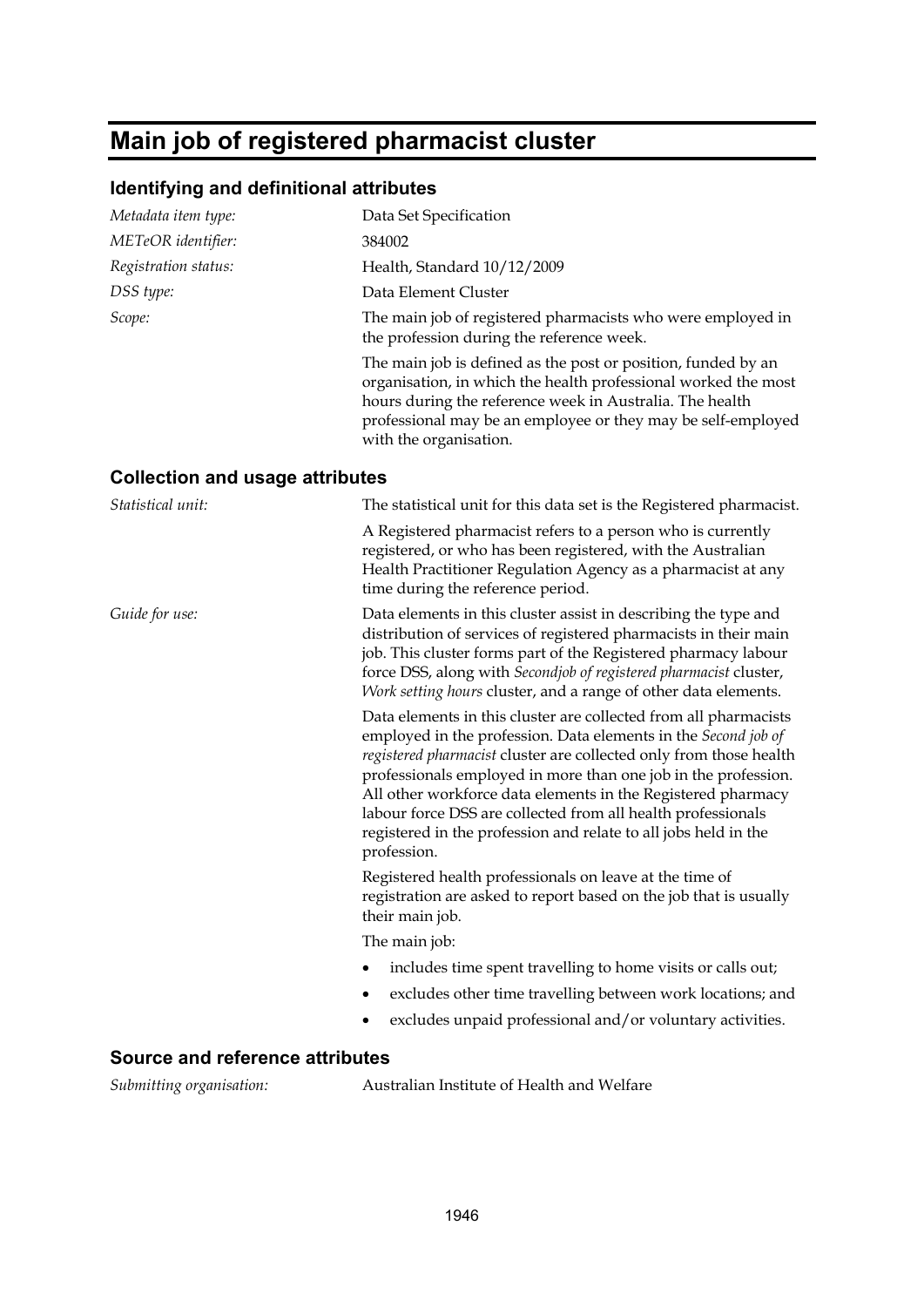| <b>Metadata items in this Data Set Specification</b> |                                                                                     |  |
|------------------------------------------------------|-------------------------------------------------------------------------------------|--|
| Implementation in Data Set<br>Specification:         | Registered pharmacy labour force DSS Health, Standard<br>10/12/2009                 |  |
| Related metadata references:                         | See also Second job of registered pharmacist cluster Health,<br>Standard 10/12/2009 |  |

# *Seq No. Metadata item Obligation Max occurs* - Hours worked in health profession - total Optional 1 - Postcode—Australian (workplace) Mandatory 1 - Principal role - health profession Cptional 1 - Suburb/town/locality name (workplace) Mandatory 1 - Work sector - health professional Optional 1 - Work setting - pharmacist Cptional 1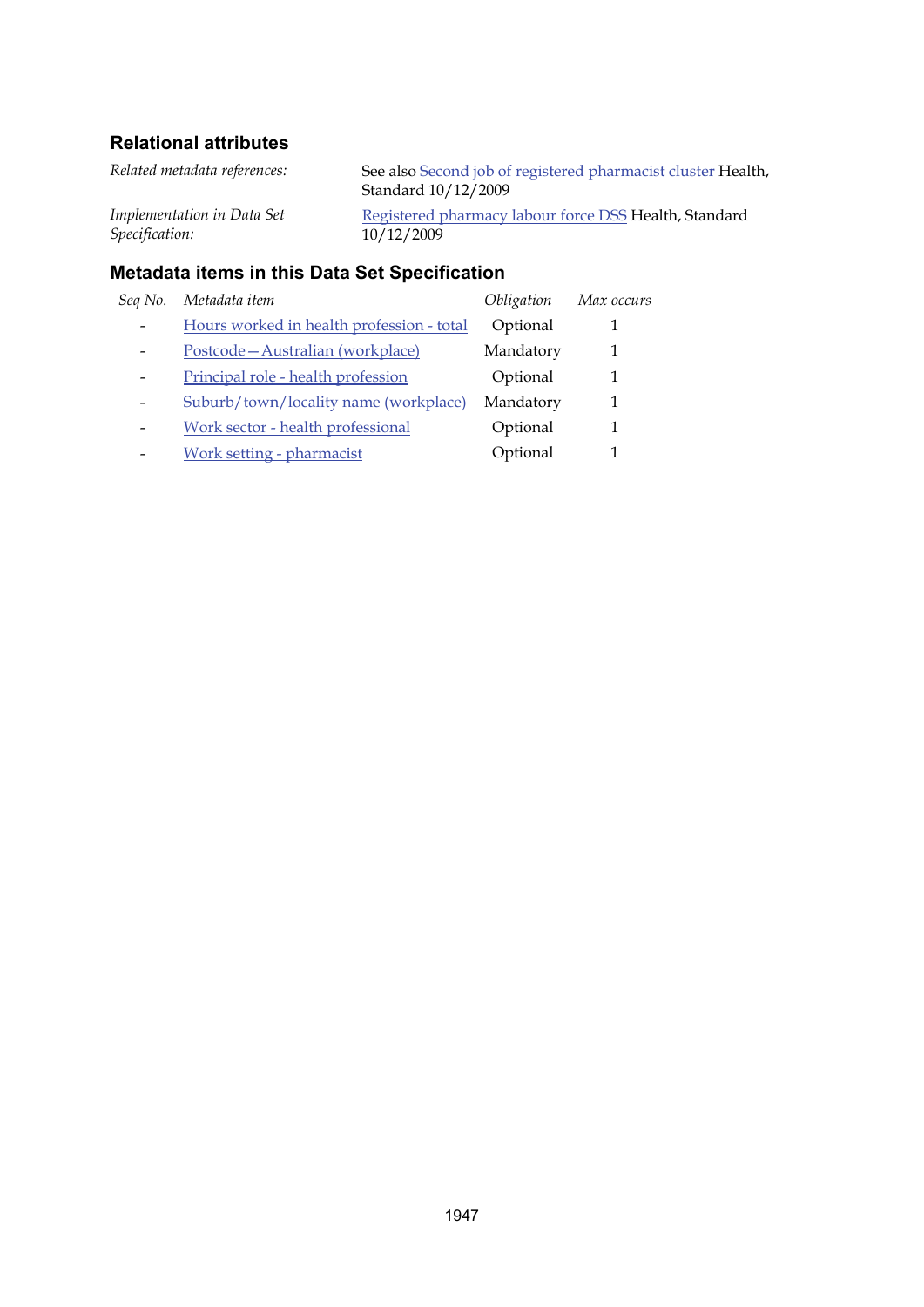# **Main job of registered physiotherapist cluster**

#### **Identifying and definitional attributes**

| Metadata item type:                    | Data Set Specification                                                                                                                                                                                                                                                                                                                                                                                                                                                                                      |
|----------------------------------------|-------------------------------------------------------------------------------------------------------------------------------------------------------------------------------------------------------------------------------------------------------------------------------------------------------------------------------------------------------------------------------------------------------------------------------------------------------------------------------------------------------------|
| METeOR identifier:                     | 383995                                                                                                                                                                                                                                                                                                                                                                                                                                                                                                      |
| Registration status:                   | Health, Standard 10/12/2009                                                                                                                                                                                                                                                                                                                                                                                                                                                                                 |
| DSS type:                              | Data Element Cluster                                                                                                                                                                                                                                                                                                                                                                                                                                                                                        |
| Scope:                                 | The main job of registered physiotherapists who were employed<br>in the profession during the reference week.                                                                                                                                                                                                                                                                                                                                                                                               |
|                                        | The main job is defined as the post or position, funded by an<br>organisation, in which the health professional worked the most<br>hours during the reference week in Australia. The health<br>professional may be an employee or they may be self-employed<br>with the organisation.                                                                                                                                                                                                                       |
| <b>Collection and usage attributes</b> |                                                                                                                                                                                                                                                                                                                                                                                                                                                                                                             |
| Statistical unit:                      | The statistical unit for this data set is the Registered<br>physiotherapist.                                                                                                                                                                                                                                                                                                                                                                                                                                |
|                                        | A Registered physiotherapist refers to a person who is currently<br>registered, or who has been registered, with the Australian<br>Health Practitioner Regulation Agency as a physiotherapist at<br>any time during the reference period.                                                                                                                                                                                                                                                                   |
| Guide for use:                         | Data elements in this cluster assist in describing the type and<br>distribution of services of registered physiotherapists in their<br>main job. This cluster forms part of the Registered physiotherapy<br>labour force DSS, along with Secondjob of registered physiotherapist<br>cluster, Work setting hours cluster, and a range of other data<br>elements.                                                                                                                                             |
|                                        | Data elements in this cluster are collected from all<br>physiotherapists employed in the profession. Data elements in<br>the Second job of registered physiotherapist cluster are collected only<br>from those health professionals employed in more than one job in<br>the profession. All other workforce data elements in the<br>Registered physiotherapy labour force DSS are collected from all<br>health professionals registered in the profession and relate to all<br>jobs held in the profession. |
|                                        | Registered health professionals on leave at the time of<br>registration are asked to report based on the job that is usually<br>their main job.                                                                                                                                                                                                                                                                                                                                                             |
|                                        | The main job:                                                                                                                                                                                                                                                                                                                                                                                                                                                                                               |
|                                        | includes time spent travelling to home visits or calls out;                                                                                                                                                                                                                                                                                                                                                                                                                                                 |
|                                        | excludes other time travelling between work locations; and<br>٠                                                                                                                                                                                                                                                                                                                                                                                                                                             |
|                                        | excludes unpaid professional and/or voluntary activities.                                                                                                                                                                                                                                                                                                                                                                                                                                                   |
| <b>Source and reference attributes</b> |                                                                                                                                                                                                                                                                                                                                                                                                                                                                                                             |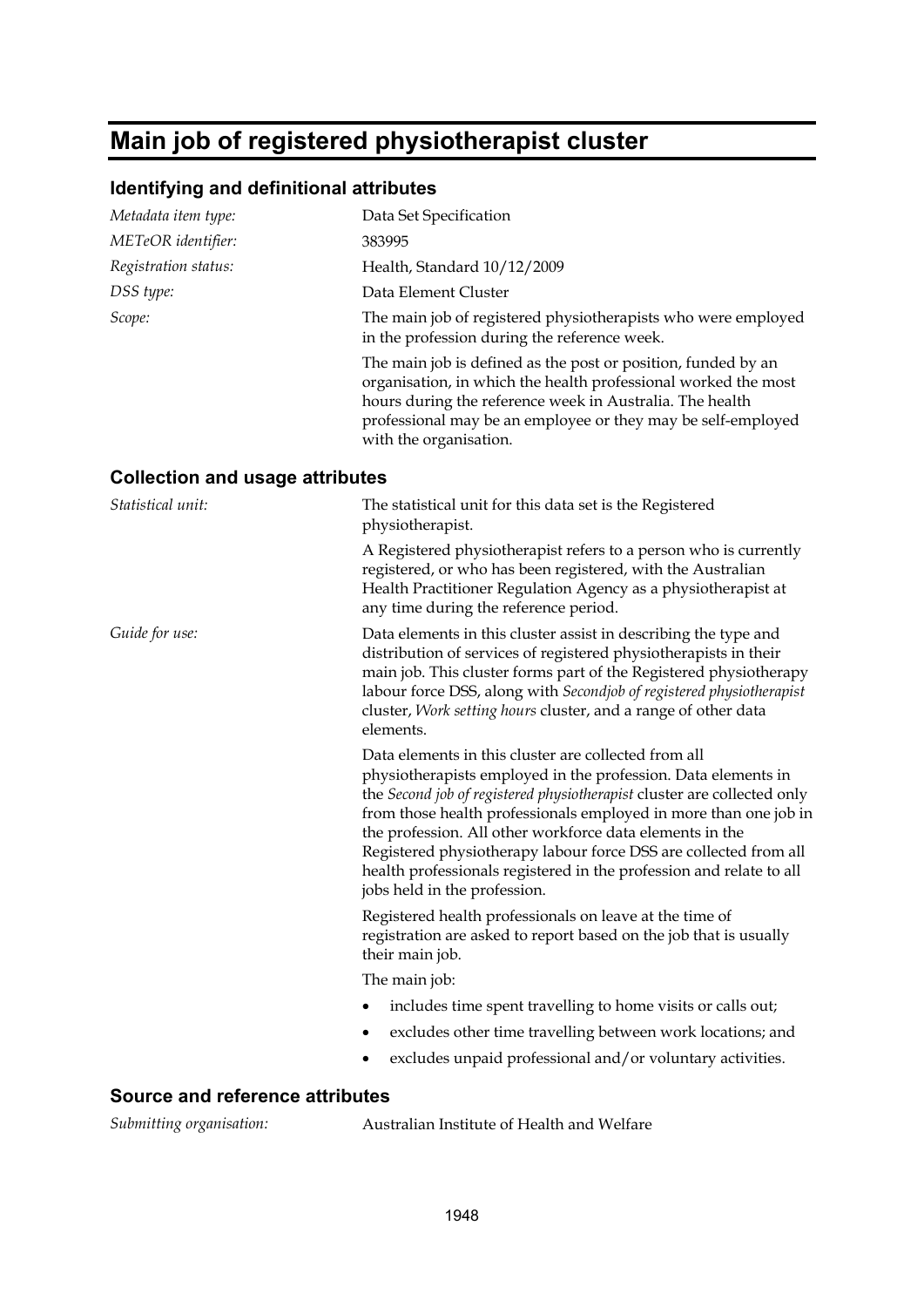| <b>Metadata items in this Data Set Specification</b> |                                                                                          |  |
|------------------------------------------------------|------------------------------------------------------------------------------------------|--|
| Implementation in Data Set<br>Specification:         | Registered physiotherapy labour force DSS Health, Standard<br>10/12/2009                 |  |
| Related metadata references:                         | See also Second job of registered physiotherapist cluster Health,<br>Standard 10/12/2009 |  |

| Seq No. | Metadata item                             | Obligation | Max occurs |
|---------|-------------------------------------------|------------|------------|
|         | Hours worked in health profession - total | Optional   |            |
|         | Postcode - Australian (workplace)         | Mandatory  | 1          |
|         | Principal role - health profession        | Optional   | 1          |
|         | Suburb/town/locality name (workplace)     | Mandatory  | 1          |
|         | Work sector - health professional         | Optional   | 1          |
|         | Work setting - physiotherapist            | Optional   |            |
|         |                                           |            |            |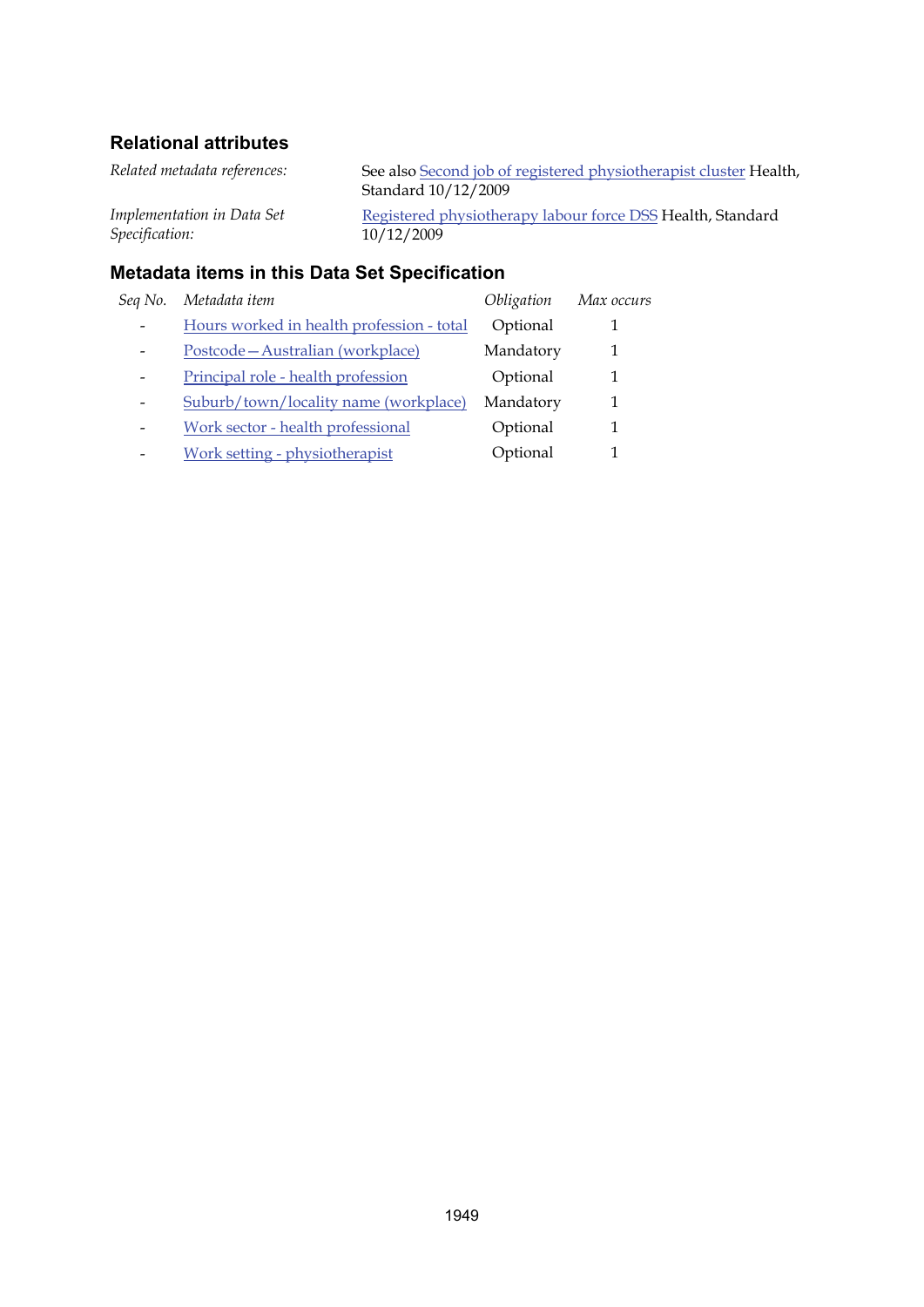# **Main job of registered podiatrist cluster**

## **Identifying and definitional attributes**

| Metadata item type:                    | Data Set Specification                                                                                                                                                                                                                                                                                                                                                                                                                                                                       |
|----------------------------------------|----------------------------------------------------------------------------------------------------------------------------------------------------------------------------------------------------------------------------------------------------------------------------------------------------------------------------------------------------------------------------------------------------------------------------------------------------------------------------------------------|
| METeOR identifier:                     | 384005                                                                                                                                                                                                                                                                                                                                                                                                                                                                                       |
| Registration status:                   | Health, Standard 10/12/2009                                                                                                                                                                                                                                                                                                                                                                                                                                                                  |
| DSS type:                              | Data Element Cluster                                                                                                                                                                                                                                                                                                                                                                                                                                                                         |
| Scope:                                 | The main job of registered podiatrists who were employed in the<br>profession during the reference week.                                                                                                                                                                                                                                                                                                                                                                                     |
|                                        | The main job is defined as the post or position, funded by an<br>organisation, in which the health professional worked the most<br>hours during the reference week in Australia. The health<br>professional may be an employee or they may be self-employed<br>with the organisation.                                                                                                                                                                                                        |
| <b>Collection and usage attributes</b> |                                                                                                                                                                                                                                                                                                                                                                                                                                                                                              |
| Statistical unit:                      | The statistical unit for this data set is the Registered podiatrist.                                                                                                                                                                                                                                                                                                                                                                                                                         |
|                                        | A Registered podiatrist refers to a person who is currently<br>registered, or who has been registered, with the Australian<br>Health Practitioner Regulation Agency as a podiatrist at any time<br>during the reference period.                                                                                                                                                                                                                                                              |
| Guide for use:                         | Data elements in this cluster assist in describing the type and<br>distribution of services of registered podiatrists in their main job.<br>This cluster forms part of the Registered podiatry labour force<br>DSS, along with Secondjob of registered podiatrist cluster, Work<br>setting hours cluster, and a range of other data elements.                                                                                                                                                |
|                                        | Data elements in this cluster are collected from all podiatrists<br>employed in the profession. Data elements in the Second job of<br>registered podiatrist cluster are collected only from those health<br>professionals employed in more than one job in the profession.<br>All other workforce data elements in the Registered podiatry<br>labour force DSS are collected from all health professionals<br>registered in the profession and relate to all jobs held in the<br>profession. |
|                                        | Registered health professionals on leave at the time of<br>registration are asked to report based on the job that is usually<br>their main job.                                                                                                                                                                                                                                                                                                                                              |
|                                        | The main job:                                                                                                                                                                                                                                                                                                                                                                                                                                                                                |
|                                        | includes time spent travelling to home visits or calls out;                                                                                                                                                                                                                                                                                                                                                                                                                                  |
|                                        | excludes other time travelling between work locations; and<br>٠                                                                                                                                                                                                                                                                                                                                                                                                                              |
|                                        | excludes unpaid professional and/or voluntary activities.                                                                                                                                                                                                                                                                                                                                                                                                                                    |

#### **Source and reference attributes**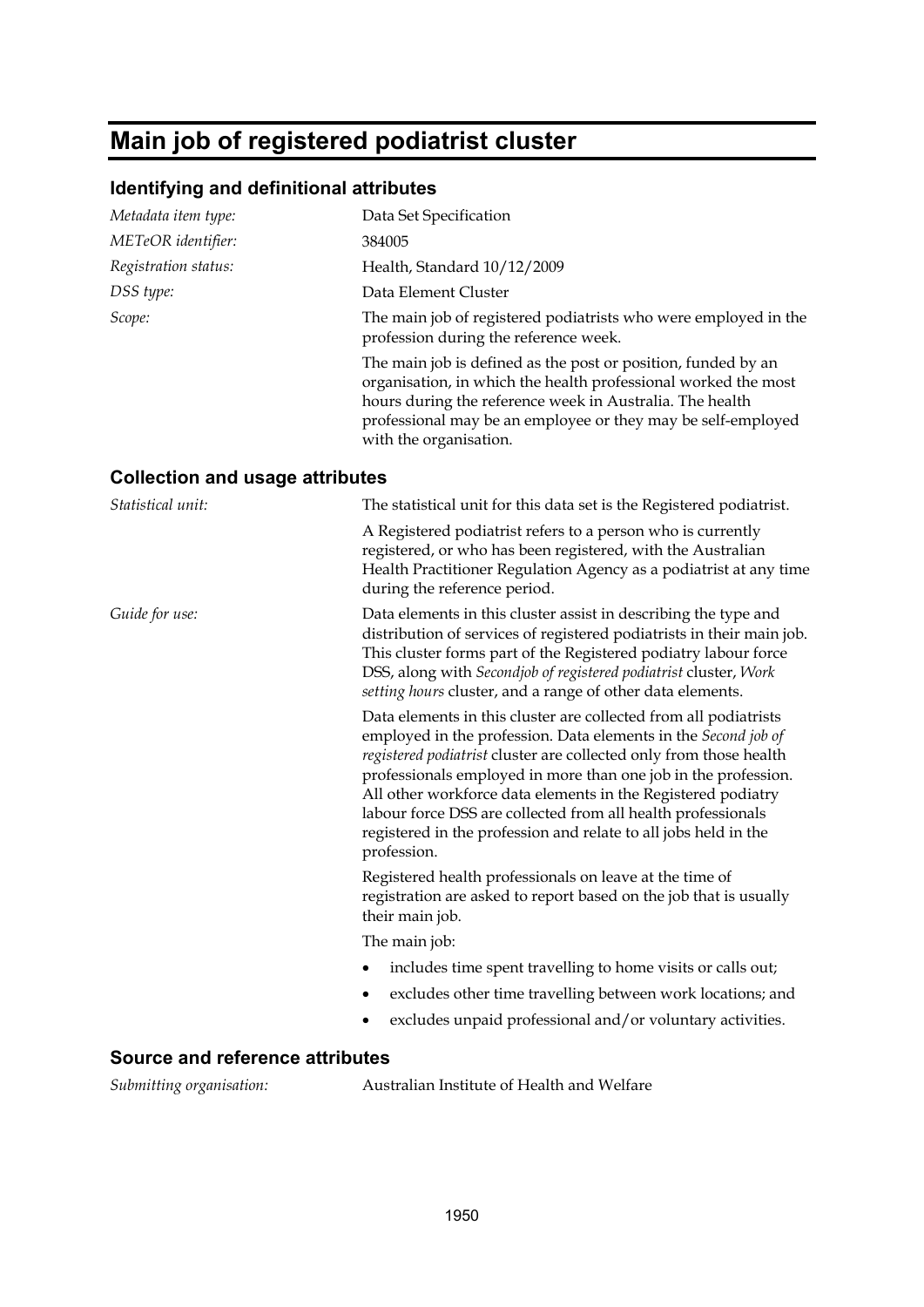| <b>Metadata items in this Data Set Specification</b> |                                                                                     |  |  |
|------------------------------------------------------|-------------------------------------------------------------------------------------|--|--|
| Implementation in Data Set<br>Specification:         | Registered podiatry labour force DSS Health, Standard<br>10/12/2009                 |  |  |
| Related metadata references:                         | See also Second job of registered podiatrist cluster Health,<br>Standard 10/12/2009 |  |  |

# *Seq No. Metadata item Obligation Max occurs* - Hours worked in health profession - total Optional 1 - Postcode—Australian (workplace) Mandatory 1 - Principal role - health profession Cptional 1 - Suburb/town/locality name (workplace) Mandatory 1 - Work sector - health professional Optional 1

- Work setting - podiatrist Cptional 1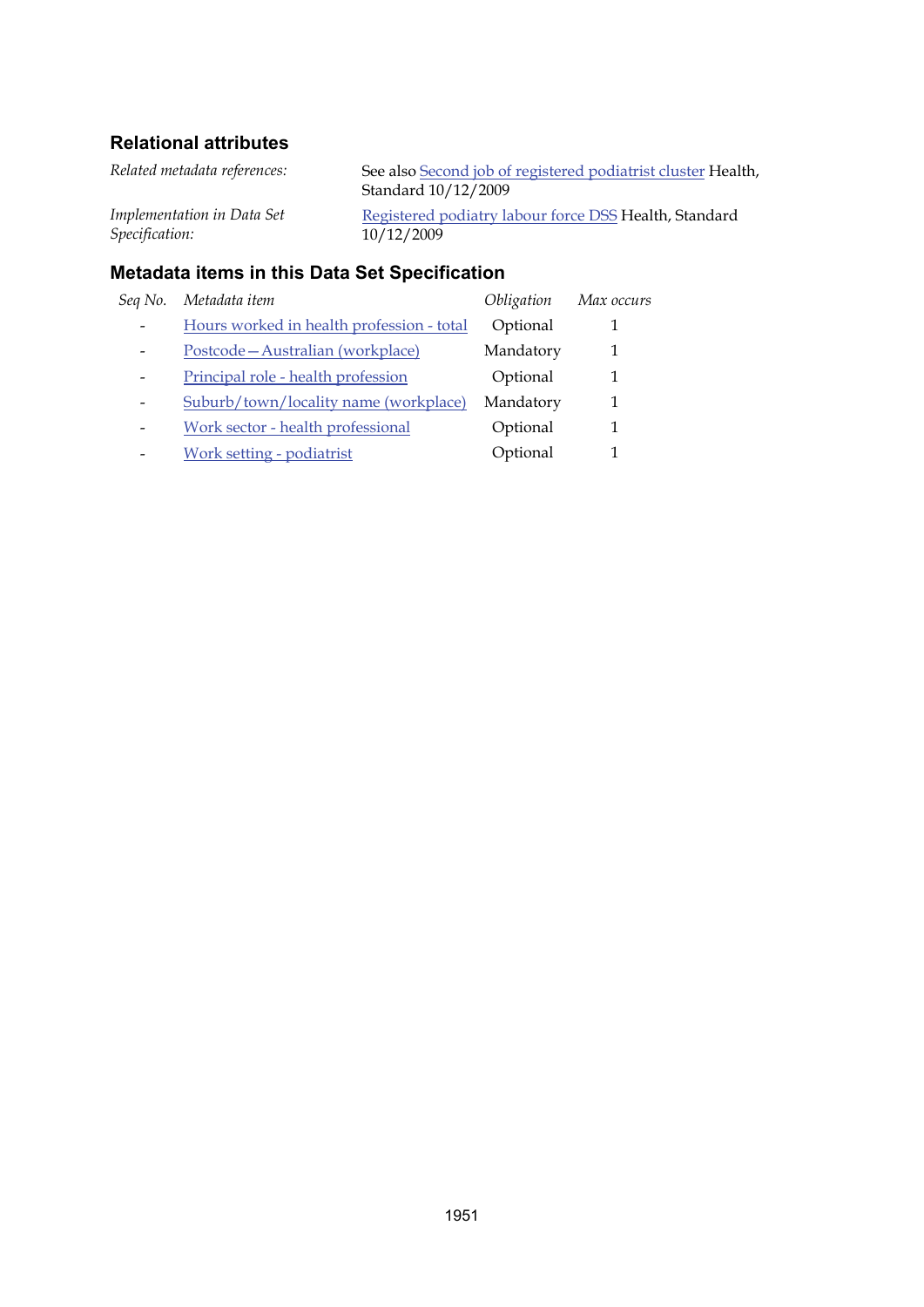# **Main job of registered psychologist cluster**

# **Identifying and definitional attributes**

| Metadata item type:                    | Data Set Specification                                                                                                                                                                                                                                                                                                                                                                                                                                                                             |
|----------------------------------------|----------------------------------------------------------------------------------------------------------------------------------------------------------------------------------------------------------------------------------------------------------------------------------------------------------------------------------------------------------------------------------------------------------------------------------------------------------------------------------------------------|
| METeOR identifier:                     | 384009                                                                                                                                                                                                                                                                                                                                                                                                                                                                                             |
| Registration status:                   | Health, Standard 10/12/2009                                                                                                                                                                                                                                                                                                                                                                                                                                                                        |
| DSS type:                              | Data Element Cluster                                                                                                                                                                                                                                                                                                                                                                                                                                                                               |
| Scope:                                 | The main job of registered psychologists who were<br>employed in the profession during the reference week.                                                                                                                                                                                                                                                                                                                                                                                         |
|                                        | The main job is defined as the post or position, funded by<br>an organisation, in which the health professional worked<br>the most hours during the reference week in Australia. The<br>health professional may be an employee or they may be<br>self-employed with the organisation.                                                                                                                                                                                                              |
| <b>Collection and usage attributes</b> |                                                                                                                                                                                                                                                                                                                                                                                                                                                                                                    |
| Statistical unit:                      | The statistical unit for this data set is the Registered<br>psychologist.                                                                                                                                                                                                                                                                                                                                                                                                                          |
|                                        | A Registered psychologist refers to a person who is<br>currently registered, or who has been registered, with the<br>Australian Health Practitioner Regulation Agency as a<br>psychologist at any time during the reference period.                                                                                                                                                                                                                                                                |
| Guide for use:                         | Data elements in this cluster assist in describing the type<br>and distribution of services of registered psychologists in<br>their main job. This cluster forms part of the Registered<br>psychology labour force DSS, along with Secondjob of<br>registered psychologist cluster, Work setting hours cluster, and<br>a range of other data elements.                                                                                                                                             |
|                                        | Data elements in this cluster are collected from all<br>psychologists employed in the profession. Data elements in<br>the Second job of registered psychologist cluster are collected<br>only from those health professionals employed in more<br>than one job in the profession. All other workforce data<br>elements in the Registered psychology labour force DSS are<br>collected from all health professionals registered in the<br>profession and relate to all jobs held in the profession. |
|                                        | Registered health professionals on leave at the time of<br>registration are asked to report based on the job that is<br>usually their main job.                                                                                                                                                                                                                                                                                                                                                    |
|                                        | The main job:                                                                                                                                                                                                                                                                                                                                                                                                                                                                                      |
|                                        | includes time spent travelling to home visits or calls<br>out;                                                                                                                                                                                                                                                                                                                                                                                                                                     |
|                                        | excludes other time travelling between work locations;<br>and                                                                                                                                                                                                                                                                                                                                                                                                                                      |
|                                        | excludes unpaid professional and/or voluntary<br>activities.                                                                                                                                                                                                                                                                                                                                                                                                                                       |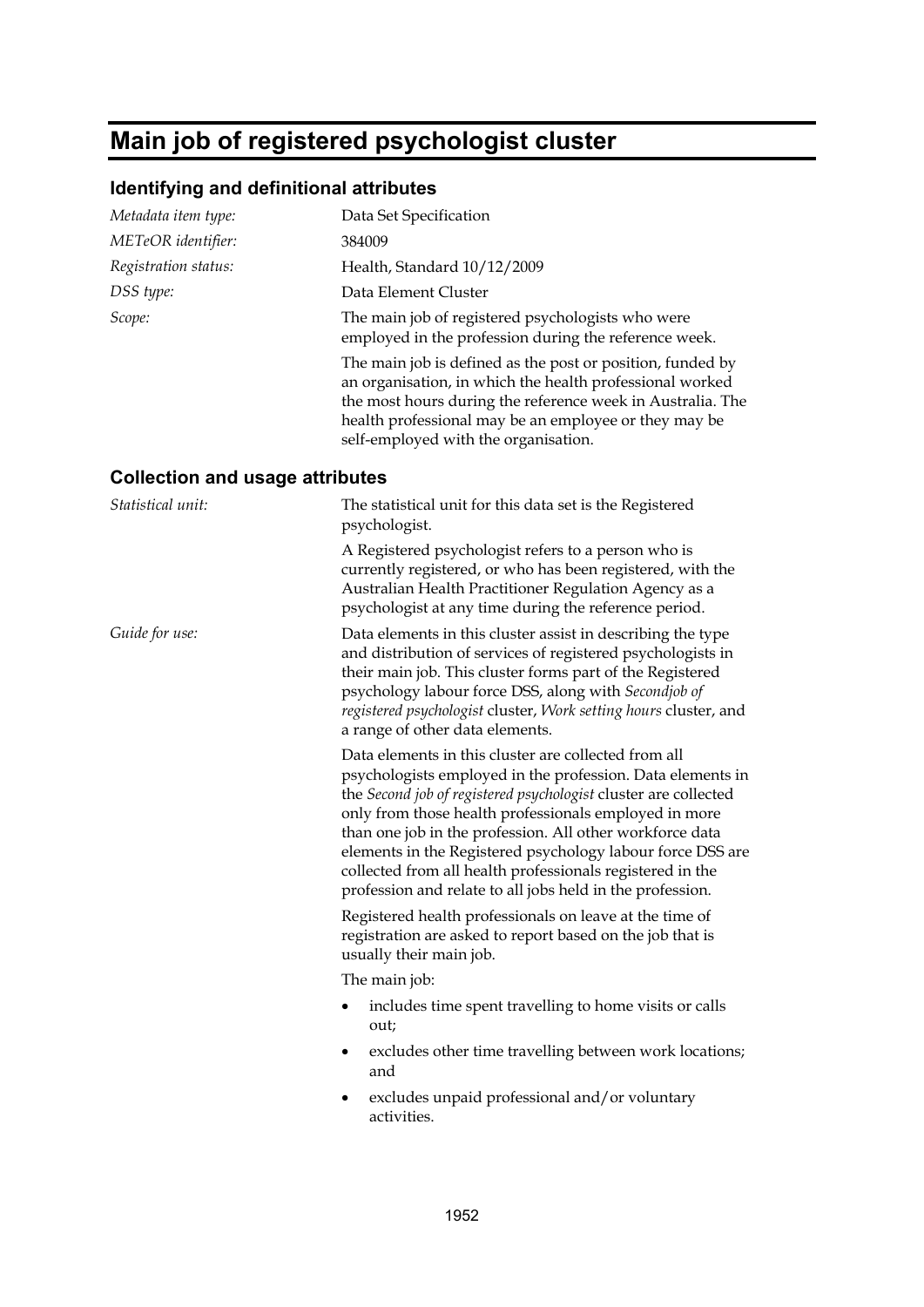### **Source and reference attributes**

### **Relational attributes**

| Related metadata references: | See also Second job of registered psychologist cluster<br>Health, Standard 10/12/2009 |  |
|------------------------------|---------------------------------------------------------------------------------------|--|
| Implementation in Data Set   | Registered psychology labour force DSS Health, Standard                               |  |
| Specification:               | 10/12/2009                                                                            |  |

# **Metadata items in this Data Set Specification**

| Seq No. | Metadata item                             | Obligation  | Max occurs |
|---------|-------------------------------------------|-------------|------------|
|         | Area of practice - psychology             | Conditional |            |
|         | Hours worked in health profession - total | Optional    | 1          |
|         | Postcode - Australian (workplace)         | Mandatory   |            |
|         | Principal role - health profession        | Optional    |            |
|         | Suburb/town/locality name (workplace)     | Mandatory   | 1          |
| -       | Work sector - health professional         | Optional    | 1          |
|         | Work setting - psychologist               | Optional    |            |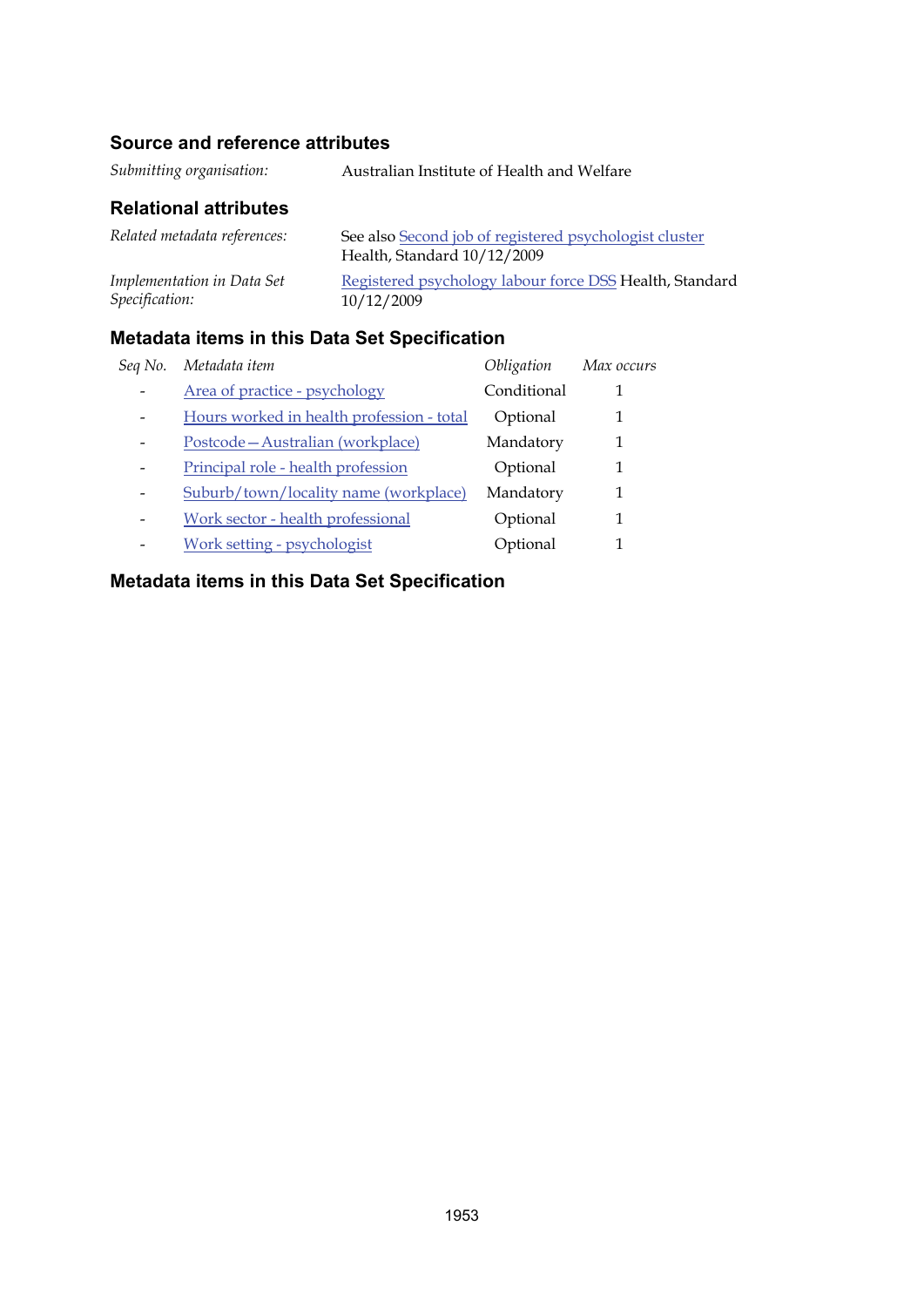# <span id="page-106-0"></span>**Second job of registered chiropractor cluster**

#### **Identifying and definitional attributes**

| Metadata item type:                    | Data Set Specification                                                                                                                                                                                                                                                                                                                                                                                                                                                                |
|----------------------------------------|---------------------------------------------------------------------------------------------------------------------------------------------------------------------------------------------------------------------------------------------------------------------------------------------------------------------------------------------------------------------------------------------------------------------------------------------------------------------------------------|
| METeOR identifier:                     | 384019                                                                                                                                                                                                                                                                                                                                                                                                                                                                                |
| Registration status:                   | Health, Standard 10/12/2009                                                                                                                                                                                                                                                                                                                                                                                                                                                           |
| DSS type:                              | Data Element Cluster                                                                                                                                                                                                                                                                                                                                                                                                                                                                  |
| Scope:                                 | The second job of registered chiropractors who were<br>employed in more than one job in the profession during the<br>reference week.                                                                                                                                                                                                                                                                                                                                                  |
|                                        | The second job is defined as the post or position, funded by<br>an organisation, in which the health professional worked the<br>second longest hours during the reference week in Australia.<br>The health professional may be an employee or they may be<br>self-employed with the organisation.                                                                                                                                                                                     |
| <b>Collection and usage attributes</b> |                                                                                                                                                                                                                                                                                                                                                                                                                                                                                       |
| Statistical unit:                      | The statistical unit for this data set is the Registered<br>chiropractor.                                                                                                                                                                                                                                                                                                                                                                                                             |
|                                        | A Registered chiropractor refers to a person who is currently<br>registered, or who has been registered, with the Australian<br>Health Practitioner Regulation Agency as a chiropractor at<br>any time during the reference period.                                                                                                                                                                                                                                                   |
| Guide for use:                         | Data elements in this cluster assist in describing the type and<br>distribution of services of registered chiropractors in their<br>second job. The cluster forms part of the Registered<br>chiropractic labour force DSS, along with Main job of registered<br><i>chiropractor cluster, Work setting hours cluster, and a range of</i><br>other data elements.                                                                                                                       |
|                                        | Data elements in this cluster are collected only from those<br>chiropractors employed in more than one job in the<br>profession. Data elements in the Main job of registered<br>chiropractor cluster are collected from all chiropractors<br>employed in the profession. All other workforce data<br>elements in the Registered chiropractic labour force DSS are<br>collected from all chiropractors registered in the profession,<br>and relate to all jobs held in the profession. |
|                                        | Registered health professionals on leave at the time of<br>registration are asked to report based on the job that is<br>usually their second job.                                                                                                                                                                                                                                                                                                                                     |
|                                        | The second job:                                                                                                                                                                                                                                                                                                                                                                                                                                                                       |

- includes time spent travelling to home visits or calls out;
- excludes other time travelling between work locations; and
- excludes unpaid professional and/or voluntary activities.

#### **Source and reference attributes**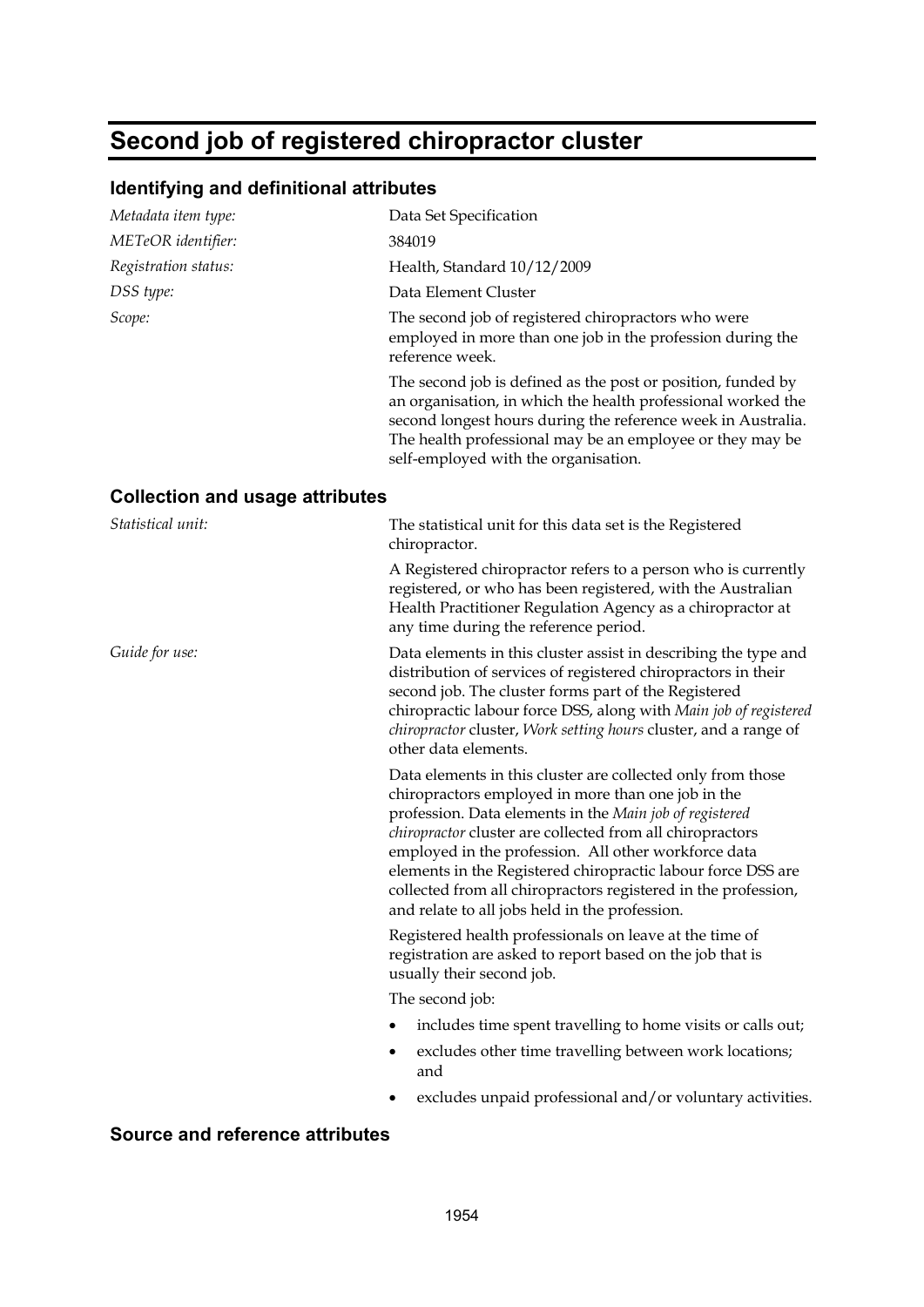*Submitting organisation:* Australian Institute of Health and Welfare

#### **Relational attributes**

*Implementation in Data Set Specification:* [Registered chiropractic labour force DSS](#page-30-0) Health, Standard 10/12/2009

| Seq No. | Metadata item                             | Obligation | Max occurs |
|---------|-------------------------------------------|------------|------------|
|         | Hours worked in health profession - total | Optional   |            |
|         | Postcode - Australian (workplace)         | Mandatory  |            |
|         | Principal role - health profession        | Optional   |            |
|         | Suburb/town/locality name (workplace)     | Mandatory  |            |
|         | Work sector - health professional         | Optional   |            |
|         | Work setting - chiropractor               | Optional   |            |
|         |                                           |            |            |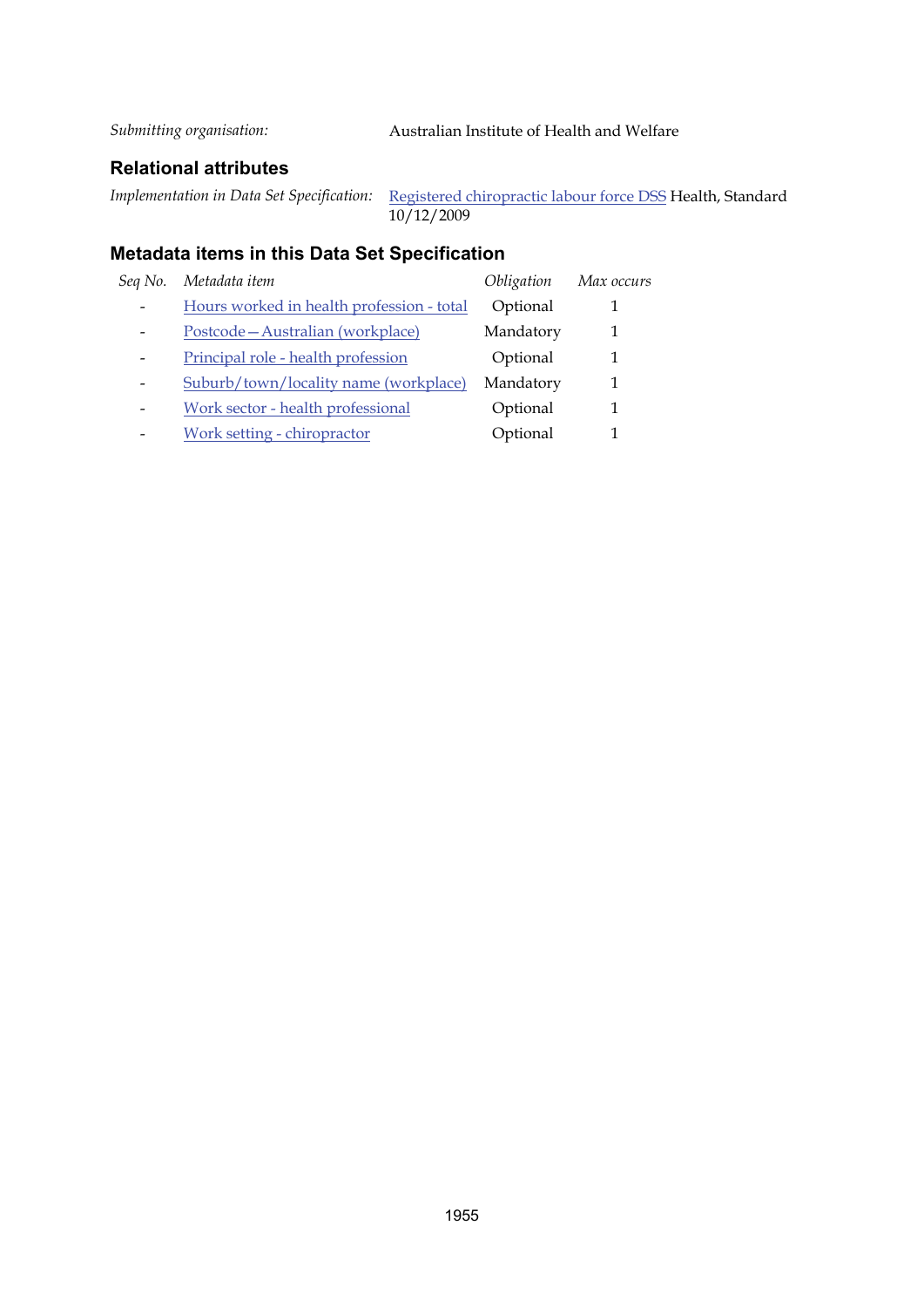# **Second job of registered dental and allied dental health professional cluster**

## **Identifying and definitional attributes**

| Metadata item type:                    | Data Set Specification                                                                                                                                                                                                                                                                                                                                                                                                                                                                                                                                                                                                               |
|----------------------------------------|--------------------------------------------------------------------------------------------------------------------------------------------------------------------------------------------------------------------------------------------------------------------------------------------------------------------------------------------------------------------------------------------------------------------------------------------------------------------------------------------------------------------------------------------------------------------------------------------------------------------------------------|
| METeOR identifier:                     | 384016                                                                                                                                                                                                                                                                                                                                                                                                                                                                                                                                                                                                                               |
| Registration status:                   | Health, Standard 10/12/2009                                                                                                                                                                                                                                                                                                                                                                                                                                                                                                                                                                                                          |
| DSS type:                              | Data Element Cluster                                                                                                                                                                                                                                                                                                                                                                                                                                                                                                                                                                                                                 |
| Scope:                                 | The second job of registered dental and allied dental health<br>professionals who were employed in more than one job in the<br>profession during the reference week.                                                                                                                                                                                                                                                                                                                                                                                                                                                                 |
|                                        | The second job is defined as the post or position, funded by an<br>organisation, in which the health professional worked the second<br>longest hours during the reference week in Australia. The health<br>professional may be an employee or they may be self-employed<br>with the organisation.                                                                                                                                                                                                                                                                                                                                    |
| <b>Collection and usage attributes</b> |                                                                                                                                                                                                                                                                                                                                                                                                                                                                                                                                                                                                                                      |
| Statistical unit:                      | The statistical unit for this data set is the Registered dental and<br>allied dental health professional.                                                                                                                                                                                                                                                                                                                                                                                                                                                                                                                            |
|                                        | A Registered dental and allied dental health professional refers to<br>a person who is currently registered, or who has been registered,<br>with the Australian Health Practitioner Regulation Agency as a<br>dental and allied dental health professional at any time during<br>the reference period.                                                                                                                                                                                                                                                                                                                               |
| Guide for use:                         | Data elements in this cluster assist in describing the type and<br>distribution of services of registered dental and allied dental<br>health professionals in their second job. The cluster forms part of<br>the Registered dental and allied dental labour force DSS, along<br>with Main job of registered dental and allied dental health professional<br>cluster, Work setting hours cluster, and a range of other data<br>elements.                                                                                                                                                                                              |
|                                        | Data elements in this cluster are collected only from those dental<br>and allied dental health professionals employed in more than one<br>job in the profession. Data elements in the Main job of registered<br>dental and allied dental health professional cluster are collected from<br>all dental and allied dental health professionals employed in the<br>profession. All other workforce data elements in the Registered<br>dental and allied dental labour force DSS are collected from all<br>dental and allied dental health professionals registered in the<br>profession, and relate to all jobs held in the profession. |
|                                        | Registered health professionals on leave at the time of<br>registration are asked to report based on the job that is usually<br>their second job.                                                                                                                                                                                                                                                                                                                                                                                                                                                                                    |
|                                        | The second job:                                                                                                                                                                                                                                                                                                                                                                                                                                                                                                                                                                                                                      |
|                                        | includes time spent travelling to home visits or calls out;<br>٠                                                                                                                                                                                                                                                                                                                                                                                                                                                                                                                                                                     |
|                                        | excludes other time travelling between work locations; and                                                                                                                                                                                                                                                                                                                                                                                                                                                                                                                                                                           |

excludes unpaid professional and/or voluntary activities.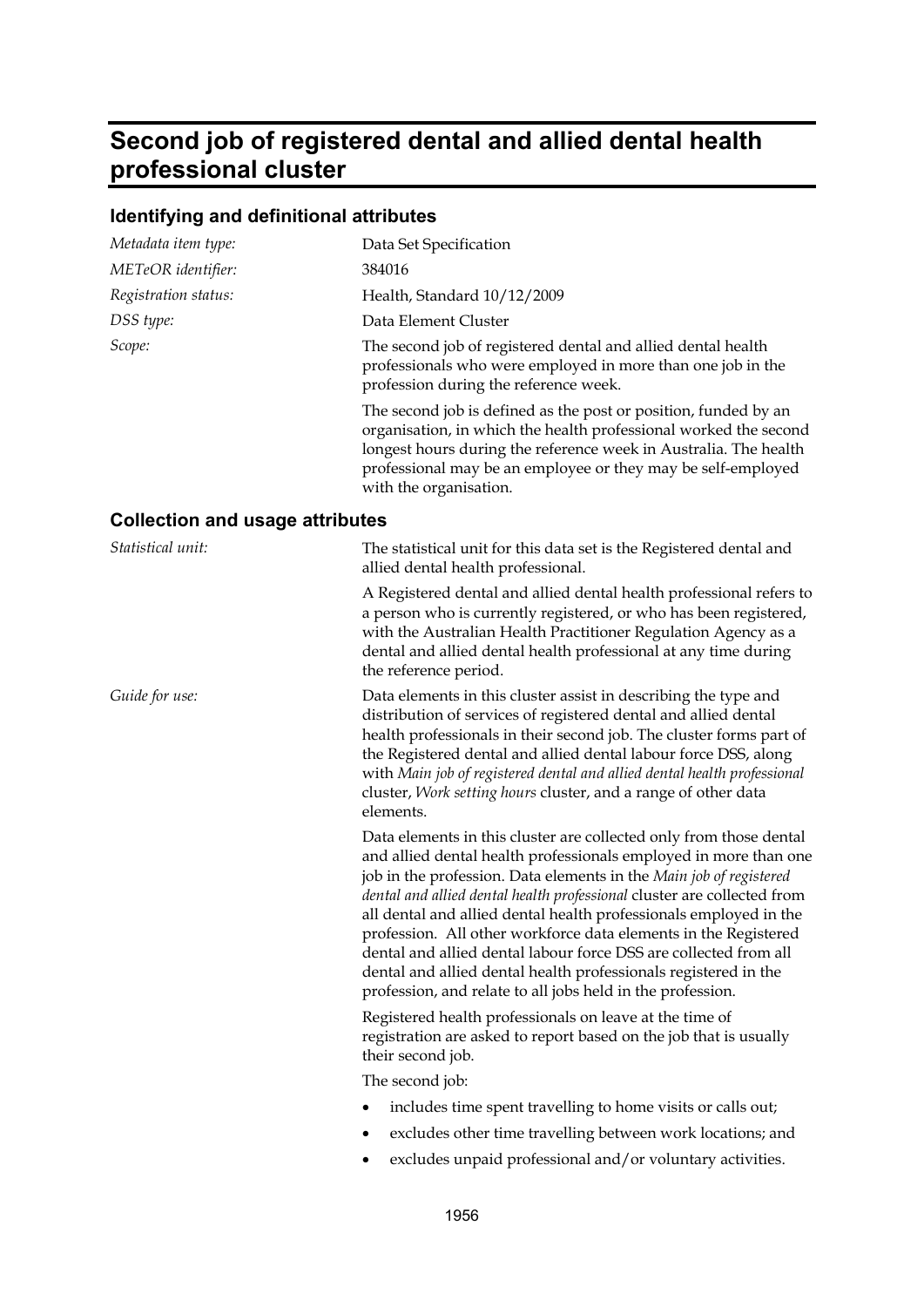## **Source and reference attributes**

*Submitting organisation:* Australian Institute of Health and Welfare

## **Relational attributes**

| Related metadata references: | See also Main job of registered dental and allied dental health |
|------------------------------|-----------------------------------------------------------------|
|                              | professional cluster Health, Standard 10/12/2009                |
| Implementation in Data Set   | Registered dental and allied dental health professional labour  |
| <i>Specification:</i>        | force DSS Health, Standard 10/12/2009                           |

| Sea No. | Metadata item                             | Obligation | Max occurs |
|---------|-------------------------------------------|------------|------------|
|         | Area of practice - dental                 | Optional   |            |
|         | Hours worked in health profession - total | Optional   | 1          |
|         | Postcode-Australian (workplace)           | Mandatory  | 1          |
|         | Principal role - health profession        | Optional   | 1          |
|         | Suburb/town/locality name (workplace)     | Mandatory  | 1          |
|         | Work sector - health professional         | Optional   | 1          |
|         | Work setting - dental                     | Optional   |            |
|         |                                           |            |            |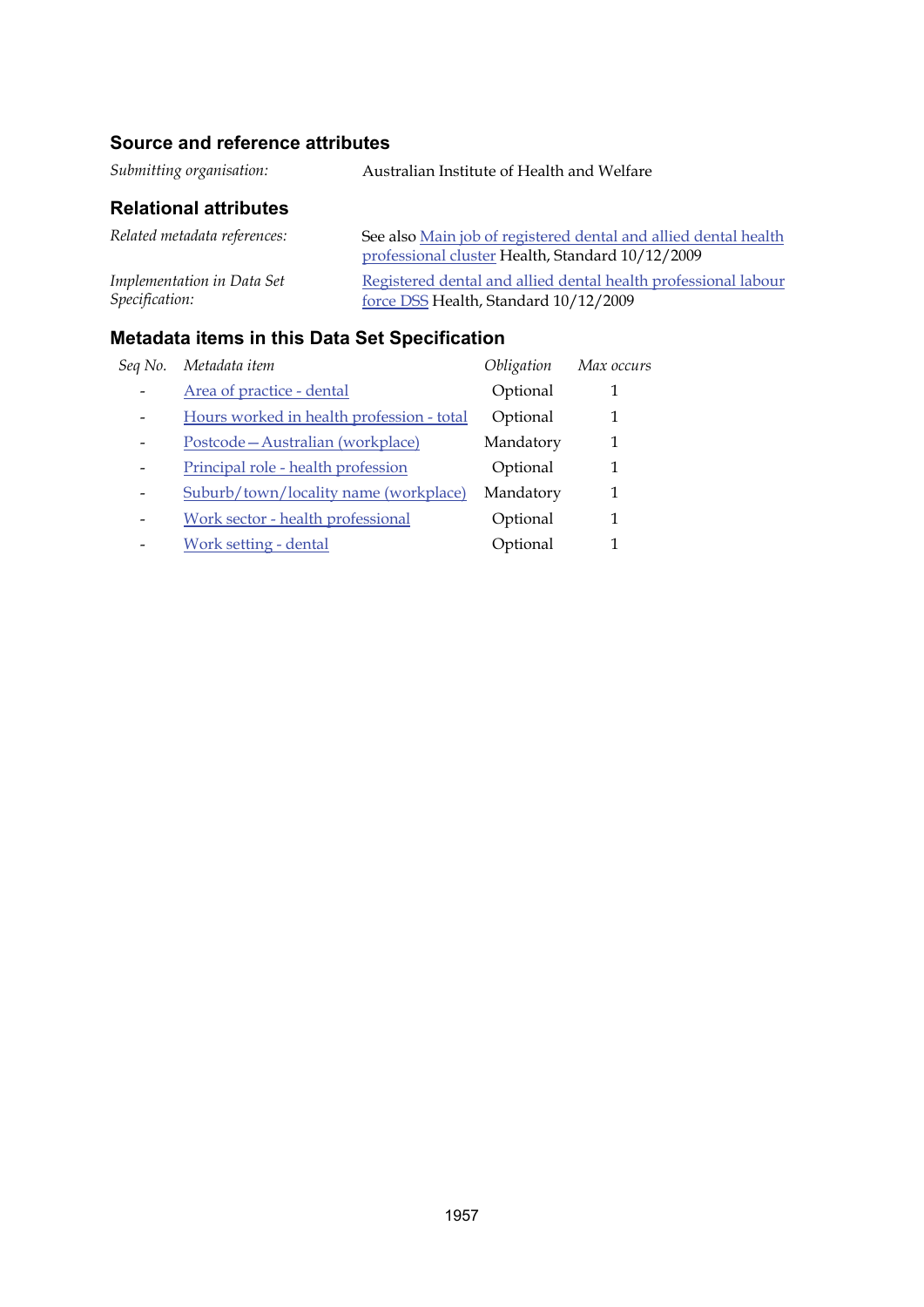# **Second job of registered medical professional cluster**

#### **Identifying and definitional attributes**

| Metadata item type:                    | Data Set Specification                                                                                                                                                                                                                                                                                                                                                                                                                                                                                           |
|----------------------------------------|------------------------------------------------------------------------------------------------------------------------------------------------------------------------------------------------------------------------------------------------------------------------------------------------------------------------------------------------------------------------------------------------------------------------------------------------------------------------------------------------------------------|
| METeOR identifier:                     | 375561                                                                                                                                                                                                                                                                                                                                                                                                                                                                                                           |
| Registration status:                   | Health, Standard 10/12/2009                                                                                                                                                                                                                                                                                                                                                                                                                                                                                      |
| DSS type:                              | Data Element Cluster                                                                                                                                                                                                                                                                                                                                                                                                                                                                                             |
| Scope:                                 | The second job of registered medical professionals who were<br>employed in more than one job in the profession during the<br>reference week.                                                                                                                                                                                                                                                                                                                                                                     |
|                                        | The second job is defined as the post or position, funded by<br>an organisation, in which the health professional worked the<br>second longest hours during the reference week in Australia.<br>The health professional may be an employee or they may be<br>self-employed with the organisation.                                                                                                                                                                                                                |
| <b>Collection and usage attributes</b> |                                                                                                                                                                                                                                                                                                                                                                                                                                                                                                                  |
| Statistical unit:                      | The statistical unit for this data set is the Registered medical<br>professional.                                                                                                                                                                                                                                                                                                                                                                                                                                |
|                                        | A Registered medical professional refers to a person who is<br>currently registered, or who has been registered, with the<br>Australian Health Practitioner Regulation Agency as a<br>medical practitioner, medical specialist or medical specialist-<br>in-training at any time during the reference period.                                                                                                                                                                                                    |
| Guide for use:                         | Data elements in this cluster assist in describing the type and<br>distribution of services of registered medical professionals in<br>their second job. The cluster forms part of the Registered<br>medical labour force DSS, along with Main job of registered<br>medical professional cluster, Work setting hours cluster, and a<br>range of other data elements.                                                                                                                                              |
|                                        | Data elements in this cluster are collected only from those<br>medical professionals employed in more than one job in the<br>profession. Data elements in the Main job of registered medical<br>professional cluster are collected from all medical professionals<br>employed in the profession. All other workforce data<br>elements in the Registered medical labour force DSS are<br>collected from all medical professionals registered in the<br>profession, and relate to all jobs held in the profession. |
|                                        | Registered health professionals on leave at the time of<br>registration are asked to report based on the job that is                                                                                                                                                                                                                                                                                                                                                                                             |

usually their second job. The second job:

- includes time spent travelling to home visits or calls out;
- excludes other time travelling between work locations; and
- excludes unpaid professional and/or voluntary activities.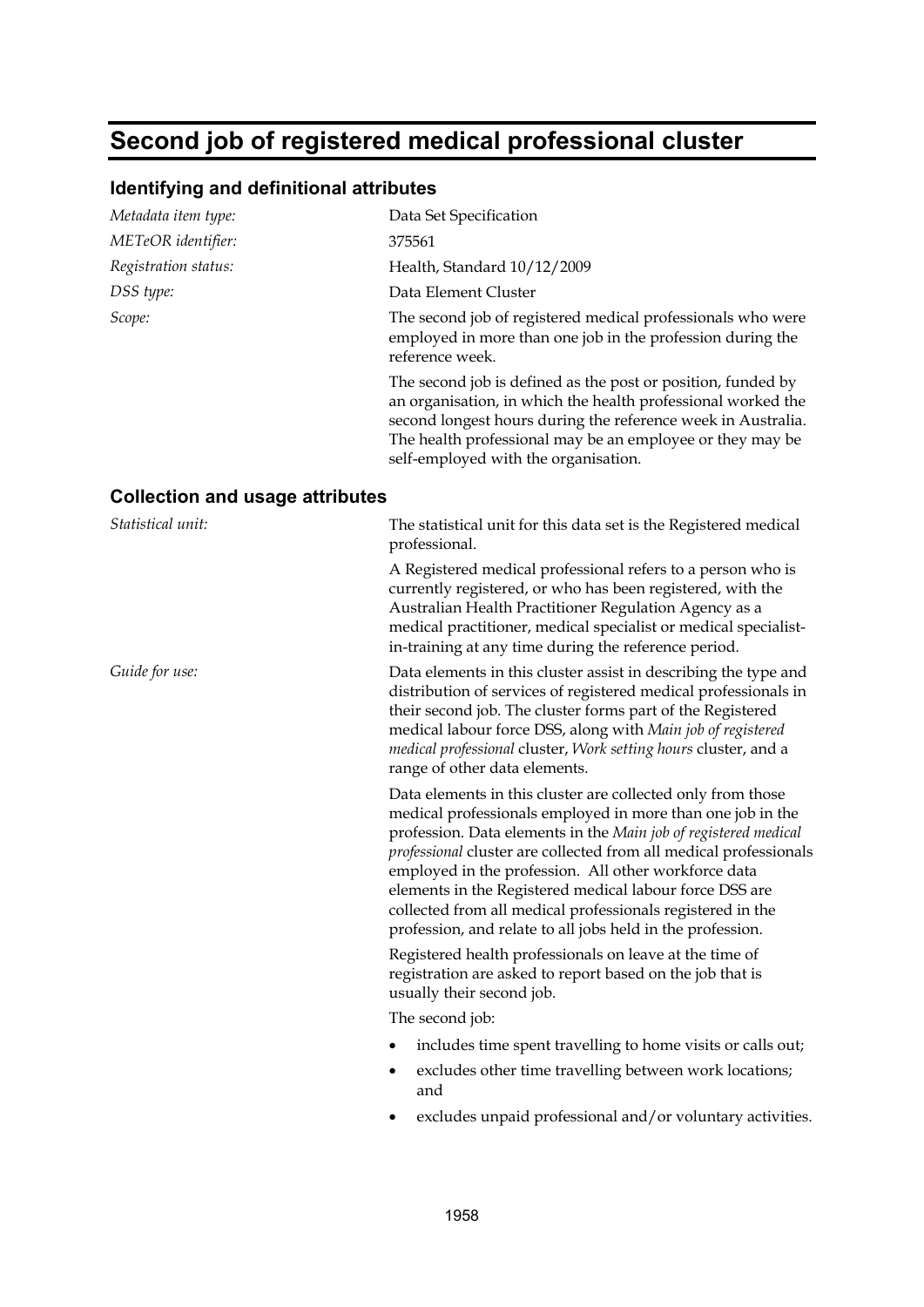### **Source and reference attributes**

*Submitting organisation:* Australian Institute of Health and Welfare

#### **Relational attributes**

*Implementation in Data Set Specification:* [Registered medical professional labour force DSS](#page-36-0) Health, Standard 10/12/2009

> *Conditional obligation:* Applicable to persons who work in more than one job in the registered profession

| Sea No. | Metadata item                             | Obligation | Max occurs |
|---------|-------------------------------------------|------------|------------|
|         | Hours worked in health profession - total | Optional   |            |
|         | Postcode - Australian (workplace)         | Mandatory  |            |
|         | Principal role - health profession        | Optional   |            |
|         | Suburb/town/locality name (workplace)     | Mandatory  |            |
|         | Work sector - health professional         | Optional   |            |
|         | Work setting - medical practitioner       | Optional   |            |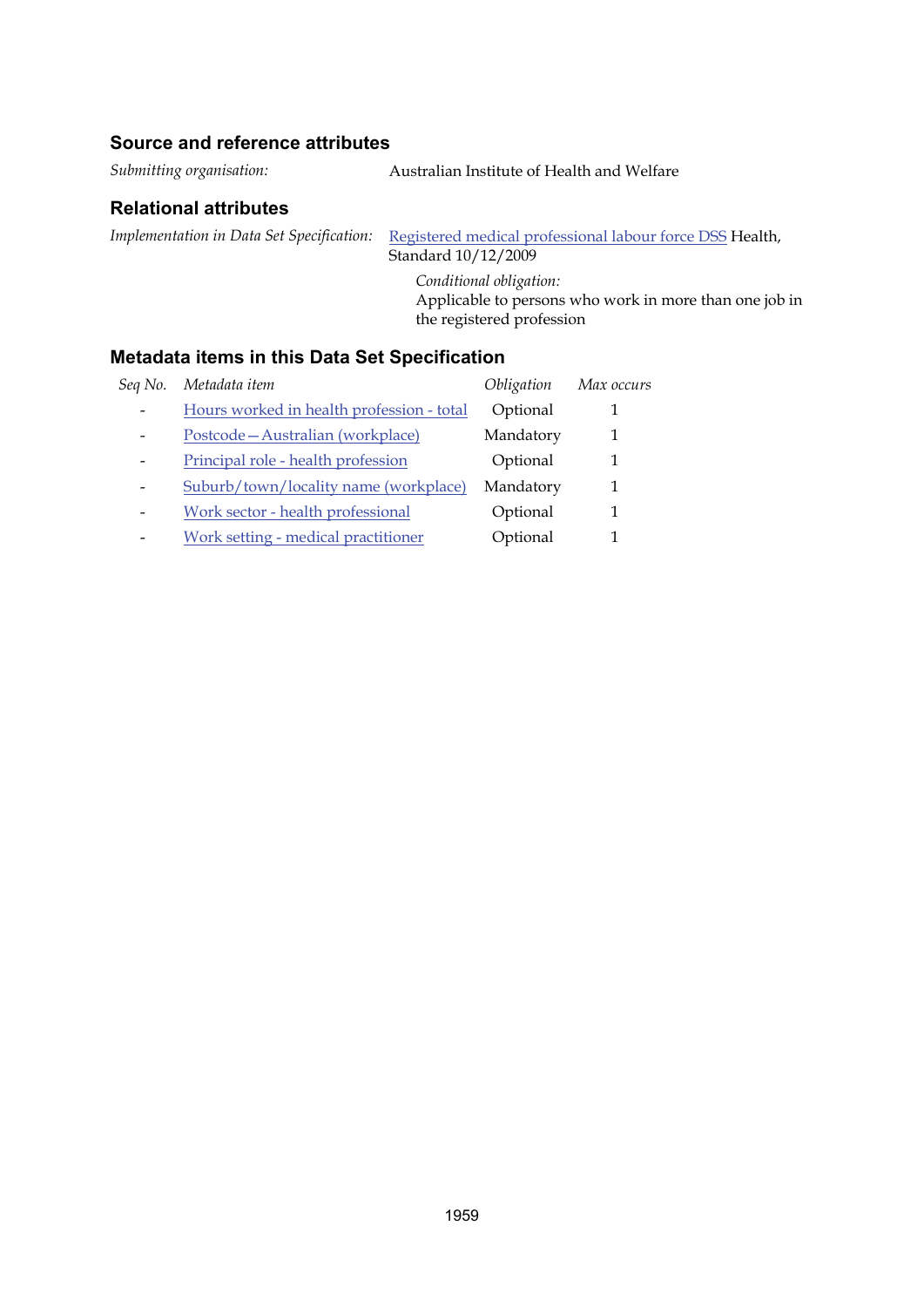# **Second job of registered midwife cluster**

#### **Identifying and definitional attributes**

| Metadata item type:                    | Data Set Specification                                                                                                                                                                                                                                                                            |  |  |
|----------------------------------------|---------------------------------------------------------------------------------------------------------------------------------------------------------------------------------------------------------------------------------------------------------------------------------------------------|--|--|
| METeOR identifier:                     | 384021                                                                                                                                                                                                                                                                                            |  |  |
| Registration status:                   | Health, Standard 10/12/2009                                                                                                                                                                                                                                                                       |  |  |
| DSS type:                              | Data Element Cluster                                                                                                                                                                                                                                                                              |  |  |
| Scope:                                 | The second job of registered midwives who were employed<br>in more than one job in the profession during the reference<br>week.                                                                                                                                                                   |  |  |
|                                        | The second job is defined as the post or position, funded by<br>an organisation, in which the health professional worked the<br>second longest hours during the reference week in Australia.<br>The health professional may be an employee or they may be<br>self-employed with the organisation. |  |  |
| <b>Collection and usage attributes</b> |                                                                                                                                                                                                                                                                                                   |  |  |
| Statistical unit:                      | The statistical unit for this data set is the Registered midwife.                                                                                                                                                                                                                                 |  |  |
|                                        | A Registered midwife refers to a person who is currently<br>registered, or who has been registered, with the Australian<br>Health Practitioner Regulation Agency as a midwife at any<br>time during the reference period.                                                                         |  |  |

*Guide for use:* Data elements in this cluster assist in describing the type and distribution of services of registered midwives in their second job. The cluster forms part of the Registered midwifery labour force DSS, along with *Main job of registered midwife*  cluster, *Work setting hours* cluster, and a range of other data elements.

> Data elements in this cluster are collected only from those midwives employed in more than one job in the profession. Data elements in the *Main job of registered midwife* cluster are collected from all midwives employed in the profession. All other workforce data elements in the Registered midwifery labour force DSS are collected from all midwives registered in the profession, and relate to all jobs held in the profession.

Registered health professionals on leave at the time of registration are asked to report based on the job that is usually their second job.

The second job:

- includes time spent travelling to home visits or calls out;
- excludes other time travelling between work locations; and
- excludes unpaid professional and/or voluntary activities.

#### **Source and reference attributes**

*Submitting organisation:*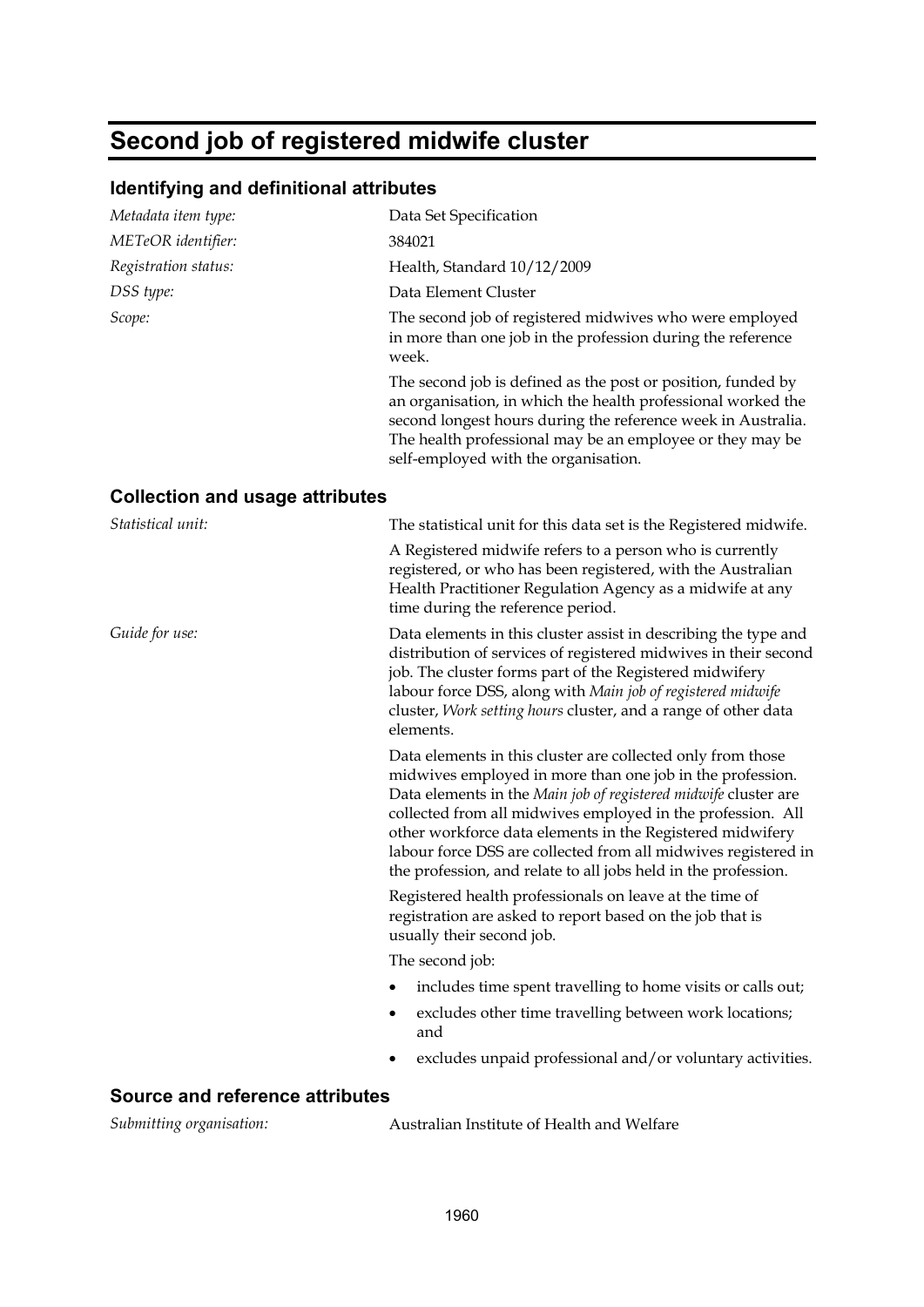*Implementation in Data Set Specification:* [Registered midwifery labour force DSS](#page-38-0) Health, Standard 10/12/2009

| Seq No. | Metadata item                             | Obligation  | Max occurs |
|---------|-------------------------------------------|-------------|------------|
|         | Area of practice - midwifery              | Conditional |            |
|         | Hours worked in health profession - total | Optional    |            |
|         | Postcode - Australian (workplace)         | Mandatory   |            |
|         | Principal role - health profession        | Optional    | 1          |
|         | Suburb/town/locality name (workplace)     | Mandatory   | 1          |
|         | Work sector - health professional         | Optional    |            |
|         | Work setting - midwife                    | Optional    |            |
|         |                                           |             |            |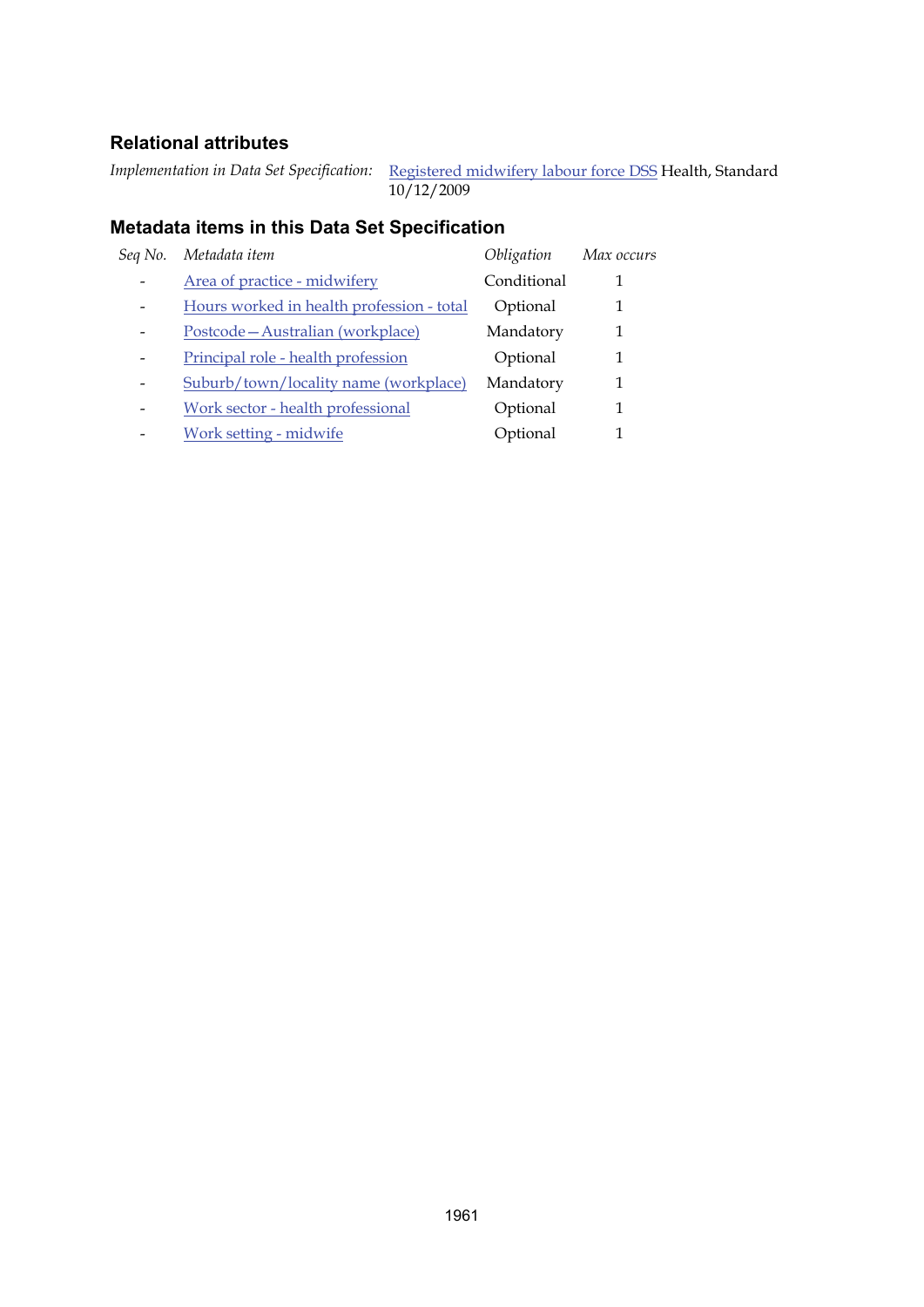# **Second job of registered nursing professional cluster**

## **Identifying and definitional attributes**

| Metadata item type:                    | Data Set Specification                                                                                                                                                                                                                                                                                                                                                                                                                                                                                           |
|----------------------------------------|------------------------------------------------------------------------------------------------------------------------------------------------------------------------------------------------------------------------------------------------------------------------------------------------------------------------------------------------------------------------------------------------------------------------------------------------------------------------------------------------------------------|
| METeOR identifier:                     | 384013                                                                                                                                                                                                                                                                                                                                                                                                                                                                                                           |
| Registration status:                   | Health, Standard 10/12/2009                                                                                                                                                                                                                                                                                                                                                                                                                                                                                      |
| DSS type:                              | Data Element Cluster                                                                                                                                                                                                                                                                                                                                                                                                                                                                                             |
| Scope:                                 | The second job of registered nursing professionals who were<br>employed in more than one job in the profession during the<br>reference week.                                                                                                                                                                                                                                                                                                                                                                     |
|                                        | The second job is defined as the post or position, funded by<br>an organisation, in which the health professional worked the<br>second longest hours during the reference week in Australia.<br>The health professional may be an employee or they may be<br>self-employed with the organisation.                                                                                                                                                                                                                |
| <b>Collection and usage attributes</b> |                                                                                                                                                                                                                                                                                                                                                                                                                                                                                                                  |
| Statistical unit:                      | The statistical unit for this data set is the Registered nursing<br>professional.                                                                                                                                                                                                                                                                                                                                                                                                                                |
|                                        | A Registered nursing professional refers to a person who is<br>currently registered, or who has been registered, with the<br>Australian Health Practitioner Regulation Agency as a<br>nursing professional at any time during the reference period.                                                                                                                                                                                                                                                              |
| Guide for use:                         | Data elements in this cluster assist in describing the type and<br>distribution of services of registered nursing professionals in<br>their second job. The cluster forms part of the Registered<br>nursing labour force DSS, along with Main job of registered<br>nursing professional cluster, Work setting hours cluster, and a<br>range of other data elements.                                                                                                                                              |
|                                        | Data elements in this cluster are collected only from those<br>nursing professionals employed in more than one job in the<br>profession. Data elements in the Main job of registered nursing<br>professional cluster are collected from all nursing professionals<br>employed in the profession. All other workforce data<br>elements in the Registered nursing labour force DSS are<br>collected from all nursing professionals registered in the<br>profession, and relate to all jobs held in the profession. |
|                                        | Registered health professionals on leave at the time of<br>registration are asked to report based on the job that is<br>usually their second job.                                                                                                                                                                                                                                                                                                                                                                |
|                                        | The second job:                                                                                                                                                                                                                                                                                                                                                                                                                                                                                                  |
|                                        | includes time spent travelling to home visits or calls out;<br>٠                                                                                                                                                                                                                                                                                                                                                                                                                                                 |
|                                        | excludes other time travelling between work locations;<br>and                                                                                                                                                                                                                                                                                                                                                                                                                                                    |
|                                        | excludes unpaid professional and/or voluntary activities.                                                                                                                                                                                                                                                                                                                                                                                                                                                        |

## **Source and reference attributes**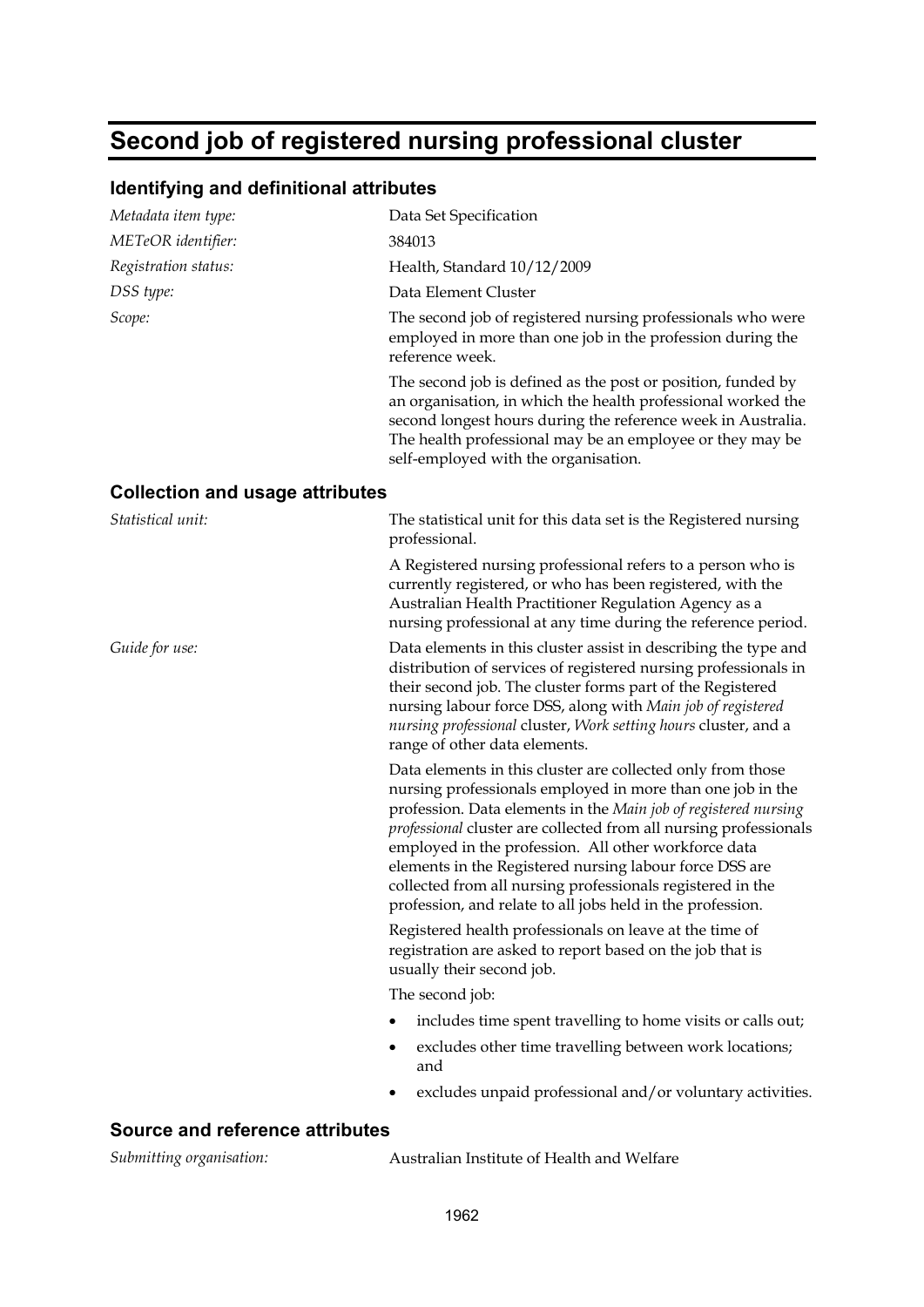*Implementation in Data Set Specification:* [Registered nursing professional labour force DSS](#page-40-0) Health, Standard 10/12/2009

| Seq No. | Metadata item                             | Obligation  | Max occurs |
|---------|-------------------------------------------|-------------|------------|
|         | Area of practice - nursing                | Conditional |            |
|         | Hours worked in health profession - total | Optional    |            |
|         | Postcode-Australian (workplace)           | Mandatory   | 1          |
|         | Principal role - health profession        | Optional    | 1          |
|         | Suburb/town/locality name (workplace)     | Mandatory   | 1          |
|         | Work sector - health professional         | Optional    | 1          |
|         | Work setting - nurse                      | Optional    |            |
|         |                                           |             |            |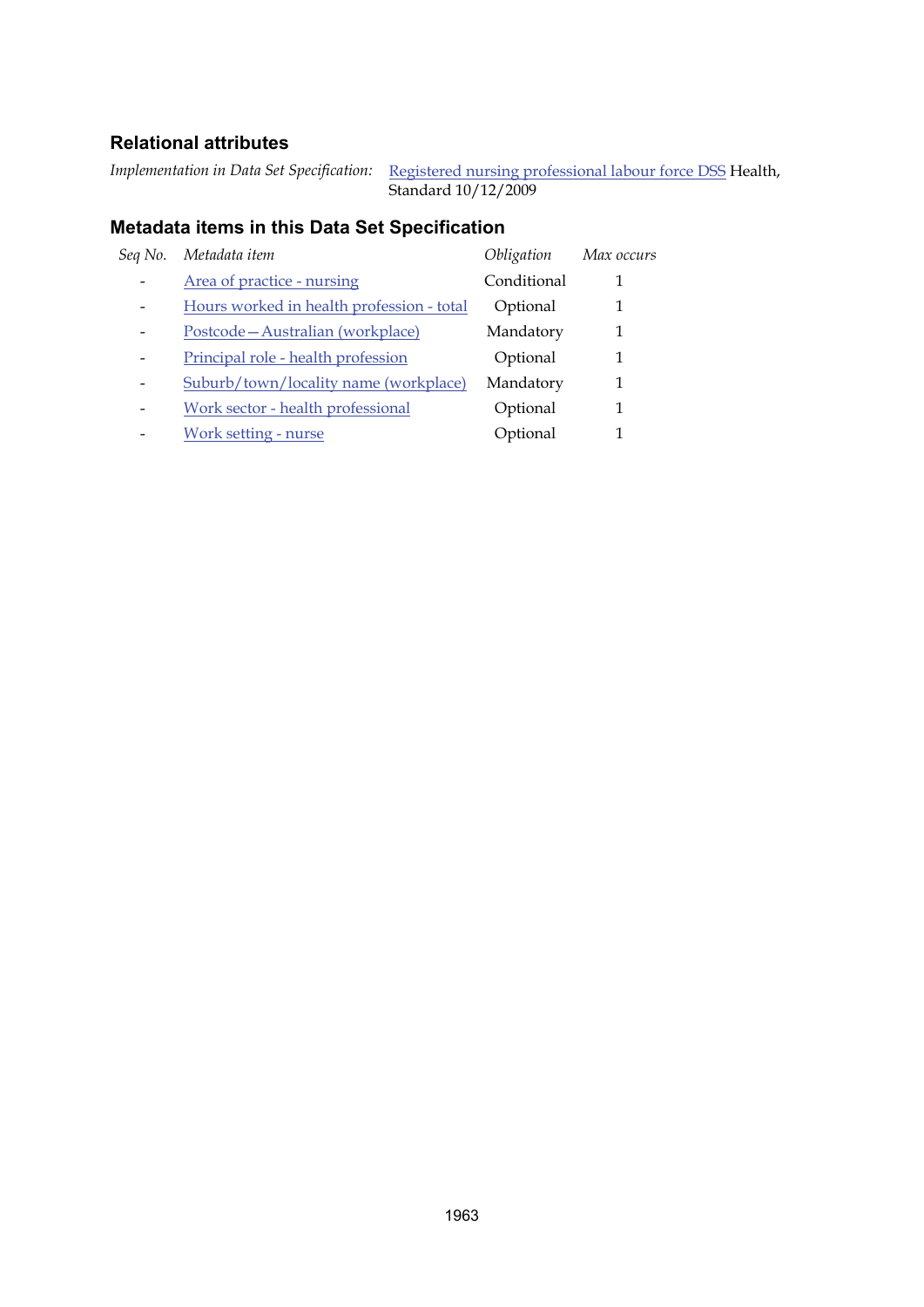# **Second job of registered optometrist cluster**

## **Identifying and definitional attributes**

| Metadata item type:                    | Data Set Specification                                                                                                                                                                                                                                                                                                                                                                                                                                                         |
|----------------------------------------|--------------------------------------------------------------------------------------------------------------------------------------------------------------------------------------------------------------------------------------------------------------------------------------------------------------------------------------------------------------------------------------------------------------------------------------------------------------------------------|
| METeOR identifier:                     | 384024                                                                                                                                                                                                                                                                                                                                                                                                                                                                         |
| Registration status:                   | Health, Standard 10/12/2009                                                                                                                                                                                                                                                                                                                                                                                                                                                    |
| DSS type:                              | Data Element Cluster                                                                                                                                                                                                                                                                                                                                                                                                                                                           |
| Scope:                                 | The second job of registered optometrists who were<br>employed in more than one job in the profession during the<br>reference week.                                                                                                                                                                                                                                                                                                                                            |
|                                        | The second job is defined as the post or position, funded by<br>an organisation, in which the health professional worked the<br>second longest hours during the reference week in Australia.<br>The health professional may be an employee or they may be<br>self-employed with the organisation.                                                                                                                                                                              |
| <b>Collection and usage attributes</b> |                                                                                                                                                                                                                                                                                                                                                                                                                                                                                |
| Statistical unit:                      | The statistical unit for this data set is the Registered<br>optometrist.                                                                                                                                                                                                                                                                                                                                                                                                       |
|                                        | A Registered optometrist refers to a person who is currently<br>registered, or who has been registered, with the Australian<br>Health Practitioner Regulation Agency as an optometrist at<br>any time during the reference period.                                                                                                                                                                                                                                             |
| Guide for use:                         | Data elements in this cluster assist in describing the type and<br>distribution of services of registered optometrists in their<br>second job. The cluster forms part of the Registered<br>optometry labour force DSS, along with Main job of registered<br>optometrist cluster, Work setting hours cluster, and a range of<br>other data elements.                                                                                                                            |
|                                        | Data elements in this cluster are collected only from those<br>optometrists employed in more than one job in the<br>profession. Data elements in the Main job of registered<br>optometrist cluster are collected from all optometrists<br>employed in the profession. All other workforce data<br>elements in the Registered optometry labour force DSS are<br>collected from all optometrists registered in the profession,<br>and relate to all jobs held in the profession. |
|                                        | Registered health professionals on leave at the time of<br>registration are asked to report based on the job that is<br>usually their second job.                                                                                                                                                                                                                                                                                                                              |
|                                        | The second job:                                                                                                                                                                                                                                                                                                                                                                                                                                                                |
|                                        | includes time spent travelling to home visits or calls out;                                                                                                                                                                                                                                                                                                                                                                                                                    |
|                                        | excludes other time travelling between work locations;<br>and                                                                                                                                                                                                                                                                                                                                                                                                                  |
|                                        | excludes unpaid professional and/or voluntary activities.                                                                                                                                                                                                                                                                                                                                                                                                                      |
|                                        |                                                                                                                                                                                                                                                                                                                                                                                                                                                                                |

#### **Source and reference attributes**

*Submitting organisation:* Australian Institute of Health and Welfare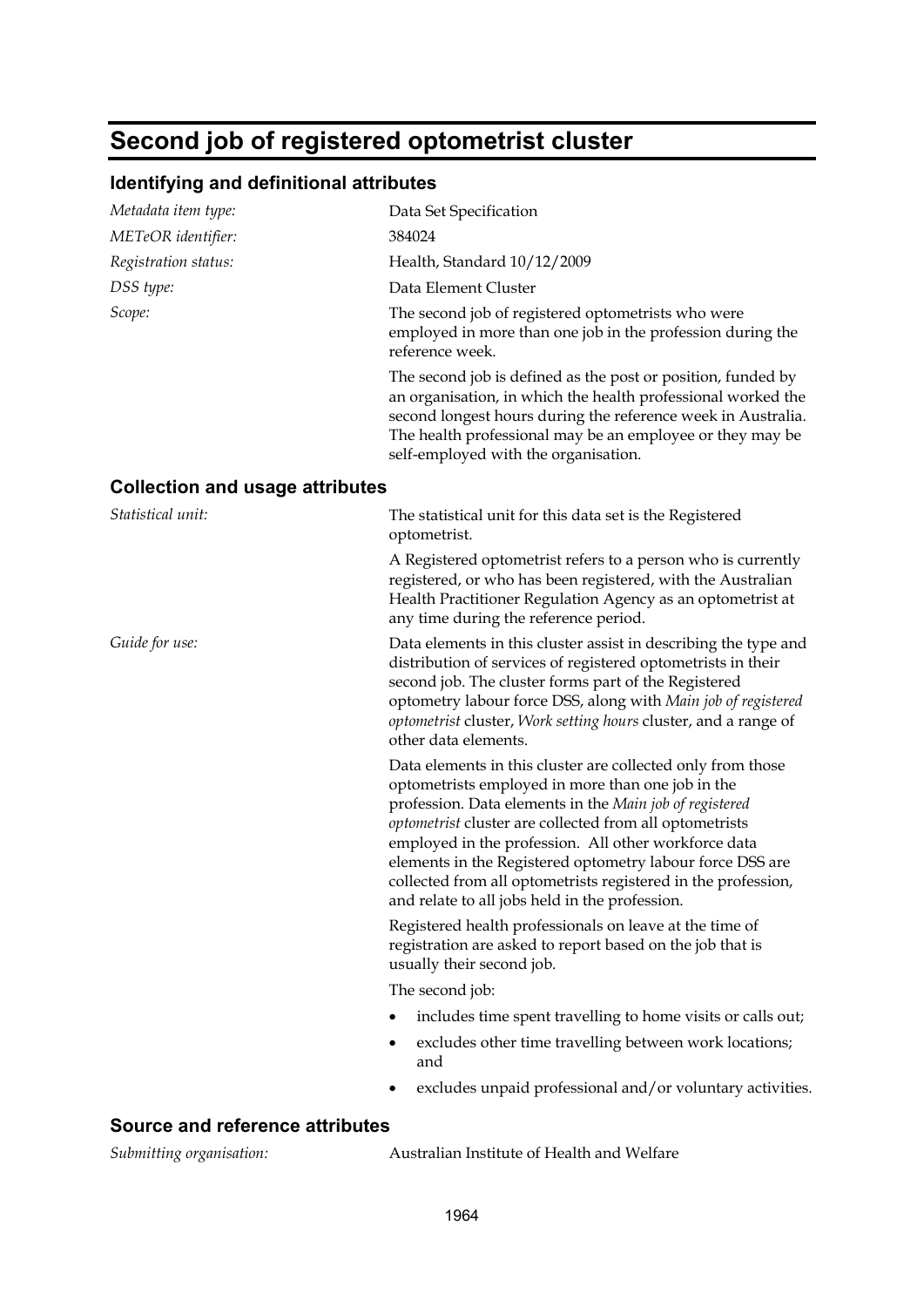*Implementation in Data Set Specification:* [Registered optometry labour force DSS](#page-42-0) Health, Standard 10/12/2009

| Seq No.                  | Metadata item                             | Obligation | Max occurs |
|--------------------------|-------------------------------------------|------------|------------|
|                          | Hours worked in health profession - total | Optional   |            |
|                          | Postcode - Australian (workplace)         | Mandatory  |            |
|                          | Principal role - health profession        | Optional   |            |
|                          | Suburb/town/locality name (workplace)     | Mandatory  |            |
| $\overline{\phantom{0}}$ | Work sector - health professional         | Optional   |            |
|                          | Work setting - optometrist                | Optional   |            |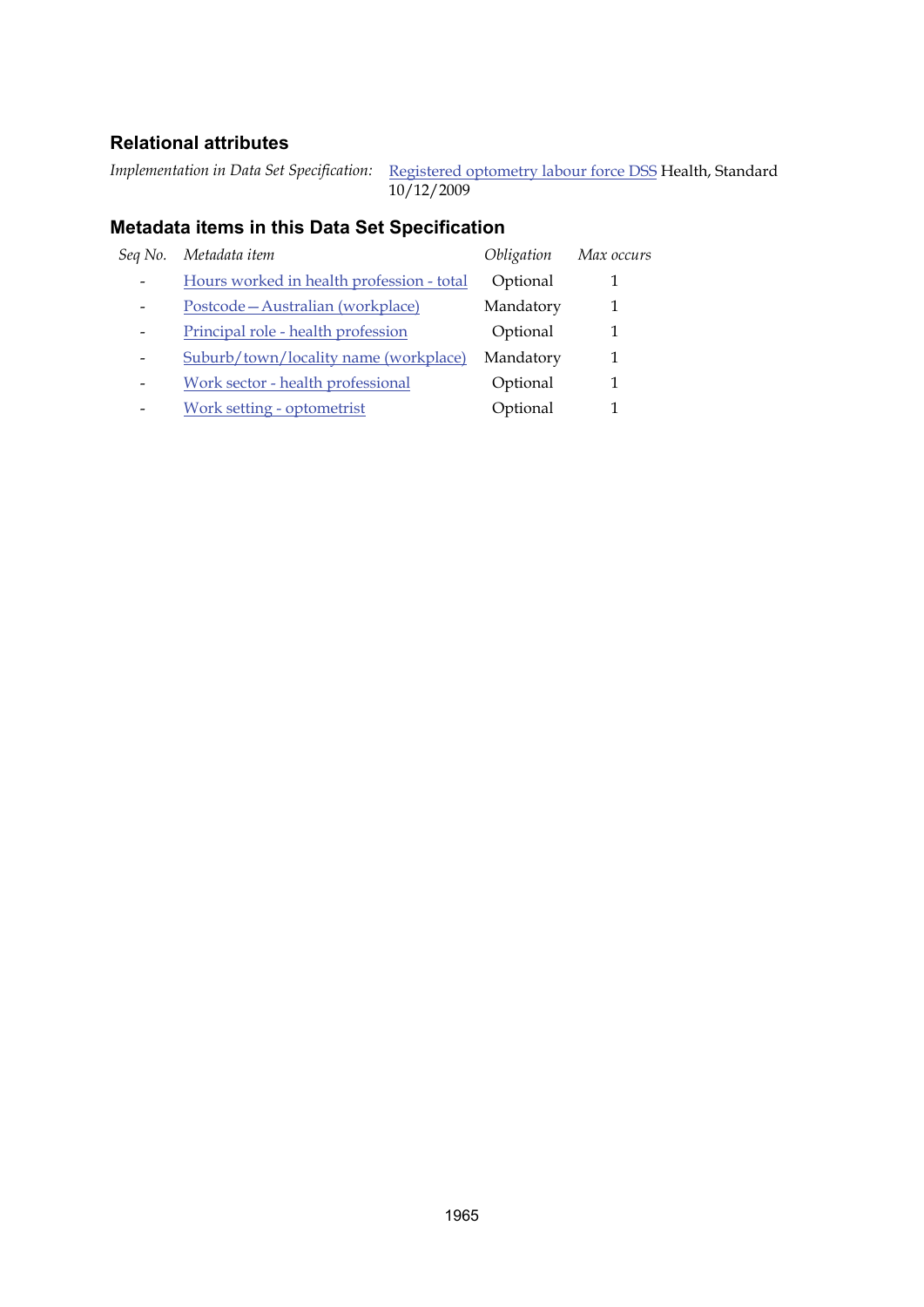# **Second job of registered osteopath cluster**

### **Identifying and definitional attributes**

| Metadata item type:                    | Data Set Specification                                                                                                                                                                                                                                                                                                                                                                                                                                               |
|----------------------------------------|----------------------------------------------------------------------------------------------------------------------------------------------------------------------------------------------------------------------------------------------------------------------------------------------------------------------------------------------------------------------------------------------------------------------------------------------------------------------|
| METeOR identifier:                     | 384026                                                                                                                                                                                                                                                                                                                                                                                                                                                               |
| Registration status:                   | Health, Standard 10/12/2009                                                                                                                                                                                                                                                                                                                                                                                                                                          |
| DSS type:                              | Data Element Cluster                                                                                                                                                                                                                                                                                                                                                                                                                                                 |
| Scope:                                 | The second job of registered osteopaths who were employed<br>in more than one job in the profession during the reference<br>week.                                                                                                                                                                                                                                                                                                                                    |
|                                        | The second job is defined as the post or position, funded by<br>an organisation, in which the health professional worked the<br>second longest hours during the reference week in Australia.<br>The health professional may be an employee or they may be<br>self-employed with the organisation.                                                                                                                                                                    |
| <b>Collection and usage attributes</b> |                                                                                                                                                                                                                                                                                                                                                                                                                                                                      |
| Statistical unit:                      | The statistical unit for this data set is the Registered<br>osteopath.                                                                                                                                                                                                                                                                                                                                                                                               |
|                                        | A Registered osteopath refers to a person who is currently<br>registered, or who has been registered, with the Australian<br>Health Practitioner Regulation Agency as an osteopath at any<br>time during the reference period.                                                                                                                                                                                                                                       |
| Guide for use:                         | Data elements in this cluster assist in describing the type and<br>distribution of services of registered osteopaths in their<br>second job. The cluster forms part of the Registered<br>osteopathy labour force DSS, along with Main job of registered<br>osteopath cluster, Work setting hours cluster, and a range of<br>other data elements.                                                                                                                     |
|                                        | Data elements in this cluster are collected only from those<br>osteopaths employed in more than one job in the profession.<br>Data elements in the Main job of registered osteopath cluster are<br>collected from all osteopaths employed in the profession. All<br>other workforce data elements in the Registered osteopathy<br>labour force DSS are collected from all osteopaths registered<br>in the profession, and relate to all jobs held in the profession. |
|                                        | Registered health professionals on leave at the time of<br>registration are asked to report based on the job that is<br>usually their second job.                                                                                                                                                                                                                                                                                                                    |
|                                        | The second job:                                                                                                                                                                                                                                                                                                                                                                                                                                                      |
|                                        | includes time spent travelling to home visits or calls out;                                                                                                                                                                                                                                                                                                                                                                                                          |
|                                        |                                                                                                                                                                                                                                                                                                                                                                                                                                                                      |

- excludes other time travelling between work locations; and
- excludes unpaid professional and/or voluntary activities.

#### **Source and reference attributes**

*Submitting organisation:* Australian Institute of Health and Welfare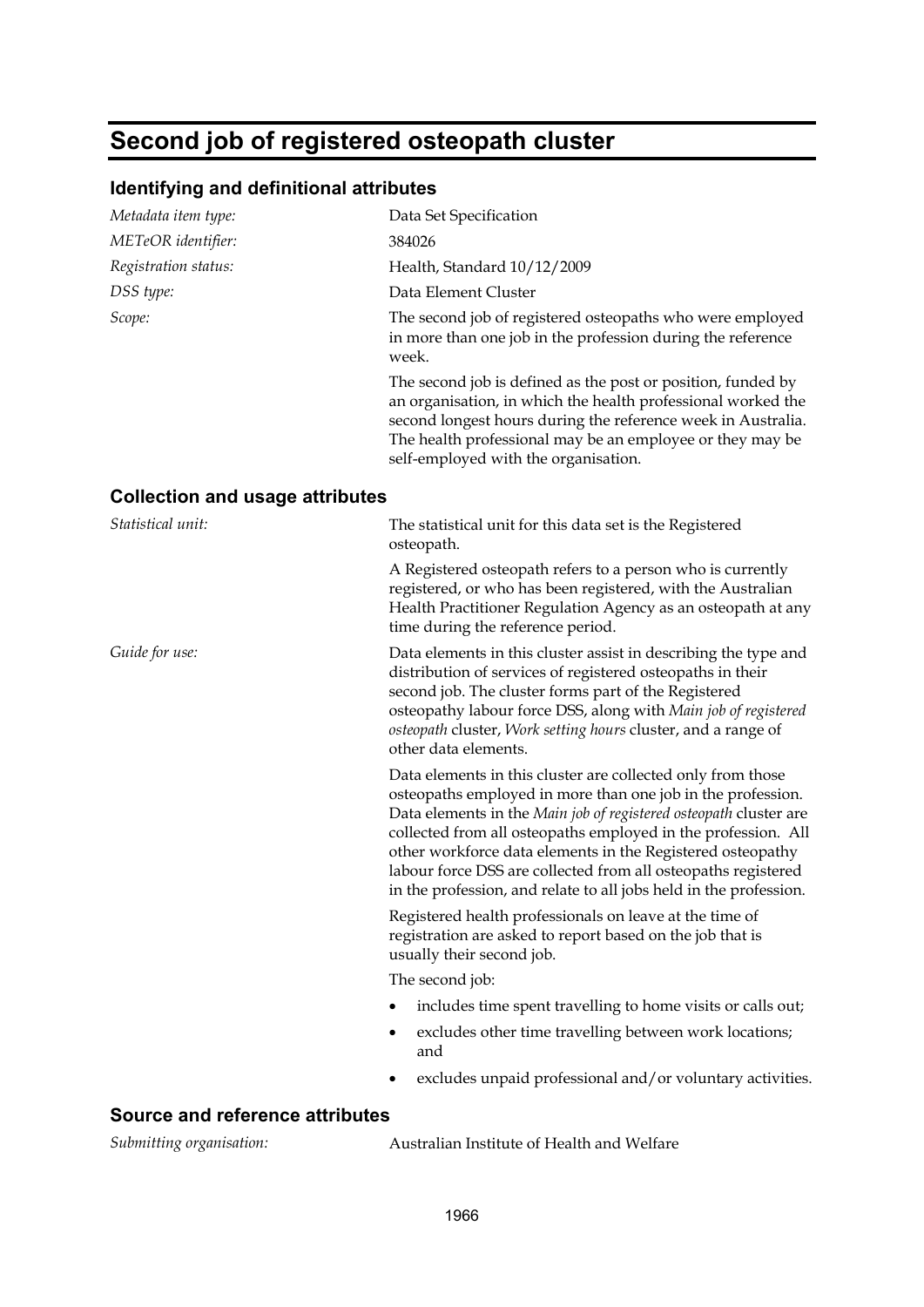*Implementation in Data Set Specification:* [Registered osteopathy labour force DSS](#page-44-0) Health, Standard 10/12/2009

| Sea No. | Metadata item                             | Obligation | Max occurs |
|---------|-------------------------------------------|------------|------------|
|         | Hours worked in health profession - total | Optional   |            |
|         | Postcode-Australian (workplace)           | Mandatory  |            |
|         | Principal role - health profession        | Optional   |            |
|         | Suburb/town/locality name (workplace)     | Mandatory  |            |
|         | Work sector - health professional         | Optional   |            |
|         | Work setting - osteopath                  | Optional   |            |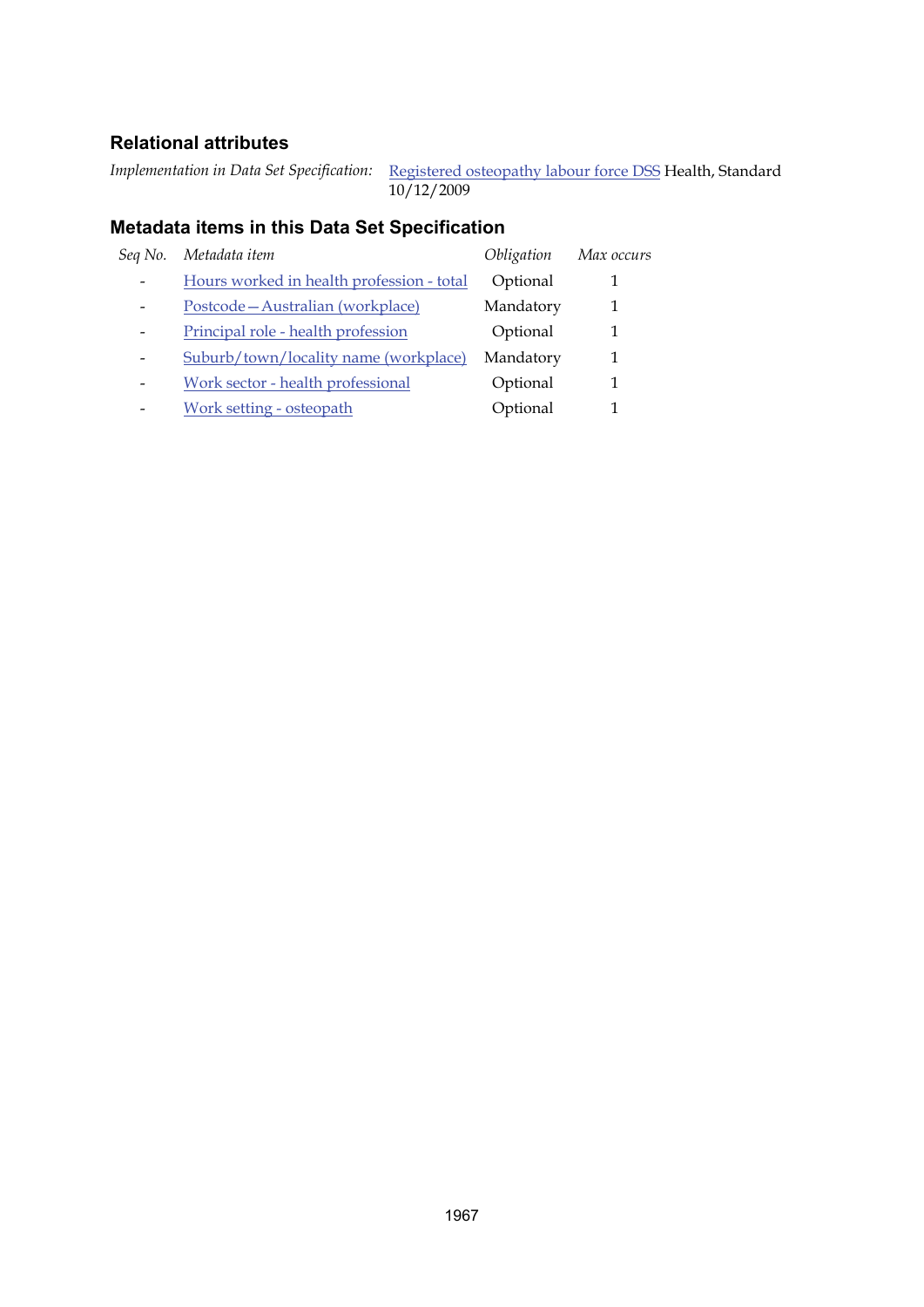# **Second job of registered pharmacist cluster**

## **Identifying and definitional attributes**

| Metadata item type:                    | Data Set Specification                                                                                                                                                                                                                                                                                                                                                                                                                                                    |
|----------------------------------------|---------------------------------------------------------------------------------------------------------------------------------------------------------------------------------------------------------------------------------------------------------------------------------------------------------------------------------------------------------------------------------------------------------------------------------------------------------------------------|
| METeOR identifier:                     | 384028                                                                                                                                                                                                                                                                                                                                                                                                                                                                    |
| Registration status:                   | Health, Standard 10/12/2009                                                                                                                                                                                                                                                                                                                                                                                                                                               |
| DSS type:                              | Data Element Cluster                                                                                                                                                                                                                                                                                                                                                                                                                                                      |
| Scope:                                 | The second job of registered pharmacists who were employed<br>in more than one job in the profession during the reference<br>week.                                                                                                                                                                                                                                                                                                                                        |
|                                        | The second job is defined as the post or position, funded by<br>an organisation, in which the health professional worked the<br>second longest hours during the reference week in Australia.<br>The health professional may be an employee or they may be<br>self-employed with the organisation.                                                                                                                                                                         |
| <b>Collection and usage attributes</b> |                                                                                                                                                                                                                                                                                                                                                                                                                                                                           |
| Statistical unit:                      | The statistical unit for this data set is the Registered<br>pharmacist.                                                                                                                                                                                                                                                                                                                                                                                                   |
|                                        | A Registered pharmacist refers to a person who is currently<br>registered, or who has been registered, with the Australian<br>Health Practitioner Regulation Agency as a pharmacist at any<br>time during the reference period.                                                                                                                                                                                                                                           |
| Guide for use:                         | Data elements in this cluster assist in describing the type and<br>distribution of services of registered pharmacists in their<br>second job. The cluster forms part of the Registered<br>pharmacy labour force DSS, along with Main job of registered<br>pharmacist cluster, Work setting hours cluster, and a range of<br>other data elements.                                                                                                                          |
|                                        | Data elements in this cluster are collected only from those<br>pharmacists employed in more than one job in the profession.<br>Data elements in the Main job of registered pharmacist cluster<br>are collected from all pharmacists employed in the<br>profession. All other workforce data elements in the<br>Registered pharmacy labour force DSS are collected from all<br>pharmacists registered in the profession, and relate to all jobs<br>held in the profession. |
|                                        | Registered health professionals on leave at the time of<br>registration are asked to report based on the job that is<br>usually their second job.                                                                                                                                                                                                                                                                                                                         |
|                                        | The second job:                                                                                                                                                                                                                                                                                                                                                                                                                                                           |
|                                        | includes time spent travelling to home visits or calls out;<br>٠                                                                                                                                                                                                                                                                                                                                                                                                          |
|                                        | excludes other time travelling between work locations;<br>and                                                                                                                                                                                                                                                                                                                                                                                                             |
|                                        | excludes unpaid professional and/or voluntary activities.                                                                                                                                                                                                                                                                                                                                                                                                                 |
|                                        |                                                                                                                                                                                                                                                                                                                                                                                                                                                                           |

#### **Source and reference attributes**

*Submitting organisation:* Australian Institute of Health and Welfare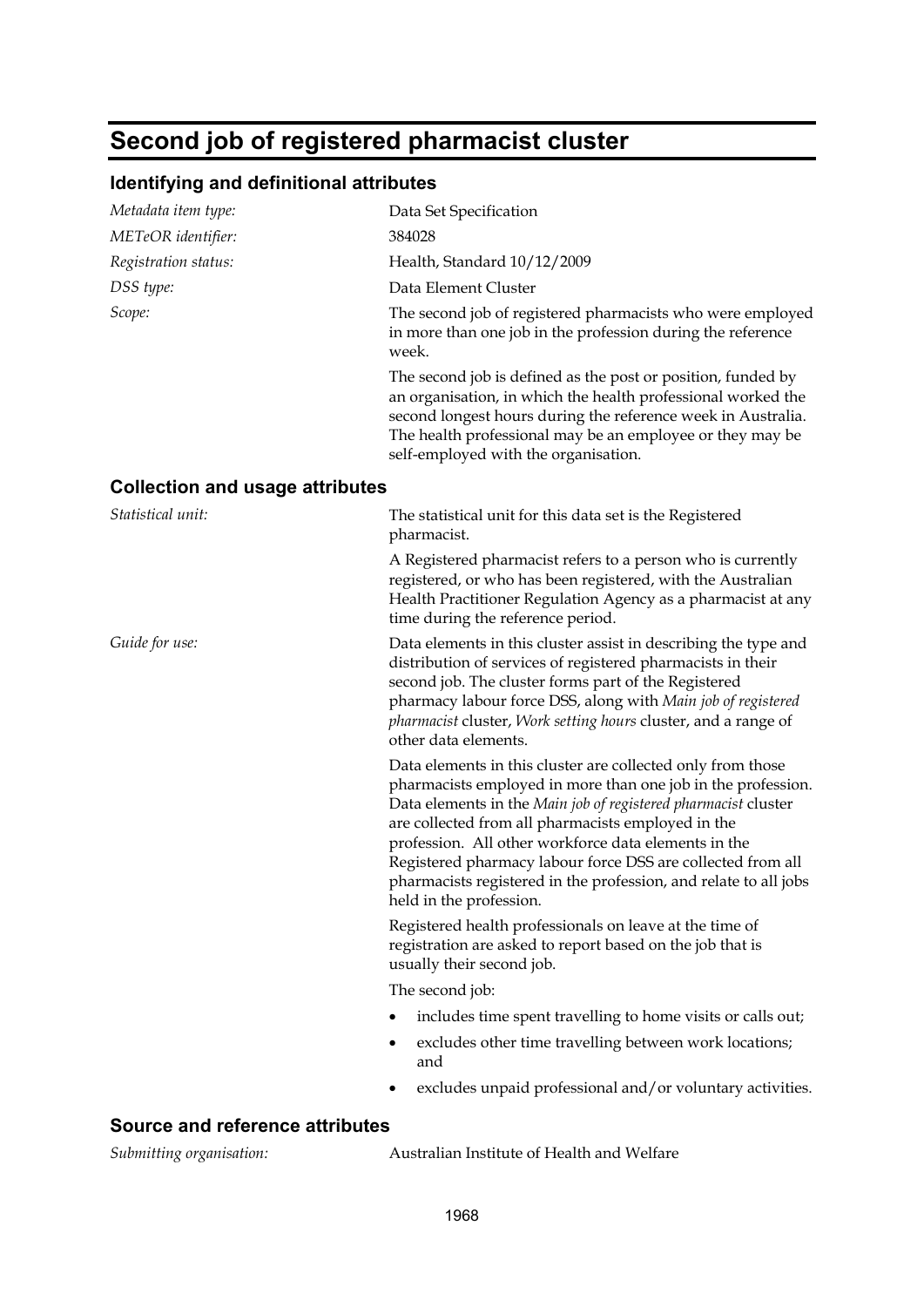*Implementation in Data Set Specification:* [Registered pharmacy labour force DSS](#page-46-0) Health, Standard 10/12/2009

| Seq No. | Metadata item                             | Obligation | Max occurs |
|---------|-------------------------------------------|------------|------------|
|         | Hours worked in health profession - total | Optional   |            |
|         | Postcode-Australian (workplace)           | Mandatory  |            |
|         | Principal role - health profession        | Optional   |            |
|         | Suburb/town/locality name (workplace)     | Mandatory  |            |
| -       | Work sector - health professional         | Optional   |            |
|         | Work setting - pharmacist                 | Optional   |            |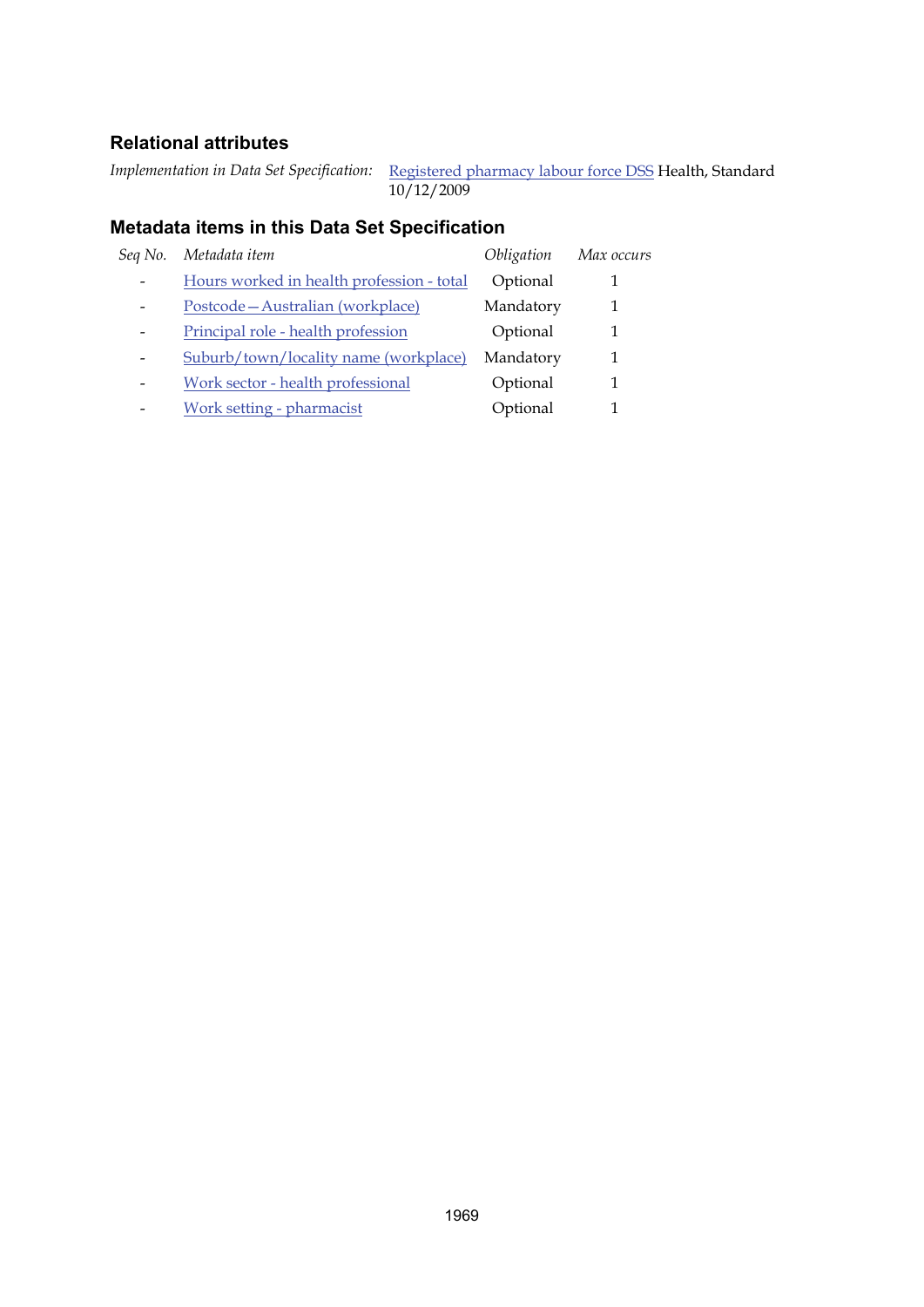# **Second job of registered physiotherapist cluster**

## **Identifying and definitional attributes**

| Metadata item type:                    | Data Set Specification                                                                                                                                                                                                                                                                                                                                                                                                                                                                             |
|----------------------------------------|----------------------------------------------------------------------------------------------------------------------------------------------------------------------------------------------------------------------------------------------------------------------------------------------------------------------------------------------------------------------------------------------------------------------------------------------------------------------------------------------------|
| METeOR identifier:                     | 384030                                                                                                                                                                                                                                                                                                                                                                                                                                                                                             |
| Registration status:                   | Health, Standard 10/12/2009                                                                                                                                                                                                                                                                                                                                                                                                                                                                        |
| DSS type:                              | Data Element Cluster                                                                                                                                                                                                                                                                                                                                                                                                                                                                               |
| Scope:                                 | The second job of registered physiotherapists who were<br>employed in more than one job in the profession during the<br>reference week.                                                                                                                                                                                                                                                                                                                                                            |
|                                        | The second job is defined as the post or position, funded by<br>an organisation, in which the health professional worked the<br>second longest hours during the reference week in Australia.<br>The health professional may be an employee or they may be<br>self-employed with the organisation.                                                                                                                                                                                                  |
| <b>Collection and usage attributes</b> |                                                                                                                                                                                                                                                                                                                                                                                                                                                                                                    |
| Statistical unit:                      | The statistical unit for this data set is the Registered<br>physiotherapist.                                                                                                                                                                                                                                                                                                                                                                                                                       |
|                                        | A Registered physiotherapist refers to a person who is<br>currently registered, or who has been registered, with the<br>Australian Health Practitioner Regulation Agency as a<br>physiotherapist at any time during the reference period.                                                                                                                                                                                                                                                          |
| Guide for use:                         | Data elements in this cluster assist in describing the type and<br>distribution of services of registered physiotherapists in their<br>second job. The cluster forms part of the Registered<br>physiotherapy labour force DSS, along with Main job of<br>registered physiotherapist cluster, Work setting hours cluster, and<br>a range of other data elements.                                                                                                                                    |
|                                        | Data elements in this cluster are collected only from those<br>physiotherapists employed in more than one job in the<br>profession. Data elements in the Main job of registered<br>physiotherapist cluster are collected from all physiotherapists<br>employed in the profession. All other workforce data<br>elements in the Registered physiotherapy labour force DSS<br>are collected from all physiotherapists registered in the<br>profession, and relate to all jobs held in the profession. |
|                                        | Registered health professionals on leave at the time of<br>registration are asked to report based on the job that is<br>usually their second job.                                                                                                                                                                                                                                                                                                                                                  |
|                                        | The second job:                                                                                                                                                                                                                                                                                                                                                                                                                                                                                    |
|                                        | includes time spent travelling to home visits or calls out;                                                                                                                                                                                                                                                                                                                                                                                                                                        |
|                                        | excludes other time travelling between work locations;<br>and                                                                                                                                                                                                                                                                                                                                                                                                                                      |
|                                        | excludes unpaid professional and/or voluntary activities.                                                                                                                                                                                                                                                                                                                                                                                                                                          |

## **Source and reference attributes**

| Submitting organisation:<br>Australian Institute of Health and Welfare |
|------------------------------------------------------------------------|
|------------------------------------------------------------------------|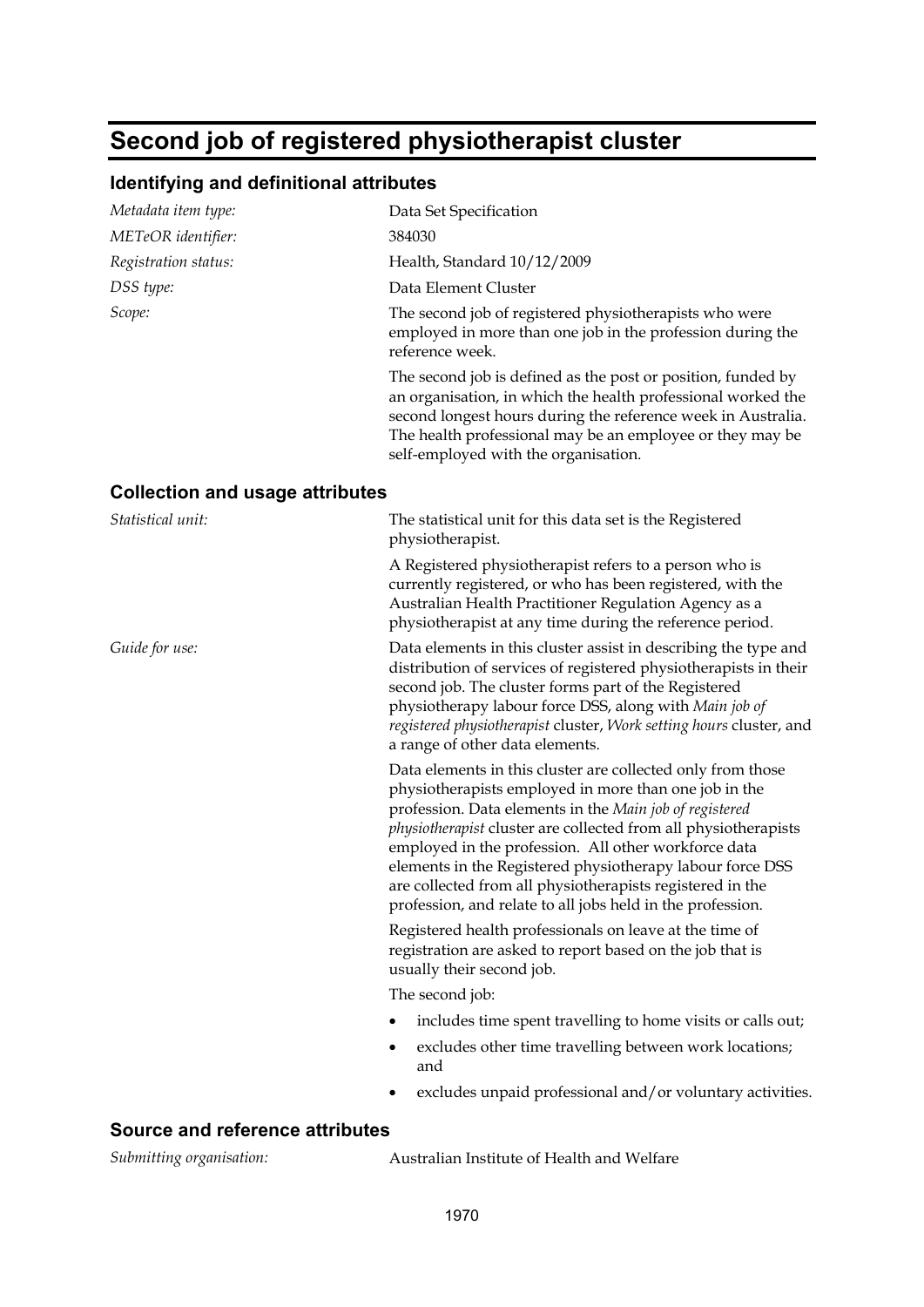*Implementation in Data Set Specification:* [Registered physiotherapy labour force DSS](#page-48-0) Health, Standard 10/12/2009

| Sea No. | Metadata item                             | Obligation | Max occurs |
|---------|-------------------------------------------|------------|------------|
|         | Hours worked in health profession - total | Optional   |            |
|         | Postcode - Australian (workplace)         | Mandatory  |            |
|         | Principal role - health profession        | Optional   |            |
|         | Suburb/town/locality name (workplace)     | Mandatory  |            |
|         | Work sector - health professional         | Optional   |            |
|         | Work setting - physiotherapist            | Optional   |            |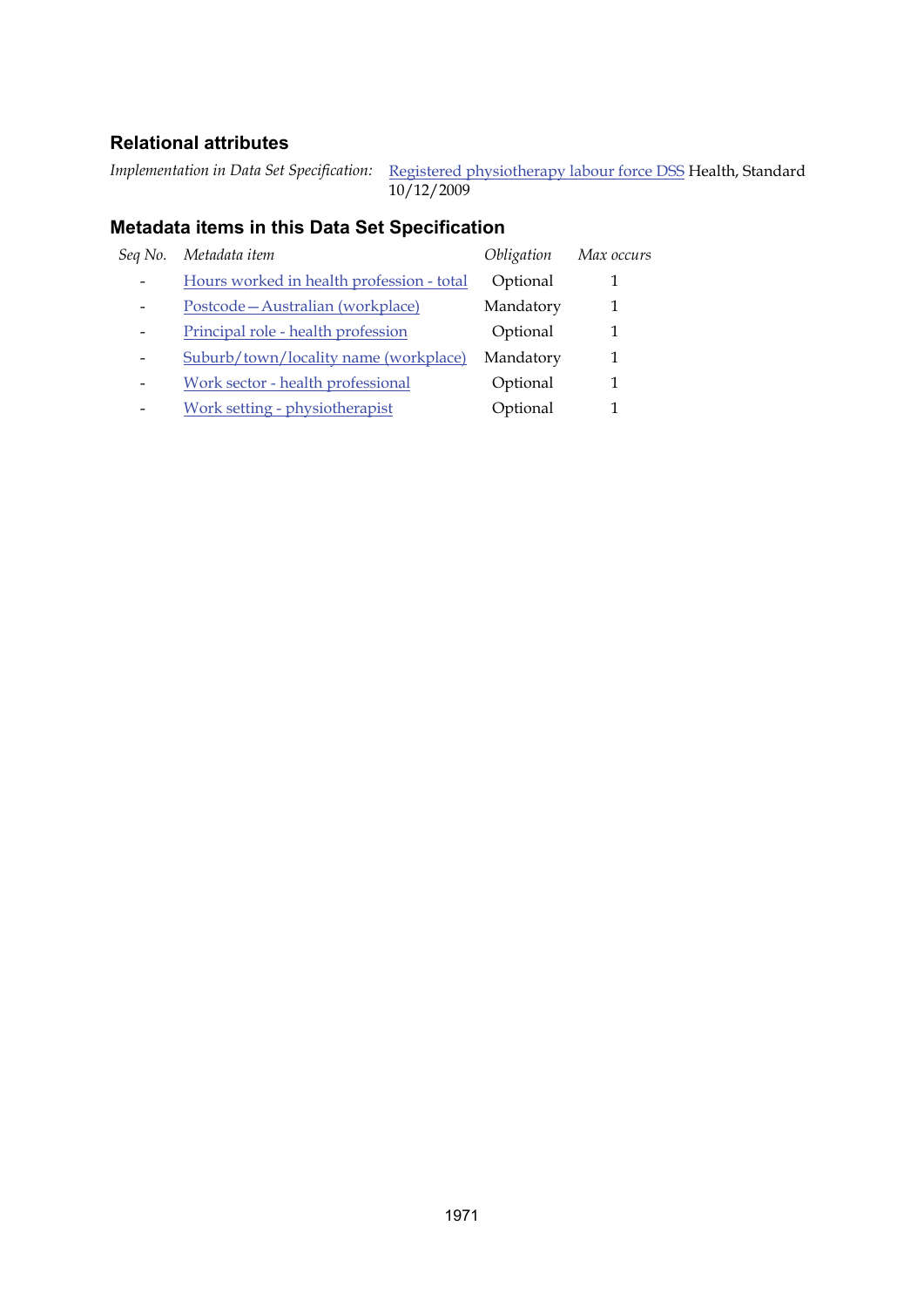# **Second job of registered podiatrist cluster**

## **Identifying and definitional attributes**

| Metadata item type:                    | Data Set Specification                                                                                                                                                                                                                                                                                                                                                                                                                                                 |
|----------------------------------------|------------------------------------------------------------------------------------------------------------------------------------------------------------------------------------------------------------------------------------------------------------------------------------------------------------------------------------------------------------------------------------------------------------------------------------------------------------------------|
| METeOR identifier:                     | 384032                                                                                                                                                                                                                                                                                                                                                                                                                                                                 |
| Registration status:                   | Health, Standard 10/12/2009                                                                                                                                                                                                                                                                                                                                                                                                                                            |
| DSS type:                              | Data Element Cluster                                                                                                                                                                                                                                                                                                                                                                                                                                                   |
| Scope:                                 | The second job of registered podiatrists who were employed<br>in more than one job in the profession during the reference<br>week.                                                                                                                                                                                                                                                                                                                                     |
|                                        | The second job is defined as the post or position, funded by<br>an organisation, in which the health professional worked the<br>second longest hours during the reference week in Australia.<br>The health professional may be an employee or they may be<br>self-employed with the organisation.                                                                                                                                                                      |
| <b>Collection and usage attributes</b> |                                                                                                                                                                                                                                                                                                                                                                                                                                                                        |
| Statistical unit:                      | The statistical unit for this data set is the Registered<br>podiatrist.                                                                                                                                                                                                                                                                                                                                                                                                |
|                                        | A Registered podiatrist refers to a person who is currently<br>registered, or who has been registered, with the Australian<br>Health Practitioner Regulation Agency as a podiatrist at any<br>time during the reference period.                                                                                                                                                                                                                                        |
| Guide for use:                         | Data elements in this cluster assist in describing the type and<br>distribution of services of registered podiatrists in their<br>second job. The cluster forms part of the Registered podiatry<br>labour force DSS, along with Main job of registered podiatrist<br>cluster, Work setting hours cluster, and a range of other data<br>elements.                                                                                                                       |
|                                        | Data elements in this cluster are collected only from those<br>podiatrists employed in more than one job in the profession.<br>Data elements in the Main job of registered podiatrist cluster are<br>collected from all podiatrists employed in the profession. All<br>other workforce data elements in the Registered podiatry<br>labour force DSS are collected from all podiatrists registered<br>in the profession, and relate to all jobs held in the profession. |
|                                        | Registered health professionals on leave at the time of<br>registration are asked to report based on the job that is<br>usually their second job.                                                                                                                                                                                                                                                                                                                      |
|                                        | The second job:                                                                                                                                                                                                                                                                                                                                                                                                                                                        |
|                                        | includes time spent travelling to home visits or calls out;                                                                                                                                                                                                                                                                                                                                                                                                            |
|                                        | excludes other time travelling between work locations;                                                                                                                                                                                                                                                                                                                                                                                                                 |

and excludes unpaid professional and/or voluntary activities.

#### **Source and reference attributes**

*Submitting organisation:* Australian Institute of Health and Welfare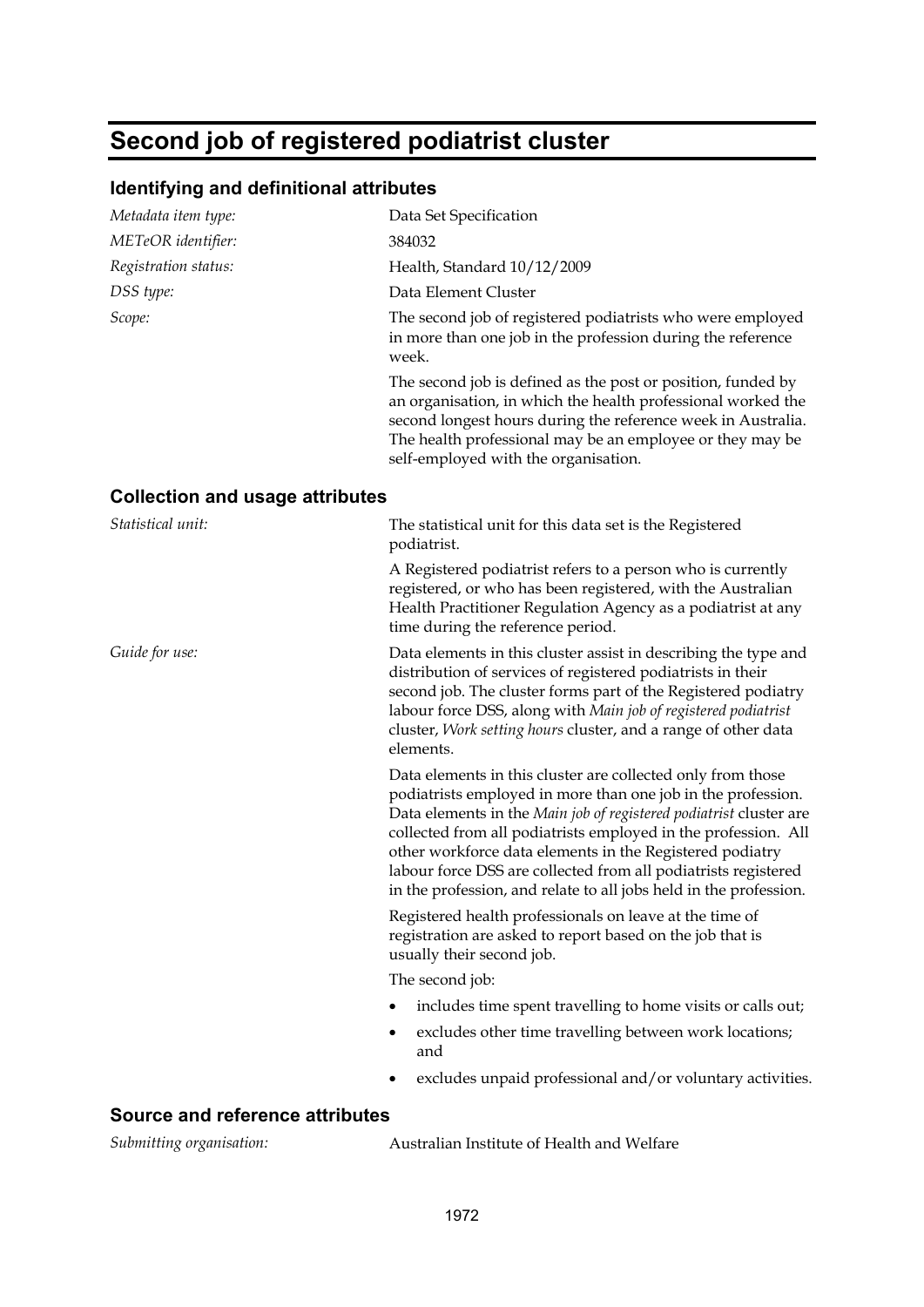*Implementation in Data Set Specification:* [Registered podiatry labour force DSS](#page-50-0) Health, Standard 10/12/2009

| Seq No. | Metadata item                             | Obligation | Max occurs |
|---------|-------------------------------------------|------------|------------|
|         | Hours worked in health profession - total | Optional   |            |
|         | Postcode-Australian (workplace)           | Mandatory  |            |
|         | Principal role - health profession        | Optional   |            |
|         | Suburb/town/locality name (workplace)     | Mandatory  |            |
| -       | Work sector - health professional         | Optional   |            |
|         | Work setting - podiatrist                 | Optional   |            |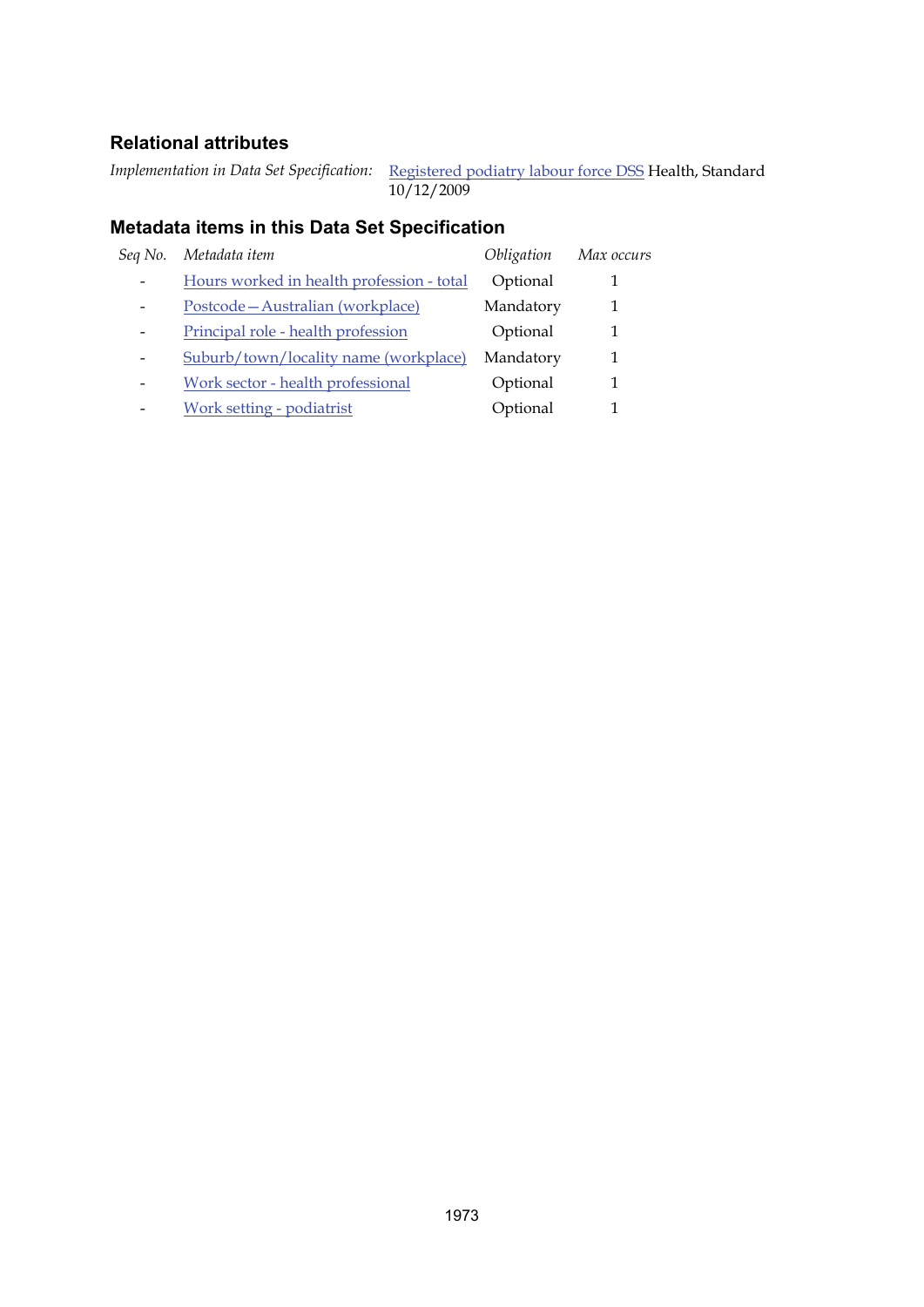# **Second job of registered psychologist cluster**

## **Identifying and definitional attributes**

| Metadata item type:                    | Data Set Specification                                                                                                                                                                                                                                                                                                                                                                                                                                                           |
|----------------------------------------|----------------------------------------------------------------------------------------------------------------------------------------------------------------------------------------------------------------------------------------------------------------------------------------------------------------------------------------------------------------------------------------------------------------------------------------------------------------------------------|
| METeOR identifier:                     | 384034                                                                                                                                                                                                                                                                                                                                                                                                                                                                           |
| Registration status:                   | Health, Standard 10/12/2009                                                                                                                                                                                                                                                                                                                                                                                                                                                      |
| DSS type:                              | Data Element Cluster                                                                                                                                                                                                                                                                                                                                                                                                                                                             |
| Scope:                                 | The second job of registered psychologists who were employed<br>in more than one job in the profession during the reference week.                                                                                                                                                                                                                                                                                                                                                |
|                                        | The second job is defined as the post or position, funded by an<br>organisation, in which the health professional worked the second<br>longest hours during the reference week in Australia. The health<br>professional may be an employee or they may be self-employed<br>with the organisation.                                                                                                                                                                                |
| <b>Collection and usage attributes</b> |                                                                                                                                                                                                                                                                                                                                                                                                                                                                                  |
| Statistical unit:                      | The statistical unit for this data set is the Registered psychologist.                                                                                                                                                                                                                                                                                                                                                                                                           |
|                                        | A Registered psychologist refers to a person who is currently<br>registered, or who has been registered, with the Australian<br>Health Practitioner Regulatory Agency as a psychologist at any<br>time during the reference period.                                                                                                                                                                                                                                              |
| Guide for use:                         | Data elements in this cluster assist in describing the type and<br>distribution of services of registered psychologists in their second<br>job. The cluster forms part of the Registered psychology labour<br>force DSS, along with Main job of registered psychologist cluster,<br>Work setting hours cluster, and a range of other data elements.                                                                                                                              |
|                                        | Data elements in this cluster are collected only from those<br>psychologists employed in more than one job in the profession.<br>Data elements in the Main job of registered psychologist cluster are<br>collected from all psychologists employed in the profession. All<br>other workforce data elements in the Registered psychology<br>labour force DSS are collected from all psychologists registered in<br>the profession, and relate to all jobs held in the profession. |
|                                        | Registered health professionals on leave at the time of<br>registration are asked to report based on the job that is usually<br>their second job.                                                                                                                                                                                                                                                                                                                                |
|                                        | The second job:                                                                                                                                                                                                                                                                                                                                                                                                                                                                  |
|                                        | includes time spent travelling to home visits or calls out;                                                                                                                                                                                                                                                                                                                                                                                                                      |
|                                        | excludes other time travelling between work locations; and                                                                                                                                                                                                                                                                                                                                                                                                                       |
|                                        | excludes unpaid professional and/or voluntary activities.                                                                                                                                                                                                                                                                                                                                                                                                                        |
| <b>Source and reference attributes</b> |                                                                                                                                                                                                                                                                                                                                                                                                                                                                                  |
| Submitting organisation:               | Australian Institute of Health and Welfare                                                                                                                                                                                                                                                                                                                                                                                                                                       |

### **Relational attributes**

| Related metadata references: | See also Main job of registered psychologist cluster Health, |
|------------------------------|--------------------------------------------------------------|
|                              | Standard $10/12/2009$                                        |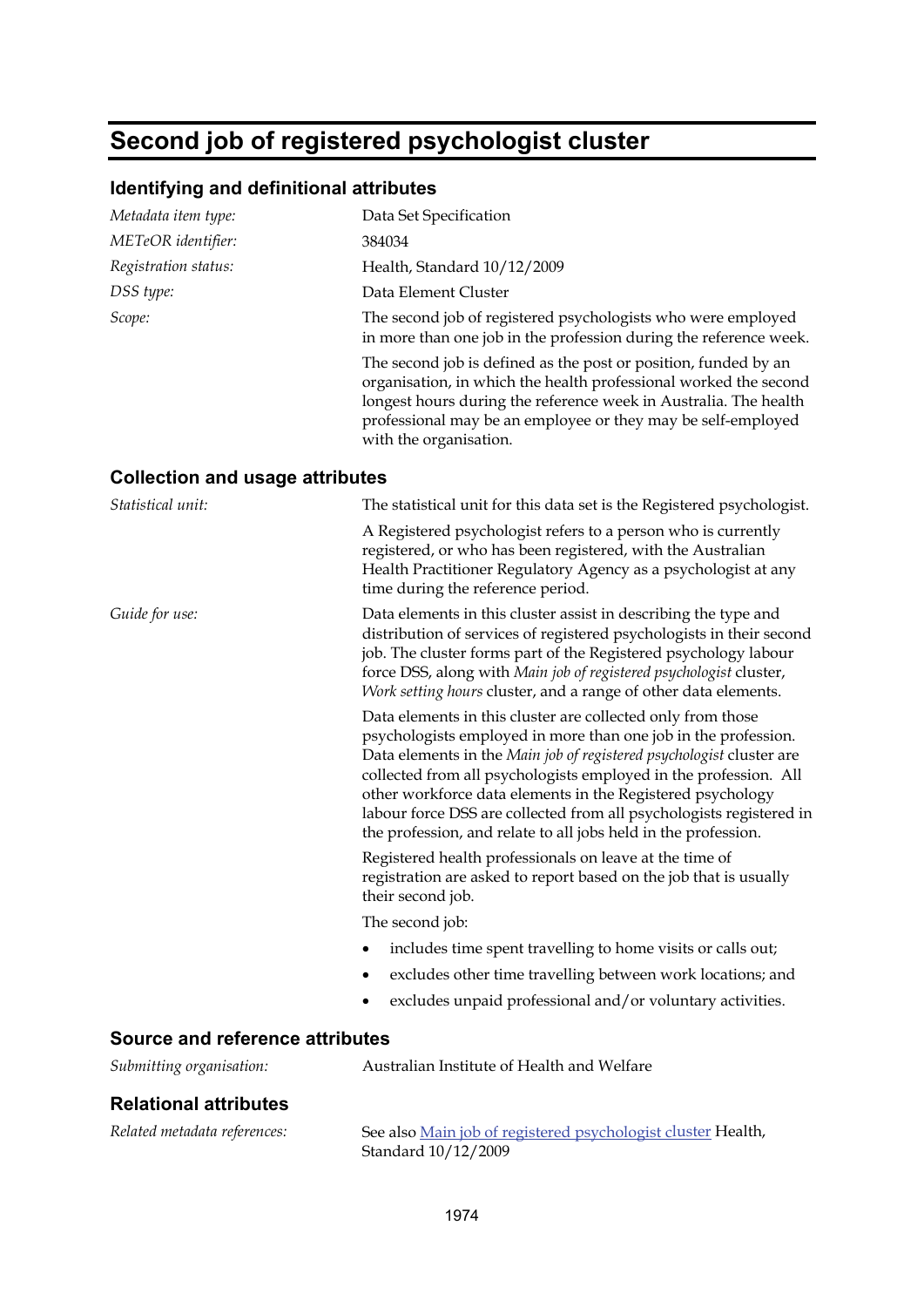*Implementation in Data Set Specification:*

[Registered psychology labour force DSS](#page-52-0) Health, Standard  $\frac{10}{12/2009}$ 

| Seq No. | Metadata item                             | Obligation | Max occurs |
|---------|-------------------------------------------|------------|------------|
|         | Area of practice - psychology             | Optional   |            |
|         | Hours worked in health profession - total | Optional   | 1          |
|         | Postcode - Australian (workplace)         | Mandatory  | 1          |
|         | Principal role - health profession        | Optional   | 1          |
|         | Suburb/town/locality name (workplace)     | Mandatory  | 1          |
|         | Work sector - health professional         | Optional   | 1          |
|         | Work setting - psychologist               | Optional   |            |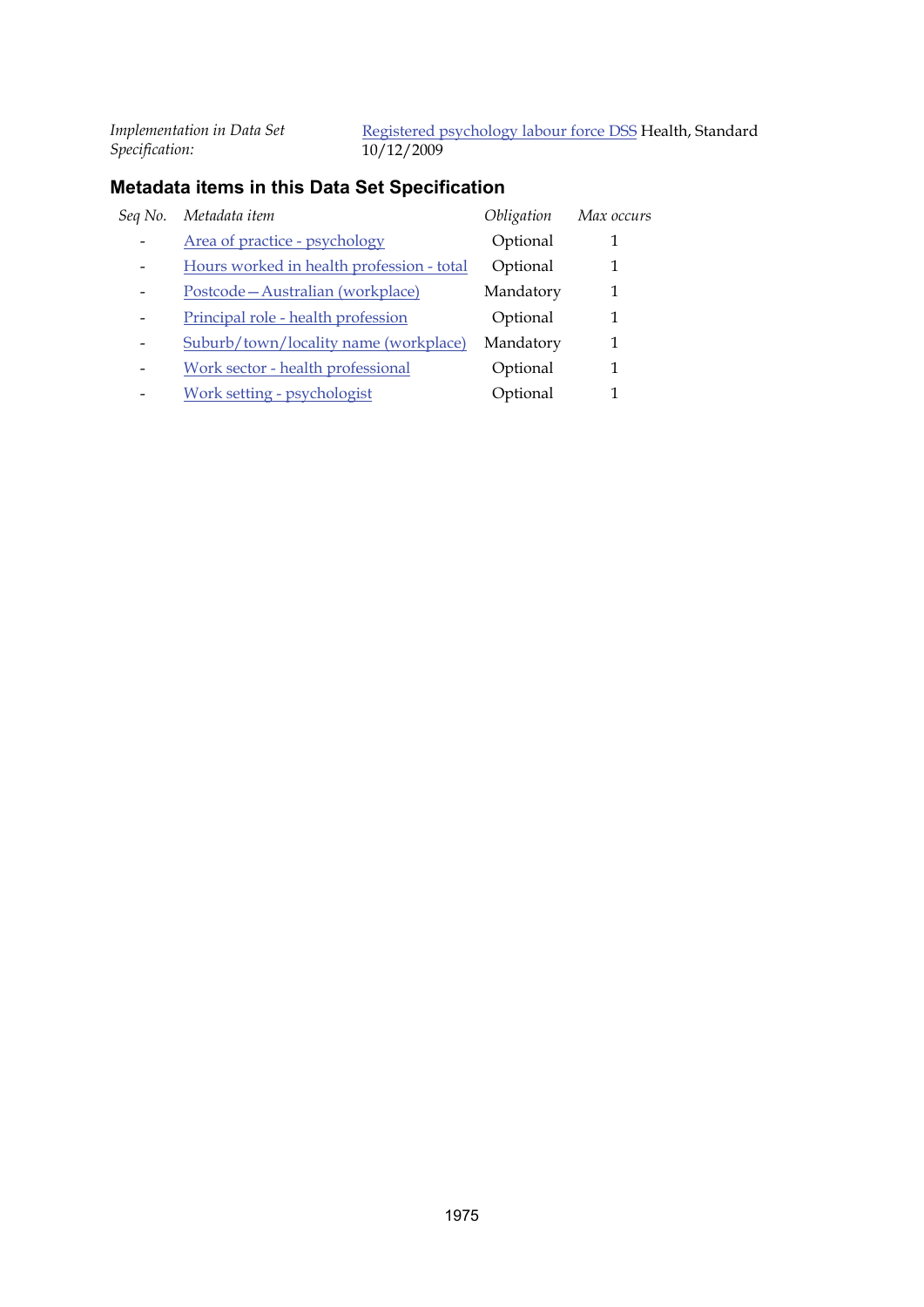# **Ventricular ejection fraction cluster**

### **Identifying and definitional attributes**

| Metadata item type:  | Data Set Specification                                                                                                                                                                                                                                                                                                                                                                                                                                                           |
|----------------------|----------------------------------------------------------------------------------------------------------------------------------------------------------------------------------------------------------------------------------------------------------------------------------------------------------------------------------------------------------------------------------------------------------------------------------------------------------------------------------|
| METeOR identifier:   | 351881                                                                                                                                                                                                                                                                                                                                                                                                                                                                           |
| Registration status: | Health, Standard 01/10/2008                                                                                                                                                                                                                                                                                                                                                                                                                                                      |
| DSS type:            | Data Element Cluster                                                                                                                                                                                                                                                                                                                                                                                                                                                             |
| Scope:               | The ventricular ejection fraction is the fraction of blood<br>pumped out of a ventricle with each heart beat. Impaired<br>ventricular ejection fraction can be indicative of damage to<br>the heart muscle, such as that sustained during myocardial<br>infarction. The ventricular ejection fraction cluster collects<br>information on the timing, measurement type and results of a<br>ventricular ejection fraction measurement during the current<br>hospital presentation. |

#### **Source and reference attributes**

| Steward: | The National Heart Foundation of Australia and The Cardiac |
|----------|------------------------------------------------------------|
|          | Society of Australia and New Zealand                       |

#### **Relational attributes**

*Implementation in Data Set Specification:* [Acute coronary syndrome \(clinical\) DSS](#page-1-0) Health, Standard  $01/10/2008$ 

| Seq No. | Metadata item                                          | Obligation  | Max occurs |
|---------|--------------------------------------------------------|-------------|------------|
|         | Date of ventricular ejection fraction test             | Conditional |            |
|         | Time of ventricular ejection fraction test             | Conditional | 1          |
|         | Ventricular ejection fraction measurement indicator    | Mandatory   |            |
|         | Ventricular ejection fraction test result (percentage) | Conditional | 1          |
|         | Ventricular ejection fraction test result (code)       | Conditional | 1          |
|         | Ventricular ejection fraction test type                | Conditional |            |
|         |                                                        |             |            |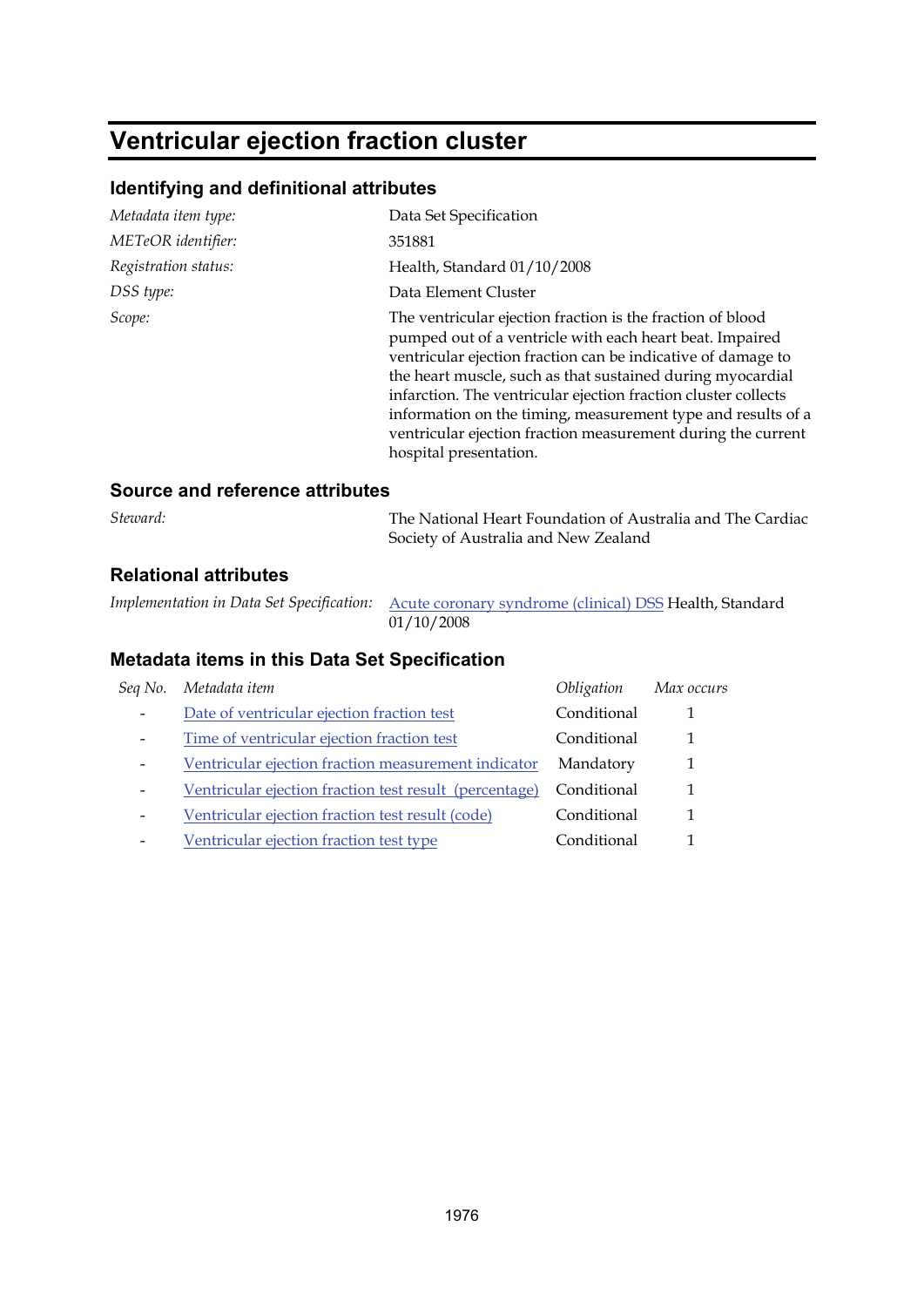# **Work setting hours cluster**

## **Identifying and definitional attributes**

| Metadata item type:  | Data Set Specification                                                                                                                                                                                                         |
|----------------------|--------------------------------------------------------------------------------------------------------------------------------------------------------------------------------------------------------------------------------|
| METeOR identifier:   | 375565                                                                                                                                                                                                                         |
| Registration status: | Health, Standard 10/12/2009                                                                                                                                                                                                    |
| DSS type:            | Data Element Cluster                                                                                                                                                                                                           |
| Scope:               | Registered health professionals listed with the Australian Health<br>Practitioner Regulation Agency who were employed in the<br>profession during the reference week. They may be an employee<br>or they may be self-employed. |
|                      |                                                                                                                                                                                                                                |

### **Collection and usage attributes**

| Statistical unit: | The statistical unit is the Registered health professional.                                                                                                                                                                                     |
|-------------------|-------------------------------------------------------------------------------------------------------------------------------------------------------------------------------------------------------------------------------------------------|
| Guide for use:    | The data elements in this cluster, when used together, form a<br>matrix of total hours worked distributed across work sector and<br>setting. The matrix assists to describe the supply and distribution<br>of services by health professionals. |
|                   |                                                                                                                                                                                                                                                 |

The data elements in this cluster include all jobs held in the profession.

## **Source and reference attributes**

| Submitting organisation:                     | Australian Institute of Health and Welfare                                                                                   |
|----------------------------------------------|------------------------------------------------------------------------------------------------------------------------------|
| <b>Relational attributes</b>                 |                                                                                                                              |
| Related metadata references:                 | See also Registered health professional - hours worked in clinical<br>role, total hours NNN Health, Standard 10/12/2009      |
|                                              | See also Registered health professional - hours worked in non-<br>clinical role, total hours NNN Health, Standard 10/12/2009 |
|                                              | See also Registered health professional - hours worked in private<br>sector, total hours NNN Health, Standard 10/12/2009     |
|                                              | See also Registered health professional - hours worked in public<br>sector, total hours NNN Health, Standard 10/12/2009      |
| Implementation in Data Set<br>Specification: | Registered chiropractic labour force DSS Health, Standard<br>10/12/2009                                                      |
|                                              | Registered dental and allied dental health professional labour<br>force DSS Health, Standard 10/12/2009                      |
|                                              | Registered medical professional labour force DSS Health,<br>Standard 10/12/2009                                              |
|                                              | Registered midwifery labour force DSS Health, Standard<br>10/12/2009                                                         |
|                                              | Registered nursing professional labour force DSS Health,<br>Standard $10/12/2009$                                            |
|                                              | Registered optometry labour force DSS Health, Standard<br>10/12/2009                                                         |
|                                              | Registered osteopathy labour force DSS Health, Standard<br>10/12/2009                                                        |
|                                              |                                                                                                                              |